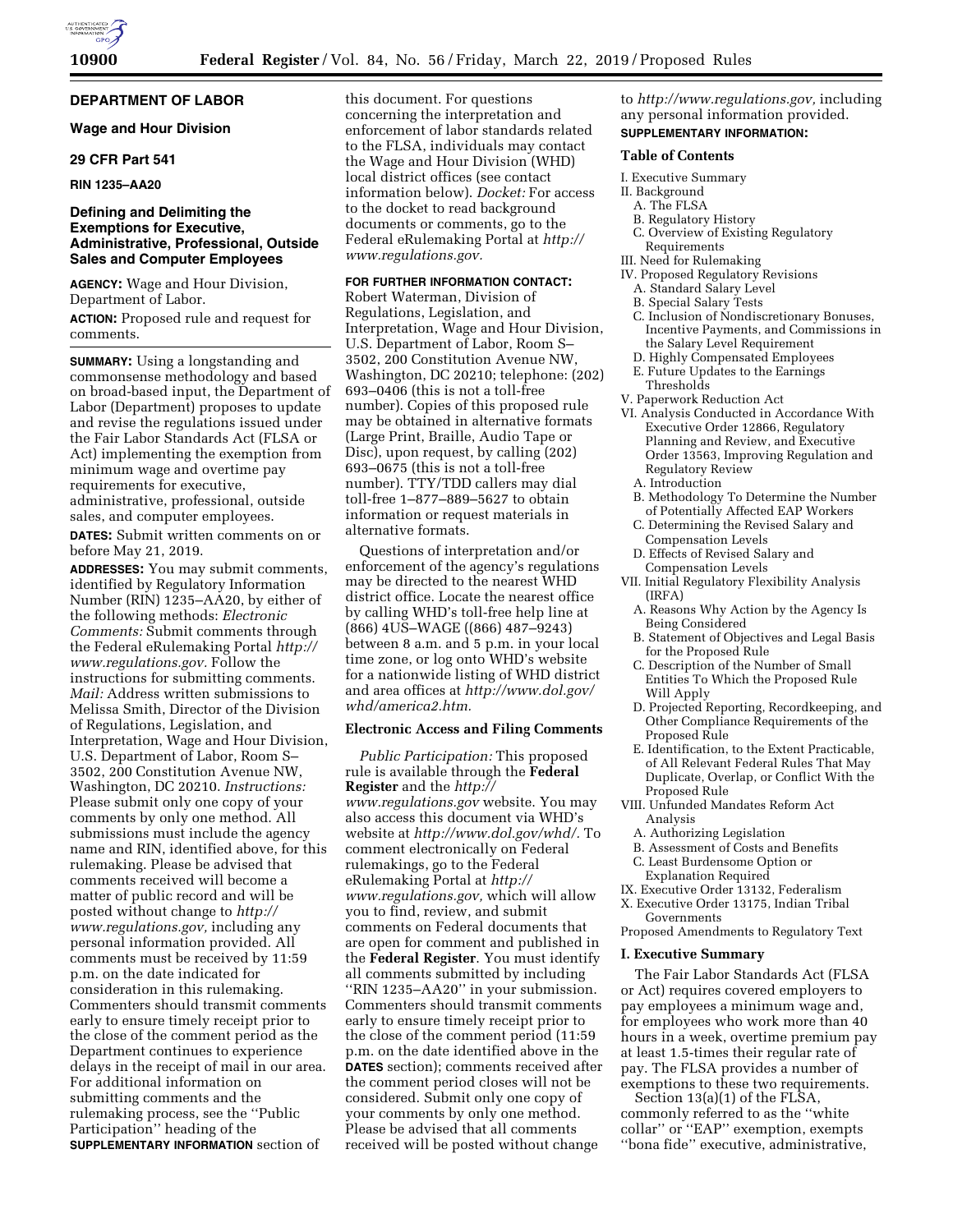professional, outside sales, and computer employees from the minimum wage and overtime requirements of the FLSA. The statute delegates to the Secretary of Labor (the Secretary) the authority to define and delimit the terms of this white collar exemption. Since 1940, the regulations implementing the exemption generally have required three things: (1) The employee must be paid a predetermined and fixed salary that is not subject to reduction because of variations in the quality or quantity of work performed (the ''salary basis test''); (2) the amount of salary paid must meet a minimum specified amount (the ''salary level test''); and (3) the employee's job duties must primarily involve executive, administrative, or professional duties as defined by the regulations (the ''duties test'').

The Department has long used the salary level test as a tool to help define the white collar exemption on the basis that employees paid less than the salary level are unlikely to be bona fide executives, administrators, or professionals, and, conversely, that nearly all bona fide executives, administrators, and professionals are paid at least that much. The salary level test provides certainty for employers and employees, as well as efficiency for government enforcement agencies. The salary level test's usefulness, however, diminishes as the wages of employees entitled to overtime increase and the real value of the salary threshold falls.

The Department increased the weekly salary level from \$455 (\$23,660 per year) to \$913 (\$47,476 per year) in a final rule published May 23, 2016 (''2016 final rule''). That rulemaking was challenged in court, and on November 22, 2016, the U.S. District Court for the Eastern District of Texas enjoined the Department from implementing and enforcing the rule. On August 31, 2017, the court granted summary judgment against the Department, invalidating the 2016 final rule. An appeal of that decision to the United States Court of Appeals for the Fifth Circuit, based on the salary threshold, is being held in abeyance. Currently, the Department is enforcing the regulations in effect on November 30, 2016, including the \$455 per week standard salary level, which is the same level set in place during the 2004 final rule.

The Department has reconsidered the \$913 per week standard salary level set in the 2016 final rule in light of the district court's decisions, public comments received in response to a July 26, 2017 Request for Information (RFI), and feedback received at public

listening sessions the Department held around the country to receive additional public input on issues related to the salary level test.<sup>1</sup> The Department agrees with the vast majority of RFI commenters that the standard salary level needs to exceed \$455 per week to more effectively serve its purpose. But the Department now also believes that increasing the standard salary level to \$913 per week was inappropriate. The increase excluded from exemption 4.2 million employees whose duties would have otherwise qualified them for exemption, a result in significant tension with the text of section 13(a)(1). As the district court noted in its decision invalidating the 2016 final rule, the increase also untethered the salary level test from its historical justification: Setting a dividing line between nonexempt and potentially exempt employees by screening out from exemption a swath of employees who are unlikely to be bona fide executives, administrators, or professionals because of their compensation level.

To address the district court's and the Department's concerns with the 2016 final rule and set a more appropriate salary level, the Department proposes to rescind formally the 2016 final rule and simply to update the 2004 standard salary level by applying the same methodology to current data. The 2004 final rule set the standard salary level at approximately the 20th percentile of earnings of full-time salaried workers in the lowest-wage census region (then and now the South) and in the retail sector. This proposed rule would do the same. When this method is applied to 2017 data, and projected forward to January 2020 (the approximate date this rule is anticipated to be effective), it results in a proposed standard salary level of \$679 per week (\$35,308 per year). The Department anticipates using 2018 data in development of the final rule. The Department estimates that in 2020, 1.1 million currently exempt employees who earn at least \$455 per week but less than the proposed standard salary level of \$679 per week would, without some intervening action by their employers,2 gain overtime eligibility.3 In an attempt

to align the regulations better with modern pay practices, the Department also proposes to allow employers to count nondiscretionary bonuses and incentive payments (including commissions) to satisfy up to 10 percent of the standard salary level test, provided such bonuses are paid annually or more frequently. The Department is not proposing any changes to the standard duties test.

The Department believes that the proposed update to the standard salary level will maintain the traditional purposes of the salary level test, and will help employers more readily identify exempt employees. In proposing a new salary level, the Department considered the district court's conclusion that the salary level set in the 2016 final rule exceeded the Department's authority by ''exclud[ing] so many employees who perform exempt duties'' thereby making ''salary rather than an employee's duties determinative'' of the applicability of the EAP exemption.4 The Department has also considered the comments received in response to the RFI and those presented by interested parties at the nationwide listening sessions.

The Department considered other methods for setting the standard salary level, as described in sections IV.A.v and VI.C. The Department seeks comments on these or other methods that would update the standard salary level to reflect wage growth, are consistent with the salary level's purposes, and are reasonable considering the interests of employers and employees.

In the 2004 final rule, the Department for the first time incorporated a Highly Compensated Employee (HCE) test, which paired a reduced duties requirement with a higher compensation level (\$100,000). To update the HCE total annual compensation level (set to \$100,000 in the 2004 final rule and increased to \$134,004 in the 2016 final rule), the Department is adopting the same methodology used in the 2016 final rule. The Department proposes to set the level equivalent to the 90th percentile of full-time salaried workers nationally, similarly projected forward to 2020, which results in an increase in the annual compensation level to \$147,414 per year. Without intervening action by their employers, an estimated 201,100 currently exempt workers who earn at least \$100,000 per year but less than the

<sup>1</sup>Timely comments and listening session records may be reviewed at *[www.regulations.gov,](http://www.regulations.gov)* docket ID: WHD–2017–0002.

<sup>2</sup>Employers may opt to raise salary levels, reorganize workloads, adjust work schedules, or spread work hours in order to avoid payment of overtime pay.

<sup>3</sup>The Department also estimates that an additional 2.0 million white collar workers who are currently nonexempt because they do not satisfy the EAP duties tests and currently earn at least \$455 per week but less than \$679 per week would have their overtime-eligible status strengthened in 2020

because these employees would now fail both the salary level and duties tests.

<sup>4</sup>*Nevada* v. *U.S. Dep't of Labor,* 275 F. Supp. 3d 795, 807 (E.D. Tex. 2017).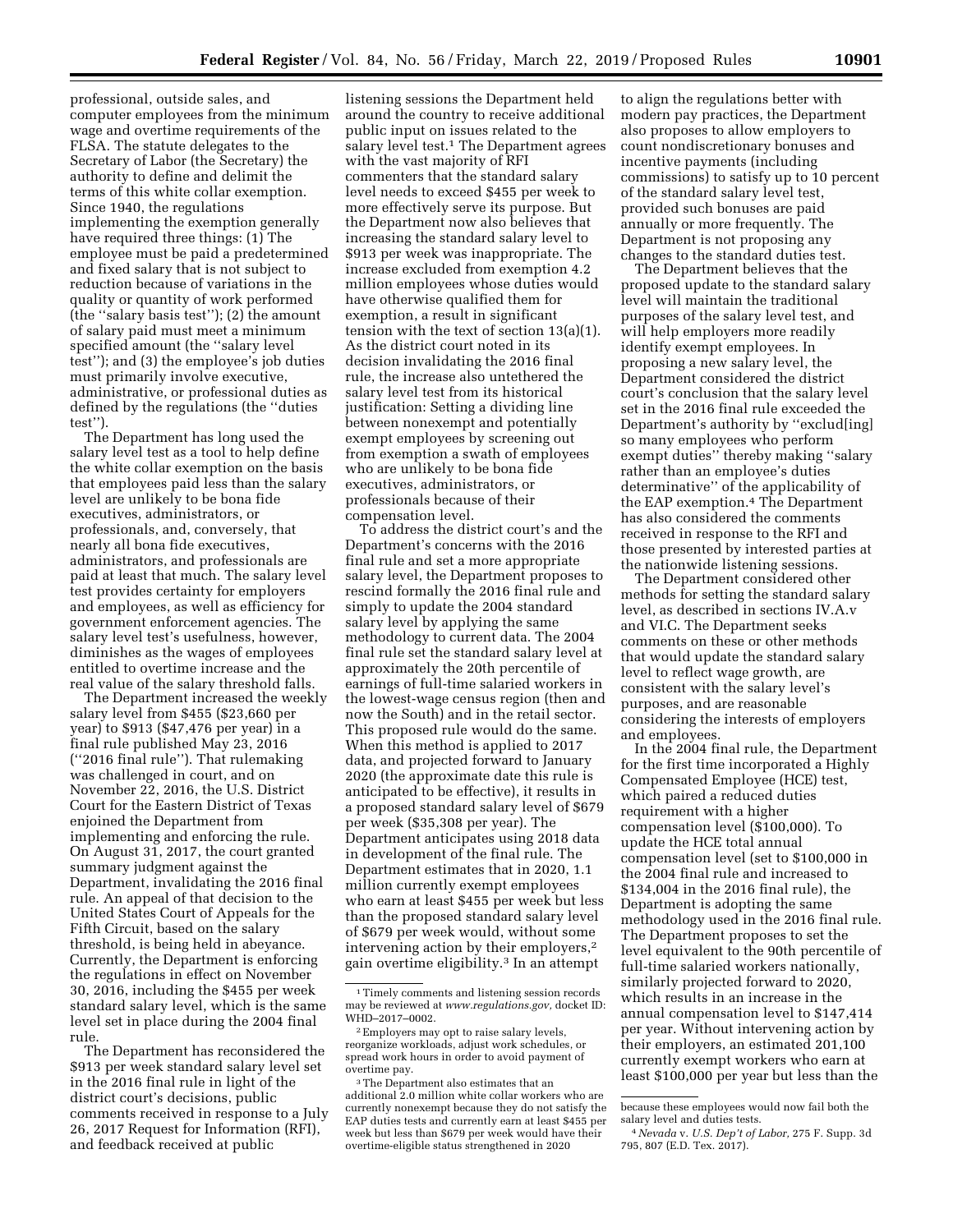proposed HCE annual compensation level of \$147,414 per year, and who meet the HCE duties test but not the standard duties test, would also gain overtime eligibility.

Additionally, the Department is proposing special salary levels for certain U.S. territories and an updated base rate for employees in the motion picture producing industry. Furthermore, to prevent the earnings threshold levels from becoming significantly outdated in the future and to provide predictability and certainty for the benefit of workers and employers, the Department intends to propose updates to these levels every four years through notice-and-comment rulemaking, and solicits comment from the public regarding that intention.

This proposed rule is expected to be an Executive Order 13771 deregulatory action. When the Department uses a perpetual time horizon to allow for cost comparisons under Executive Order 13771, and using the 2016 rule as the baseline, the annualized cost savings of this proposed rule is \$224.0 million with 7 percent discounting. The net present value of the cost savings is \$3.2 billion using a perpetual time horizon and a 7 percent discount rate.

Because the Department is currently enforcing the 2004 salary level, the economic analysis uses the 2004 rule as the baseline for calculating costs and transfers. The economic analysis quantifies three direct costs resulting from the proposal: (1) Regulatory familiarization costs; (2) adjustment costs; and (3) managerial costs. The Department estimates that annualized direct employer costs in the first 10 years following the rule's effective date will be \$120.5 million, including \$464.2 million in Year 1 and \$67.8 million in Year 10. This proposed rulemaking will also give employees higher earnings in the form of transfers of income from employers to employees. Annualized transfers are estimated to be \$429.4 million over the first ten years, including \$526.9 million in Year 1. Details on the estimated reduced burdens and cost savings of this proposed rule are in the rule's economic analysis.

#### **II. Background**

### *A. The FLSA*

On June 25, 1938, the FLSA was signed into law. The FLSA generally requires covered employers to pay their employees at least the federal minimum wage (currently \$7.25 an hour) for all hours worked, and overtime premium pay of at least 1.5-times the regular rate

of pay for all hours worked over 40 in a workweek.5

The FLSA exempts certain employees from its minimum wage and overtime requirements. Section 13(a)(1) exempts EAP employees from the minimum wage provisions of section 206 6 and the overtime pay provisions of section 207, and delegates to the Secretary the authority to define and delimit the terms of the exemption in regulations.7

Pursuant to Congress' grant of rulemaking authority, in 1938 the Department issued the first regulations at 29 CFR part 541, defining the scope of the section 13(a)(1) exemptions. Since 1940, the implementing regulations have generally imposed three requirements for the exemption to apply: (1) An employee must be paid a predetermined and fixed salary that is not subject to reduction because of variations in the quality or quantity of work performed (the ''salary basis test''); (2) the amount of salary paid must meet a minimum specified amount (the ''salary level test''); and (3) the employee's job duties must primarily involve executive, administrative, or professional duties as defined by the regulations (the ''duties test'').

#### *B. Regulatory History*

The first version of part 541, establishing the criteria for exempt status under section 13(a)(1), was promulgated in October 1938.8 The Department revised its regulations in 1940,9 1949,10 1954, 1958,11 1961, 1963, 1967, 1970, 1973, and 1975.12 A final

9 5 FR 4077 (Oct. 15, 1940). The 1940 regulations were informed by what has come to be known as the Stein Report. *See* Executive, Administrative, Professional . . . Outside Salesman Redefined, Wage and Hour Division, U.S. Department of Labor, Report and Recommendations of the Presiding Officer [Harold Stein] at Hearings Preliminary to Redefinition (Oct. 10, 1940) (''Stein Report'').

10 14 FR 7705 (Dec. 24, 1949); 14 FR 7730 (Dec. 28, 1949). The 1949 regulations were informed by what has come to be known as the Weiss Report. *See* Report and Recommendations on Proposed Revisions of Regulations, Part 541, by Harry Weiss, Presiding Officer, Wage and Hour and Public Contracts Divisions, U.S. Department of Labor (June 30, 1949) (''Weiss Report'').

11 23 FR 8962 (Nov. 18, 1958). The 1958 regulations were informed by what has come to be known at the Kantor Report. *See* Report and Recommendations on Proposed Revision of Regulations, Part 541, Under the Fair Labor Standards Act, by Harry S. Kantor, Assistant Administrator, Office of Regulations and Research, Wage and Hour and Public Contracts Divisions, U.S. Department of Labor (Mar. 3, 1958) (''Kantor Report'').

12*See* 19 FR 4405 (July 17, 1954); 26 FR 8635 (Sept. 15, 1961); 28 FR 9505 (Aug. 30, 1963); 32 FR

rule increasing the salary levels was published on January 13, 1981, but was stayed indefinitely on February 12, 1981.13 In 1985, the Department published an Advance Notice of Proposed Rulemaking that was never finalized.14 In 1992, the Department twice revised the part 541 regulations. First, the Department created a limited exception from the salary basis test for public employees.15 The Department then implemented the 1990 law exempting employees in certain computer-related occupations.16

From 1949 until 2004, the part 541 regulations contained two different tests for exemption—a ''long'' test that paired a more rigorous duties test with a lower salary level, and a ''short'' test that paired a more flexible duties test with a higher salary level. On April 23, 2004, the Department issued a final rule (2004 final rule), which replaced the ''long'' and ''short'' test system for determining exemption status with a single ''standard'' salary level paired with a ''standard'' duties test. The Department set the standard salary level at \$455 per week.17

On May 23, 2016, the Department issued another final rule (2016 final rule), which raised the standard salary level to \$913 per week and instituted a mechanism to automatically update the salary level every three years.<sup>18</sup> The 2016 final rule also permitted employers, for the first time, to satisfy up to 10 percent of the standard salary requirement with nondiscretionary bonuses and incentive payments (including commissions), provided that those forms of compensation were paid at least quarterly. The rule set an effective date of December 1, 2016.

On November 22, 2016, the United States District Court for the Eastern District of Texas issued a preliminary injunction, enjoining the Department from implementing and enforcing the 2016 final rule, pending further review.19 On August 31, 2017, the district court granted summary judgment against the Department of Labor.20 The court held that the 2016 final rule's salary level exceeded the Department's authority and that the

- FR 11390 (May 7, 1973); 40 FR 7091 (Feb. 19, 1975). 13 46 FR 11972 (Feb. 12, 1981). 14 50 FR 47696 (Nov. 19, 1985). 15 57 FR 37677 (Aug. 19, 1992). 16 57 FR 46742 (Oct. 9, 1992); *see* Sec. 2, Public Law 101–583, 104 Stat. 2871 (Nov. 15, 1990),
- *codified at* 29 U.S.C. 213 Note.
	- 17 69 FR 22122 (Apr. 23, 2004).
	- 18 81 FR 32391 (May 23, 2016).
- 19*See Nevada* v. *U.S. Dep't of Labor,* 218 F. Supp. 3d 520 (E.D. Tex. 2016).

<sup>5</sup> 29 U.S.C. 201, *et seq.* 

<sup>6</sup> ''[E]xcept subsection (d) in the case of paragraph (1) of this subsection . . . . " 29 U.S.C. 213(a). 7 *Id.* 

<sup>8</sup> 3 FR 2518 (Oct. 20, 1938).

<sup>7823 (</sup>May 30, 1967); 35 FR 883 (Jan. 22, 1970); 38

<sup>20</sup>*See Nevada* v. *U.S. Dep't of Labor,* 275 F. Supp. 3d 795 (E.D. Tex. 2017).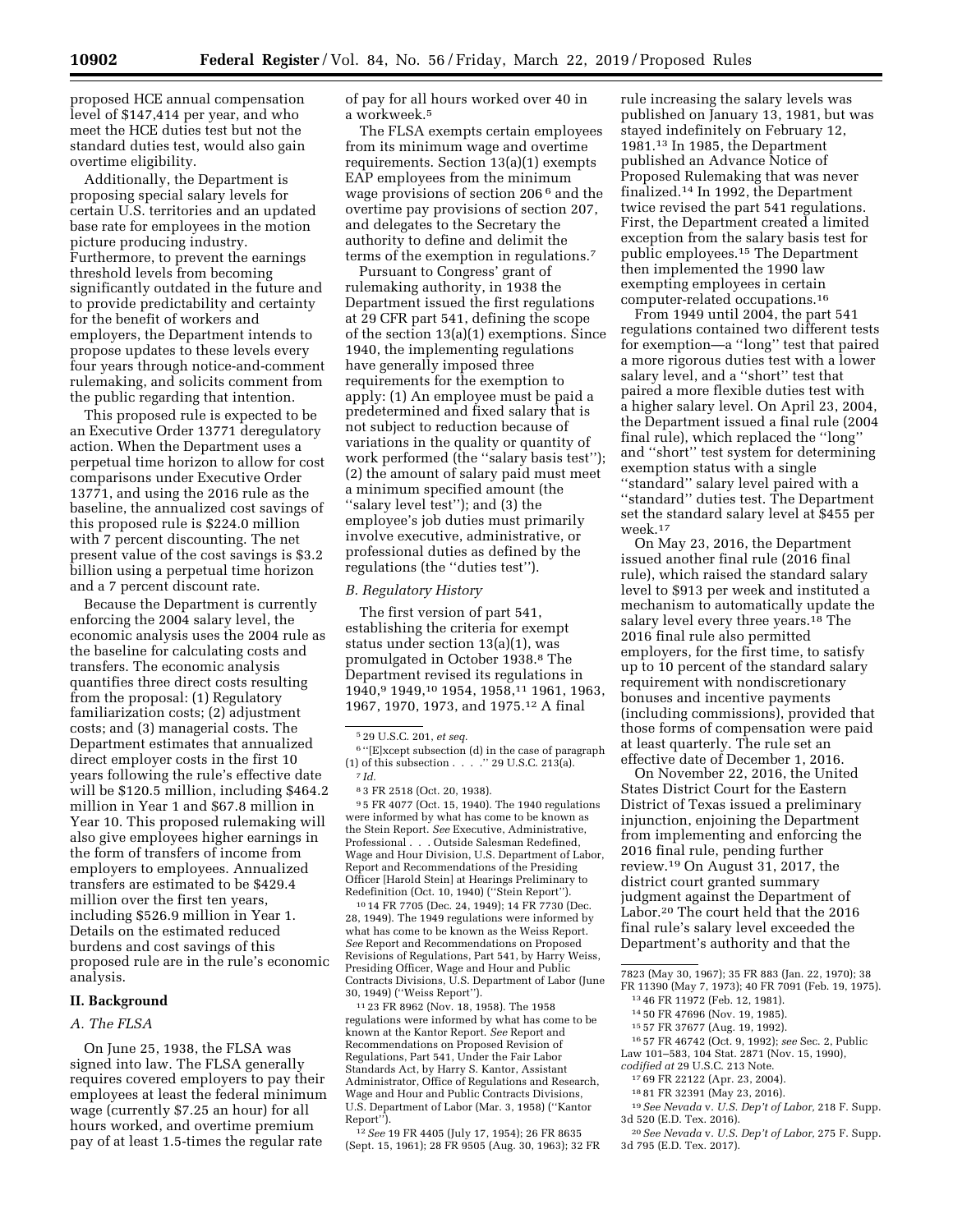entire final rule was therefore invalid. The court determined that a salary level that excludes from exemption an unusually high number of employees who pass the duties test stands in tension with Congress's command to exempt bona fide EAP employees.

On July 26, 2017, the Department published a Request for Information (RFI) asking for public input on what changes the Department should propose in a new NPRM on the EAP exemption.21 The Department received over 200,000 comments on the RFI, which are discussed below. On October 30, 2017, the Government appealed the district court's summary judgment decision to the United States Court of Appeals for the Fifth Circuit. On November 6, 2017, the Fifth Circuit granted the Government's motion to hold that appeal in abeyance while the Department undertook further rulemaking to redetermine the salary level. Further, between September 7 and October 17, 2018, the Department held listening sessions in all five Wage and Hour regions throughout the country to supplement feedback received as part of the RFI.22

### *C. Overview of Existing Regulatory Requirements*

The regulations in part 541 contain specific criteria that define each category of exemption provided by section 13(a)(1) for bona fide executive, administrative, professional, and outside sales employees, as well as teachers and academic administrative personnel. The regulations also define those computer employees who are exempt under section 13(a)(1) and section 13(a)(17). The employer bears the burden of establishing the applicability of any exemption from the FLSA's pay requirements.23 Job titles, job descriptions, or the payment of salary instead of an hourly rate are insufficient, standing alone, to confer exempt status on an employee.

To qualify for the EAP exemption, employees must meet certain tests regarding their job duties 24 and generally must be paid on a salary basis at least the amount specified in the regulations.25 Some employees, such as

24*See* §§ 541.100 (executive employees); 541.200 (administrative employees); 541.300, 541.303–.304 (teachers and professional employees); 541.400 (computer employees); 541.500 (outside sales employees).

25Alternatively, administrative and professional employees may be paid on a ''fee basis'' for a single

doctors, lawyers, teachers, and outside sales employees, are not subject to salary tests.26 Others, such as academic administrative personnel and computer employees, are subject to special, contingent earning thresholds.27 In 2004, the standard salary level for EAP employees was set at \$455 per week (equivalent to \$23,660 per year for a full-time worker), and the total annual compensation level for highly compensated employees was set at \$100,000.28 In light of the district court's decision invalidating the 2016 final rule, these are the salary levels currently enforced by the Department.29

The 2004 final rule created the ''highly compensated employee'' (HCE) test for exemption. Under the HCE test, employees who receive at least a specified total annual compensation (which must include at least the standard salary amount per week paid on a salary or fee basis) are exempt from the FLSA's overtime requirements if they customarily and regularly perform at least one of the exempt duties or responsibilities of an executive, administrative, or professional employee identified in the standard tests for exemption.30 The HCE test applies only to employees whose primary duty includes performing office or non-manual work.31 Nonmanagement production line workers and employees who perform work involving repetitive operations with their hands, physical skill, and energy are not exempt under this section.32

Finally, the FLSA does not preempt stricter state standards. If a State establishes a stricter standard to qualify for exemption from state overtime standards than the corresponding FLSA standard (*e.g.,* higher earnings thresholds or more rigorous duties

29The current text of the Code of Federal Regulations (CFR) reflects the updates made in the 2016 final rule. Therefore, unless otherwise indicated, citations to part 541 refer to the current CFR, and the proposed amendments to the regulatory text reflect the current CFR's inclusion of the 2016 updates. However, because the Department is currently enforcing the 2004 standard salary and total annual compensation levels, the NPRM references the 2004 standard salary and total annual compensation levels.

30 § 541.601.

tests), the stricter standard continues to apply for state law purposes.33

### **III. Need for Rulemaking**

The primary goal of this rulemaking is to update the weekly salary amounts used by the Department to help define and delimit the EAP exemption, as required by the Act. In light of the district court's decision ruling that the 2016 final rule was invalid, the Department is currently enforcing the \$455 per week standard salary level from the 2004 final rule. The Department recognizes that the \$455 per week standard salary level, which the Department has enforced for nearly a decade and a half, should be updated to reflect current wages.

Therefore, the Department's proposed approach for this rulemaking is simple. It proposes to apply the same method used to calculate the salary threshold in 2004 to current data. The Department expects that this method will keep the standard salary level aligned with the intervening years' growth in wages. This approach has withstood the test of time, is familiar to employees and employers, and can be used without causing significant hardship or disruption to employers or the economy, while ensuring overtime-eligible workers continue to receive the protections intended by Congress.

The Department's proposed approach would also address concerns with the 2016 final rule identified by the district court. The salary level test has historically served as a dividing line between nonexempt and potentially exempt employees, excluding from exemption a large swath of employees on the reasoning that employees compensated below the salary level are very unlikely to be employed ''in a bona fide executive, administrative, or professional capacity.'' 34 Given these purposes, the salary level cannot be set too high, or it would unduly deny exemption to bona fide executive, administrative, and professional employees who, Congress has instructed, ''shall not'' be subject to the FLSA's overtime and minimum wage requirements.35 The 2016 final rule went beyond the limited traditional purpose of setting a salary ''floor'' to identify certain obviously nonexempt employees, and instead excluded from exemption many employees who had previously been, and should have continued to be, exempt by reference to their duties. The Department's proposed

<sup>21</sup> 82 FR 34616 (July 26, 2017).

<sup>22</sup>Listening Session transcripts may be viewed at *[www.regulations.gov,](http://www.regulations.gov)* docket ID WHD–2017–0002. 23*See, e.g., Idaho Sheet Metal Works, Inc.* v.

*Wirtz,* 383 U.S. 190, 209 (1966); *Walling* v. *Gen. Indus. Co.,* 330 U.S. 545, 547–48 (1947).

job regardless of the time required for its completion as long as the hourly rate for work performed (*i.e.,* the fee payment divided by the number of hours worked) would total at least the weekly amount specified in the regulation if the employee worked 40 hours. *See* § 541.605.

<sup>26</sup>*See* §§ 541.303(d); 541.304(d); 541.500(c); 541.600(e). Such employees are also not subject to a fee-basis test.

<sup>27</sup>*See* § 541.600(c)–(d).

<sup>28</sup> 69 FR 22123.

<sup>31</sup> § 541.601(d).

<sup>32</sup> *Id.* 

<sup>33</sup>*See* 29 U.S.C. 218.

<sup>34</sup> 29 U.S.C. 213(a)(1).

<sup>35</sup> 29 U.S.C. 213(a).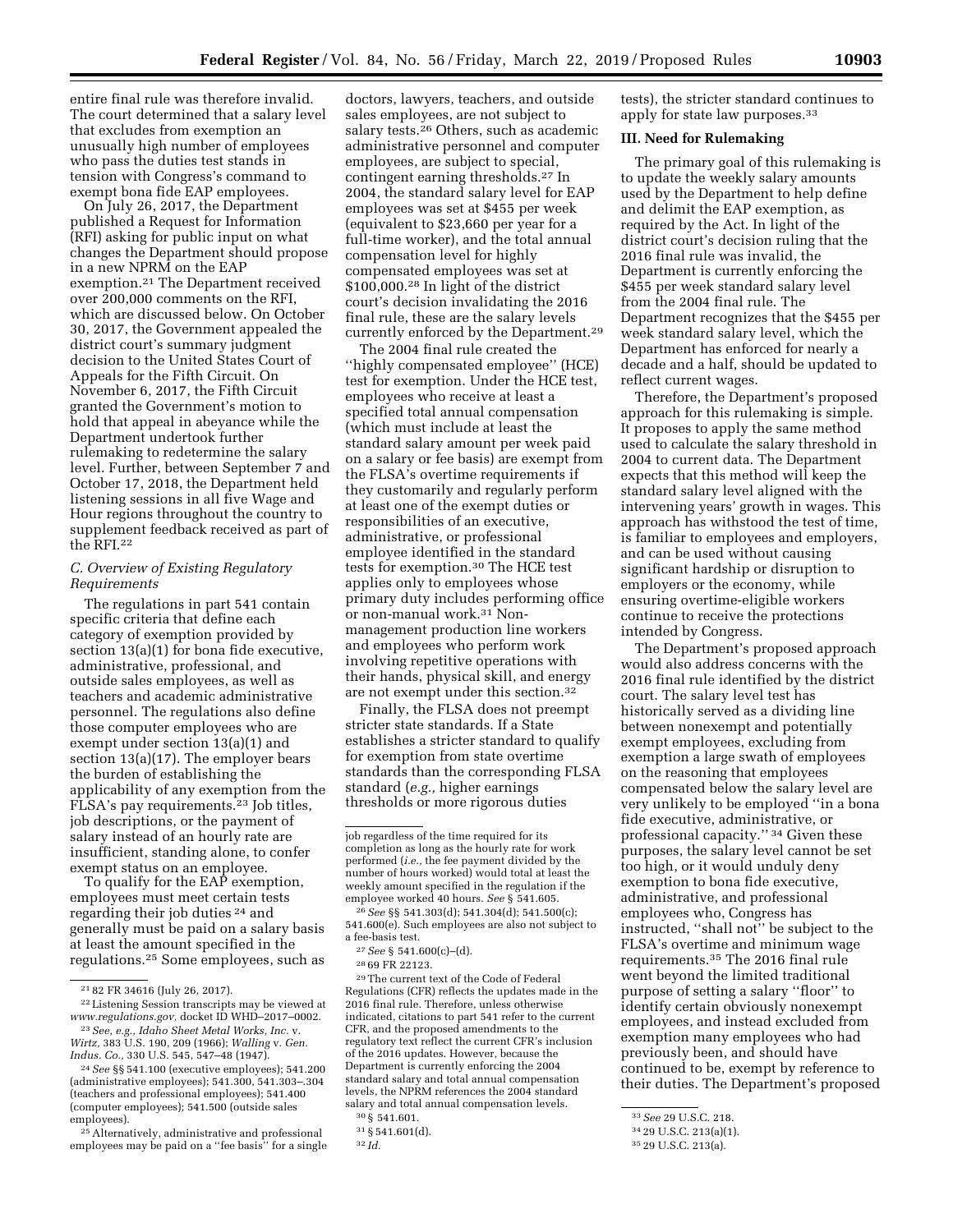approach in this rulemaking would address that concern.

The proposed rule includes several additional updates. The Department proposes updating the HCE total annual compensation threshold to an amount of \$147,414. The Department also proposes to allow the inclusion of nondiscretionary bonuses and incentive payments (including commissions) paid on an annual or more-frequent basis to satisfy up to 10 percent of the standard salary level, and to revise the special salary levels provided under part 541. The Department intends to propose an update to the part 541 earnings thresholds every four years to prevent the levels from becoming outdated. More regular updates would promote greater stability, avoiding the disruptive salary level increases that can result from lengthy gaps between updates, and provide appropriate wage protection for those under the threshold.

### *Summary of Comments on the Request for Information and at the Listening Sessions*

On July 26, 2017, WHD published an RFI to solicit public input to inform the Department's work in developing a proposal to revise the part 541 regulations. The RFI solicited feedback on questions related to the salary level test, the duties test, the possibility of multiple salary levels, the inclusion of nondiscretionary bonuses and incentive payments to satisfy a portion of the salary level, the annual compensation test for highly compensated employees, and the automatic updating of the standard salary and HCE annual compensation level tests. The RFI was published in the **Federal Register** with a 60-day public comment period.36

Over 200,000 comments were received from a broad array of stakeholders, including small business owners, large companies, employer and employee associations, state and local governments, unions, higher education institutions, non-profit organizations, law firms, workers, and other interested members of the public.

In the RFI, the Department asked several questions about the standard salary level, seeking input on the appropriate level to fulfill the salary level's historical role in determining exemption status. In particular, the Department asked whether updating the 2004 salary level for inflation or applying the 2004 methodology to current salary data would be appropriate, whether differing standard salary levels should be set for different regions or employer sizes, and whether

the Department should set different standard salary levels for the executive, administrative, and professional exemptions. The Department also sought information about the actions taken by employers in anticipation of the 2016 final rule, as well as the effect of increased salary levels on particular occupations.

Commenters expressed diverse views about the standard salary level, but mostly favored increasing the salary level above \$455 per week, with only a small minority requesting that the salary level be eliminated or kept at its current amount. Nearly all commenters representing employers opposed the standard salary level of \$913 per week set in the 2016 final rule. Many expressed the view that this level conflicted with the salary level's longstanding role of screening out obviously nonexempt employees, and would improperly deny exemption for millions of employees who passed the duties test. Several employers expressed concern that raising the standard salary level as high as \$913 per week could lead to significant costs for employers. Many of these commenters also expressed concern that the salary level should account for salaries paid in lower-wage regions and industries. Commenters representing employers offered varied methodologies for setting the salary level, including adjusting the \$455-per-week threshold to account for inflation since 2004 and applying the 2004 final rule's salary-setting methodology to contemporary earnings data. In contrast, most commenters who were employees or represented employees urged the Department to implement the \$913 per week level adopted in the 2016 final rule, although some commenters urged an even higher threshold. For example, some commenters representing employee interests favored applying the pre-2004 short test methodology, or setting the salary level at the 50th percentile of earnings among full-time salaried workers nationwide.

Most commenters supported the continuation of a single nationwide salary level, and expressed concern that introducing multiple standard salary levels—whether differing by region, industry, employer size, or between the executive, administrative, and professional categories—would complicate the regulations. Some commenters representing employers supported region-specific salary levels, and some stated that regional salary levels would be appropriate if the alternative is a single salary level that is too high in low-wage regions or industries. Relatedly, the Department

sought views on whether there should be multiple annual compensation levels (by region or by size of employer) for the HCE exemption. The Department received few comments on this subject, but those that addressed it generally favored a single HCE annual compensation level given its simplicity, and some stated that adding additional levels would increase litigation costs.

The Department also inquired whether it should periodically update the standard salary level and the HCE total annual compensation levels. Most commenters representing employers opposed automatic updating. Commenters in favor of periodic automatic updates, including most commenters representing employees, asserted that updating is needed to preserve a ''meaningful'' standard salary level. Commenters that opined on the frequency of potential periodic updates generally offered a range of 3 to 5 years for the updates, although some suggested more frequent updates.

In addition to questions regarding the salary level, the Department asked whether it should, as it did with the 2016 final rule, permit nondiscretionary bonuses and incentive payments (including commissions) to satisfy up to 10 percent of an employee's salary for purposes of the salary level test, and whether this was an appropriate limit. Many commenters supported including at least a portion of nondiscretionary bonuses and incentive payments in the standard salary threshold calculation, but there was some disagreement among commenters about the amount of such payments that should be included and the frequency of the relevant bonus payments. Many commenters representing employees supported a 10 percent cap on inclusion of nondiscretionary bonuses (the same cap was part of the 2016 final rule), or alternatively, not counting bonuses toward the salary level at all. Conversely, many commenters representing employers advocated that a higher percentage of nondiscretionary bonuses, or all types of bonuses and incentive payments, should be counted, in part because they asserted that such a cap disadvantages industries that rely on incentive compensation. But not all employers agreed. In particular, some public sector employers and smaller non-profits, whose funding restrictions may preclude them from awarding nondiscretionary bonuses and incentive payments, expressed their view that permitting nondiscretionary bonuses to count toward an employee's salary creates a competitive disadvantage for them.

<sup>36</sup> 82 FR 34616.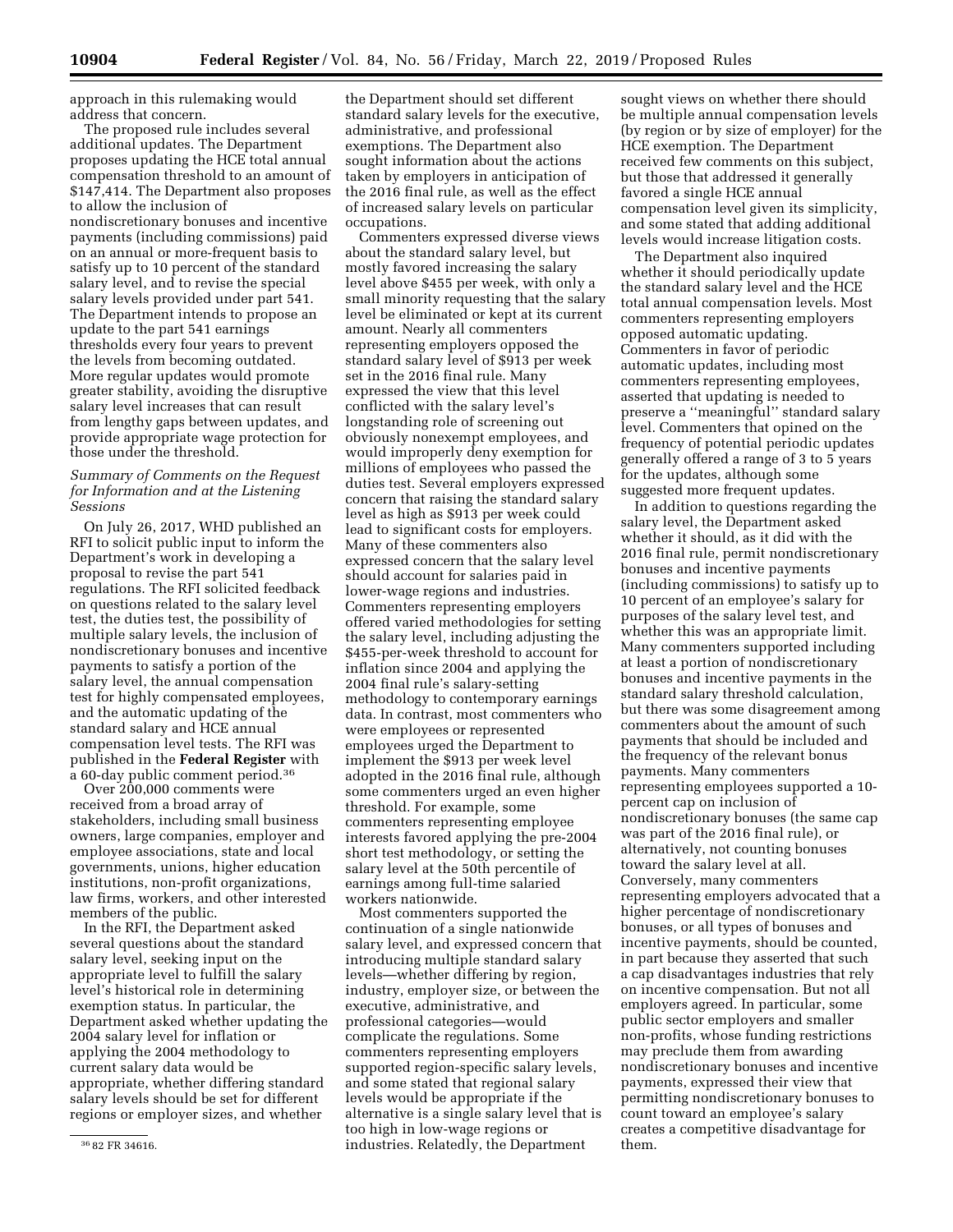Finally, the Department inquired whether a test for exemption based solely on employee duties is preferable to the current standard test. Most commenters opposed instituting a duties-only test for the section 13(a)(1) exemptions or returning to the long and short duties test combination that existed before the 2004 final rule. Some of these commenters worried that a duties-only test would result in a more rigid test that includes quantitative limits on the performance of nonexempt work, which they felt would unduly burden business operations and increase litigation costs.

As follow-up to the RFI, between September 7 and October 17, 2018, the Department broadened its outreach and conducted listening sessions in diverse locations around the country.37 A wide range of stakeholders attended the listening sessions, including higher education, employees, employers, business associations, non-profit organizations, small businesses, employee advocates, unions, state and local government representatives, and members of Congress. At the listening sessions, the Department requested input on the following issues:

1. What is the appropriate salary level (or range of salary levels) above which the overtime exemptions for bona fide executive, administrative, or professional employees may apply? Why?

2. What benefits and costs to employees and employers might accompany an increased salary level? How would an increased salary level affect real wages (*e.g.,* increasing overtime pay for employees whose current salaries are below a new level but above the current threshold)? Could an increased salary level reduce litigation costs by reducing the number of employees whose exemption status is unclear? Could this additional certainty produce other benefits for employees and employers?

3. What is the best methodology to determine an updated salary level? Should the update derive from wage growth, cost-of-living increases, actual wages paid to employees, or some other measure?

4. Should the Department more regularly update the standard salary level and the total-annual-compensation level for highly compensated employees? If so, how should these updates be made? How frequently should updates occur? What benefits, if

any, could result from more frequent updates? 38

For the most part, feedback provided at the listening sessions was consistent with and reinforced the comments received in response to the RFI. Stakeholders expressed a wide variety of views on the appropriate salary level and salary level methodology, timing for implementing changes, review of the duties tests, and potential impacts of the Department's rulemaking. Stakeholders overwhelmingly supported increasing the salary level. Many commenters expressed concerns about the size of the increase in the 2016 final rule, while others supported the level set in that rule. While the HCE exemption was not a primary focus of any of the listening sessions, a number of business stakeholders supported retaining the \$100,000 total annual compensation requirement set in the 2004 final rule.

The Department appreciates and has considered the views of all those who submitted comments in response to the RFI and participated in the listening sessions, and welcomes further input from the public in response to this NPRM. The comments to the RFI and the input from the listening sessions have informed the development of this NPRM and the Department's understanding of the effect of the part 541 regulations in the workplace.

#### **IV. Proposed Regulatory Revisions**

The Department proposes to rescind formally the 2016 final rule, replacing it with a new rule that updates the standard salary and HCE annual compensation levels under part 541 by setting the standard salary level using the 2004 methodology applied to current data and setting the HCE annual compensation level using the 2016 methodology applied to current data, and projecting both levels to January 2020. In addition, the Department proposes to apply a special salary level to Puerto Rico, the Virgin Islands, Guam, and the Commonwealth of the Northern Mariana Islands, a separate special salary level to American Samoa, and an updated special weekly ''base rate'' to the motion picture producing industry. The Department also proposes that nondiscretionary bonuses and incentive payments (including commissions) paid on an annual or more frequent basis may be used to satisfy up to 10 percent of the standard salary level. Finally, moving forward, the Department intends to propose updates to the salary and compensation levels every four years to ensure that

these levels continue to provide useful tests for exemption. The Department believes that this proposal addresses the legal concerns that led to the invalidation of the 2016 final rule, and appropriately updates the part 541 regulations.

Given the recent history of litigation in this area, the Department here explains for the benefit of commenters the operative effects of the proposed rule. If finalized, the proposed rule would replace the 2016 final rule functionally by revising the part 541 regulatory text in the Code of Federal Regulations. But a final rule based on this proposal would also formally rescind the 2016 final rule. That rescission would operate independently of the new content in the final rule, as the Department intends it to be severable from the substantive proposal for revising part 541. As explained more fully below, the Department believes that rescission of the 2016 final rule is appropriate, regardless of the new content proposed for its replacement. Thus, even if the substantive provisions of a new final rule revising part 541 were invalidated, enjoined, or otherwise not put into effect, the Department would intend the 2004 final rule to remain operative, not the enjoined 2016 final rule that it now proposes to rescind.

#### *A. Standard Salary Level*

#### i. History of the Standard Salary Level

The first version of part 541, issued in October 1938, set a salary level of \$30 per week for executive and administrative employees.39 The Department updated the salary levels in 1940, maintaining the salary level for executive employees, increasing the salary level for administrative employees, and establishing a salary level for professional employees. In setting those rates, the Department considered surveys of private industry by federal and state government agencies, experience gained under the National Industrial Recovery Act, and Federal Government salaries to identify a salary level that reflected a reasonable ''dividing line'' between employees performing exempt and nonexempt work.40 The Department set the salary level for each exemption slightly below the average salary dividing exempt from nonexempt employees, taking into account salaries paid in numerous industries and the percentage of employees earning below these amounts.

<sup>&</sup>lt;sup>37</sup>The Department conducted listening sessions in a representative city from each of WHD's five regions to get diverse input from stakeholders across the country and assess the impact to each region.

<sup>38</sup> 83 FR 49869 (Oct. 3, 2018); 83 FR 43825 (Aug. 28, 2018).

<sup>39</sup> 3 FR 2518 (Oct. 20, 1938).

<sup>40</sup>Stein Report at 9, 20–21, 31–32.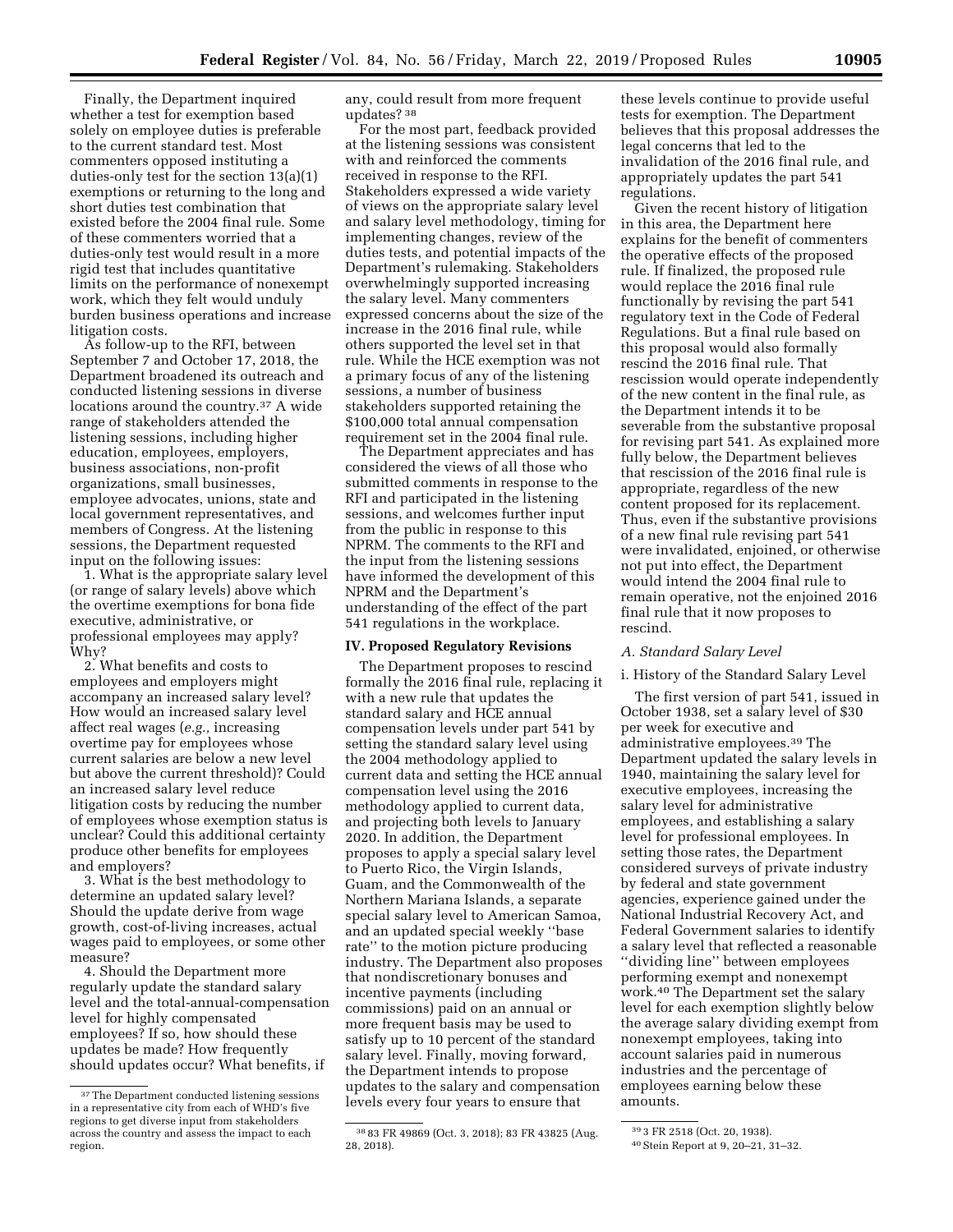In 1949, the Department evaluated salary data from state and federal agencies, including the Bureau of Labor Statistics (BLS). The Department considered wages in small towns and low-wage industries, wages of federal employees, average weekly earnings for exempt employees, starting salaries for college graduates, and salary ranges for different occupations such as bookkeepers, accountants, chemists, and mining engineers.41 The Department also looked at data showing increases in exempt employee salaries since 1940, and supplemented it with nonexempt employee earnings data to approximate the ''prevailing minimum salaries of exempt employees.'' 42 Recognizing that the ''increase in wage rates and salary levels'' since 1940 had ''gradually weakened the effectiveness of the present salary tests as a dividing line between exempt and nonexempt employees,'' the Department considered the increase in weekly earnings from 1940 to 1949 for various industries, and then adopted new salary levels at ''figure slightly lower than might be indicated by the data'' to protect small businesses.43 Also in 1949, the Department established a second, lessstringent duties test for each exemption, which applied to employees paid at or above a higher ''short test'' salary level. The original, more-rigorous duties test became known as the ''long test.'' Apart from the differing salary requirements, the most significant difference between the short test and the long test was that the long test limited the amount of time an exempt employee could spend on nonexempt duties.44 The short duties tests did not include a specific limit on nonexempt work.

In 1958, the Department set the long test salary levels using data collected by WHD on salaries paid to employees who met the applicable salary and duties tests, grouped by geographic region, broad industry groups, number of employees, and city size, and supplemented with BLS and Census data to reflect income increases for white collar and manufacturing employees during the period not

covered by the Department's investigations.45 The Department then set the long test salary levels for exempt employees ''at about the levels at which no more than about 10 percent of those in the lowest-wage region, or in the smallest size establishment group, or in the smallest-sized city group, or in the lowest-wage industry of each of the categories would fail to meet the tests.'' 46 Thus, the Department set the long test salary levels so that about 10 percent of workers performing EAP duties in the lowest-wage regions and industries would not meet the salary level test and would therefore be nonexempt based on their salary level alone.

The Department followed a similar methodology when determining the salary level increase in 1963. The Department examined data on salaries paid to exempt workers collected in a 1961 WHD survey.47 The salary level for executive and administrative employees was increased to \$100 per week, for example, when the 1961 survey data showed that 13 percent of establishments paid one or more exempt executives less than \$100 per week, and 4 percent of establishments paid one or more exempt administrative employees less than \$100 per week.48 The professional salary level was increased to \$115 per week when the 1961 survey data showed that 12 percent of establishments surveyed paid one or more professional employees less than \$115 per week.49 The Department noted that these salary levels approximated the same percentages used to update the salary level in 1958.50

The Department applied a similar methodology when adopting salary level increases in 1970. After examining data from WHD investigations, BLS wage data, and information provided in a report issued by the Department in 1969 that included salary data for executive, administrative, and professional employees, the Department increased the long test salary level for executive employees to \$125 per week when the salary level data showed that 20 percent of executive employees from all regions and 12 percent of executive employees in the West earned less than \$130 a week.51 The Department also increased the long test salary levels for administrative and professional

employees to \$125 and \$140 per week, respectively.

In 1975, rather than follow the prior approaches, the Department updated the 1970 salary levels based on increases in the Consumer Price Index, but adjusted downward ''to eliminate any inflationary impact.'' 52 This resulted in a long test salary level for the executive and administrative exemptions of \$155 per week, and \$170 per week for the professional exemption. The short test salary level increased to \$250 per week in 1975.53 The salary levels adopted were intended as interim levels ''pending the completion and analysis of a study by [BLS] covering a six-month period in 1975.'' 54 Although the Department intended to increase the salary levels based on that study of actual salaries paid to employees, the process was never completed, and the ''interim'' salary levels remained in effect for the next 29 years.

In 2004, the Department replaced the separate long and short tests with a single ''standard'' salary level test of \$455 per week, which was paired with a ''standard'' duties test for executive, administrative, and professional employees, respectively. The Department noted, in accord with numerous comments received during that rulemaking, that as a result of the outdated salary level, ''the 'long' duties tests [had], as a practical matter, become effectively dormant'' because relatively few salaried employees earned below the short test salary level.55 The Department estimated that 1.3 million workers earning between \$155 and \$455 per week would become nonexempt under the new standard salary level.56

In setting the new standard salary level in 2004, the Department used Current Population Survey (CPS) Merged Outgoing Rotation Group (MORG) data collected by BLS that encompassed most salaried employees, including nonexempt salaried employees. The Department selected a standard salary level roughly equivalent to earnings at the 20th percentile of two subpopulations: (1) Salaried employees in the South and (2) salaried employees in the retail industry nationwide. Although prior salary levels had been based on salaries of approximately the lowest 10 percent of exempt salaried employees in low-wage regions and industries, the Department explained that the change in methodology was

<sup>41</sup>Weiss Report at 10, 14–17, 19–20.

<sup>42</sup> *Id.* at 12.

<sup>43</sup> *Id.* at 8, 14–20. The Department also justified its modest increases by noting evidence of slow wage growth for executive employees ''in some areas and some industries.'' *Id.* at 14.

<sup>44</sup>The Department instituted a 20 percent cap on nonexempt work as part of the long duties test for executive and professional employees in 1940, and for administrative employees in 1949. By statute, beginning in 1961, retail employees could spend up to 40 percent of their hours worked performing nonexempt work and still be found to meet the duties tests for the EAP exemption. *See* 29 U.S.C. 213(a)(1).

<sup>45</sup> Kantor Report at 6.

<sup>46</sup> *Id.* at 6–7.

<sup>47</sup> 28 FR 7002 (July 9, 1963).

<sup>48</sup> *Id.* at 7004.

<sup>49</sup> *Id.* 

<sup>50</sup>*See id.* 

<sup>51</sup> 35 FR 884–85.

 $^{52}\,40$  FR 7091.  $^{53}\,$  Each time the short test was increased between 1949 and 1975, it was set significantly higher than the long test salary levels.<br> $\frac{54 \text{ } Id.}{256 \text{ } BR}$ 

<sup>55</sup> 69 FR 22126. 56 *Id.* at 22123.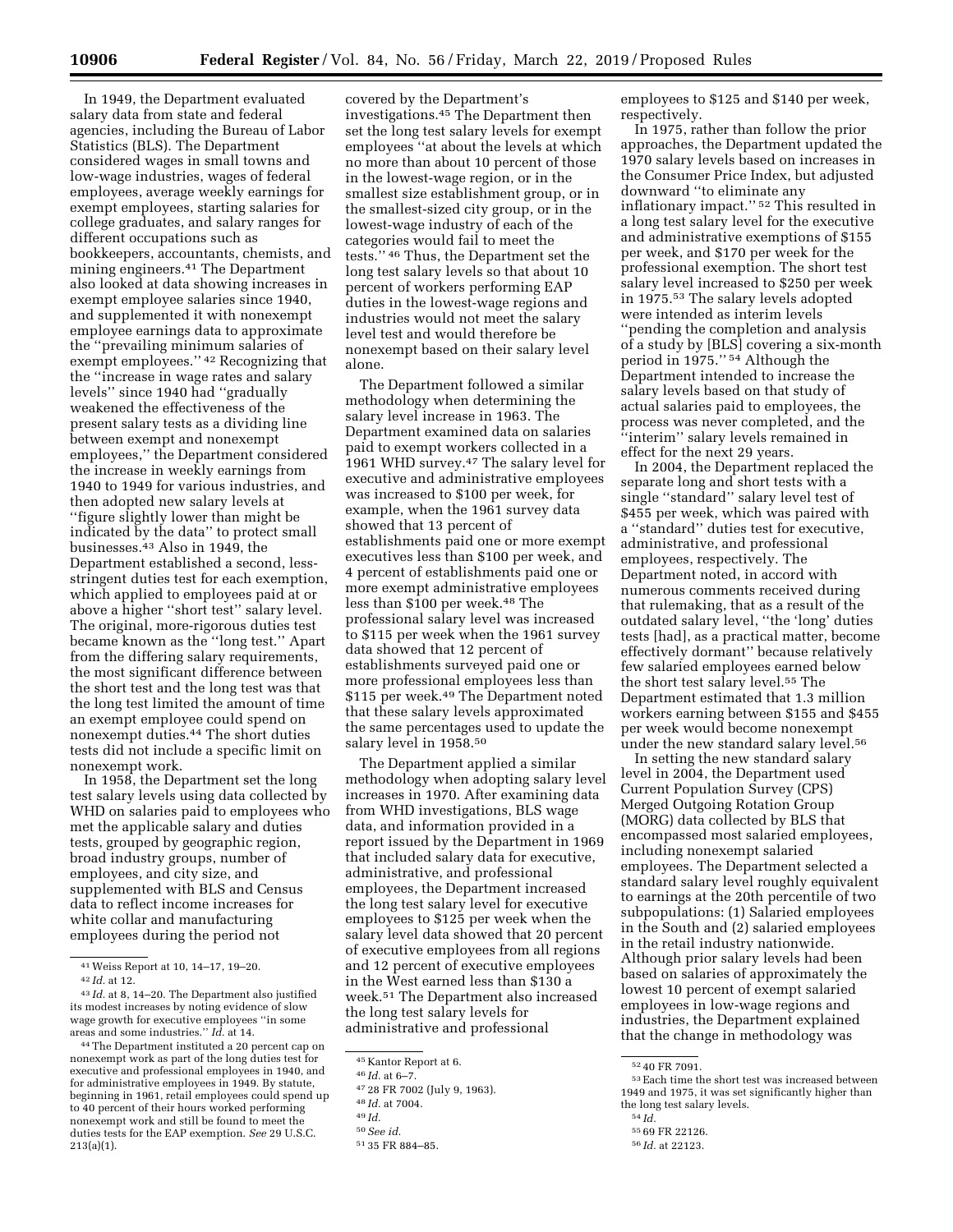warranted in part to account for the elimination of the short and long tests, and because the data sample included nonexempt salaried employees, as opposed to only exempt salaried employees.57 As in the past, the Department used lower-salary data sets to accommodate businesses for which salaries were generally lower due to geographic- or industry-specific reasons.

The Department published a final rule updating the salary level twelve years later, in 2016.58 The Department set the standard salary level at an amount that would exclude from exemption the bottom 40 percent of full-time salaried workers (exempt and nonexempt) in the lowest-wage Census Region (the South).59 The Department estimated that increasing the standard salary level from \$455 per week to \$913 per week would make 4.2 million workers earning between those levels newly nonexempt, absent other changes by their employers.60 The Department made no changes to the standard duties test. As previously discussed, on August 31, 2017, the U.S. District Court for Eastern District of Texas declared the 2016 final rule invalid, and the Department's appeal of that decision has been held in abeyance. Until the Department issues a new final rule, it is enforcing the part 541 regulations in effect on November 30, 2016, including the \$455 per week standard salary level.

### ii. Purpose of the Salary Level Requirement

The FLSA states that its minimum wage and overtime requirements ''shall not apply with respect to . . . any employee employed in a bona fide executive, administrative, or professional capacity . . . (as such terms are defined and delimited from time to time by regulations of the Secretary . . . . . . . . . The Department has long used a salary level test as part of its method for defining and delimiting that exemption.

In 1949, the Department summarized the role of the salary level tests over the preceding decade. The Department explained:

In this long experience, the salary tests, even though too low in the later years to serve their purpose fully, have amply proved their effectiveness in preventing the misclassification by employers of obviously nonexempt employees, thus tending to reduce litigation. They have simplified

59 *Id.* at 32408.

enforcement by providing a ready method of screening out the obviously nonexempt employees, making an analysis of duties in such cases unnecessary. The salary requirements also have furnished a practical guide to the inspector as well as to employers and employees in borderline cases. In an overwhelming majority of cases, it has been found by careful inspection that personnel who did not meet the salary requirements would also not qualify under other sections of the regulations as the Divisions and the courts have interpreted them.62

The Department again referenced these principles in the Kantor Report, reiterating, for example, that the salary level tests ''provide[ ] a ready method of screening out the obviously nonexempt employees,'' and that employees ''who do not meet the salary test are generally also found not to meet the other requirements of the regulations.'' 63 The Department's 2004 final rule likewise referenced these principles.64 The Department now proposes to update the standard salary level in light of increased employee earnings, so that it maintains its usefulness in ''screening out the obviously nonexempt employees.''

For over 75 years the Department has used a salary level test as a criterion for identifying bona fide executive, administrative, and professional employees. Some statements in the Department's regulatory history have at times, however, suggested a greater role for the salary level test. The statements include, for instance, from the 1940 Stein Report, that salary is '' 'the best single test of the employer's good faith in characterizing the employment as of a professional nature.' "<sup>65</sup> The Stein Report even went so far as to state that ''if an employer states that a particular employee is of sufficient importance . . . to be classified as an 'executive' employee and thereby exempt from the protection of the [A]ct, the best single test of the employer's good faith in attributing importance to the employee's services is the amount he pays for them.'' 66

65 81 FR 32413 (quoting Stein Report at 42); *see also* 69 FR 22165 (quoting Stein Report at 42).

66Stein Report at 19; *see also id.* at 5 (''the good faith specifically required by the [A]ct is best shown by the salary paid''); *id.* at 19 (salary provides " valuable and easily applied index to the 'bona fide' character of the employment for which exemption is claimed''); *cf.* Weiss Report at 9 (''salary is the

The district court's invalidation of the 2016 final rule has prompted the Department to clarify these and similar statements in light of the salary level test's purposes and regulatory history. The concept of a ''dividing line'' should not be misconstrued to suggest that the Department views the salary level test as an effort to divide all exempt white collar employees from all nonexempt employees. A salary level is helpful to determine who is not an exempt executive, administrative or professional employee—the employees who fall beneath it. But the salary level has significantly less probative value for the employees above it. They may be exempt or nonexempt. Above the threshold, the Department evaluates an employee's status as exempt or nonexempt based on an assessment of the duties that employee performs. An approach that emphasizes salary alone, irrespective of employee duties, would stand in significant tension with the Act. Section 13(a)(1) directs the Department to define and delimit employees based on the ''capacity'' in which they are employed. Salary is a helpful indicator of the capacity in which an employee is employed, especially among lower-paid employees. But it is not ''capacity'' in and of itself.

The district court's summary judgment decision endorsed the Department's historical approach to setting the salary level and held the 2016 final rule unlawful because it departed from it. The district court approvingly cited the Weiss Report and explained that setting ''the minimum salary level as a floor to 'screen[ ] out the obviously nonexempt employees' '' is ''consistent with Congress's intent.'' 67 Further endorsing the Department's earlier rulemakings, the district court stated that prior to the 2016 final rule, ''the Department ha[d] used a permissible minimum salary level as a test for *identifying* categories of employees Congress intended to exempt.'' 68 The court then explained that in contrast to these acceptable past practices, the 2016 standard salary level of \$913 per week was unlawful because

<sup>57</sup> *Id.* at 22167.

<sup>58</sup> 81 FR 32391.

<sup>60</sup> *Id.* at 32393.

<sup>61</sup> 29 U.S.C. 213(a)–(a)(1).

<sup>62</sup>Weiss Report at 8.

<sup>63</sup> Kantor Report at 2–3; *see also* U.S. Dep't of Labor, *28th Annual Report of the Secretary of Labor for the Fiscal Year Ended June 30, 1940* (1940), at 236 (''the power to define is the power to exclude''). 64*See* 69 FR 22165; 2003 NPRM, 68 FR 15560, 15570 (Mar. 31, 2003).

best single indicator of the degree of importance involved in a particular employee's job''); Kantor Report at 2 (''[Salary] is an index of the status that sets off the bona fide executive from the working squad-leader, and distinguishes the clerk or subprofessional from one who is performing administrative or professional work.''). The Department ''is not bound by the [Stein, Weiss, and Kantor] reports,'' though they have been carefully considered. 69 FR 22124.

<sup>67</sup> 275 F. Supp. 3d at 806 (quoting Weiss Report at 7–8); *see also id.* at 807 at n.6 (supporting salary level that operates ''as more of a floor'') (internal quotation marks and citation omitted). 68 *Id.* at 806 (emphasis in opinion).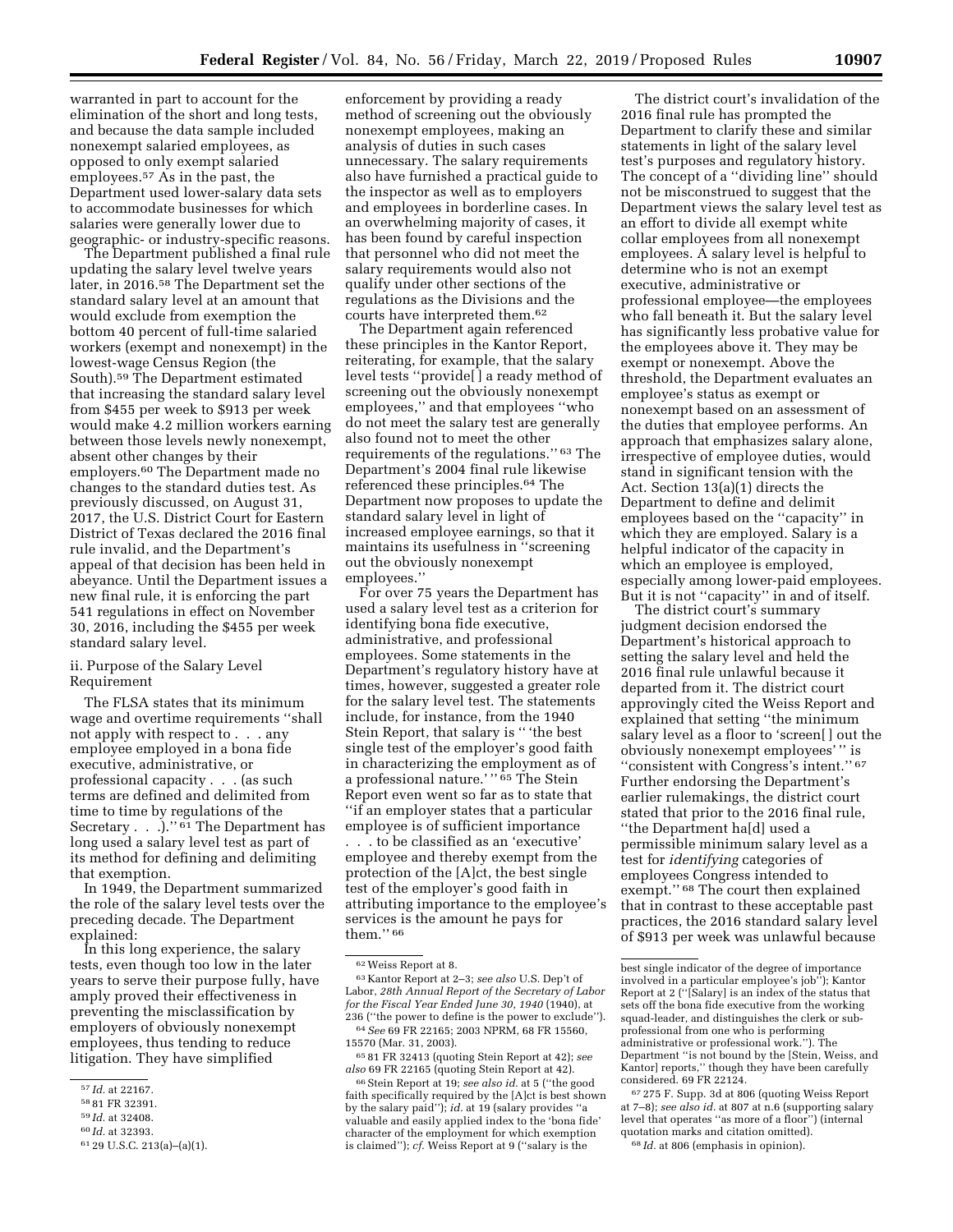it would exclude from exemption ''so many employees who perform exempt duties.'' 69 In support, the court cited the Department's estimate that, without some intervening action by their employers, the new salary level would result in 4.2 million workers becoming nonexempt.70 The court also emphasized the magnitude of the salary level increase, stating that the 2016 final rule ''more than double[d] the previous minimum salary level'' and that ''[b]y raising the salary level in this manner, the Department effectively eliminate[d] a consideration of whether an employee performs 'bona fide executive, administrative, or professional capacity duties.'"<sup>71</sup> The district court declared the final rule invalid because the Department had unlawfully excluded from exemption ''entire categories of previously exempt employees who perform 'bona fide executive, administrative, or professional capacity' duties.'' 72

The Department has reexamined the 2016 final rule in light of the district court's decision. That rule contained language suggesting that the salary level test had a greater role to play than its modest historical function. For example, the Department stated that in light of the new, single standard duties test, ''the salary threshold must play a greater role in protecting overtime-eligible employees," and specifically that "it is necessary to set the salary level higher . . . because the salary level must perform more of the screening function previously performed by the long duties test.'' 73 Such language is inconsistent with the salary level's historical purpose of setting a floor for exemption.

The 2016 final rule's approach under which salary alone would determine exempt status in many more instances—also led to a result in tension with the Act. As the district court recognized, the 2016 final rule removed the EAP exemption from 4.2 million workers who would have otherwise been exempt because they passed the salary basis and duties tests established under the 2004 final rule. In contrast, had the Department simply applied the 2004 methodology to set the standard salary level, the 2016 final rule would have resulted in approximately 683,000 workers who satisfied the duties test becoming nonexempt.74 The Department has long recognized that the salary level test is ''a dividing line [that]

cannot be drawn with great precision but can at best be only approximate,'' 75 and so any salary level set by the Department will exclude from exemption some employees who pass the duties test. But a salary level that exempts an unusually high number of those employees—as occurred with the 2016 final rule 76—stands in tension with Congress's command to exempt bona fide EAP employees. A salary level set that high does not further the purpose of the Act, and is inconsistent with the salary level test's useful, but limited, role in defining the EAP exemption.

The Department justified the change in the 2016 final rule in part by explaining that when the salary level increases, ''it is inevitable that 'some employees who have been classified as exempt under the present salary tests will no longer be within the exemption under any new tests adopted.' '' 77 However, this consequence (which follows any salary level increase) does not itself inform what salary level the Department should set. The Department also stated in 2016 that the new salary level would narrow the gap between the number of workers who are nonexempt because they fail only the salary level test and those who are nonexempt because they fail only the duties test.78 But the Department has never compared the number of employees who are nonexempt based exclusively on the salary or duties tests, respectively, to determine the effectiveness of the salary level. To the contrary, parity between these groups would create tension with the salary level's historical purpose of ''screening out the obviously nonexempt employees.''

The Department also justified the 2016 final rule's salary level by stating that it was correcting a ''mismatch'' between the 2004 final rule's salary level and the standard duties test. The Department stated that while it historically had paired a more rigorous duties test (the long test) with a lower

77 *Id.* at 32413 (quoting Kantor Report at 5). 78*See supra* n.76 (citing 81 FR 32464–65; 81 FR 32413).

salary level and a less rigorous duties test (the short test) with a higher salary level, the 2004 final rule paired a less rigorous duties test with a lower salary level:

Because the long duties test included a limit on the amount of nonexempt work that could be performed, it could be paired with a low salary that excluded few employees performing EAP duties. In the absence of such a limitation in the duties test, it is necessary to set the salary level higher (resulting in the exclusion of more employees performing EAP duties) because the salary level must perform more of the screening function previously performed by the long duties test. Accordingly the salary level set in this Final Rule corrects for the mismatch in the 2004 Final Rule between a low salary threshold and a less rigorous duties test.79

The Department's solution to the purported mismatch, however, introduced a new issue. The 2016 final rule's salary level, which was ''at the low end of the historical salary range of short test salary levels,'' 80 failed to account for the absence of a long test that employers could use to claim the exemption for lower-paid white collar workers who were traditionally exempt. The Department's analysis did not sufficiently account for this change, and as a result, the \$913 per week standard salary level deviated from the Department's longstanding policy of setting a salary level that does not ''disqualify[ ] any substantial number of'' bona fide executive, administrative, and professional employees from exemption.<sup>81</sup>

More fundamentally, except at the relatively low levels of compensation where EAP employees are unlikely to be found, the salary level is not a substitute for an analysis of an employee's duties. It is, at most, an indicator of those duties. For most white collar, salaried employees, the exemption should turn on an analysis of their actual functions, not their salaries, as Congress commanded. The salary level test's primary and modest purpose is to identify potentially exempt employees by screening out obviously nonexempt employees.

The mismatch rationale also failed to account fully for the Department's part 541 exemption history. The standard duties test was introduced by the 2004 final rule and has been in effect for 15 years. The short duties test, which it is similar to, was functionally the

<sup>69</sup> *Id.* at 807.

<sup>70</sup> *Id.* at 806.

<sup>71</sup> *Id.* at 807 (quoting 29 U.S.C. 213(a)(1)).

<sup>72</sup> *Id.* at 806 (quoting 29 U.S.C. 213(a)(1)).

<sup>73</sup> 81 FR 32412, 32465–66.

<sup>74</sup>*See* 81 FR 32504 (Table 32).

<sup>75</sup>Weiss Report at 11.

<sup>76</sup>The Department explained that (at the time of the analysis) 12.2 million salaried white collar workers earned more than \$455 per week but were overtime eligible because they failed the duties test, while 838,000 salaried white collar workers were overtime eligible because even though they passed the standard duties test they earned below \$455 per week. The Department then estimated that a \$913 per-week salary level would result in 6.5 million salaried white collar workers who failed only the duties test, and increase to 5.0 million the number of salaried white collar workers who passed the duties test but would be overtime eligible because they failed the salary level test. *See* 81 FR 32464– 65; *see also id.* at 32413.

<sup>79</sup> 81 FR 32409.

<sup>80</sup> *Id.* at 32414.

<sup>81</sup> Kantor Report at 5.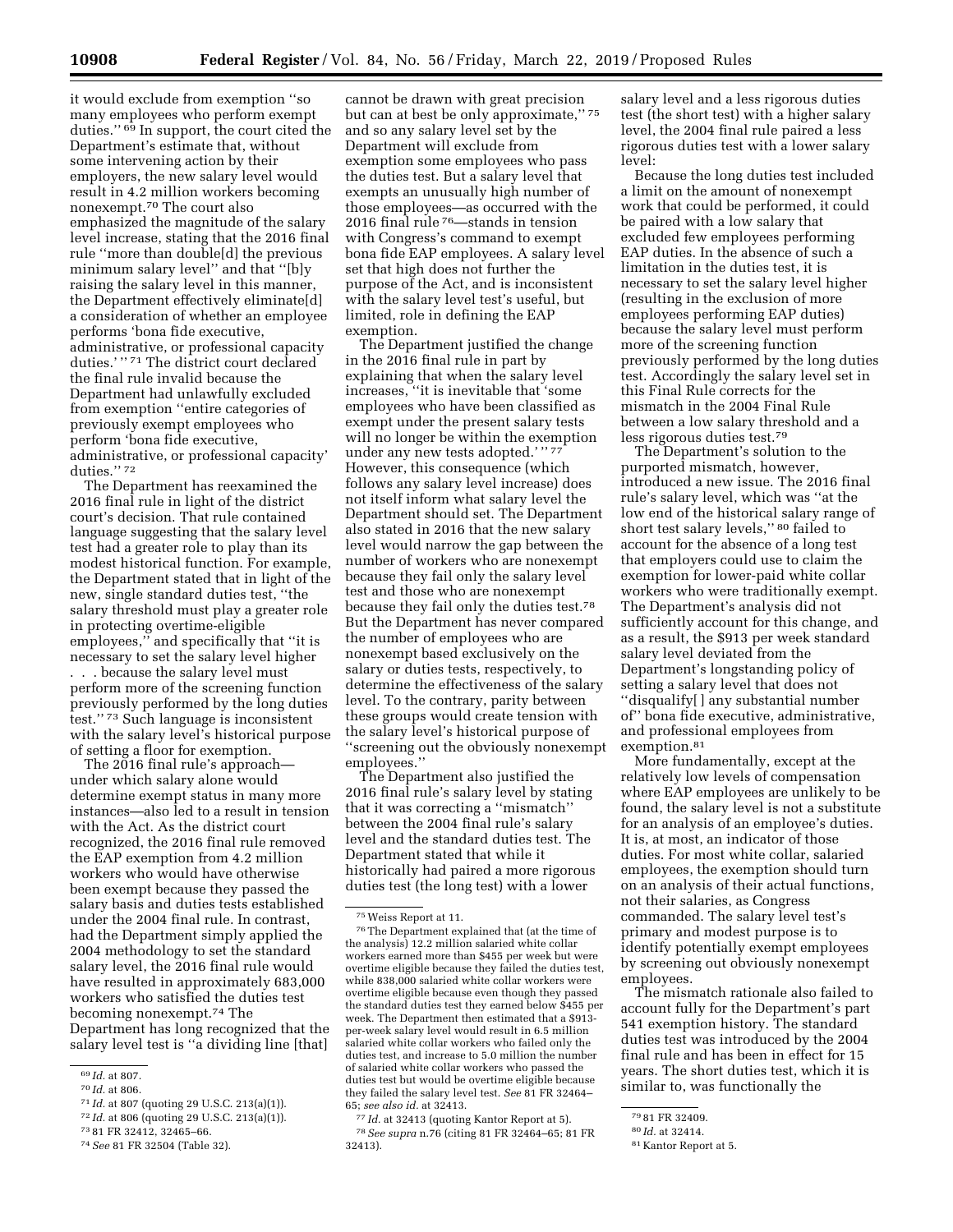predominant test in use for the preceding 13 years, since the 1975 long test salary levels were equaled or surpassed by the FLSA minimum wage in 1991.82 Altogether, most employers and employees have effectively been covered by this one-test system for over 25 years. This practice is highly relevant to any update by the Department's approach.

In light of the considerations above, the Department concludes that, while an increase in the standard salary level from \$455 per week was warranted, the increase to \$913 per week was inappropriate. As the district court stated, that increase departed from the salary level's purpose as a floor to '' 'screen[ ] out the obviously nonexempt employees.'"<sup>83</sup> The Department is engaging in this rulemaking to realign the salary level with its appropriate limited purpose, to address the concerns about the 2016 final rule identified by the district court, and to update the salary level in light of increased employee earnings.

#### iii. Salary Level Methodology

The Department, nearly all RFI commenters, and almost all those who spoke during the Department's listening sessions agree that the salary level must exceed \$455 per week to achieve its intended purpose. Most commenters to the RFI and in the listening sessions favored the simplicity of a single nationwide salary level over varying region-specific levels, and urged the Department not to return to its past practice of setting different salary levels for executive, administrative, and professional employees. However, some commenters representing employers supported establishing multiple salary levels based on region, industry, or employer size. Nearly all commenters opposed reinstating separate long and short tests with corresponding salary levels and duties tests.

After considering the issues at length, reviewing public comments responding to the RFI, and considering comments provided in the listening sessions, the Department is proposing simply to update the standard salary level set in 2004 using current data. The Department believes that adherence to the 2004 final rule's methodology is reasonable and appropriate. The

Department has enforced the 2004 final rule's salary level for nearly 15 years the second-longest period (after the salary levels set in 1975) for any part 541 salary level. The Department paired that level with the standard duties test when it was enacted, and revisions to the standard duties test are not proposed as part of this rulemaking. After so many years, workers and employers are familiar with a single standard weekly salary level and a single standard duties test. Notably, the 2004 final rule has never been challenged in court. Using the 2004 salary level methodology as the basis for determining an updated salary level thus promotes familiarity and stability for the workplace, ensures workers the important wage protections contained in the Act, and minimizes the uncertainty and potential legal vulnerabilities that could accompany a novel and untested approach.

There are other reasons for this simple approach. The method proposed here is straightforward and avoids new regulatory burdens. It is consistent with the Department's established belief that adopting different salary levels for different areas of the country would create significant administrative difficulties ''because of the large number of different salary levels this would require,'' 84 and would create undue regulatory complexity. Furthermore, as discussed below, the Department believes that the proposed salary level accounts for nationwide differences in employee earnings and would work appropriately with the standard duties test.The proposed standard salary level also addresses the concerns raised in the district court's summary judgment decision. The \$913 per week standard salary level set in the 2016 final rule more than doubled the 2004 final rule's salary level of \$455 per week, which the district court concluded resulted in ''entire categories of previously exempt employees'' being disqualified from exemption "based on salary alone." 85 The Department proposes to address this problem by setting a salary level that would more appropriately identify obviously nonexempt employees, without including too great a proportion of employees who would otherwise be exempt. This is consistent with the Department's understanding that salary may be used to identify a category of employees who are not bona fide executive, administrative, and

professional employees without unduly excluding employees from the exemption. The proposed \$679 per week standard salary level would preserve the 2004 methodology—which was based on salaries in the South and in the low-wage retail industry—while updating that salary level to reflect the growth of nominal wages and salaries.

The appropriateness of the proposed salary level is further supported by the number of workers it would affect—*i.e.,*  the number of employees who currently pass the standard duties test and earn between \$455 and \$679 per week, and thus would become nonexempt absent some intervening action by their employers. The district court's decision raised concerns regarding the large number of exempt workers—4.2 million—who earned between \$455 and \$913 per week and thus would ''automatically become eligible'' for overtime under the \$913 per week standard salary level.<sup>86</sup> The district court noted that this relatively high number indicated that the salary level was displacing the role of the duties test in determining exemption status. The Department acknowledges these concerns and, additionally, in this proposal seeks to update the standard salary level in a manner that does not unduly disrupt employers' operations; dramatically shift employee salaries, hours, or morale; or result in adverse economic effects.

As for the details of the methodology, the Department has followed the methodology it used in 2004. In 2004, the Department set the standard salary level at approximately the 20th percentile of earnings for full-time salaried workers in the lowest-wage Census region (the South) and in the retail sector. The Department set the salary level using the 2002 CPS MORG dataset (the most recent CPS dataset practically available), after excluding from the dataset certain classes of workers that are exempt from the FLSA or its salary-level test.87

In this proposed rulemaking, the Department used pooled CPS MORG data for 2015–2017, adjusted to reflect 2017 (hereafter referred to as pooled CPS MORG data; *see* Section VI.B.ii for full description). This is the most recently available data. If this approach is adopted in the final rule, the Department anticipates using 2018 CPS data. The Department believes the CPS dataset would be the most appropriate dataset to use to ascertain worker earnings because of its size (approximately 60,000 households

<sup>82</sup> In 1975, the Department set a long test salary level of \$155 per week for executive and administrative employees, and of \$170 per week for professional employees. *See* 40 FR 7092. On April 1, 1991, the federal minimum wage increased to \$4.25 per hour, which equals \$170 for a 40-hour workweek. *See* Sec. 2, Public Law 101–157, 103 Stat. 938 (Nov. 17, 1989).

<sup>83</sup>*Nevada* v. *U.S. Dep't of Labor,* 275 F. Supp. 3d at 806 (quoting Weiss Report at 7–8).

<sup>84</sup> 69 FR 22171.

<sup>85</sup> 275 F. Supp. 3d at 806. Moreover, the Department estimated in the 2016 final rule that the salary level would rise to \$984 per week in January 2020. 81 FR 32393.

<sup>86</sup> 275 F. Supp. 3d at 806–07.

<sup>87</sup>*See* 69 FR 22168.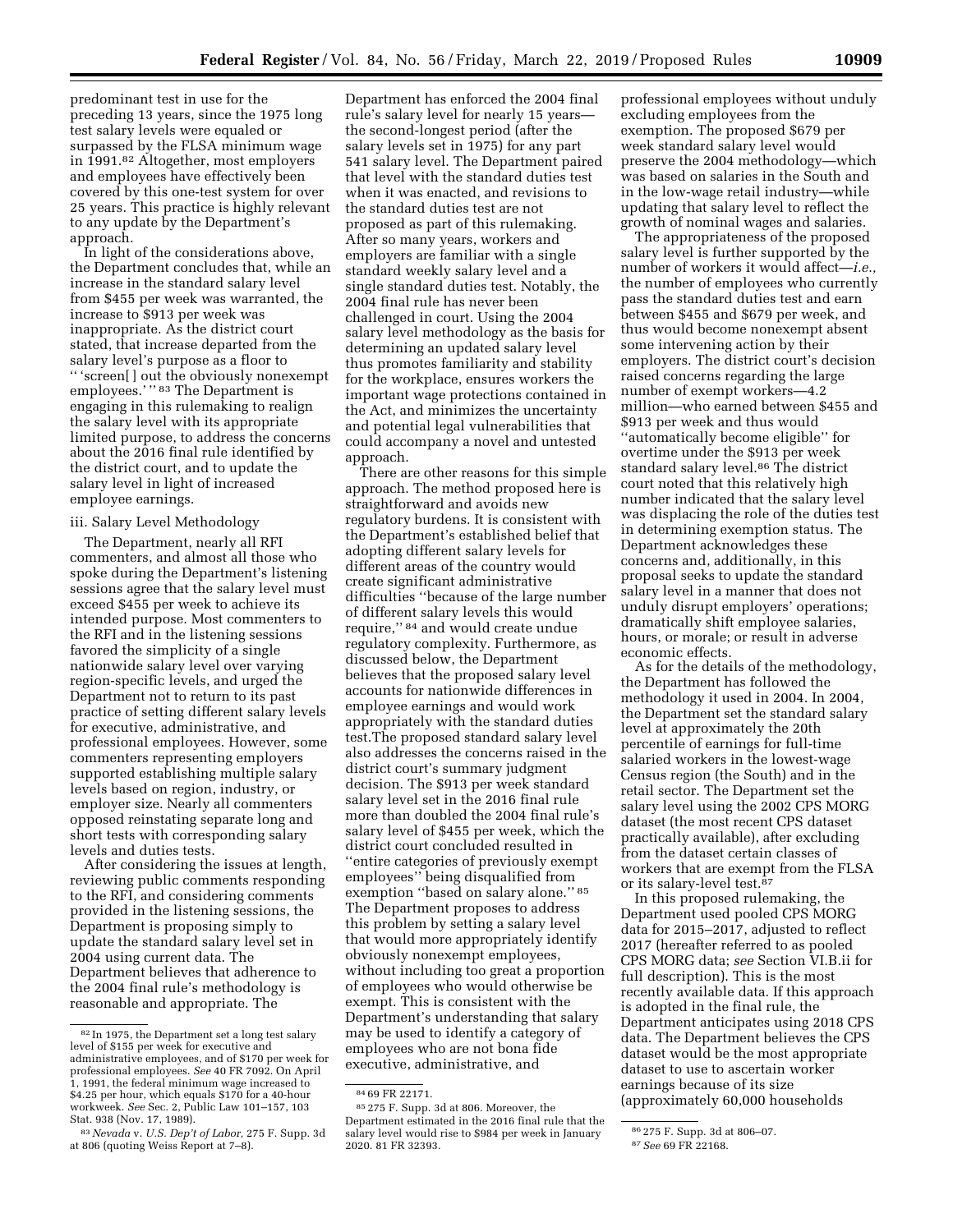monthly; 15,000 in the MORG dataset) and its breadth of detail (*e.g.,*  occupation classifications, salary, hours worked, and industry). Consistent with its proposal to update the salary levels for workers subject to them, the Department analyzed a subset of this CPS MORG data, composed of employed workers age 16 years and older who are covered by the FLSA; subject to the part 541 salary tests; not in ''named occupations'' 88; and not exempt from the FLSA due to the agricultural or transportation exemptions. Thus, the subset excluded 27.9 million workers.

Using this subset of the CPS MORG data, the Department proposes to set the standard salary level at approximately the 20th percentile of earnings for fulltime salaried workers in the lowestwage Census region, again the South in this case, and/or in the retail sector.89 Normally, this would result in a weekly salary level of \$641 per week (\$33,332 annually), which is also approximately the 20th percentile of both: (1) Earnings for full-time salaried workers in the South, and (2) earnings for full-time salaried workers in the retail sector. However, the Department proposes to inflate this figure to reflect anticipated wage growth through January 2020. This results in the standard salary level proposed in this NPRM, which is \$679 per week (\$35,308 annually).

The Department proposes this small adjustment to better reflect employees' anticipated compensation at the time the rule becomes effective. In the 2004 final rule, the Department set the salary level using earning percentiles as they were two years earlier (2002) than the rule's effective date (2004), since the 2002 data was the most recent practically available data. In contrast, this proposed rule would set its salary level with a projection to January 2020, the approximate date this proposed rule is expected to become effective. The projection would ensure that the

standard salary level reflects the 20th percentile of salaried workers in the South and/or in retail when the rule becomes effective, rather than the 20th percentile as of a year or two earlier. The Department acknowledges that the projected number may differ slightly from the results of comprehensive salary data when that data becomes available, but the Department believes that a modest projection is preferable to relying on data that could be a year or two old by the time the final rule becomes effective.

The Department has inflated the salary level by estimating the compound annual growth rate from the standard salary level set in 2004 (\$455) to the standard salary level as it would be using the same methodology in 2017 (\$641), then used that growth rate to project the standard salary level forward to January 2020. The Department considered alternative indices for inflation. The reasons for not using them are described below.

#### v. Alternatives Considered

In determining a proposed salary level, the Department considered the methodologies applied in past rulemakings and other alternatives such as using an index to inflate the 2004 salary level to 2017 and to project it forward to 2020.

The Department considered using price indices such as the Personal Consumption Expenditures Price Index (PCEPI), the Consumer Price Index for All Urban Consumers (CPI–U), and the Chained CPI–U; as well as a wage-based measure such as the Employment Cost Index (ECI). The PCEPI measures the change in the nominal prices of goods and services (1) purchased directly by U.S. households and by nonprofit institutions serving U.S. households and (2) purchased by firms and governments on behalf of U.S. households (*e.g.,*  medical expenditures paid by Medicare, Medicaid, or private insurance plans). The Consumer Price Index for All Urban Consumers (CPI–U) measures the change in nominal prices for a constantquality market basket of goods and services purchased by urban consumers, who represent 93 percent of the U.S. population.90 The Bureau of Labor Statistics also developed the Chained CPI–U in 2002 as an alternative to the CPI–U that would provide a better approximation of cost-of-living for all

urban consumers by accounting for a substitution effect.<sup>91</sup>

The Department considered the Employment Cost Index (ECI) for wages and salaries of either all civilian workers or just for private sector workers.92 The ECI is calculated on a quarterly basis by the BLS using the results of the National Compensation Survey (NCS), a survey of non-Federal employers that gathers comprehensive data on employee salaries, wages, and benefits.93 The ECI measures changes over time in wages and salaries across the overall non-Federal civilian workforce generally and among different subgroups.

The Department has decided against proposing these alternatives for three reasons. The paramount reason is that none is as straightforward, consistent, or accurate as using current salary data. Each is a projection of what current costs are likely to be; however, such costs can be more readily ascertained simply by measuring them. Second, each is a cost index, (albeit to measure wages) rather than a measure of actual salaries. Third, each of the alternatives (and this would hold for any other alternative as well) would be a significant departure from the methodology that served well in 2004 the methodology the Department is proposing to employ again here with minor adjustments and improvements. For the reasons stated earlier—including familiarity, stability, and the standard duties test that accompanied the standard salary level set in 2004—the Department believes an approach that simply updates the 2004 level with current data is preferable to an entirely new methodology.

The Department also considered these same indices for inflating a 2017 salary level (set using the 2004 final rule's methodology and current data) to January 2020. So used, PCEPI would result in a salary level of \$671 per week, the C–CPI–U would result in \$671 per week, the CPI–U would result in \$675 per week, the ECI for civilian workers would result in \$678 per week, and the ECI for private sector workers would result in \$679 per week.

The Department did not choose to propose any of these alternatives for two reasons. First, the approach being proposed is the most straightforward

<sup>88</sup>This includes teachers, physicians, lawyers, judges, and outside sales workers who pass the standard duties test.

<sup>89</sup> In the 2004 final rule the Department selected a standard salary level roughly equivalent to earnings at the 20th percentile of two subpopulations: (1) Full-time salaried employees in the South and (2) full-time salaried employees in the retail industry nationwide. In this rulemaking, the Department is setting the standard salary level at the 20th percentile of the combined subpopulations of full-time salaried employees in the South and full-time salaried employees in the retail industry nationwide. This is a change from how the Department modeled the 2004 methodology in the 2016 final rule, when it used combined subpopulations of full-time salaried employees in the South and full-time salaried employees in leisure and hospitality, other services, and public administration. 81 FR 32462.

<sup>90</sup>*See* the Bureau of Labor Statistics Handbook of Methods, updated February 14, 2018, p. 2, at *<https://www.bls.gov/opub/hom/pdf/homch17.pdf>*  (''A unifying framework for dealing with practical questions that arise in the construction of the CPI is provided by the concept of the cost-of-living index (COLI).'').

<sup>91</sup>*See* Cage et al., *Introducing the Chained Consumer Price Index. [https://www.bls.gov/cpi/](https://www.bls.gov/cpi/additional-resources/chained-cpi-introduction.pdf) [additional-resources/chained-cpi-introduction.pdf.](https://www.bls.gov/cpi/additional-resources/chained-cpi-introduction.pdf)* 

<sup>92</sup>*See generally* Bureau of Labor Statistics, Employment Cost Trends, How to Use the Employment Cost Index for Escalation, *[https://](https://www.bls.gov/ncs/ect/escalator.htm) [www.bls.gov/ncs/ect/escalator.htm.](https://www.bls.gov/ncs/ect/escalator.htm)* 

<sup>93</sup>*See* Bureau of Labor Statistics, National Compensation Survey, *[https://www.bls.gov/ncs/.](https://www.bls.gov/ncs/)*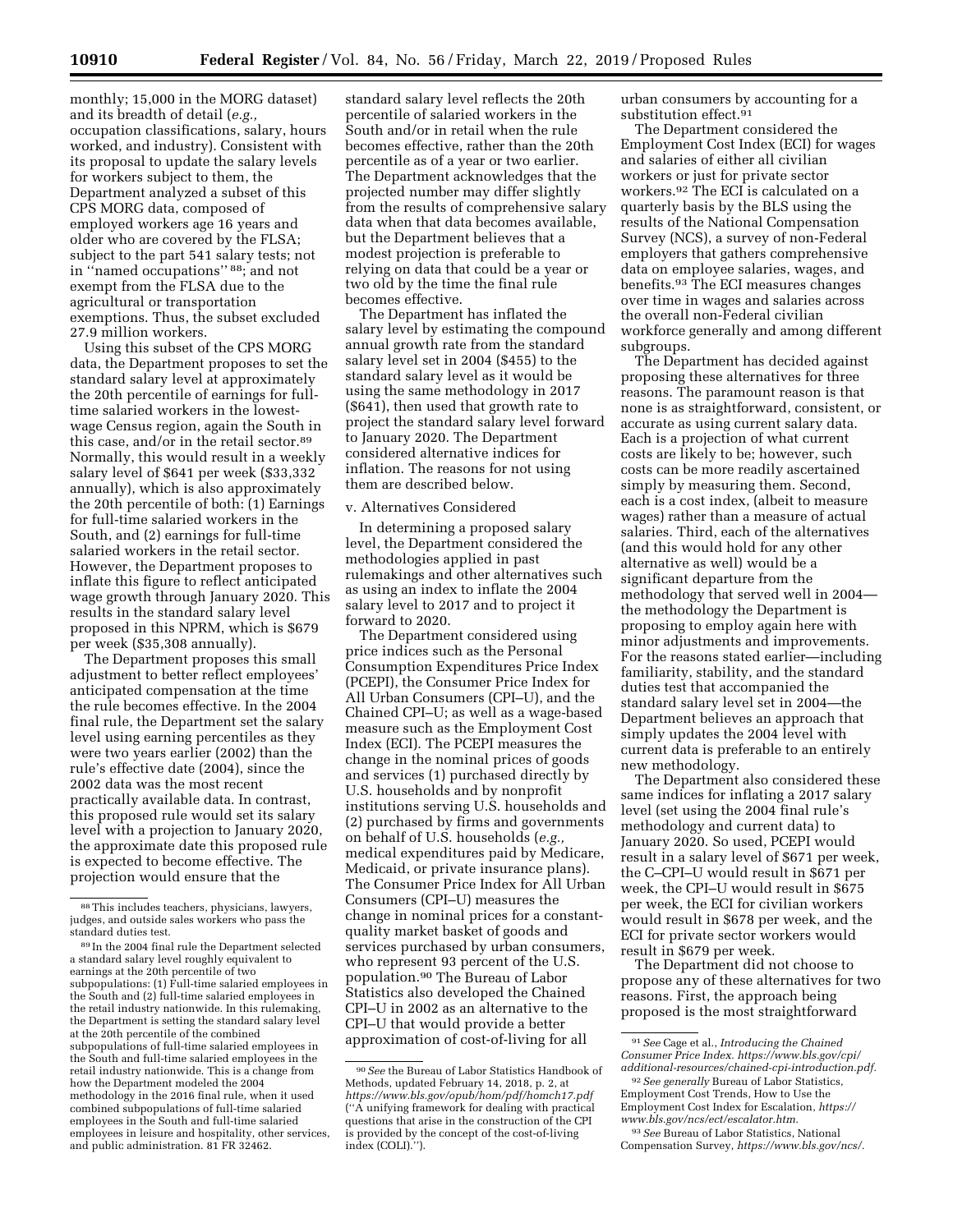and consistent using current salary data. It measures the actual wage growth between the 2004 final rule salary level and the 2017 salary level and applies that growth rate to current data; essentially assuming that wage growth will continue at the same pace. Second, there are disadvantages to some of the other indices described above. The PCEPI, CPI–U, and Chained CPI–U, for example, measure the nominal prices of goods and services to consumers, whereas the standard salary level is meant to demarcate worker salaries. It seems more sensible to use data that measures worker compensation than consumers' cost of living to set such a level. Additionally, the Department notes that use of the ECI for all private sector workers comes to the same result as the methodology chosen.

The salary level increase proposed here would, as discussed in detail in the economic analysis, section VI, result in approximately 1.1 million affected workers losing exempt status (absent other action from their employers). The Department recognizes that any increase to the standard salary level would increase the number of workers who pass the duties test but are paid below the standard salary level; however, the \$679-per-week salary level, while necessarily imprecise, would identify a large number of obviously nonexempt employees ''without disqualifying any substantial number of'' bona fide executive, administrative, and professional employees from exemption.94 Additionally, the 1.1 million workers likely to be affected by this rule's proposed increase to the standard salary level is close to the 1.3 million workers who were affected by the 2004 final rule's salary level increase.95 The Department also anticipates that 3.6 million employees paid between \$455 and \$679 per week who fail the standard duties test (*i.e.,*  that are and will remain nonexempt)— 2.0 million salaried white collar workers and 1.6 million salaried blue collar workers—will have their nonexempt status made clearer because their salary will fall below the proposed threshold.

vi. Summary of Standard Salary Level Proposal

For the reasons discussed above, the Department proposes to set the standard salary level to qualify for exemption from the FLSA's minimum wage and overtime requirements as an executive,

administrative, or professional employee at \$679 per week. The Department believes that the proposed standard salary level would help employers identify a large group of employees who perform nonexempt duties, would aid in identifying bona fide EAP employees, and would address the legal concerns that led to the invalidation of the salary level set in the 2016 final rule. The Department invites comments on this proposed salary level and on any alternative salary level or methodology, including but not limited to whether the use of the indices described above, would be more appropriate.

#### *B. Special Salary Tests*

i. Puerto Rico, Virgin Islands, Guam, and the Commonwealth of the Northern Mariana Islands 96

Since 2004, the Department has applied the standard salary level to Puerto Rico.97 After the Department published the 2016 final rule, Congress passed the Puerto Rico Oversight, Management, and Economic Stability Act (PROMESA).98 Section 404 of PROMESA states that ''any final regulations issued related to'' the Department's 2015 overtime rule NPRM—*i.e.,* the 2016 final rule—''shall have no force or effect'' in Puerto Rico until the Comptroller General of the Unites States completes and transmits a report to Congress assessing the impact of applying the final regulations to Puerto Rico, and the Secretary of Labor, ''taking into account the assessment and report of the Comptroller General, provides a written determination to Congress that applying such rule to Puerto Rico would not have a negative impact on the economy of Puerto Rico.'' 99

The Department believes that PROMESA does not apply to this NPRM because it is a new rulemaking and thus is not ''related to'' the 2015 overtime rule NPRM within the meaning of PROMESA. Nonetheless, section 404 reflects Congress' concern with increasing the salary level in Puerto Rico, and Puerto Rico's current economic climate reinforces the importance of the Department

exercising caution on this issue. Accordingly, the Department proposes to set a special salary level in Puerto Rico of \$455 per week—the level that currently applies under PROMESA. The Department seeks comments on this proposal.

The Department currently applies the standard salary level to the Virgin Islands, Guam, and the Commonwealth of the Northern Mariana Islands (CNMI).100 The Department understands that U.S. territories face their own economic challenges and that an increase in the salary level affects them differently than the States. In recognition of these challenges and to promote special salary level consistency across U.S. territories, the Department is proposing to also set a special salary level of \$455 per week for the Virgin Islands, Guam, and the CNMI. The Department seeks comment on whether this special salary level is appropriate, or whether instead the Department should continue applying the standard salary level to these U.S. territories.

#### ii. American Samoa

The Department has historically applied a special salary level test to employees in American Samoa because minimum wage rates there have remained lower than the federal minimum wage.101 The Fair Minimum Wage Act of 2007, as amended, provides that industry-specific minimum wages rates in American Samoa will increase every three years until each equals the federal minimum wage.102 The disparity with the federal minimum wage is expected to remain for the foreseeable future. Accordingly, the Department proposes to maintain a special salary level for employees in American Samoa.

The special salary level test for employees in American Samoa has historically equaled approximately 84 percent of the standard salary level.<sup>103</sup> The Department proposes to maintain this percentage and considered whether to set the special salary level in American Samoa equal to 84 percent of the proposed standard salary level (\$679 per week)—resulting in a special salary level of \$570 per week—or to set it equal to approximately 84 percent of the proposed special salary level applicable to the other U.S. territories (\$455 per week)—resulting in a special salary

<sup>94</sup> Kantor Report at 5.

<sup>95</sup> 69 FR 22213. The 2004 rule estimated that 1,297,855 workers would, without some intervening action by their employers, lose exempt status as a result of the \$455 standard salary level set at that time. *See* 69 FR 22213, 22253.

<sup>96</sup>Under the proposal, the special salary tests would not apply to employees of the Federal government employed in Puerto Rico, the U.S. Virgin Islands, Guam, the Commonwealth of the Northern Mariana Islands, and American Samoa. 97*See* 69 FR 22172.

<sup>98</sup>*See* Public Law 114–187, 130 Stat. 549 (June 30, 2016).

<sup>99</sup>*See* 48 U.S.C. 2193(a)–(b). The Comptroller General's report was published on June 29, 2018 and is available at: *[https://www.gao.gov/products/](https://www.gao.gov/products/GAO-18-483) [GAO-18-483.](https://www.gao.gov/products/GAO-18-483)* 

<sup>100</sup> In Guam and the CNMI, the Department has applied the salary level test(s) applicable to the States. In the Virgin Islands, the Department applied a special salary level test prior to 2004, but applied the standard salary level beginning in 2004. 101*See* 69 FR 22172.

<sup>102</sup>*See* Sec. 1, Public Law 114–61, 129 Stat. 545 (Oct. 7, 2015).

<sup>103</sup>*See, e.g.,* 69 FR 22172.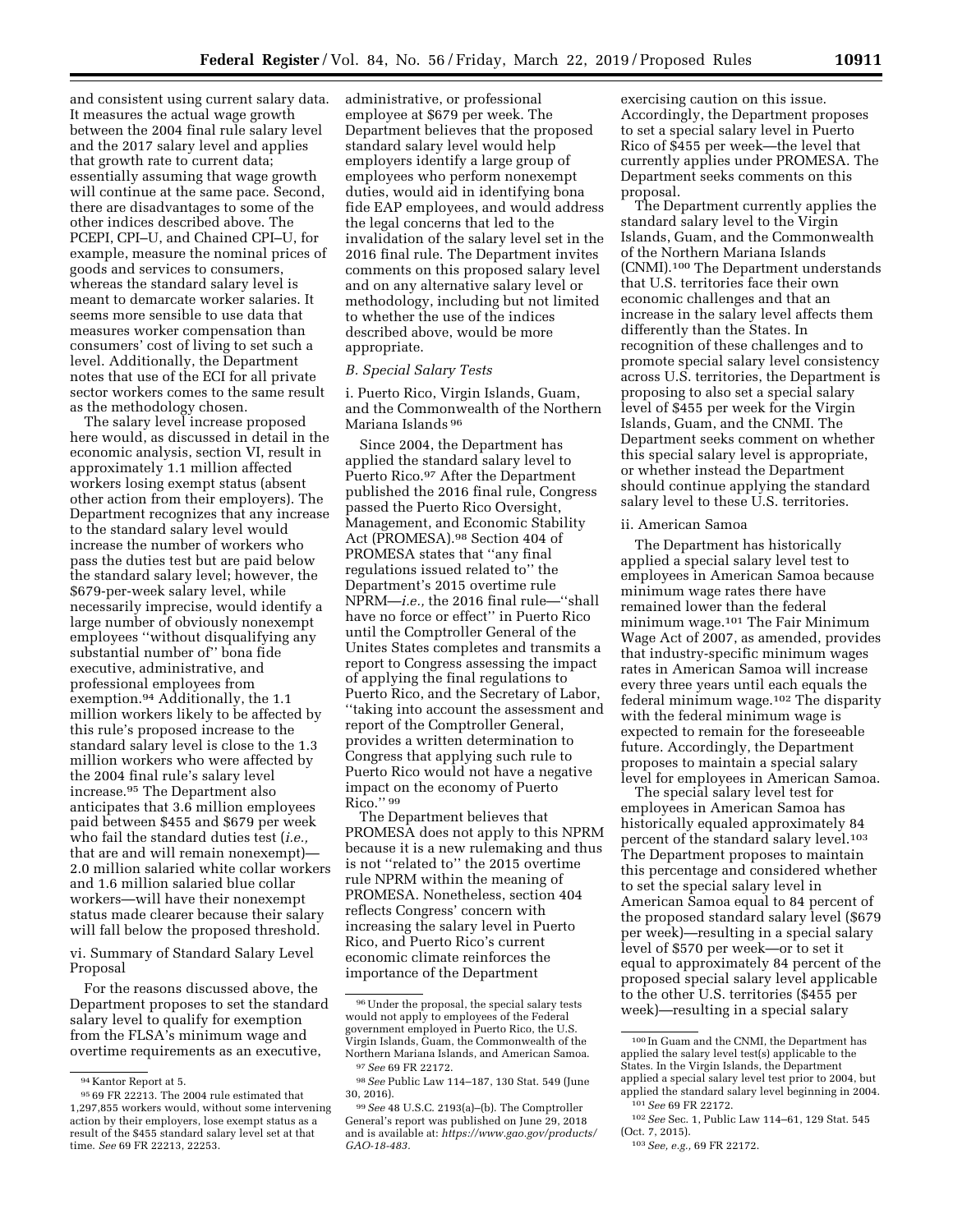level of \$380 per week. The Department is proposing to set a special salary level of \$380 per week in American Samoa. This approach not only maintains the special salary level that the Department is currently enforcing in American Samoa, but also ensures that American Samoa, which has a lower minimum wage than the other U.S. territories, does not have a higher special salary level. The Department seeks comments on this proposal.

#### iii. Motion Picture Producing Industry

The Department has permitted employers to classify as exempt employees in the motion picture producing industry who are paid a specified base rate per week (or a proportionate amount based on the number of days worked), so long as they meet the duties tests for the EAP exemption.104 This exception from the ''salary basis'' requirement was created in 1953 to address the ''peculiar employment conditions existing in the [motion picture producing] industry,'' and applies, for example, when a motion picture producing industry employee works less than a full workweek and is paid a daily base rate that would yield the weekly base rate if 6 days were worked.105 Consistent with its practice since the 2004 final rule, the Department proposes to increase the required base rate proportionally to the proposed increase in the standard salary level test, resulting in a proposed base rate of \$1,036 per week (or a proportionate amount based on the number of days worked).106 The Department seeks comments on this proposal.

### *C. Inclusion of Nondiscretionary Bonuses, Incentive Payments, and Commissions in the Salary Level Requirement*

Since 1940, the part 541 regulations have required that exempt EAP employees be paid on a salary basis. Historically, the Department assessed compliance with the salary level test by looking only at the salary or fee payments made to employees and, with the exception of the total annual compensation requirement of the highly compensated employee (HCE) test introduced in 2004, did not include bonus payments of any kind in this

calculation. The Department's longstanding position has been to allow employers to pay additional compensation in the form of bonuses, but those payments did not count toward the payment of the required minimum salary.

During public listening sessions held by the Department prior to issuing the 2015 proposal, stakeholders encouraged the Department to consider including nondiscretionary bonuses in determining whether the salary level is met.107 The stakeholders noted that such bonuses can be a significant part of exempt employees' compensation, and therefore supported the inclusion of bonuses in determining whether the salary level is met.<sup>108</sup> In the 2016 final rule, the Department for the first time allowed employers to use nondiscretionary bonuses and incentive payments that were paid quarterly or more frequently to satisfy up to 10 percent of the standard salary level.109 Although the 2016 final rule was invalidated,110 the Department believes that there are benefits to this approach because such bonuses and incentives are an important part of many employers' compensation systems.

In the 2017 RFI and the listening sessions, many commenters reiterated the view that nondiscretionary bonuses and incentive payments should count toward the salary threshold to some degree, although commenters disagreed about the percentage allowance, and some opposed counting such payments toward the salary level at all. Some RFI commenters also expressed concern about the 2016 final rule's requirement that such bonuses be paid at least quarterly to count toward the salary level. These commenters explained that annual bonuses can be substantial, and employers would be penalized if those bonuses were only creditable in the quarter in which they were paid. Having considered these comments, and consistent with its goal of modernizing the part 541 regulations, the Department proposes to permit nondiscretionary bonuses and incentive payments (including commissions) to satisfy up to 10 percent of the standard salary level test for the executive, administrative, and professional exemptions, provided that such bonuses or payments are paid annually or more frequently.<sup>111</sup> Such

110*See* 275 F. Supp. 3d at 808. The nondiscretionary bonuses provision was not discussed in the decision.

111The employer may use any 52-week period, such as a calendar year, a fiscal year, or an anniversary of the hire year. The Department

payments may include, for example, nondiscretionary incentive bonuses tied to productivity and profitability.112

The Department believes this approach is appropriate because such payments have become associated with EAP duties, such as the exercise of independent judgment and management skills. However, the Department received information during the 2016 rulemaking from State and local governments and nonprofits stating that they do not traditionally use such pay methods and might be at a competitive disadvantage if the overtime rule allowed a significant portion of the salary level to be met through such bonus payments. The Department accordingly determined that limiting the amount of the salary requirement that may be satisfied through such payments to 10 percent would help maintain parity between industries that use such pay methods and those that traditionally have not done so, such as nonprofit organizations, and ensure that exempt employees are paid regularly, as required by regulation. The Department did receive comments in the 2016 rulemaking that bonuses are an important part of compensation for some exempt employees. But the standard salary level test is meant to identify a class of nonexempt employees. The Department believes that employees with wages below the proposed standard salary level, who would be nonexempt by definition, also do not typically receive a substantial portion of their wages through bonuses. While the Department proposes to allow employers up to one year to apply nondiscretionary bonus or incentive payments to satisfy 10 percent of the standard salary level, the remaining 90 percent must be paid on a salary or fee basis in accordance with the regulations.

Finally, the Department proposes to permit employers to make a final 'catch-up'' payment within one pay period after the end of each 52-week period to bring an employee's

112The Department notes that nonexempt employees may also receive such bonuses. Where nondiscretionary bonuses or incentive payments are made to nonexempt employees, the payments must be included in the regular rate when calculating overtime pay. The Department's regulations at §§ 778.208—.210 explain how to include nondiscretionary bonuses in the regular rate calculation. One way to calculate and pay such bonuses is as a percentage of the employee's total earnings. Under this method, the payment of the bonus includes the simultaneous payment of overtime due on the bonus payment. *See* § 778.210.

<sup>104</sup>*See* § 541.709.

<sup>105</sup> 18 FR 2881 (May 19, 1953).

<sup>106</sup>The Department calculated this figure by dividing the proposed weekly salary level (\$679) by \$455, and then multiplying this result (rounded to the nearest hundredth) by the base rate set in the 2004 final rule (\$695 per week). This produces a new base rate of \$1,036 (per week), when rounded to the nearest whole dollar.

<sup>107</sup> 80 FR 38516, 38521 (July 6, 2015).

<sup>108</sup> *Id.* 

<sup>109</sup> 81 FR 32423–27.

recognizes that some businesses pay significantly larger bonuses. Where larger bonuses are paid, the amount attributable toward the EAP standard salary level requirement would be capped at 10 percent of the salary level.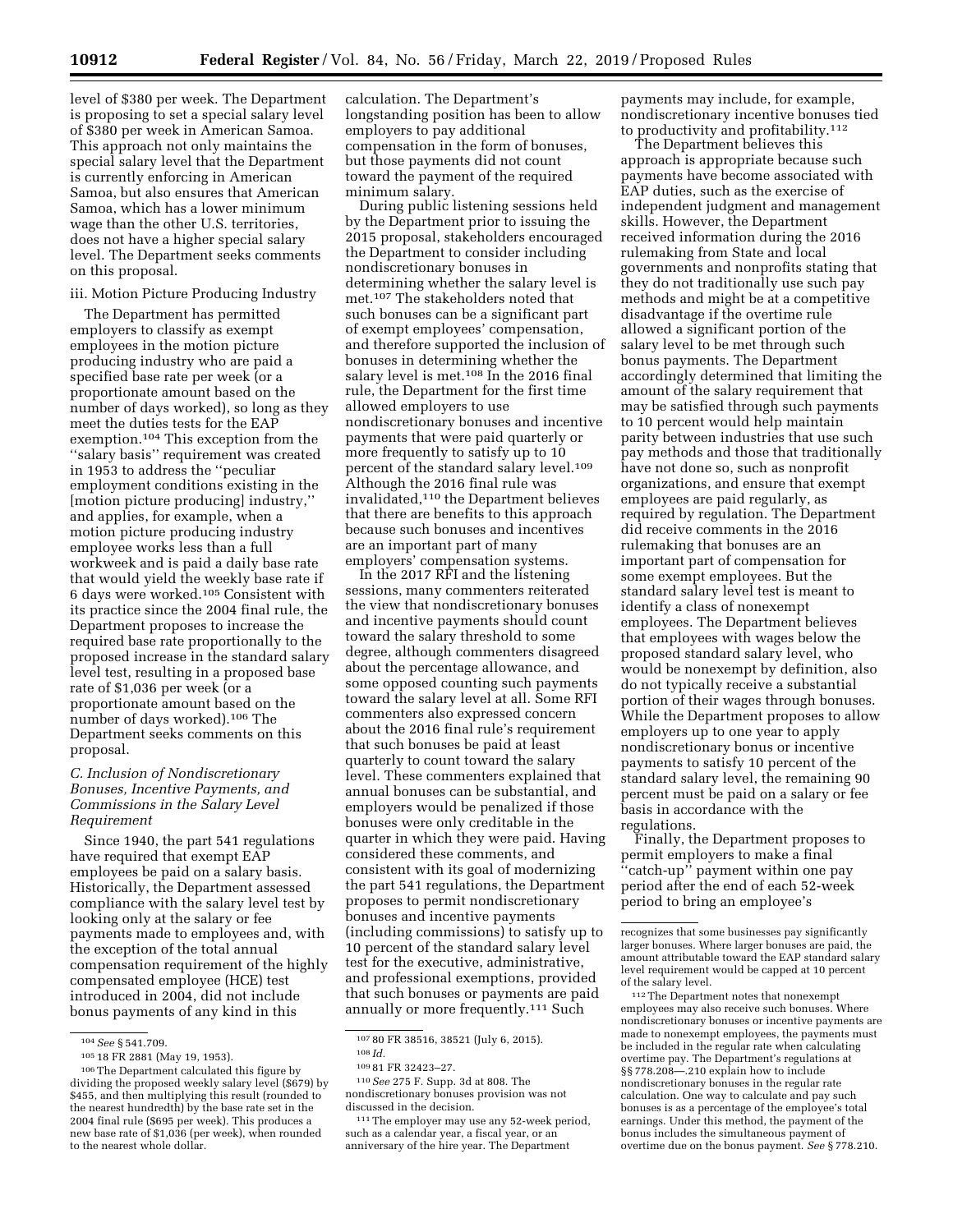compensation up to the required level. Under the proposal, each pay period an annual compensation and must

executive, administrative, or professional employee 90 percent of the standard salary level (\$611.10 per week), and if at the end of the 52-week period the salary paid plus the nondiscretionary bonuses and incentive payments (including commissions) paid does not equal the standard salary level for 52 weeks (\$35,308), the employer would have one pay period to make up for the shortfall (up to 10 percent of the standard salary level, \$3,530.80). Any such catch-up payment would count only toward the prior year's salary amount and not toward the salary amount in the year in which it was paid.113

employer must pay the exempt

The Department seeks comments on its proposal to permit nondiscretionary bonuses and incentive payments (including commissions) to satisfy part of the standard salary level. The Department further requests comment on whether the proposed 10 percent cap is appropriate, or if a higher or lower cap is preferable.114

### *D. Highly Compensated Employees*

The 2004 final rule created a new test under the EAP exemption, known as the highly compensated employee (HCE) test. The HCE test is based on the rationale that it is unnecessary to apply the standard duties test to employees who earn at least a certain amount annually—an amount substantially higher than the annual equivalent of the weekly standard salary level—because such employees ''have almost invariably been found to meet all the other requirements of the regulations for exemption.'' 115 Thus, the HCE test combines a high compensation requirement with a less-stringent, moreflexible duties test.

To be exempt under the HCE test, an employee must earn at least the amount specified in the regulations in total

114The Department is not considering changing the exclusion of board, lodging, or other facilities from the salary calculation, a position that it has held consistently since the salary requirement was first adopted. *See* § 541.600. Similarly, the Department also declines to consider including in the salary requirement payments for medical, disability, or life insurance, or contributions to retirement plans or other fringe benefits. *See*   $§ 541.601(b)(1).$ 

115 69 FR 22174 (quoting Weiss Report at 22); *see*  § 541.601(c) (''A high level of compensation is a strong indicator of an employee's exempt status, thus eliminating the need for a detailed analysis of the employee's job duties.'').

customarily and regularly perform any one or more of the exempt duties or responsibilities of an executive, administrative, or professional employee.116 The HCE test applies ''only to employees whose primary duty includes performing office or nonmanual work.'' 117 Additionally, such an employee must receive at least the standard salary level per week on a salary or fee basis, while the remainder of the employee's total annual compensation may include commissions, nondiscretionary bonuses, and other nondiscretionary compensation.118 Total annual compensation does not include board, lodging, and other facilities, and does not include payments for medical insurance, life insurance, retirement plans, or other fringe benefits.119 An employer is permitted to make a final ''catch-up'' payment ''during the last pay period or within one month after the end of the 52-week period'' to bring an employee's compensation up to the required level.120 If an employee works for less than a full year, the employee may still qualify for exemption under the HCE test if the employee receives a pro rata portion of the required annual compensation, based upon the number of weeks of employment.121

The 2004 final rule set the HCE total annual compensation amount at \$100,000. In the 2016 final rule, the Department reaffirmed the appropriateness of the HCE test, and increased the total annual compensation requirement to reflect increases in salaries.122 The Department explained that like the standard salary level, the 2004 HCE total annual compensation value had ''eroded over time'' and that the share of full-time salaried workers with salaries exceeding \$100,000 in fiscal year 2017 was predicted to be about three times the share who earned that amount in 2004.123 In response, the Department increased the total annual compensation requirement for the HCE test to the annualized weekly earnings

 $121 \text{ }\frac{6}{5} 541.601(b)(3)$ . Similar to employees who work for a full year, one final ''catch-up'' payment may be made ''within one month after the end of employment.'' *Id.* 

123 *Id.* at 32429. Whereas approximately 6.3 percent of full-time salaried workers had salaries exceeding \$100,000 in 2004, *see* 69 FR 22169, this number was predicted to be approximately 20 percent by fiscal year 2017, *see* 81 FR 32429. By January 2021, this number is expected to be approximately 26 percent.

of the 90th percentile of full-time salaried workers nationally, which was \$134,004 based on the fourth quarter of 2015.124 As a result of the district court's decision invalidating the 2016 final rule, the Department is currently enforcing the 2004 final rule, including its \$100,000 total annual compensation level and the requirement that \$455 per week must be paid on a salary or fee basis.125

The Department continues to believe that the HCE test is a useful alternative to the standard salary level and duties tests for highly compensated employees. The Department also believes that the HCE compensation level set in 2004, \$100,000 per year, was an appropriate level at the time, given that only roughly 10 percent of likely exempt employees who were subject to the salary tests earned at least that amount annually.126 However, as with the standard salary level, the HCE total annual compensation level must be updated to ensure that it remains a meaningful and appropriate standard when paired with the more-flexible HCE duties test. In 2004, the Department concluded that the HCE compensation level was appropriate because ''white collar'' employees who earn such high salaries would nearly always satisfy any duties test, and ''in the rare instances when these employees do not meet all other requirements of the regulations, a determination that such employees are exempt would not defeat the objectives of section  $13(a)(1)$  of the Act." 127 Accordingly, it is important to ensure that the HCE total annual compensation level keeps pace with growth in nominal wages and salaries so that it applies only to those employees for whom it was originally intended, namely, those ''at the very top of [the] economic ladder."<sup>128</sup> Additionally, setting an appropriately high total annual compensation level for highly compensated employees ensures that employers continue to apply the standard duties test to employees whose exemption status is less clear.

The Department proposes to update the HCE test by setting it at the 90th percentile of all full-time salaried workers nationally using 2017 CPS data, then inflated to January 2020. This is similar to the method used in the 2016 final rule, which likewise set the HCE threshold at the 90th percentile of all full-time salaried workers. The inflation

126 69 FR 22174.<br><sup>127</sup> *Id.* (quoting Weiss Report at 22–23). <sup>128</sup> *Id.* 

<sup>113</sup>Because employers may use nondiscretionary bonuses to satisfy the vast majority of the total annual compensation paid to HCEs, such bonuses will not be permitted to satisfy the standard salary level portion of their compensation.

<sup>116</sup> § 541.601(a).

<sup>117</sup> § 541.601(d).

<sup>118</sup> § 541.601(b)(1).

<sup>119</sup> *Id.* 

<sup>120</sup> § 541.601(b)(2).

<sup>122</sup> 81 FR 32428–29.

 $12481$  FR 32429. 125 The district court's decision did not specifically discuss the HCE test; however, the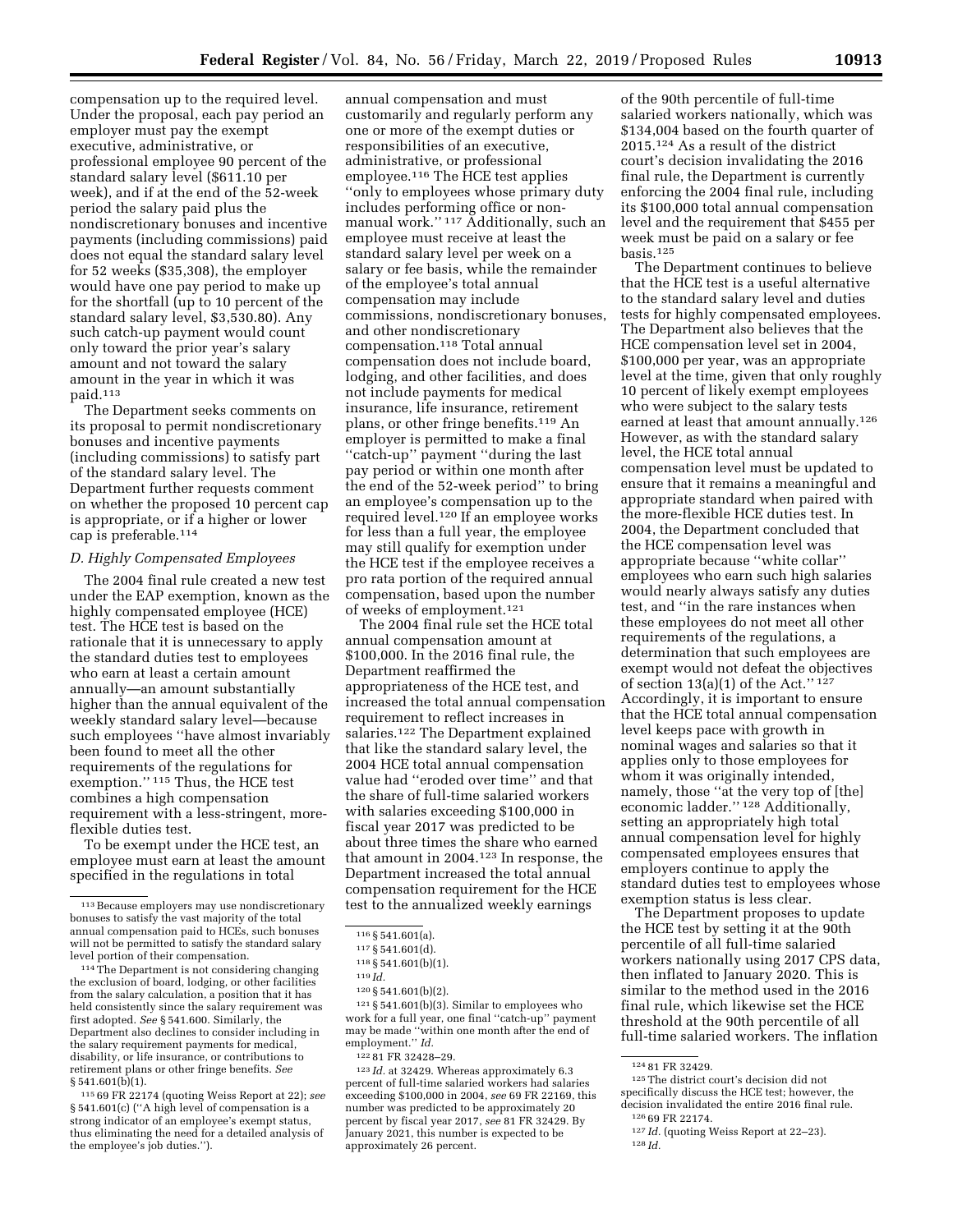to January 2020 is proposed for the same reason as inflating the standard salary level: To more accurately reflect the salaries of employees at the time the rule becomes effective, rather than at the time data was collected. This results in a proposed HCE total annual compensation level of \$147,414, of which \$679 must be paid weekly on a salary or fee basis.<sup>129</sup> Notably, this proposed HCE threshold is slightly lower in relative terms than when the HCE threshold was initially adopted in 2004, when it covered 93.7 percent of all full-time salaried workers.130 But the Department continues to believe that this simpler approach—*i.e.,* pegging the HCE threshold to the 90th percentile of all full-time salaried earnings nationwide—would result in a threshold high enough to ''ensure that virtually every salaried white collar employee [above it] would satisfy any duties test."<sup>131</sup>

Additionally, as with the standard salary level, to ensure that the Department regularly reviews the appropriateness of the HCE total annual compensation amount, the Department intends to propose an update to the level every four years, as discussed further in section IV.E below. The Department estimates that 201,100 workers—those who earn between \$100,000 and the proposed HCE total annual compensation level and pass the HCE duties test, but not the standard duties test—would, without some intervening action by their employers, be affected by the increase in the HCE compensation level.

### *E. Future Updates to the Earnings Thresholds*

Congress has instructed the Department to define and delimit the overtime and minimum wage

130The \$100,000 annual compensation level set in 2004 corresponded to approximately 89.8 percent of likely exempt employees and 93.7 percent of full-time salaried workers. *See* 69 FR 22169–70 (Tables 3 and 4). 131 81 FR 32429.

exemptions "from time to time."<sup>132</sup> The rationale for updating the standard salary and HCE total compensation levels is straightforward: As employees' earnings rise over time, they begin surpassing the earnings thresholds set in the past; the earnings thresholds thus become a less useful measure of employees' relative earnings, and a less useful method for identifying exempt employees. As the Department noted in 2004, outdated regulations ''allow unscrupulous employers to avoid their overtime obligations and can serve as a trap for the unwary but well-intentioned employer''; they can also lead increasing numbers of nonexempt employees to ''resort to lengthy court battles to receive their overtime pay.'' 133 Moreover, lengthy delays between updates to the earnings thresholds may necessitate disruptively large increases when the thresholds are updated.

While the need to update the part 541 earnings thresholds on a regular basis is clear, the method and frequency of doing so has been contested. The Department has historically used noticeand-comment rulemaking to update the salary level tests, but various stakeholders throughout the years have submitted comments asking the Department to establish a mechanism to update the thresholds automatically. In the 1970 final rule, the Department remarked that one commenter's suggestion to implement automatic annual updates to the salary tests based on BLS earnings data ''appear[ed] to have some merit'' given the delays between some of the Department's earlier updates, but ultimately concluded that ''such a proposal [would] require further study.'' 134 In the 2004 final rule, the Department declined commenter requests to create an automatic updating mechanism. Instead, the Department expressed its intent ''in the future to update the salary levels on a more regular basis.'' 135

When the Department next revisited the part 541 regulations in 2016, however, it adopted a mechanism to automatically update the earnings thresholds every three years, applying the same methodology used to initially set each threshold in that rulemaking.<sup>136</sup> The stated purpose of the 2016 final rule's updating mechanism was to ''ensure that the salary test level is based on the best available data (and thus remains a meaningful, bright-line test), produce more predictable and incremental changes in the salary required for the EAP exemption, and therefore provide certainty to employers, and promote government efficiency.'' 137 The district court's summary judgment decision invalidating the 2016 final rule stated that because the standard salary level established by the 2016 final rule was unlawful, the mechanism to automatically update that standard salary level was ''similarly . . . unlawful.'' 138

In light of the district court's decision and the concerns about lengthy delays between updates to the part 541 earnings thresholds, the Department asked for feedback in the 2017 RFI on how the salary and compensation levels should be updated going forward.<sup>139</sup> Responses to this question were mixed. Proponents of an automatic updating mechanism cited lengthy delays between earlier salary level updates, disruptively large increases necessitated by such delays, and the desire for added certainty. Other stakeholders, however, argued that the Department lacked the authority to update the salary level automatically, that an automatic updating mechanism might not be sufficiently flexible to account for unique economic circumstances, and that affected members of the public would not have any influence over the magnitude or timing of future salary level updates. Commenters generally agreed that the earning thresholds should be updated more frequently than to date, but some commenters were concerned that frequent updating would be unduly disruptive.

After considering the feedback provided in response to the RFI and at the listening sessions, the Department is committing to evaluate more frequently the part 541 earnings thresholds going forward. Specifically, the Department believes that the standard salary level and the HCE total annual compensation threshold should be proposed to be updated on a quadrennial basis (*i.e.,*  once every four years) through an NPRM published in the **Federal Register**, followed by notice-and-comment rulemaking. The Department intends to propose such updates using the same

```
139 82 FR 34619.
```
<sup>129</sup>Although the Department is proposing that employers may use nondiscretionary bonuses to satisfy up to 10 percent of the weekly standard salary level when applying the standard salary and duties tests, the Department's proposal does not permit employers to use nondiscretionary bonuses to satisfy the weekly standard salary level requirement for HCE workers. Employers may use commissions, nondiscretionary bonuses, and other nondiscretionary compensation to satisfy the remaining portion of the HCE total annual compensation amount. Because employers may use nondiscretionary bonuses to satisfy the vast majority of the total annual compensation paid to HCE employees, it is not necessary to permit the use of such bonuses to satisfy the standard salary level portion of their compensation.

<sup>132</sup> 29 U.S.C. 213(a)(1); *see also* FLSA Amendments of 1961, Public Law 87–30; 75 Stat. 65 (May 5, 1961).

<sup>133</sup> 69 FR 22122.

<sup>134</sup> 35 FR 884.

<sup>135</sup> 69 FR 22171–72.

<sup>136</sup>Specifically, the mechanism provided for using the 40th percentile of non-hourly earnings in the lowest-wage Census Region to automatically update the standard salary level, the 90th percentile of non-hourly earnings nationwide to automatically update the HCE total annual compensation threshold, and making proportionate increases to

the special salary levels provided elsewhere in part 541.

<sup>137</sup> 81 FR 32430.

<sup>138</sup> 275 F. Supp. 3d at 808.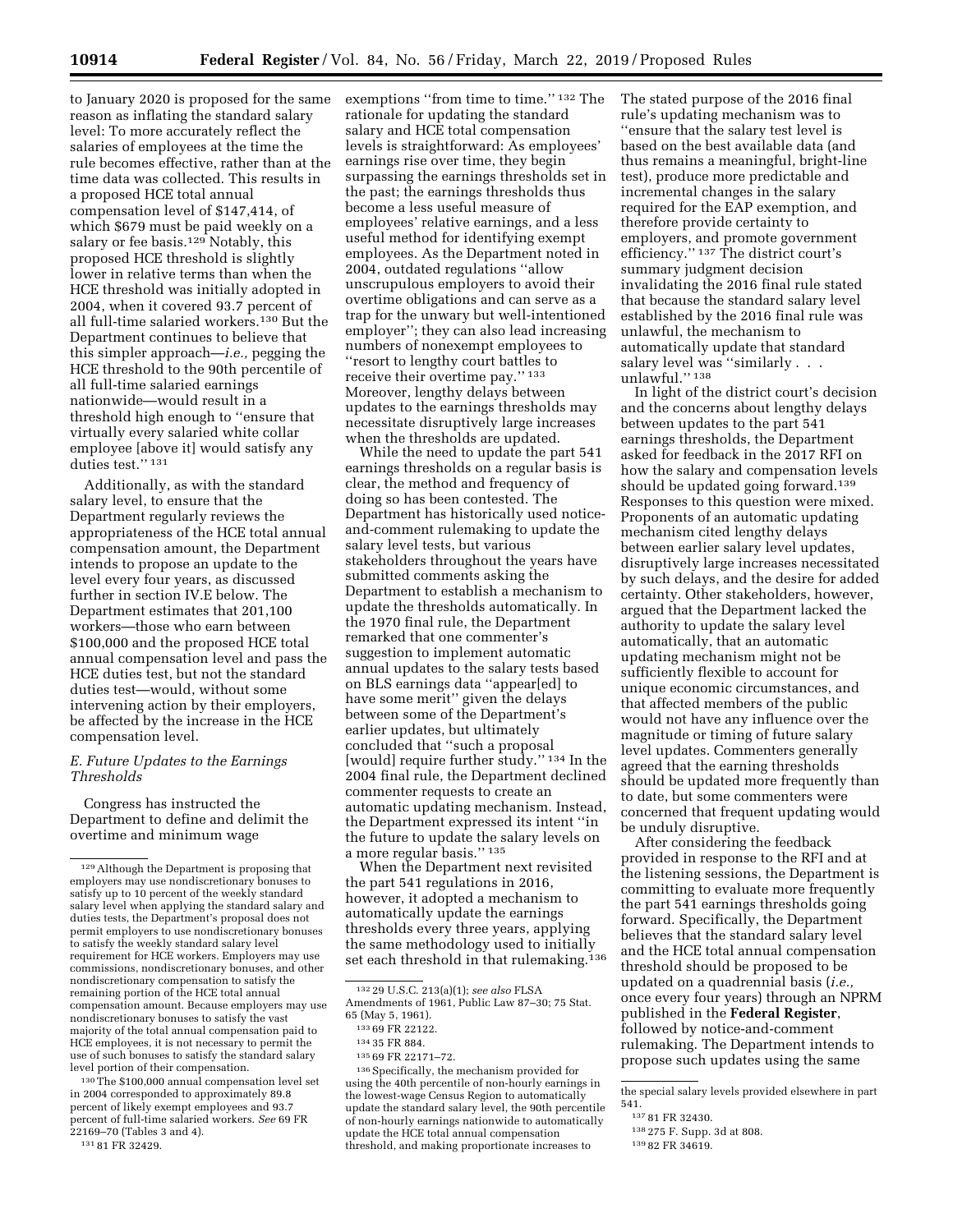methodology as the most recent final rule, meaning, in the first instance, the methodology employed by the final rule for which this NPRM is providing notice and opportunity to comment. In these future rulemakings, the Department also intends to seek comment on whether to update the special salary levels that apply to the U.S. territories. Proposed quadrennial updates would ensure public input on how earning thresholds could continue to be up-to-date, while giving businesses sufficient time to adjust to these more frequent (and thus smaller) increases. The Secretary, however, may forestall proposing updates if economic or other factors so indicate. Accordingly, the Department proposes to delete the current (though not enforced) § 541.607, while affirming its intention to propose increasing the earnings thresholds every four years.140 The Department seeks comment from the public regarding this proposal.

### **V. Paperwork Reduction Act**

The Paperwork Reduction Act of 1995 (PRA), 44 U.S.C. 3501 *et seq.,* and its attendant regulations, 5 CFR part 1320, require the Department to consider the agency's need for its information collections, their practical utility, as well as the impact of paperwork and other information collection burdens imposed on the public, and how to minimize those burdens. The PRA typically requires an agency to provide notice and seek public comments on any proposed collection of information contained in a proposed rule. *See* 44 U.S.C. 3506(c)(2)(B); 5 CFR 1320.8. Persons are not required to respond to the information collection requirements until the Office of Management and Budget (OMB) approves them under the PRA. This NPRM would revise the existing information collection requirement previously approved under OMB control number 1235–0018 (Records to be Kept by Employers—Fair Labor Standards Act) and OMB control number 1235–0021 (Employment

Information Form) in that employers would need to maintain records of hours worked for more employees and more employees may file complaints to recover back wages under the overtime pay provision. As required by the PRA, the Department has submitted the information collection revisions to OMB for review to reflect changes that would result from this proposed rule were it to be adopted.

*Summary:* FLSA section 11(c) requires all employers covered by the FLSA to make, keep, and preserve records of employees and of wages, hours, and other conditions of employment. An FLSA-covered employer must maintain the records for such period of time and make such reports as prescribed by regulations issued by the Secretary of Labor. The Department has promulgated regulations at 29 CFR part 516 to establish the basic FLSA recordkeeping requirements. This NPRM, if adopted, would not impose any new information collection requirements; rather, using the currently enforced 2004 salary level as the baseline, burdens under existing requirements are expected to increase as more employees receive minimum wage and overtime protections. More specifically, the proposed changes in this NPRM may cause an increase in burden on employers because they will have additional employees to whom certain long-established recordkeeping requirements apply (*e.g.,* maintaining daily records of hours worked by employees who are not exempt from the both minimum wage and overtime provisions). Additionally, the proposed changes in this NPRM may cause an increase in burden if more employees file a complaint with WHD to collect back wages under the overtime pay requirements. The Department anticipates that this increased burden will wane over time as employers adjust to the new rule.

*Purpose and Use:* WHD and employees use employer records to determine whether covered employers have complied with various FLSA requirements. Employers use the records to document compliance with the FLSA, including showing qualification for various FLSA exemptions. Additionally, WHD uses the Employment Information form to document allegations of noncompliance with labor standards the agency administers.

*Technology:* The regulations prescribe no particular order or form of records, and employers may preserve records in forms of their choosing provided that facilities are available for inspection and transcription of the records.

*Minimizing Small Entity Burden:*  Although the FLSA recordkeeping requirements do involve small businesses, including small state and local government agencies, the Department minimizes respondent burden by requiring no specific order or form of records in responding to this information collection. Burden is reduced on complainants by providing a template to guide answers.

*Public Comments:* As part of its continuing effort to reduce paperwork and respondent burden, the Department conducts a preclearance consultation program to provide the general public and Federal agencies with an opportunity to comment on proposed and continuing collections of information in accordance with the PRA. This program helps to ensure that requested data can be provided in the desired format, reporting burden (time and financial resources) is minimized, collection instruments are clearly understood, and the impact of collection requirements on respondents can be properly assessed. The Department seeks public comments regarding the burdens imposed by the information collections associated with this NPRM. Commenters may send their views about this information collection to the Department in the same manner as all other comments (*e.g.,* through the *regulations.gov* website). All comments received will be made a matter of public record and posted without change to *[http://www.regulations.gov,](http://www.regulations.gov)* including any personal information provided.

As previously noted, an agency may not conduct an information collection unless it has a currently valid OMB approval, and the Department has submitted information collection requests under OMB control numbers 1235–0018 and 1235–0021 in order to update them to reflect this rulemaking and provide interested parties a specific opportunity to comment under the PRA. *See* 44 U.S.C. 3507(d); 5 CFR 1320.11. Interested parties may receive a copy of the full supporting statements by sending a written request to the mailing address shown in the **ADDRESSES** section at the beginning of this preamble. In addition to having an opportunity to file comments with the Department, comments about the paperwork implications may be addressed to OMB. Comments to OMB should be directed to: Office of Information and Regulatory Affairs, Attention OMB Desk Officer for the Wage and Hour Division, Office of Management and Budget, Room 10235, 725 17th Street NW, Washington, DC 20503; Telephone: 202–395–5806 (this is not a toll-free number). OMB will consider all written comments that the

<sup>140</sup>Were the Department to codify this commitment in the final rule, the codified provision could have the following two features. First, it could provide that the Department publish a Notice of Proposed Rulemaking in the **Federal Register** in January 2023, and every four years thereafter, proposing an update to the standard salary level and highly compensated employee threshold in accord with the same methodology in the Department's most recent final rule establishing that salary level and threshold (the Notice would propose to retain the most recent levels set for the special salary levels applicable to U.S. territories, while inviting comment on whether to change them). And second, it could provide that the Secretary may, in his or her sole discretion, decline to publish the Notice of Proposed Rulemaking due to economic or other factors, with an accompanying notice published in the **Federal Register** giving the reason or reasons for declining.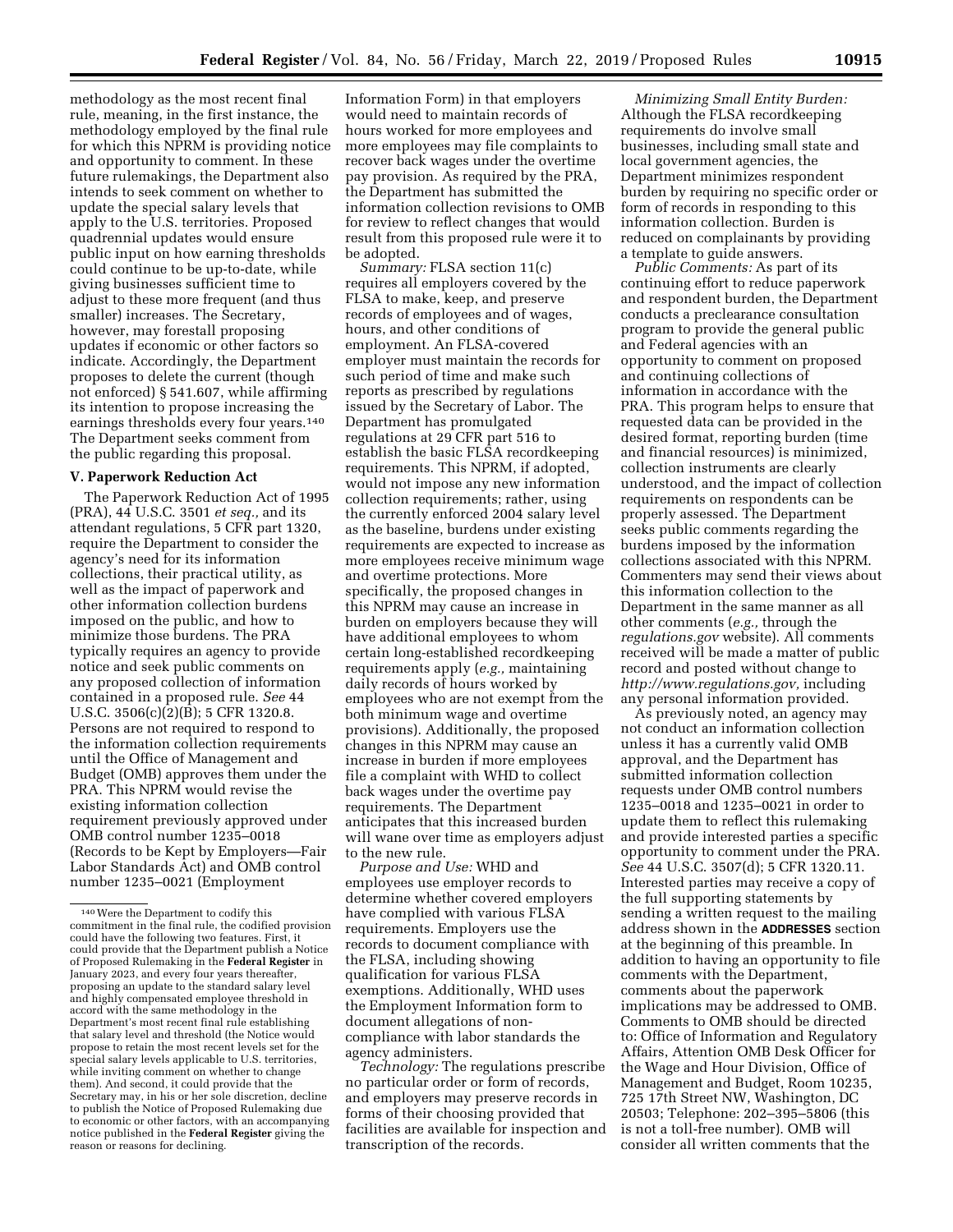agency receives within 30 days of publication of this proposed rule. Commenters are encouraged, but not required, to send the Department a courtesy copy of any comments sent to OMB. The courtesy copy may be sent via the same channels as comments on the rule.

OMB and the Department are particularly interested in comments that:

• Evaluate whether the proposed collections of information are necessary for the proper performance of the functions of the agency, including whether the information will have practical utility;

• Evaluate the accuracy of the agency's estimate of the burden of the proposed collection of information, including the validity of the methodology and assumptions used;

• Enhance the quality, utility, and clarity of the information to be collected; and

• Minimize the burden of the collection of information on those who are to respond, including through the use of appropriate automated, electronic, mechanical, or other technological collection techniques or other forms of information technology, *e.g.,* permitting electronic submission of responses.

Total annual burden estimates, which reflect both the existing and new responses for the recordkeeping and complaint process information collections, are summarized as follows:

*Type of Review:* Revisions to currently approved information collections.

*Agency:* Wage and Hour Division, Department of Labor.

*Title:* Records to be Kept by Employers—Fair Labor Standards Act.

*OMB Control Number:* 1235–0018. *Affected Public:* Private sector businesses or other for-profits, farms, not-for-profit institutions, state, local and tribal governments, and individuals or households.

*Estimated Number of Respondents:*  5,588,627 (unaffected by this rulemaking).

*Estimated Number of Responses:*  48,101,522 (2,583,333 added by this rulemaking).

*Estimated Burden Hours:* 3,631,819 hours (2,583,333 added by this rulemaking).

*Estimated Time per Response:* 

Various (unaffected by this rulemaking). *Frequency:* Various (unaffected by this rulemaking).

*Other Burden Cost:* 0.

*Title:* Employment Information Form. *OMB Control Number:* 1235–0021. *Affected Public:* Businesses or other

for-profit, farms, not-for-profit

institutions, state, local and tribal governments, and individuals or households.

*Total Respondents:* 35,819 (242 added by this rulemaking).

*Estimated Number of Responses:*  35,819 (242 added by this rulemaking).

*Estimated Burden Hours:* 11,940 (81 hours added by this rulemaking).

*Estimated Time per Response:* 20 minutes (unaffected by this rulemaking).

*Frequency:* Once. *Other Burden Cost:* 0.

### **VI. Analysis Conducted in Accordance With Executive Order 12866, Regulatory Planning and Review, and Executive Order 13563, Improving Regulation and Regulatory Review**

Executive Orders 12866 and 13563 direct agencies to assess the costs and benefits of a regulation and to adopt a regulation only upon a reasoned determination that the regulation's net benefits (including potential economic, environmental, public health and safety effects, distributive impacts, and equity) justify its costs. Executive Order 13563 emphasizes the importance of quantifying both costs and benefits, of reducing costs, of harmonizing rules, and of promoting flexibility.

Under Executive Order 12866, the Office of Management and Budget (OMB) must determine whether a regulatory action is a ''significant regulatory action,'' which includes an action that has an annual effect of \$100 million or more on the economy. Significant regulatory actions are subject to review by OMB. As described below, this proposed rule is economically significant. Therefore, the Department has prepared a Preliminary Regulatory Impact Analysis (RIA) 141 in connection with this NPRM as required under section 6(a)(3) of Executive Order 12866, and OMB has reviewed the rule.

When the Department uses a perpetual time horizon to allow for cost comparisons under Executive Order 13771,142 the annualized cost savings of the proposed rule is \$224.0 million with 7 percent discounting. This proposed rule is accordingly expected to be an Executive Order 13771 deregulatory action.

### *A. Introduction*

### i. Background

The FLSA requires covered employers to: (1) Pay employees who are covered and not exempt from the Act's requirements not less than the federal

minimum wage for all hours worked and overtime premium pay at a rate of not less than one and one-half times the employee's regular rate of pay for all hours worked over 40 in a workweek, and (2) make, keep, and preserve records of their employees and of the wages, hours, and other conditions and practices of employment. It is widely recognized that the general requirement that employers pay a premium rate of pay for all hours worked over 40 in a workweek is a cornerstone of the Act, grounded in two policy objectives. The first policy objective is to reduce overwork and its detrimental effect on the health and well-being of workers. The second is to spread employment (or, in other words, reduce involuntary unemployment) by incentivizing employers to hire more employees rather than requiring existing employees to work longer hours.

The FLSA provides a number of exemptions from the Act's minimum wage and overtime pay provisions, including one for bona fide executive, administrative, and professional (EAP) employees. Such employees perform work that cannot easily be spread to other workers after 40 hours in a week and that is difficult to standardize to any timeframe. They also typically receive more monetary and nonmonetary benefits than most blue collar and lower-level office workers. The exemption applies to employees employed in a bona fide executive, administrative, or professional capacity and to outside sales employees, as those terms are ''defined and delimited'' by the Department.<sup>143</sup> The Department's regulations implementing these ''white collar'' exemptions are codified at 29 CFR part 541.

In 2004, the Department determined that two earnings level tests should be used to help employers distinguish nonexempt employees from exempt employees: The standard salary test, which it set at \$455 a week, and the highly compensated employee (HCE) total-compensation test, which it set at \$100,000 per year (see II.C. for further discussion). In 2016, the Department published a final rule setting the standard salary level at \$913 per week and the HCE annual compensation level at \$134,004. As previously discussed, the U.S. District Court for Eastern District of Texas declared the 2016 final rule invalid.

The standard salary level should be an appropriate dividing-line between employees who are nonexempt and employees who may be performing exempt duties. The threshold essentially

<sup>141</sup>The terms ''regulatory impact analysis'' and ''economic impact analysis'' are used interchangeably throughout this Proposed Rule. 142 82 FR 9339 (Feb. 3, 2017). 143 29 U.S.C. 213(a)(1).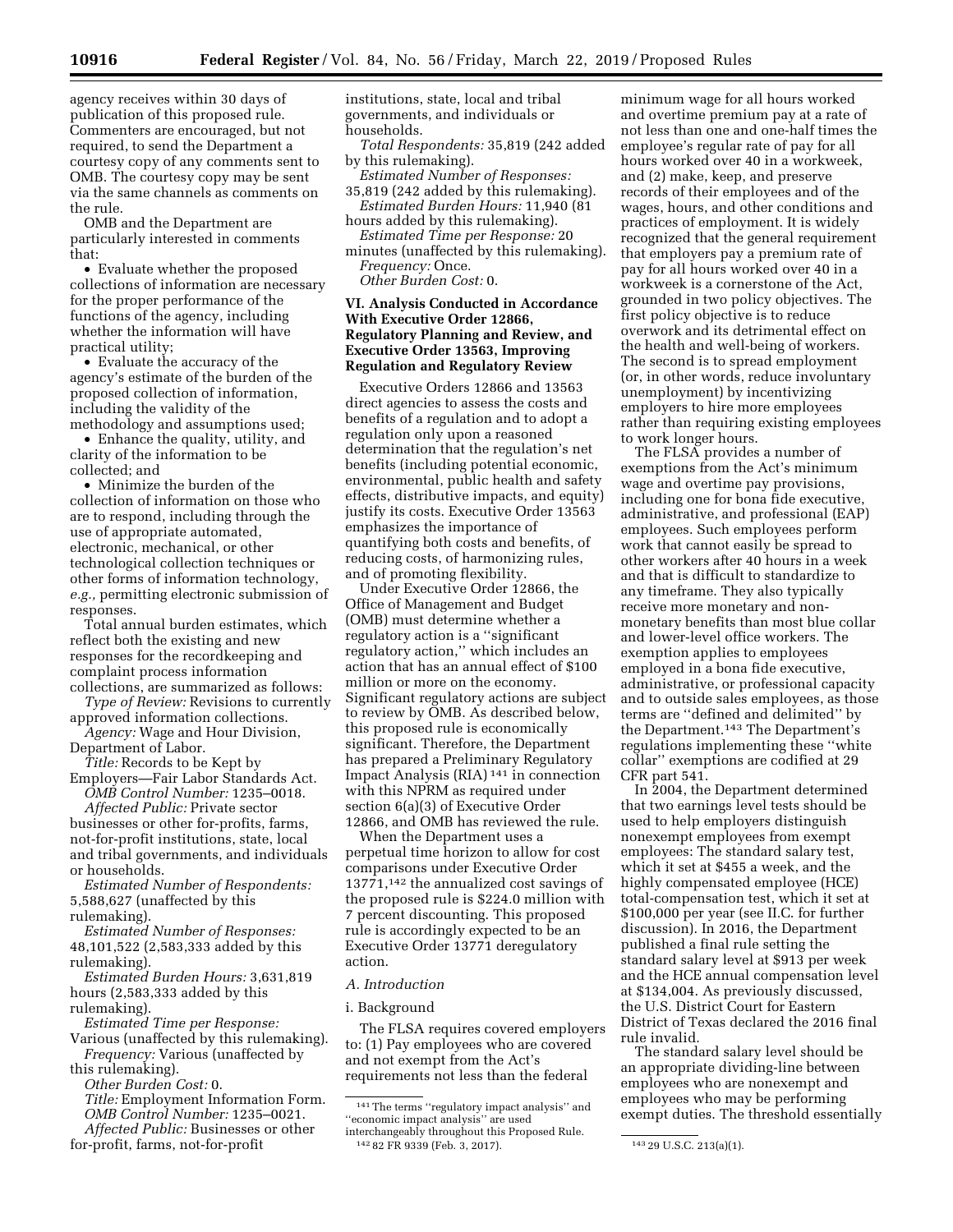screens out obviously nonexempt employees whom Congress intended the FLSA's minimum wage and overtime provisions to protect. Therefore, employers are not burdened with conducting a duties analysis to determine nonexempt status for the employees who fall below the threshold,

as those employees are unlikely to pass the duties test for exemption.

ii. Need for Rulemaking

The Department has updated the salary level test seven times since its implementation in 1938. Table 1 presents the weekly salary levels associated with the EAP exemptions

since 1938, organized by exemption and long/short/standard duties tests.144 The Department has revised the levels once in the 44 years since 1975.145 In contrast, in the 37 years between 1938 and 1975, the Department increased salary test levels approximately every five to nine years.

| Table 1—Historical Salary Levels for the EAP Exemptions |  |
|---------------------------------------------------------|--|
|---------------------------------------------------------|--|

|                              |                                      | Short test                           |                                    |                                    |
|------------------------------|--------------------------------------|--------------------------------------|------------------------------------|------------------------------------|
| Date enacted                 | Executive                            | Administrative                       | Professional                       | (all)                              |
| 1940<br>1949<br>1958<br>1970 | \$30<br>30<br>55<br>80<br>100<br>125 | \$30<br>50<br>75<br>95<br>100<br>125 | <br>\$50<br>75<br>95<br>115<br>140 | <br><br>\$100<br>125<br>150<br>200 |
| 1975                         | 155<br><b>Standard Test</b>          | 155                                  | 170                                | 250                                |
| 2004                         |                                      |                                      | \$455                              |                                    |

Since the update in 2004, the purchasing power, or real value, of the standard-salary level test has eroded substantially, and as a result, increasingly more workers earn above the salary threshold. Between 2004 and 2017, the real value of the standardsalary level declined 22.9 percent, calculated using the Consumer Price Index for all urban consumers (CPI–U).146

As a result of the erosion of the real value of the standard-salary level, more and more workers earn above the standard salary level. Each year that the salary level is not updated, its utility as a distinguishing mechanism between nonexempt and potentially exempt workers declines. For example, the annualized equivalent of the standard salary level set in 2004 (\$23,660, or \$455 per week for 52 weeks) is now below the 2017 poverty threshold for a family of four  $(\$24,858).^{147}$  Similarly, in 2017, approximately 23 percent of fulltime salaried workers earned at least \$100,000 annually, more than three times the share who earned that amount (6.3 percent) when the HCE test was created in 2004.148

In the 2004 rulemaking, the Department stated the intention to ''update the salary levels on a more regular basis, as it did prior to 1975,'' and added that the ''salary levels should be adjusted when wage survey data and other policy concerns support such a change.'' 149 In the 2016 final rule, the Department recognized that the salary level had become outdated and that an update was needed. As previously discussed, the U.S. District Court for Eastern District of Texas declared the 2016 final rule invalid because the standard salary level excluded from exemption too many employees who perform exempt duties.

Now, to restore the value of the standard salary level as a line of demarcation between those workers for whom Congress clearly intended to provide minimum wage and overtime protections and other workers who may be bona fide EAPs, and to maintain the salary level's continued validity, the Department proposes to update standard salary level using the 2004 methodology with current CPS data. Using pooled 2017 CPS MORG data, a salary level of \$641 (\$33,332 annually) corresponds to

146CPI–U data available at: *[https://www.bls.gov/](https://www.bls.gov/data/inflation_calculator.htm) data/inflation*\_*[calculator.htm.](https://www.bls.gov/data/inflation_calculator.htm)* 

147This is the 2017 poverty threshold for a family of four with two related people under 18 in the household. Available at: *[https://www.census.gov/](https://www.census.gov/data/tables/time-series/demo/income-poverty/historical-poverty-thresholds.html)* 

the 20th percentile of earnings for fulltime salaried workers in the South Census region and/or in the retail industry.150 To account for expected changes between 2017 and January 2020, and to make it so that the salary level will accurately reflect compensation at the approximate effective date, the salary level was inflated using the compound annual growth rate that increased the standard salary level from \$455 to \$641 over 15 years  $(2.31$  percent =  $((\$641)$  $$455$ )<sup>1/15</sup> - 1).<sup>151</sup> Applying this growth rate for an additional 2.5 years (assuming 2017 data represents mid-2017 on average) results in a January 2020 salary level of \$679 (\$641 × 1.02312.5). Similarly, to update the HCE total compensation requirement, the Department used CPS MORG data to ascertain the 90th percentile of all fulltime salaried workers in 2017 (\$139,464), calculated the compound annual growth rate from 2002 to 2017 (2.24 percent), then applied that rate over 2.5 years to inflate the 2017 level to \$147,414 for January 2020.

Additionally, as just discussed, in this proposed rule the Department commits

<sup>144</sup>From 1949 until 2004 the regulations contained two different tests for exemption—a long test for employees paid a lower salary that included a more rigorous examination of employees' duties, and a short test for employees paid at a higher salary level that included a more flexible duties test.

<sup>145</sup>The Department revised the EAP salary levels in 2004. In 2016, the Department also issued a final rule revising the EAP salary levels; however, on August 31, 2017, the U.S. District Court for Eastern District of Texas held that the 2016 final rule's

standard salary level exceeded the Department's authority and was therefore invalid. *See Nevada* v. *U.S. Dep't of Labor,* 275 F. Supp. 3d 795 (E.D. Tex. 2017). Until the Department issues a new final rule, it is enforcing the part 541 regulations in effect on November 30, 2016, including the \$455 per week standard salary level set in the 2004 final rule.

*[data/tables/time-series/demo/income-poverty/](https://www.census.gov/data/tables/time-series/demo/income-poverty/historical-poverty-thresholds.html) [historical-poverty-thresholds.html.](https://www.census.gov/data/tables/time-series/demo/income-poverty/historical-poverty-thresholds.html)* 

<sup>148</sup>Calculated using pooled CPS MORG data. 149 69 FR 22171.

<sup>150</sup>Excluding workers who are not subject to FLSA, not subject to the salary level test, or in agriculture or transportation.

<sup>151</sup>The standard salary level of \$455 per week became effective in 2004. However, this level was determined using 2002 CPS MORG data. We therefore calculated the compound annual growth rate over 15 years, from 2002 to 2017.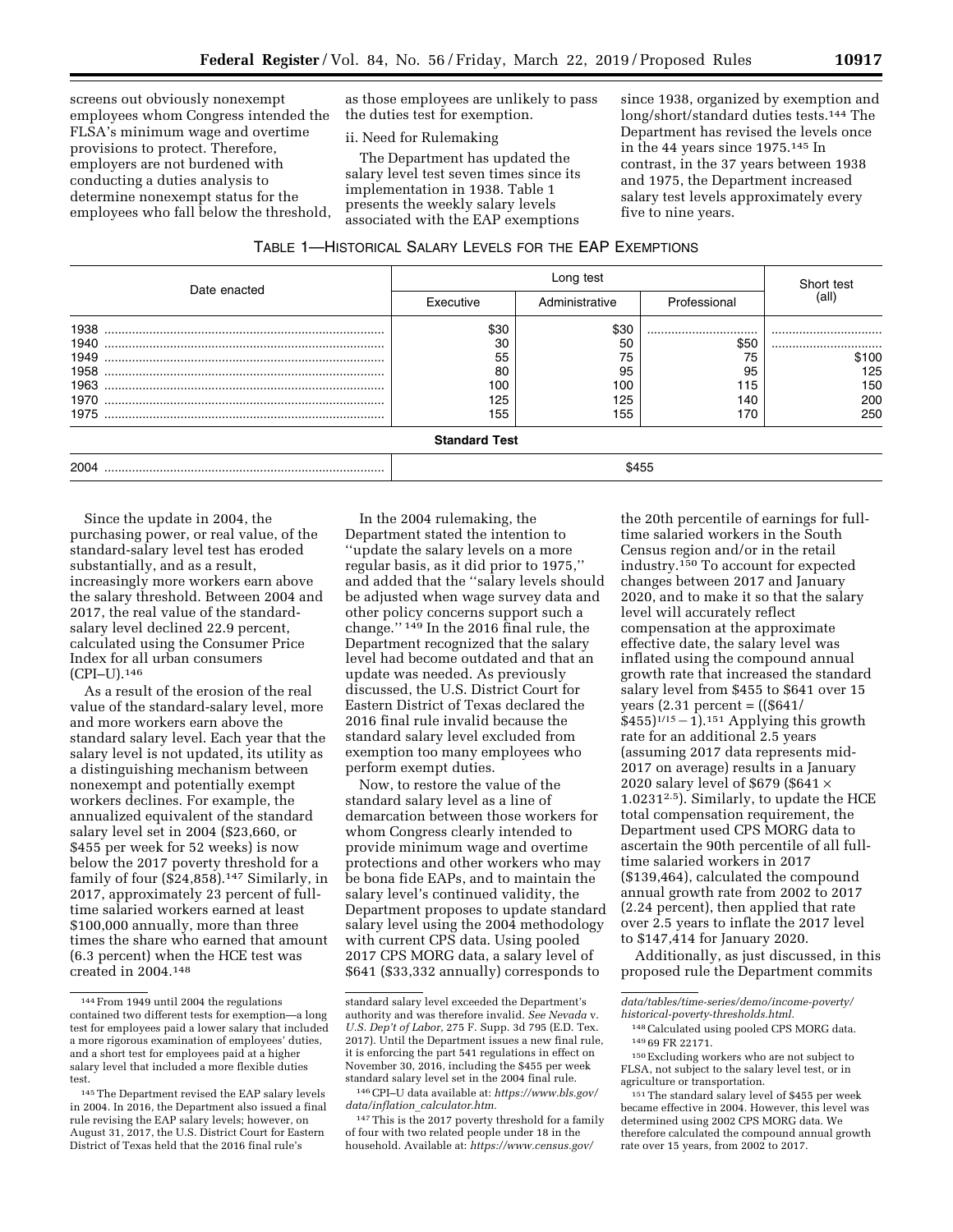to evaluate more frequently the part 541 earnings thresholds going forward. Specifically, the Department intends to update the earnings thresholds once every four years (*see* section IV.E for further discussion). Such proposed quadrennial updates would preserve the effectiveness of the salary level as a dividing line between nonexempt workers and workers who may be exempt, eliminate the volatility associated with previous changes in the thresholds, and increase certainty for employers with respect to future changes.

### iii. Summary of Affected Workers, Costs, Benefits, and Transfers

The Department estimated the number of affected workers and quantified costs and transfer payments associated with this proposed rule, using the currently enforced 2004 salary level as the baseline. To produce these estimates, the Department used data from the pooled CPS MORG data. *See*  section VI.B. Most critically, the Department estimates that 1.1 million workers who would otherwise be exempt under the currently enforced standard salary level of \$455 per week would become eligible for overtime, and that 3.6 million employees paid between \$455 and \$679 per week who fail the standard duties test (*i.e.,* that are and will remain nonexempt) would have their overtime eligibility made clearer because their salary would fall below the proposed threshold.

The Department estimated that in Year 1, there would be 46.2 million white collar salaried employees whom a change to the Department's part 541 regulations may affect.152 Of these workers, the Department estimated that 31.9 million would be exempt from the minimum wage and overtime pay provisions under the part 541 EAP regulations promulgated in 2004 (*i.e.,* in the baseline scenario without the rule taking effect). The other 14.3 million workers would not satisfy the duties tests for EAP exemption and/or earn less than \$455 per week.153 However, of the

31.9 million workers, 7.6 million were in ''named occupations'' and thus only needed to pass the duties tests to be subject to the standard EAP exemptions.154 Therefore, these workers were not considered in the analysis, leaving 24.3 million EAP exempt workers potentially affected by this proposed rule.

In Year 1, an estimated 1.1 million workers would be affected by the proposed increase in the standard salary level test (Table 2). This figure consists of currently exempt workers subject to the salary level test who earn at least \$455 per week but less than \$641 per week (the Department analyzed the economic effects of a standard salary level of \$641 per week using pooled 2017 CPS MORG data as the best representation of the likely economic effects of the proposed standard salary level of \$679 per week taking effect in 2020).155 Additionally, an estimated 201,100 workers would be affected by the increase in the HCE compensation test from \$100,000 per year to \$139,464 per year (the Department analyzed the economic effects of an HCE compensation level of \$139,464 per year using pooled 2017 CPS MORG data as the best representation of the likely economic effects of the proposed HCE compensation level of \$147,414 per year taking effect in 2020). By Year 10,156 the

154Workers not subject to the EAP salary level test include teachers, physicians, lawyers, judges, and outside sales workers. Additionally, academic administrative personnel are not subject to the EAP salary level test if they are paid on a salary basis equivalent to an entry level teacher in their institution.

155The Department performed a preliminary check of an analogous three-year gap that indicates that 2014 data would yield a prediction of more potentially affected workers than the 2017 data. This result may be driven by the late 2016 and 2017 data showing the effects of employers adjusting workers' salaries, implicit wages, and hourly/ salaried status in anticipation of the 2016 rule taking effect.

156Although the Department anticipates proposing to update the standard salary and HCE compensation level requirements periodically, the proposed updates are not required under this rulemaking and therefore are not included in this RIA. Future updates will be proposed and promulgated through notice and comment rulemaking and will be accompanied by their own RIA.

Department estimates that 625,000 workers would be affected by the change in the standard salary level test and 426,000 workers would be affected by the change in the HCE total annual compensation test, compared to a baseline assuming the currently enforced earnings thresholds (*i.e.,* \$455 per week and \$100,000 per year) remain unchanged.157

This analysis quantifies three direct costs to employers: (1) Regulatory familiarization costs; (2) adjustment costs; and (3) managerial costs (*see*  section VI.D.iii for further discussion on costs). The costs presented here are the combined costs for both the change in the standard salary level test and the HCE total compensation level (these will be disaggregated in section VI.D.iii). Total annualized direct employer costs over the first 10 years were estimated to be \$120.5 million, assuming a 7 percent discount rate 158 (Table 2).

In addition to the costs described above, this proposed rule will also transfer income from employers to employees in the form of wages. The Department estimated annualized transfers would be \$429.4 million. The majority of these transfers would be attributable to the FLSA's overtime provision; a smaller share would be attributable to the FLSA's minimum wage requirement. Transfers also include salary increases for some affected EAP workers to preserve their exempt status. Employers may incur additional costs, such as hiring new workers. These other potential costs are discussed in section VI.D.iii. The proposed rulemaking could provide some benefits; however, these benefits could not be quantified due to data limitations, requiring the Department to discuss such benefits qualitatively. *See*  VI.D.v.

158Hereafter, unless otherwise specified, annualized values will be presented using the 7 percent real discount rate.

<sup>152</sup>This excludes workers who are exempt under another FLSA exemption and thus would remain exempt from minimum wage and overtime pay protections without qualifying for the EAP exemption.

<sup>153</sup>Here and elsewhere in this analysis, numbers are reported at varying levels of aggregation, and are

generally rounded to a single decimal point. However, calculations are performed using exact numbers. Therefore, some numbers may not match the reported total or the calculation shown due to rounding of components.

<sup>157</sup> In later years, earnings growth will cause some workers to no longer be affected because their earnings will exceed the new salary threshold. Additionally, some workers will become newly affected because their earnings will exceed \$455 per week, and in the absence of this Proposed Rule would have lost their overtime protections. To estimate the total number of affected workers over time, the Department accounts for both of these effects.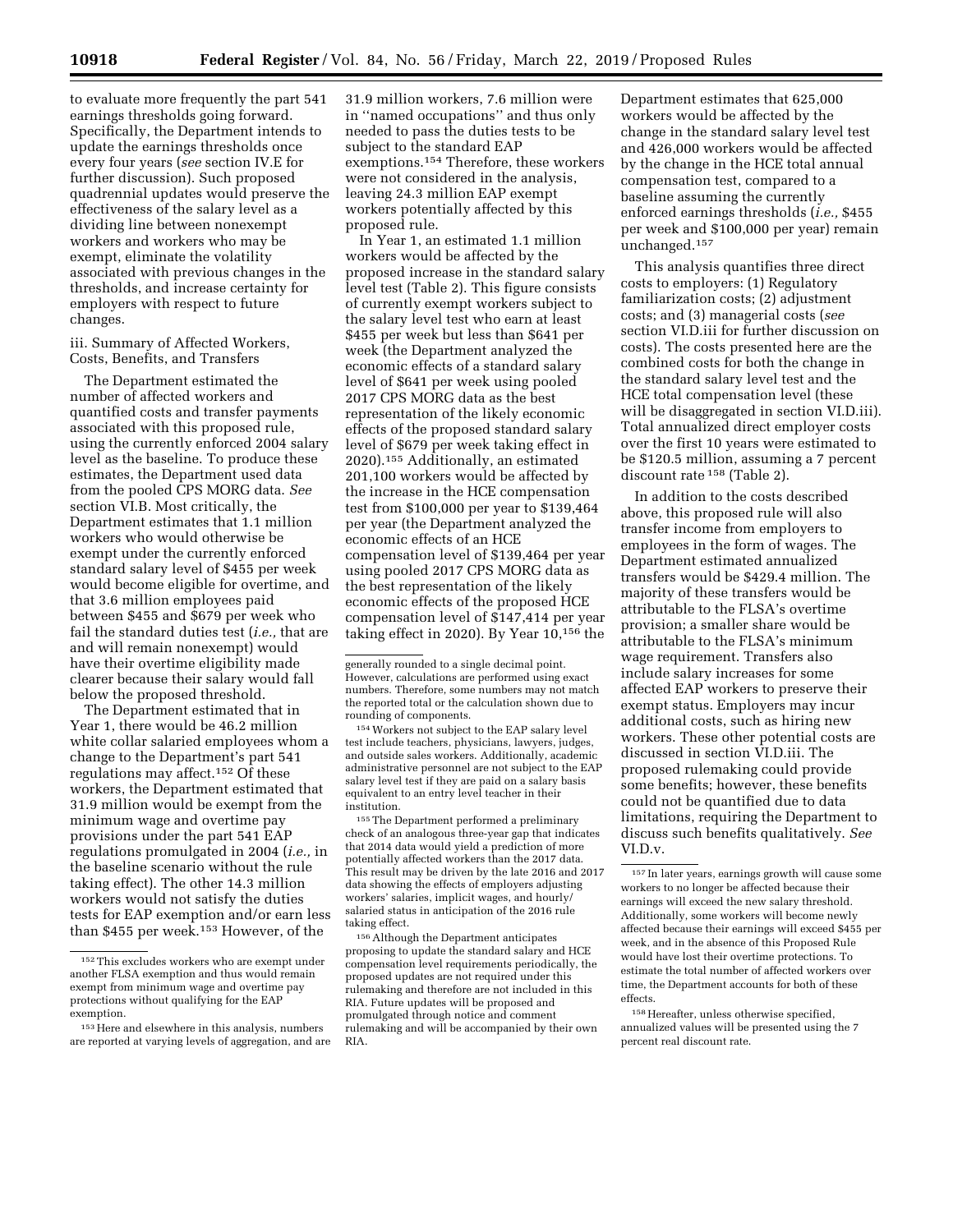TABLE 2—SUMMARY OF REGULATORY COSTS AND TRANSFERS, STANDARD AND HCE SALARY LEVELS

| [Millions in 2017\$] |  |  |  |
|----------------------|--|--|--|
|----------------------|--|--|--|

|                                                         |                  |                                                       | Future years <sup>a</sup> | Annualized value         |                          |  |
|---------------------------------------------------------|------------------|-------------------------------------------------------|---------------------------|--------------------------|--------------------------|--|
| Impact                                                  | Year 1           | Year 10<br>Year 2                                     |                           | 3% Real<br>discount rate | 7% Real<br>discount rate |  |
| Affected Workers (1,000s)                               |                  |                                                       |                           |                          |                          |  |
|                                                         | 1,070<br>201     | 1,027<br>215                                          | 625<br>426                | <br>                     | <br>                     |  |
|                                                         | 1.271            | 1,241                                                 | 1.051                     |                          |                          |  |
|                                                         |                  | Costs and Transfers (Millions in 2017\$) <sup>b</sup> |                           |                          |                          |  |
| $\label{eq:transfers} \mathsf{Transfers} \circ \text{}$ | \$464.2<br>526.9 | \$74.2<br>421.3                                       | \$67.8<br>447.1           | \$112.6<br>428.0         | \$120.5<br>429.4         |  |

a These cost and transfer figures represent a range over the nine-year span.

**b Costs and transfers for affected workers passing the standard and HCE tests are combined.** 

cThis is the net transfer from employers to workers. There may also be transfers of hours and income from some workers to others.

#### iv. Terminology and Abbreviations

The following terminology and abbreviations will be used throughout this RIA.

*Affected EAP workers:* The population of potentially affected EAP workers who either pass the standard duties test and earn at least \$455 but less than the new salary level (for this analysis modeled as \$641 in Year 1), or pass only the HCE duties test and earn at least \$100,000 but less than the new HCE compensation level (for this analysis modeled as \$139,464 in Year 1). This was estimated to be 1.3 million workers.

*Baseline EAP exempt workers:* The projected number of workers who would be EAP exempt if the rulemaking did not take effect.

*BLS:* Bureau of Labor Statistics.

*CPI–U:* Consumer Price Index for all urban consumers.

*CPS:* Current Population Survey.

*Duties test:* To be exempt from the FLSA's minimum wage and overtime requirements under section 13(a)(1), the employee's primary job duty must involve bona fide executive, administrative, or professional duties as defined by the regulations. The Department distinguishes among four such tests:

*Standard duties test:* The duties test used in conjunction with the standard salary level test, as set in 2004 and applied to date, to determine eligibility for the EAP exemptions. It replaced the short and long tests in effect from 1949 to 2004, but its criteria closely follow those of the former short test.

*HCE duties test:* The duties test used in conjunction with the HCE total annual compensation requirement, as set in 2004 and applied to date, to determine eligibility for the HCE exemption. It is much less stringent

than the standard and short duties tests to reflect that very highly paid employees are much more likely to be properly classified as exempt.

*Long duties test:* One of two duties tests used from 1949 until 2004; this more restrictive duties test had a greater number of requirements, including a limit on the amount of nonexempt work that could be performed, and was used in conjunction with a lower salary level to determine eligibility for the EAP exemptions (*see* Table 1).

*Short duties test:* One of two duties tests used from 1949 to 2004; this less restrictive duties test had fewer requirements, did not limit the amount of nonexempt work that could be performed, and was used in conjunction with a higher salary level to determine eligibility for the EAP exemptions (*see*  Table 1).

*EAP:* Executive, administrative, and professional.

*HCE:* Highly compensated employee; a category of EAP exempt employee, established in 2004 and characterized by high earnings and a minimal duties test.

*Hourly wage:* For the purpose of this PRIA, the amount an employee is paid for an hour of work.

*Base hourly wage:* The hourly wage excluding any overtime payments. Also used to express the wage rate without accounting for benefits.

*Implicit hourly wage:* Hourly wage calculated by dividing reported weekly earnings by reported hours worked.

*Straight time wage:* Another term for the hourly wage excluding any overtime payments.

*MORG:* Merged Outgoing Rotation Group supplement to the CPS. Conducted on approximately one-fourth of the CPS sample monthly to obtain

information on weekly hours worked and earnings.

*Named occupations:* Workers in named occupations are not subject to the salary level or salary basis tests. These occupations include teachers, academic administrative personnel,  $^{\rm 159}$ physicians,160 lawyers, judges,161 and outside sales workers.

*Overtime workers:* The Department distinguishes between two types of overtime workers in this analysis.

*Occasional overtime workers:* The Department uses two steps to identify occasional overtime workers. First, all workers who report they usually work 40 hours or less per week (identified with variable PEHRUSL1 in CPS MORG) but in the survey (or reference) week worked more than 40 hours (variable PEHRACT1 in CPS MORG) are classified as occasional overtime workers. Second, some additional workers who do not report usually working overtime and did not report working overtime in the reference week

160The term physician includes medical doctors including general practitioners and specialists, osteopathic physicians (doctors of osteopathy), podiatrists, dentists (doctors of dental medicine), and optometrists (doctors of optometry or with a Bachelor of Science in optometry). *See* § 541.304(b).

161 Judges may not be considered ''employees'' under the FLSA definition. However, since this distinction cannot be made in the data, all judges are excluded (the same as was done in the 2004 final rule). Including these workers in the model as FLSA employees would not impact the estimate of affected workers.

<sup>159</sup>Academic administrative personnel (including admissions counselors and academic counselors) need to be paid either (1) the salary level or (2) a salary that is at least equal to the entrance salary for teachers in the educational establishment at which they are employed. *See* § 541.204(a)(1). Entrance salaries at the educational establishment of employment cannot be distinguished in the data and so this alternative is not considered (thus these employees were excluded from the analysis, the same as was done in the 2004 final rule).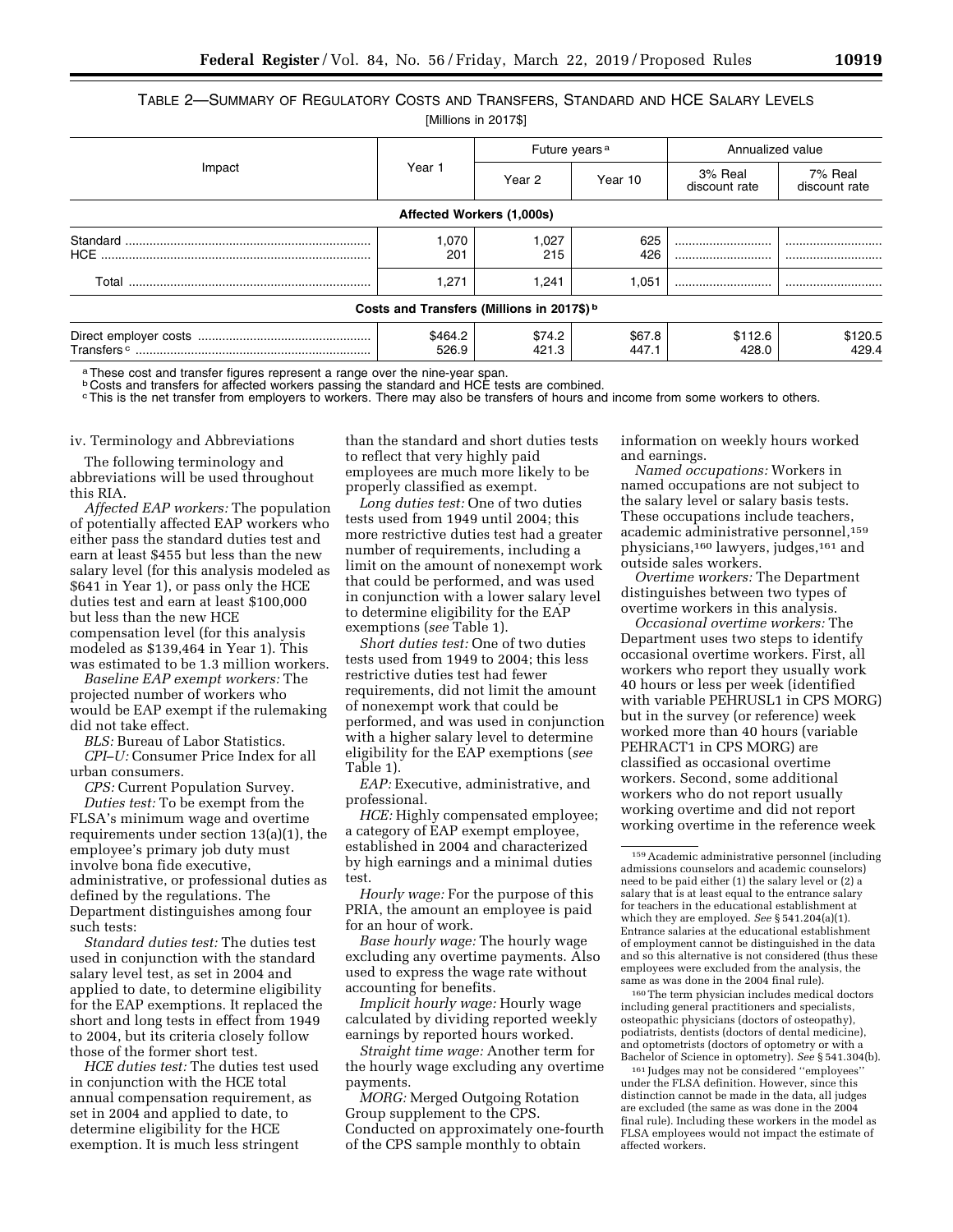are randomly selected to be classified as occasional overtime workers so that the proportion of workers who work overtime in our sample matches the proportion of workers, measured using SIPP data, who work overtime at some point in the year.

*Regular overtime workers:* Workers who report they usually work more than 40 hours per week (identified with variable PEHRUSL1 in CPS MORG).

*Pooled 2017 CPS MORG data:* CPS MORG data from 2015–2017 with earnings inflated to 2017 dollars and sample observations weighted to reflect employment in 2017. Pooled data were used to increase sample size. The analytic database will be updated to pool CPS MORG data from 2016–2018 for the final rulemaking.

*Potentially affected EAP workers:* EAP exempt workers who are not in named occupations and are included in the analysis (*i.e.,* white collar, salaried, not eligible for another (non-EAP) overtime pay exemption). This is estimated to be 24.3 million workers.

*Price elasticity of demand (with respect to wage):* The percentage change in labor hours demanded in response to a one percent change in wages.

*Real dollars (2017\$):* Dollars adjusted using the CPI–U to estimate the purchasing power they would have in 2017.

*Salary basis test:* The EAP exemptions' requirement that workers be paid on a salary basis, that is, a predetermined amount that cannot be reduced because of variations in the quality or quantity of the employee's work.

*Salary level test:* The salary a worker must earn to be subject to the EAP exemptions. The Department distinguishes among four such tests:

*Standard salary level:* The weekly salary level associated with the standard duties test that determines eligibility for the EAP exemptions. The standard salary level was set at \$455 per week in the 2004 final rule.

*HCE compensation level:* Workers who meet the standard salary level requirement but not the standard duties test nevertheless are exempt if they pass a minimal duties test and earn at least the HCE total annual compensation required amount. The HCE required compensation level was set at \$100,000 per year in the 2004 final rule, of which at least \$455 per week must be paid on a salary or fee basis.

*Short test salary level:* The weekly salary level associated with the short duties test (eliminated in 2004).

*Long test salary level:* The weekly salary level associated with the long duties test (eliminated in 2004).

*SIPP:* Survey of Income and Program Participation.

*Workers covered by the FLSA and subject to the Department's part 541 regulations:* Includes all workers except those excluded from the analysis because they are not covered by the FLSA or subject to the Department's requirements. Excluded workers include: Members of the military, unpaid volunteers, the self-employed, many religious workers, and federal employees (with a few exceptions).162

The Department also notes that the terms *employee* and *worker* are used interchangeably throughout this analysis.

*B. Methodology To Determine the Number of Potentially Affected EAP Workers* 

#### i. Overview

This section explains the methodology used to estimate the number of workers who are subject to the part 541 regulations and the number of potentially affected EAP workers. In this proposed rule, as in the 2004 final rule, the Department estimated the number of EAP exempt workers because there is no data source that identifies workers as EAP exempt. Employers are not required to report EAP exempt workers to any central agency or as part of any employee or establishment survey.<sup>163</sup> The methodology described here is largely based on the approach the Department used in the 2004 and 2016 final rules.164

### ii. Data

The estimates of EAP exempt workers were based on data drawn from the CPS MORG, which is sponsored jointly by the U.S. Census Bureau and the BLS. The CPS is a large, nationally representative sample of the labor force. Households are surveyed for four

163 In 2015, RAND released results from a survey conducted to estimate EAP exempt workers. However, this survey does not have the variables or sample size necessary for the Department to base the RIA on this analysis. Rohwedder, S. and Wenger, J.B. (2015). The Fair Labor Standards Act: Worker Misclassification and the Hours and Earnings Effects of Expanded Coverage. RAND Labor and Population.

164*See* 69 FR 22196–209; 81 FR 32453–60. Where the proposal follows the methodology used to determine affected workers in both the 2004 and 2016 final rules citations to both rules are not always included.

months, excluded from the survey for eight months, surveyed for an additional four months, then permanently dropped from the sample. During the last month of each rotation in the sample (month 4 and month 16), employed respondents complete a supplementary questionnaire in addition to the regular survey.165 This supplement contains the detailed information on earnings necessary to estimate a worker's exemption status. Responses are based on the reference week, which is always the week that includes the 12th day of the month.

Although the CPS MORG is a large scale survey, administered to approximately 15,000 households monthly representing the entire nation, it is still possible to have relatively few observations when looking at subsets of employees, such as exempt workers in a specific occupation employed in a specific industry, or workers in a specific geographic location. To increase the sample size, the Department pooled together three years of CPS MORG data (2015 through 2017). Earnings for each 2015 and 2016 observation were inflated to 2017 dollars using the CPI–U. The Department requests comments on whether there are better options for projecting salary growth than the application of a broad inflation index, and if a broad index is used, whether it should be CPI–U, or whether another inflation measure such as the GDP Deflator or the Personal Consumption Expenditures (PCE) price index would be more appropriate. The weight of each observation was adjusted so that the total number of potentially affected EAP workers in the pooled sample remained the same as the number for the 2017 CPS MORG. Thus, the pooled CPS MORG sample uses roughly three times as many observations to represent the same total number of workers in 2017. The additional observations allow the Department to better characterize certain attributes of the potentially affected labor force. This pooled dataset is used to estimate all impacts of the proposed rulemaking. For the analyses supporting the final rule, the Department anticipates using pooled CPS–MORG data updated to include 2016 through 2018.

Some assumptions were necessary to use these data as the basis for the analysis. For example, the Department eliminated workers who reported that their weekly hours vary and provided no additional information on hours

<sup>162</sup>Employees of firms with annual revenue less than \$500,000 who are not engaged in interstate commerce are also not covered by the FLSA. However, these workers are not excluded from this analysis because the Department has no reliable way of estimating the size of this worker population, although the Department believes it composes a small percent of workers. These workers were also not excluded from the 2004 final rule.

<sup>165</sup>This is the outgoing rotation group (ORG); however, this analysis uses the data merged over twelve months and thus will be referred to as MORG.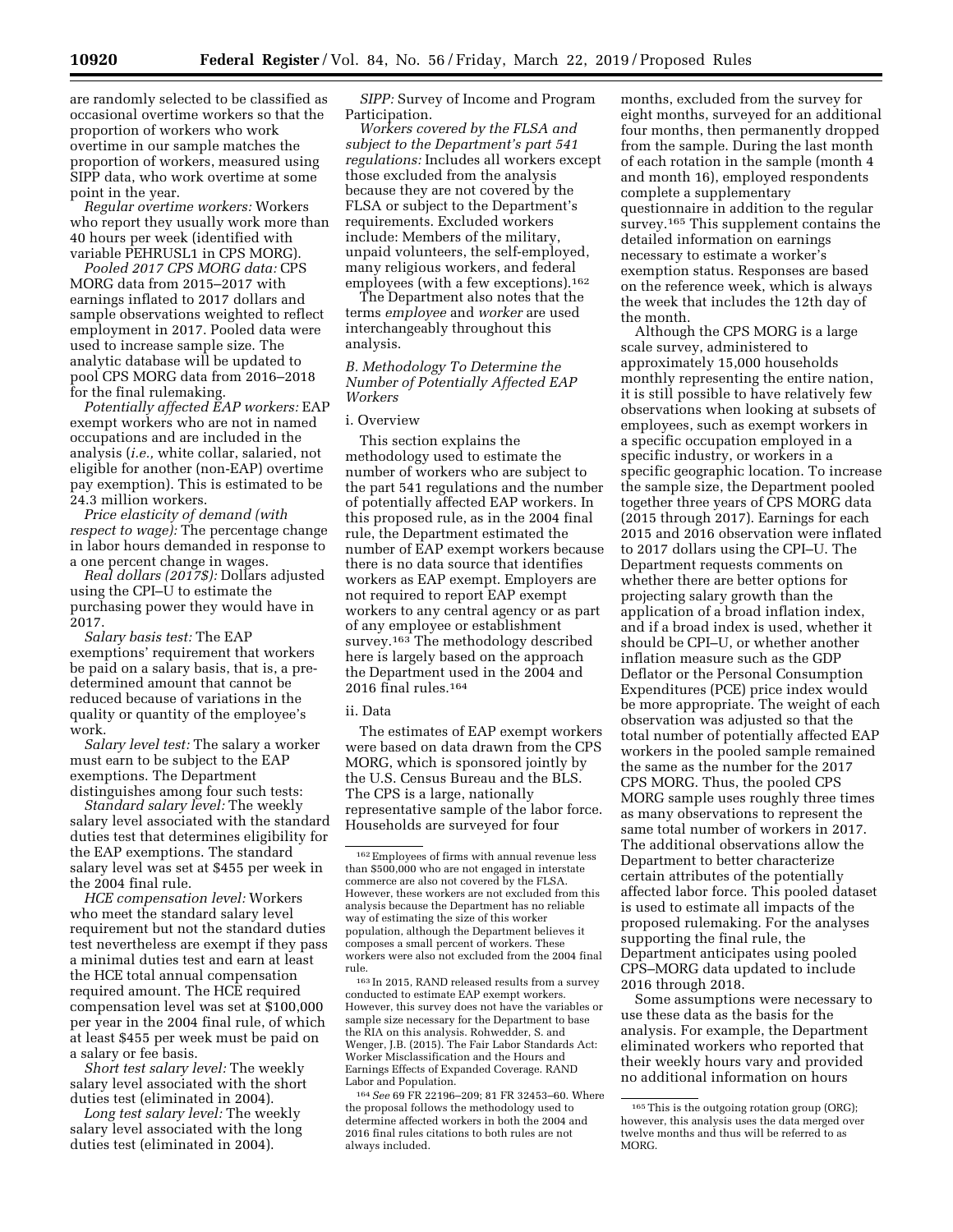worked. This was done because the Department cannot estimate effects for these workers since it is unknown whether they work overtime and therefore unknown whether there would be any need to pay for overtime if their status changed from exempt to nonexempt. The Department reweighted the rest of the sample to account for this change (*i.e.,* to keep the same total employment estimates).166 This adjustment assumes that the distribution of hours worked by workers whose hours do not vary is representative of hours worked by workers whose hours do vary. The Department believes that without more information this is an appropriate assumption.167

iii. Number of Workers Covered by the Department's Part 541 Regulations

To estimate the number of workers covered by the FLSA and subject to the

167This is justifiable because demographic and employment characteristics are similar across these two populations (*e.g.,* age, gender, education, distribution across industries, share paid nonhourly). The share of all workers who stated that their hours vary (but provided no additional information) is 5.2 percent. To the extent these excluded workers are exempt, if they tend to work more overtime than other workers, then transfer payments and costs may be underestimated. Conversely, if they work fewer overtime hours, then transfer payments and costs may be overestimated.

Department's part 541 regulations, the Department excluded workers who are not subject to its regulations or whom the FLSA does not cover. This may happen, for instance, if a worker is not an employee under the FLSA. These workers include military personnel, unpaid volunteers, self-employed individuals, clergy and other religious workers, and federal employees (with a few exceptions described below).

Many of these workers are excluded from the CPS MORG, including members of the military on active duty and unpaid volunteers. Self-employed and unpaid workers are included in the CPS MORG, but have no earnings data reported and thus are excluded from the analysis. The analysis excluded religious workers identified by their occupation codes: 'clergy' (Census occupational code 2040), 'directors, religious activities and education' (2050), and 'religious workers, all other' (2060). Most employees of the federal government are covered by the FLSA but not the Department's part 541 regulations because the Office of Personnel Management (OPM) regulates their entitlement to minimum wage and overtime pay.168 Exceptions exist for U.S. Postal Service employees, Tennessee Valley Authority employees, and Library of Congress employees.169 The analysis identified and included

these covered federal workers using occupation and/or industry codes.170 The FLSA also does not cover employees of firms that have annual revenue of less than \$500,000 and who are not engaged in interstate commerce. The Department does not exclude them from the analysis, however, because it has no reliable way of estimating the size of this worker population, although the Department believes it is a small percentage of workers. The 2004 final rule analysis similarly did not adjust for these workers.

The Department estimated that in Year 1 there would be 160.7 million wage and salary workers in the United States (Figure 1). Of these, 135.9 million would be covered by the FLSA and subject to the Department's regulations (84.6 percent). The remaining 24.8 million workers would be excluded from FLSA coverage for the reasons described above. Figure 1 illustrates how the Department analyzed the U.S. civilian workforce through successive stages to estimate the number of potentially affected EAP workers.

<sup>166</sup>The Department also reweighted for workers reporting zero earnings. In addition, the Department eliminated, without reweighting, workers who both reported usually working zero hours and working zero hours in the past week.

<sup>168</sup>*See* 29 U.S.C. 204(f). Federal workers are identified in the CPS MORG with the class of worker variable PEIO1COW. 169*See id.* 

<sup>170</sup>Postal Service employees were identified with the Census industry classification for postal service (6370). Tennessee Valley Authority employees were identified as federal workers employed in the electric power generation, transmission, and distribution industry (570) and in Kentucky, Tennessee, Mississippi, Alabama, Georgia, North Carolina, or Virginia. Library of Congress employees were identified as federal workers under Census industry 'libraries and archives' (6770) and residing in Washington DC.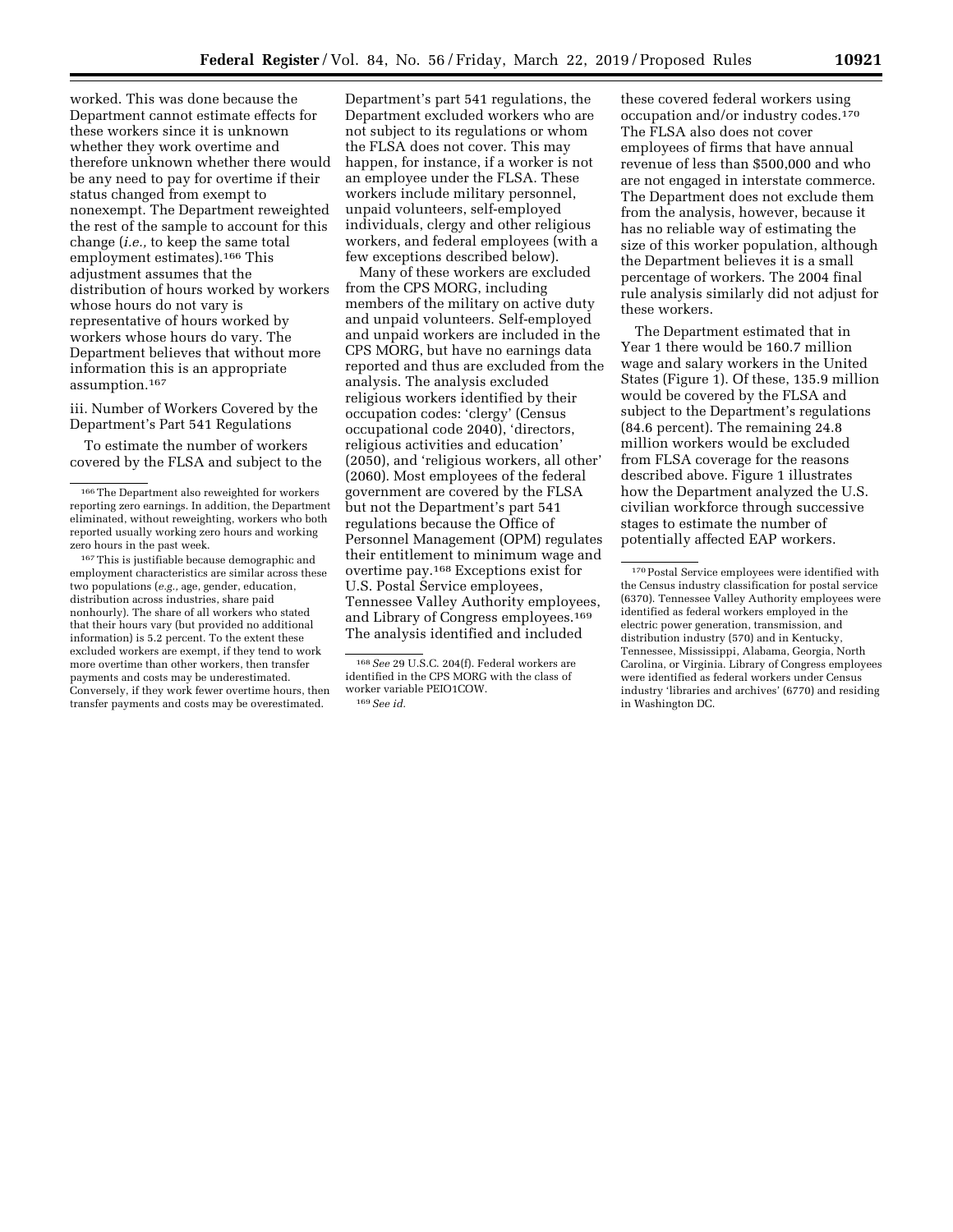

Figure 1: Flow Chart of FLSA Exemptions and Estimated Number of Potentially Affected Workers

iv. Number of Workers in the Analysis

After limiting the analysis to workers covered by the FLSA and subject to the Department's part 541 regulations, several other groups of workers were identified and excluded from further analysis since this proposed rule is unlikely to affect them. These include blue collar workers, workers paid on an hourly basis, and workers who are exempt under certain other (non-EAP) exemptions.

The Department excluded a total of 89.7 million workers from the analysis for one or more of these reasons, which often overlapped (*e.g.,* many blue collar workers are also paid hourly). The Department estimated that in 2017 there were 49.0 million blue collar workers. These workers were identified in the CPS MORG data following the methodology from the U.S. Government Accountability Office's (GAO) 1999 white collar exemptions report 171 and the Department's 2004 regulatory impact analysis. *See* 69 FR 22240–44. Supervisors in traditionally blue collar industries were classified as white

collar workers because their duties are generally managerial or administrative, and therefore they were not excluded as blue collar workers. Using the CPS variable indicating a respondent's hourly wage status, the Department determined that 79.9 million workers were paid on an hourly basis in 2017.172

Also excluded from further analysis were workers who were exempt under certain other (non-EAP) exemptions. Although some of these workers may also be exempt under the EAP exemptions, they would independently remain exempt from the minimum wage and/or overtime pay provisions based on the non-EAP exemptions. The Department excluded an estimated 4.9 million workers, including some agricultural and transportation workers, from further analysis because they would be subject to another (non-EAP) overtime exemption. *See* Appendix A: Methodology for Estimating Exemption Status, contained in the rulemaking docket, for details on how this population was identified.

Agricultural and transportation workers are two of the largest groups of workers excluded from the population

of potentially affected EAP workers in the current analysis, and with some exceptions, they were similarly excluded in 2004. The 2004 final rule excluded all workers in agricultural industries from the analysis,<sup>173</sup> while the current analysis, similar to the 2016 analysis, only excludes agricultural workers from specified occupationalindustry combinations since not all workers in agricultural industries qualify for the agricultural overtime pay exemptions. The exclusion of transportation workers matched the method for the 2004 final rule. Transportation workers were defined as those who are subject to the following FLSA exemptions: Section 13(b)(1), section  $13(b)(2)$ , section  $13(b)(3)$ , section 13(b)(6), or section 13(b)(10). The Department excluded 1.0 million agricultural workers and 2.1 million transportation workers from the analysis. In addition, the Department excluded another 1.8 million workers who fall within one or more other FLSA minimum wage and overtime exemptions. The criteria for determining exempt status for agricultural and transportation workers are detailed in

<sup>171</sup> GAO/HEHS. (1999). Fair Labor Standards Act: White Collar Exemptions in the Modern Work<br>Place. GAO/HEHS-99-164, 40-41.

<sup>&</sup>lt;sup>172</sup> CPS MORG variable PEERNHRY. <sup>173</sup> 69 FR 22197.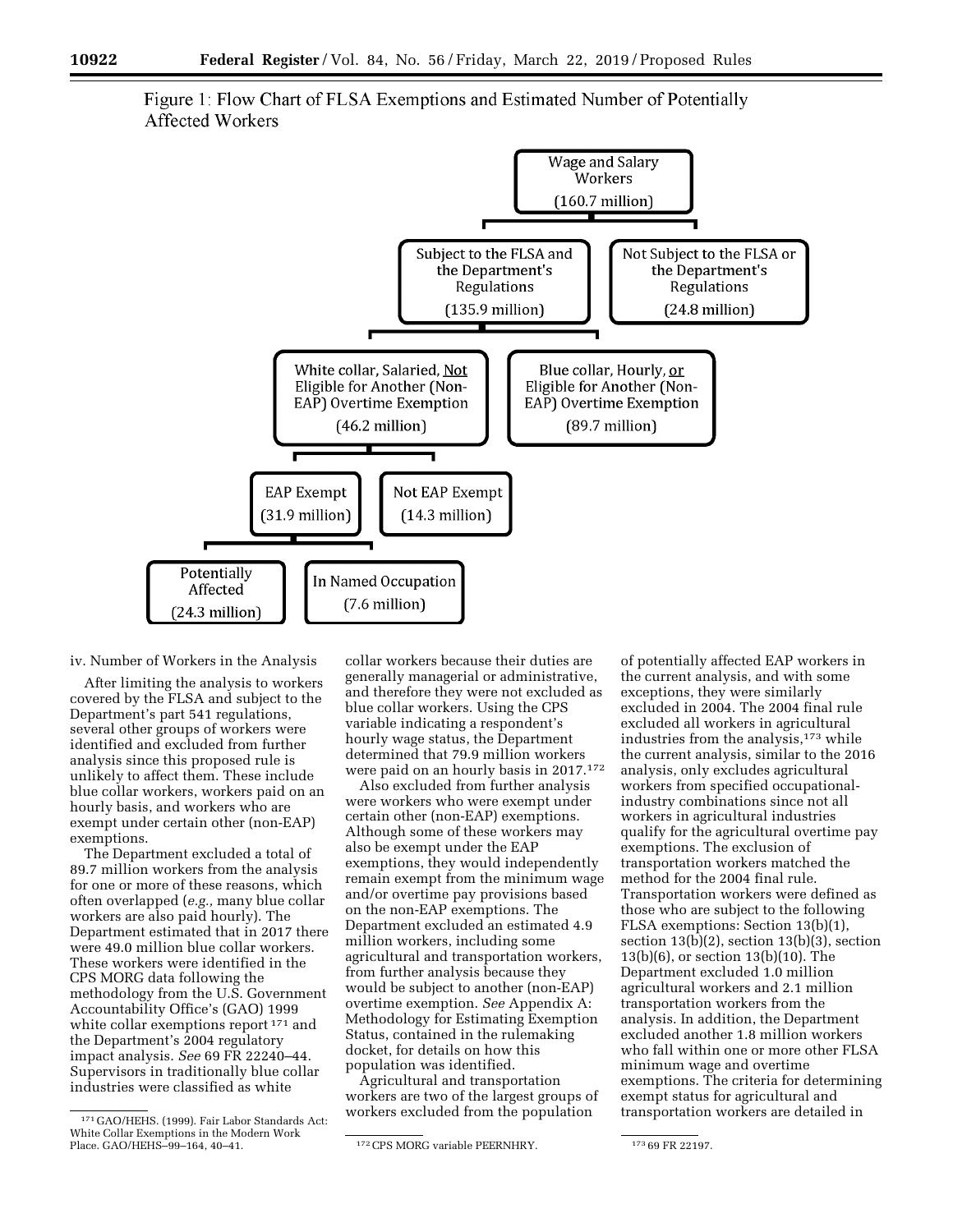Appendix A. However, of these 1.8 million workers, all but 23,700 are either blue collar or hourly, and thus the effect of excluding these workers is negligible.

v. Number of Potentially Affected EAP Workers

After excluding workers not subject to the Department's FLSA regulations and workers who are unlikely to be affected by this proposed rule (*i.e.,* blue collar workers, workers paid hourly, workers who are subject to another (non-EAP) overtime exemption), the Department estimated there would be 46.2 million salaried white collar workers for whom employers might claim either the standard EAP exemption or the HCE exemption. To be exempt under the standard EAP test, the employee must:

• Be paid a predetermined and fixed salary that is not subject to reduction because of variations in the quality or quantity of work performed (the salary basis test); 174

• earn at least a designated salary amount (the 2004 final rule set the salary level at \$455 per week (the standard salary level test)); and

• primarily perform exempt work, as defined by the regulations (the standard duties test).

The 2004 final rule's HCE test allows certain highly-paid employees to qualify for exemption as long as they customarily and regularly perform one or more exempt job duties. The HCE annual compensation level set in the 2004 final rule was \$100,000, including at least \$455 per week paid on a salary or fee basis. The CPS annual earnings variable is topcoded at \$150,000 (*i.e.,*  workers earning above \$2,884.61 (\$150,000/52 weeks) per week are reported as earning \$2,884.61 per week). Topcoding helps protect respondent confidentiality. Because the proposed HCE salary level is close to the topcoded value, the Department imputed earnings for topcoded workers in the CPS data to adequately estimate affected workers

when the HCE compensation level exceeds  $$150,000$ .<sup>175 176</sup> Earnings were not imputed for previous rulemakings because the HCE salary level was significantly below the topcoded value.

#### Salary Basis

The Department included only nonhourly workers in the analysis based on CPS data.177 For this rulemaking, the Department considered data representing compensation paid to nonhourly workers to be an appropriate proxy for compensation paid to salaried workers. The Department notes that it made the same assumption regarding nonhourly workers in the 2004 final rule.178

The CPS population of ''nonhourly'' workers includes workers who are paid on a piece-rate, a day-rate, or largely on bonuses or commissions. Data in the CPS are not available to distinguish between salaried workers and these other nonhourly workers. However, the Panel Study of Income Dynamics (PSID) provides additional information on how nonhourly workers are paid. In the PSID, respondents are asked how they are paid on their main job and are also asked for more detail if their response is other than salaried or hourly. Possible responses include piecework, commission, self-employed/farmer/ profits, and by the job/day/mile. The Department analyzed the PSID data and found that relatively few nonhourly workers were paid by methods other than salaried. The Department is not aware of any statistically robust source that more closely reflects salary as defined in its regulations.

#### Salary Level

Weekly earnings are available in the CPS MORG data, which allowed the Department to estimate how many nonhourly workers pass the salary level tests.179 However, the CPS earnings variable does not perfectly reflect the Department's definition of earnings. First, the CPS includes all nondiscretionary bonuses and commissions, which may be used to satisfy up to 10 percent of the new standard salary level under this

176Earnings exceeding the topcoded value only affect the analyses regarding potential updates.

177The CPS variable PEERNHRY identifies workers as either hourly or nonhourly. 178*See* 69 FR 22197.

179The CPS MORG variable PRERNWA, which measures weekly earnings, is used to identify weekly salary.

proposed rule. This discrepancy between the earnings variable used and the FLSA definition of salary may cause a slight overestimation of the number of workers estimated to meet the standard salary level test. Second, CPS earnings data includes overtime pay, commissions, and tips. The Department notes that employers may factor into an employee's salary a premium for expected overtime hours worked. To the extent they do so, that premium would be reflected in the data. Similarly, the Department believes tips will be an uncommon form of payment for these workers since tips are uncommon for white collar workers. The Department also believes that commissions make up a relatively small share of earnings among nonhourly employees.180

#### Duties

The CPS MORG data do not capture information about job duties; therefore, the Department used occupational titles, combined with probability estimates of passing the duties test by occupational title, to estimate the number of workers passing the duties test. This methodology is very similar to the methodology used in the 2004 rulemaking, and the Department believes it is the best available methodology. In 2004, to determine whether a worker met the duties test, the Department used an analysis performed by WHD in 1998 in response to a request from the GAO. Because WHD enforces the FLSA's overtime requirements and regularly assesses workers' exempt status, WHD was uniquely qualified to provide the analysis. The analysis was used in both the GAO's 1999 white collar exemptions report 181 and the Department's 2004 regulatory impact analysis.182

WHD examined 499 occupational codes, excluding nine that were not relevant to the analysis for various reasons (one code was assigned to unemployed persons whose last job was in the Armed Forces, some codes were assigned to workers who are not FLSA covered, others had no observations). Of the remaining occupational codes, WHD

181Fair Labor Standards Act: White Collar Exemptions in the Modern Work Place, *supra note*  171, at 40–41, *[https://www.gao.gov/assets/230/](https://www.gao.gov/assets/230/228036.pdf) [228036.pdf.](https://www.gao.gov/assets/230/228036.pdf)* 

182*See* 69 FR 22198.

<sup>174</sup>Some computer employees may be exempt even if they are not paid on a salary basis. Hourly computer employees who earn at least \$27.63 per hour and perform certain duties are exempt under section 13(a)(17) of the FLSA. These workers are considered part of the EAP exemptions but were excluded from the analysis because they are paid hourly and will not be affected by this Proposed Rule (these workers were similarly excluded in the 2004 analysis). Salaried computer workers are exempt if they meet the salary and duties tests applicable to the EAP exemptions, and are included in the analysis since they will be impacted by this Proposed Rule. Additionally, administrative and professional employees may be paid on a fee basis, as opposed to a salary basis. § 541.605(a). Although, the CPS MORG does not identify workers paid on a fee basis, they are considered nonhourly workers in the CPS and consequently are correctly classified as ''salaried'' (as was done in the 2004 final rule).

<sup>175</sup>We used the standard Pareto distribution approach to impute earnings above the topcoded value as described in Armour, P. and Burkhauser, R. (2013). Using the Pareto Distribution to Improve Estimates of Topcoded Earnings. Center for Economic Studies (CES).

<sup>180</sup> In the PSID, relatively few nonhourly workers were paid by commission. Additionally, according to the BLS ECI, about 5 percent of the private workforce is incentive-paid workers (incentive pay is defined as payment that relates earnings to actual individual or group production). *See* William J. Wiatrowski, Bureau of Labor Statistics, The Effect of Incentive Pay on Rates of Change in Wages and Salaries (November 24, 2009), *[http://www.bls.gov/](http://www.bls.gov/opub/mlr/cwc/the-effect-of-incentive-pay-on-rates-of-change-in-wages-and-salaries.pdf) [opub/mlr/cwc/the-effect-of-incentive-pay-on-rates](http://www.bls.gov/opub/mlr/cwc/the-effect-of-incentive-pay-on-rates-of-change-in-wages-and-salaries.pdf)[of-change-in-wages-and-salaries.pdf,](http://www.bls.gov/opub/mlr/cwc/the-effect-of-incentive-pay-on-rates-of-change-in-wages-and-salaries.pdf)* at 1.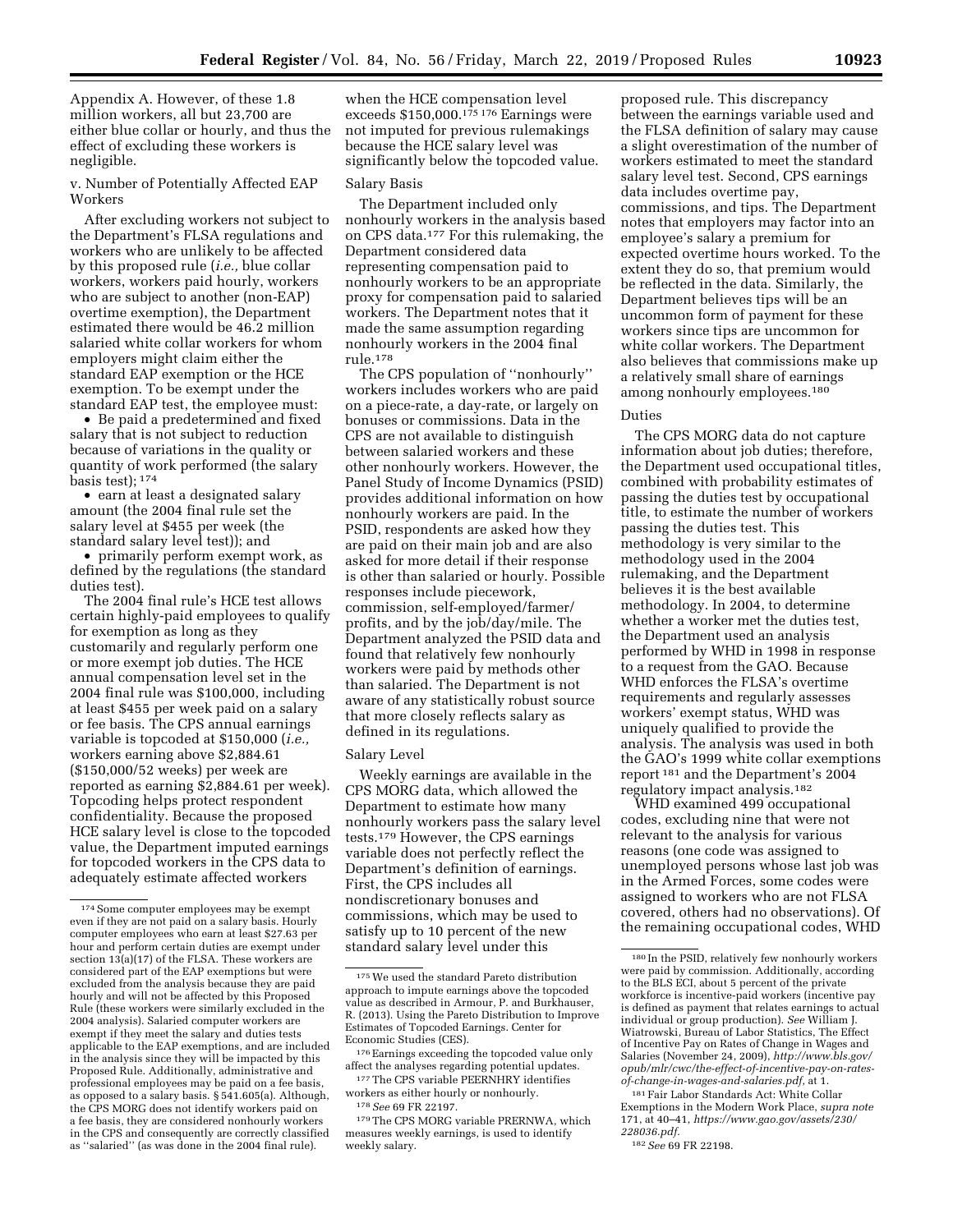determined that 251 occupational codes likely included EAP exempt workers and assigned one of four probability codes reflecting the estimated likelihood, expressed as ranges, that a worker in a specific occupation would perform duties required to meet the EAP duties tests. The Department supplemented this analysis in the 2004 final rule regulatory impact analysis when the HCE exemption was introduced. The Department modified the four probability codes for highly paid workers based upon our analysis of the provisions of the highly compensated test relative to the

standard duties test (Table 3). To illustrate, WHD assigned exempt probability code 4 to the occupation ''first-line supervisors/managers of construction trades and extraction workers'' (Census code 6200), which indicates that a worker in this occupation has a 0 to 10 percent likelihood of meeting the standard EAP duties test. However, if that worker earned at least \$100,000 annually, he or she was assigned a 15 percent probability of passing the shorter HCE duties test.

The occupations identified in GAO's 1999 report and used by the Department in the 2004 final rule map to an earlier occupational classification scheme (the 1990 Census occupational codes). For this proposed rule, the Department used occupational crosswalks to map the previous occupational codes to the 2002 Census occupational codes and then to the 2010 Census occupational codes, which are used in the CPS MORG 2015 through 2017 data.<sup>183</sup> If a new occupation comprises more than one previous occupation, then the new occupation's probability code is the weighted average of the previous occupations' probability codes, rounded to the closest probability code.

|                  |                    | The standard EAP test | The HCE test                  |             |
|------------------|--------------------|-----------------------|-------------------------------|-------------|
| Probability code | Lower bound<br>(%) | Upper bound           | Lower bound<br>$\frac{10}{6}$ | Upper bound |
| 0                |                    |                       |                               |             |
|                  | 90                 | 100                   | 100                           | 100         |
| っ                | 50                 | 90                    | 94                            | 96          |
| 3                |                    | 50                    | 58.4                          | 60          |
| 4                |                    | 10                    |                               | 15          |

These codes provide information on the likelihood that an employee in a category met the duties test but they do not identify the workers in the CPS MORG who actually passed the test. Therefore, the Department designated workers as exempt or nonexempt based on the probabilities. For example, for every ten public relations managers, between five and nine were estimated to pass the standard duties test (based on probability category 2). However, it is unknown which of these ten workers are exempt; therefore, the Department must determine the status for these workers. Exemption status could be randomly assigned with equal probability, but this would ignore the earnings of the worker as a factor in determining the probability of exemption. The probability of qualifying for the exemption increases with earnings because higher paid workers are more likely to perform the required duties, an assumption to which both the

Department in the 2004 final rule and the GAO in its 1999 Report adhered.184

The Department estimated the probability of exemption for each worker as a function of both earnings and the occupation's exempt probability category using a gamma distribution.185 Based on these revised probabilities, each worker was assigned exempt or nonexempt status based on a random draw from a binomial distribution using the worker's revised probability as the probability of success. Thus, if this method is applied to ten workers who each have a 60 percent probability of being exempt, six workers would be expected to be designated as exempt.186 However, which particular workers are designated as exempt may vary with each set of ten random draws. For details see Appendix A, (in the rulemaking docket).

The Department acknowledges that the probability codes used to determine the share of workers in an occupation who are EAP exempt are 21-years old. However, the Department believes the

186A binominal distribution is frequently used for a dichotomous variable where there are two

probability codes continue to estimate exemption status accurately given the fact that the standard duties test is not substantively different from the former short duties tests reflected in the codes. For the 2016 rulemaking, the Department looked at O\*NET<sup>187</sup> to determine the extent to which the 1998 probability codes reflected current occupational duties. The Department's review of O\*NET verified the continued appropriateness of the 1998 probability codes.

### Potentially Affected Exempt EAP Workers

The Department estimated that of the 46.2 million salaried white collar workers considered in the analysis, 31.9 million qualified for the EAP exemption under the current regulations. Some of these workers were excluded from further analysis because the proposed rule would not affect them. This excluded group contains workers in named occupations who are not required to pass the salary requirements

187The O\*NET database contains hundreds of standardized and occupation-specific descriptions. *See [http://www.onetcenter.org.](http://www.onetcenter.org)* 

<sup>183</sup>References to occupational codes in this analysis refer to the 2002 Census occupational codes. Crosswalks and methodology available at: *[https://www.census.gov/topics/employment/](https://www.census.gov/topics/employment/industry-occupation/guidance/code-lists.html)  [industry-occupation/guidance/code-lists.html.](https://www.census.gov/topics/employment/industry-occupation/guidance/code-lists.html)* 

<sup>184</sup> For the standard exemption, the relationship between earnings and exemption status is not linear and is better represented with a gamma distribution. For the HCE exemption, the relationship between earnings and exemption can be well represented with a linear function because the relationship is linear at high salary levels (as determined by the Department in the 2004 final

rule). Therefore, the gamma model and the linear model would produce similar results. *See* 69 FR

<sup>22204–08, 22215–16.</sup>  $185$  The gamma distribution was chosen because, during the 2004 revision, this non-linear distribution best fit the data compared to the other non-linear distributions considered (*i.e.,* normal and lognormal). A gamma distribution is a general type of statistical distribution that is based on two parameters that control the scale (alpha) and shape (in this context, called the rate parameter, beta).

possible outcomes; for example, whether one owns a home (outcome of 1) or does not own a home (outcome of 0). Taking a random draw from a binomial distribution results in either a zero or a one based on a probability of ''success'' (outcome of 1). This methodology assigns exempt status to the appropriate share of workers without biasing the results with manual assignment.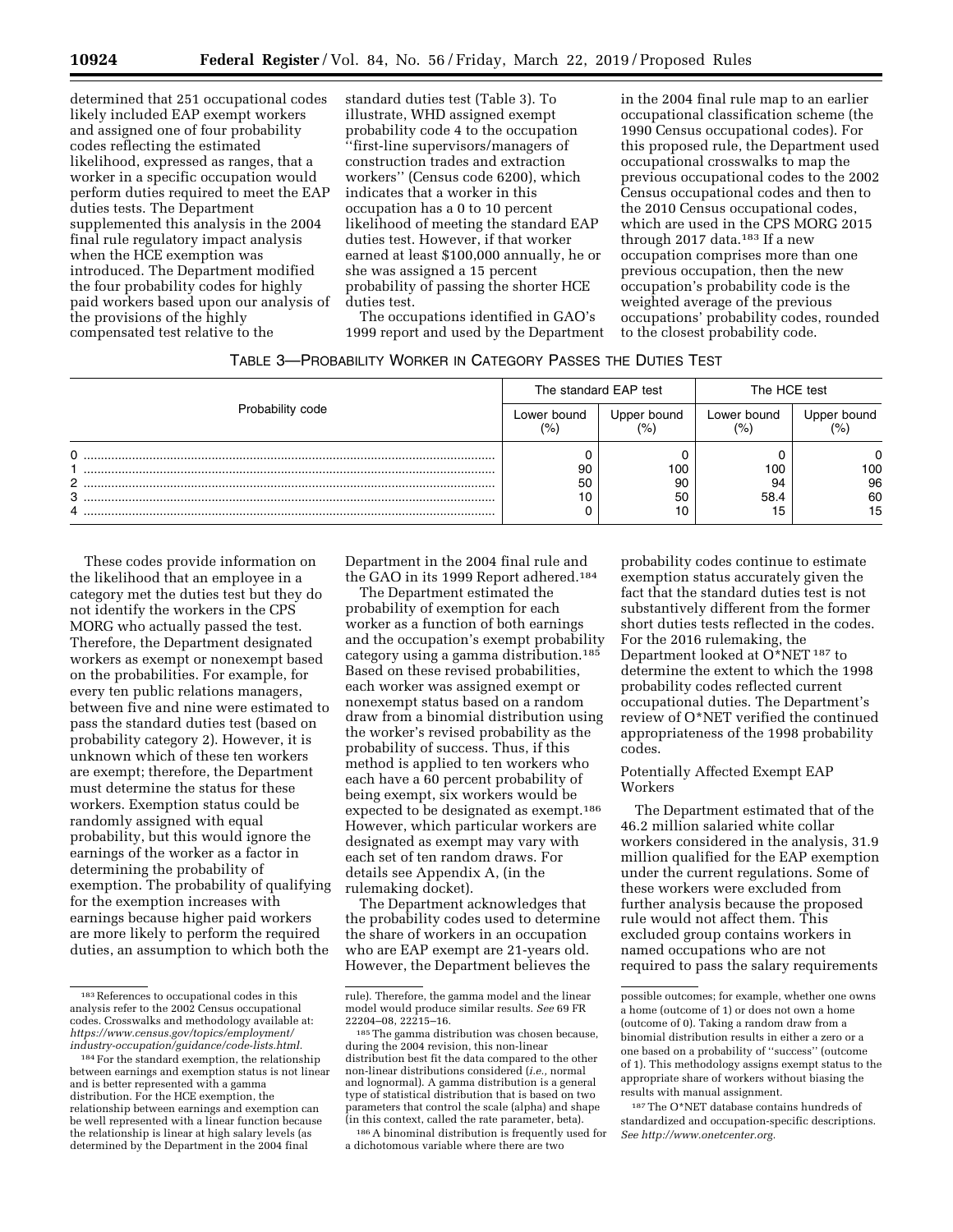(although they must still pass a duties test) and therefore whose exemption status does not depend on their earnings. These occupations include physicians (identified with Census occupation codes 3010, 3040, 3060, 3120), lawyers (2100), teachers (occupations 2200–2550 and industries 7860 or 7870), academic administrative personnel (school counselors (occupation 2000 and industries 7860 or 7870) and educational administrators (occupation 0230 and industries 7860 or 7870)), and outside sales workers (a subset of occupation 4950). Out of the 31.9 million workers who were EAP exempt, 7.6 million, or 23.9 percent, were expected to be in named occupations in 2017. Thus, changes in the standard salary level and HCE compensation tests would not affect these workers. The 24.3 million EAP exempt workers remaining in the analysis are referred to in this proposed rule as ''potentially affected.''

Based on analysis of the occupational codes and CPS earnings data (described above), the Department has concluded that in Year 1, in the baseline scenario in which the rule does not change, of the 24.3 million potentially affected EAP workers, approximately 15.8 million will pass only the standard EAP test, 8.2 million will pass both the standard and the HCE tests, and approximately 310,000 will pass only the HCE test.

### *C. Determining the Revised Salary and Compensation Levels*

For the reasons discussed in section IV.A.iii, the Department has decided to update the 2004 standard salary level by reapplying the 2004 methodology. Using pooled 2017 CPS MORG data, the 20th percentile of earnings for full-time salaried workers in the South and/or in the retail industry roughly corresponds to a standard salary level of \$641.188 The proposed rule then inflates this standard salary level to January 2020 by applying 2.5 years of growth, calculated as the compound annual growth rate

between a weekly salary level of \$455 (based on 2002 data) and a weekly salary level of \$641 (based on 2017 data) (2.31 percent).189 Applying this rate to the \$641 salary level results in a January 2020 salary level of \$679.

For the HCE compensation level, the Department used 2017 CPS MORG data to ascertain the earnings for the 90th percentile of all full-time salaried workers  $(\$139,464)$ ,<sup>190</sup> which, when inflated to January 2020 using the compound annual growth rate between 2002 and 2017 in the HCE compensation level (2.24 percent), results in a proposed HCE annual compensation level of \$147,414.191

i. Rationale for the Methodologies Chosen

As explained in greater detail earlier in sections IV.A.iii and IV.D, upon further consideration, the Department believes that the earnings thresholds and methodology established in the 2004 final rule—*i.e.,* the \$455 per week standard salary level and the \$100,000 per year HCE total annual compensation requirement—were appropriate at the time they were adopted. Those thresholds have never been challenged in court, and their use promotes familiarity and stability. The Department accordingly believes that reapplying the 2004 method to update the salary levels set in 2004 to account for earnings growth in the intervening years is also appropriate. The Department proposes to use the same methodology used in 2004 for the standard salary level, setting it at the 20th percentile of full-time salaried workers in the South and/or in the retail sector nationally. The Department proposes to set the HCE total annual compensation requirement using the 2016 final rule methodology, *i.e.,*  equivalent to the earnings of the 90th percentile of all full-time salaried workers nationally. The Department proposes to then inflate the salary levels to their anticipated value in January 2020.

As an alternative, the Department also considered setting the standard salary level by adjusting the 2004 earnings threshold levels for inflation, that is, a sustained increase in the general price level of goods and services over time that can undermine the effectiveness of the part 541 earnings thresholds. The Department considered using price indices such as the Personal Consumption Expenditures Price Index (PCEPI), the Consumer Price Index for All Urban Consumers (CPI–U), and the Chained CPI–U; as well as a wage-based measure such as the Employment Cost Index (ECI).

The Department decided against using an index to adjust the 2004 salary level for inflation, because it is not as straightforward, consistent, or accurate as using current salary data. The Department believes that an approach that simply updates the 2004 methodology with current data is preferable to an entirely new methodology. Table 4 presents possible 2017 standard salary levels as calculated using each alternative approach considered:

• Alternative 0: Maintain the average minimum wage protection in place since 2004.

• Alternative 1: Inflate the 2004 weekly salary level using the PCEPI.

• Alternative 2: Inflate the 2004 weekly salary level using Chained CPI– U.

• Alternative 3: Inflate the 2004 weekly salary level using CPI–U.

• Alternative 4: Inflate the 2004 weekly salary level using the ECI for wages and salaries for civilian workers.

• Alternative 5: Inflate the 2004 weekly salary level using the ECI for wages and salaries for private sector workers.

Table 5 projects the selected 2017 standard salary level of \$641 to January 2020 using each of the inflation indices considered above.

Section VI.D details the transfers, costs, and benefits of the proposed new salary level and the above alternatives.

### TABLE 4—STANDARD SALARY LEVEL AND ALTERNATIVES IN 2017

| Alternative | 2017 salary level | Total increase <sup>a</sup> |      |  |
|-------------|-------------------|-----------------------------|------|--|
|             | (weekly/annually) |                             | %    |  |
|             | \$503/\$26,156    | 48                          | 10.5 |  |
|             | 597/31,044        | 142                         | 31.2 |  |
|             | 599/31.148        | 144                         | 31.6 |  |

<sup>188</sup>Excluding workers who are not subject to FLSA, not subject to the salary level test, or in some agriculture or transportation occupations.

189The standard salary level of \$641 per week was calculated from 2017 CPS MORG data that included the entire 2017 calendar year. Thus, the

value reflects an average over the entire calendar year, and is best characterized as representing the salary level at the midpoint of 2017 (*i.e.,* July 1). Therefore, the Department inflated both the 2017 standard salary and HCE earnings levels 2.5 years to estimate the value for January 1, 2020.

190BLS. Available at: *[https://www.bls.gov/cps/](https://www.bls.gov/cps/research_nonhourly_earnings_2017.htm)  research*\_*[nonhourly](https://www.bls.gov/cps/research_nonhourly_earnings_2017.htm)*\_*earnings*\_*2017.htm.* 

191The Department used 2002 data to determine the 2004 HCE earnings level.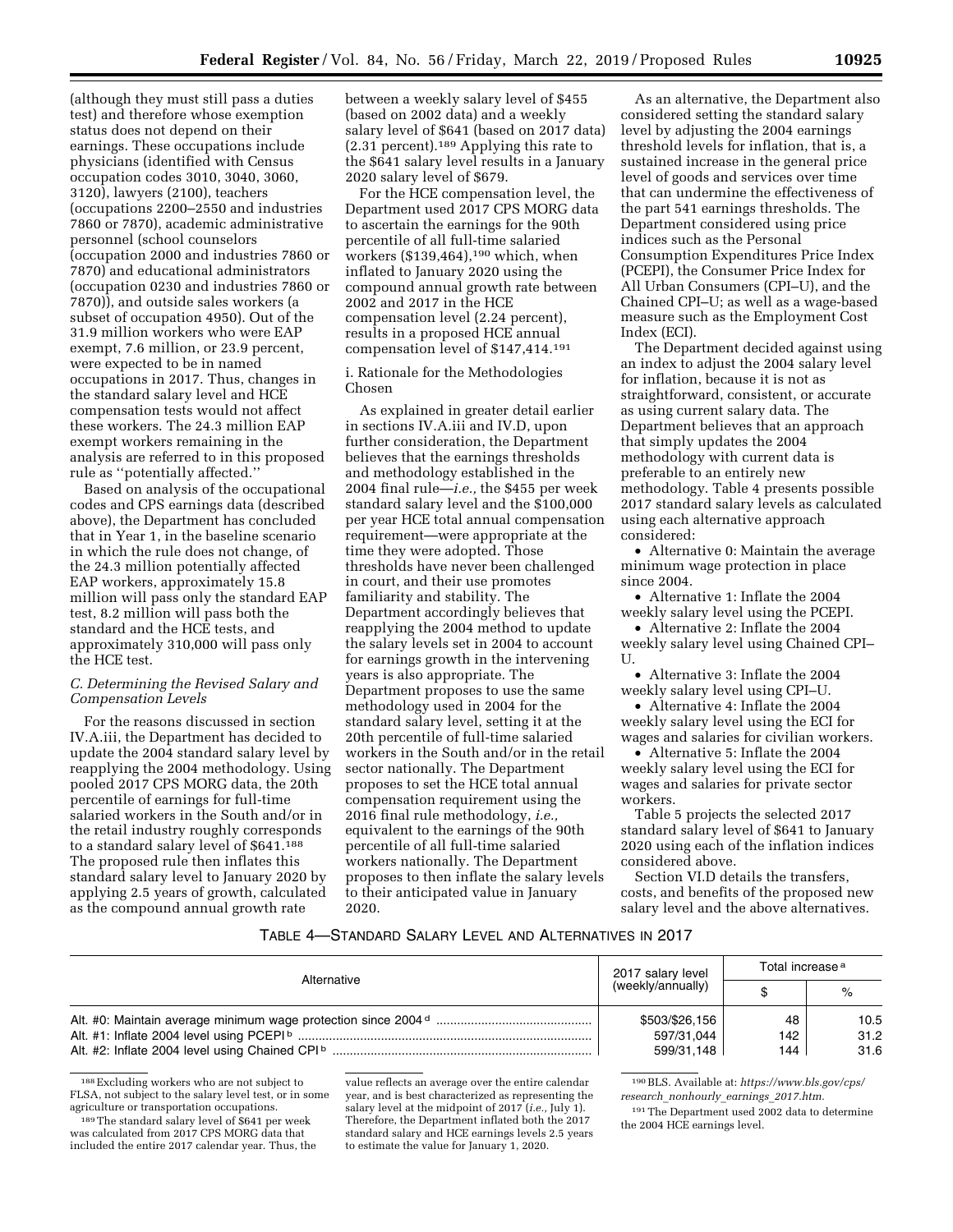| Alternative | 2017 salary level                                        | Total increase <sup>a</sup> |                              |
|-------------|----------------------------------------------------------|-----------------------------|------------------------------|
|             | (weekly/annually)                                        |                             | $\%$                         |
|             | 620/32.240<br>639/33.228<br>641/\$33,332<br>643/\$33,436 | 165<br>184<br>186<br>188    | 36.3<br>40.4<br>40.9<br>41.3 |

### TABLE 4—STANDARD SALARY LEVEL AND ALTERNATIVES IN 2017—Continued

a Change between salary level or alternative and the salary level set in 2004 (\$455 per week).

b Inflated using growth in the index from 2002 to 2017.

c Calculated using pooled 2015–2017 CPS MORG data.

dWhen the \$455 weekly threshold was established in 2004, the federal minimum wage was \$5.15, so the salary threshold was equivalent to the earnings of an employee working 72.2 hours at the minimum wage (including time-and-a-half for hours beyond the fortieth in a week). That amount fell with increases in the minimum wage and is now 55.2 hours. The weighted average across the 15 years since the overtime threshold was last changed is 59.6 hours, and a threshold that would provide 59.6 hours of \$7.25 minimum wage protection and overtime pay for hours over 40 would be \$503.

TABLE 5—ALTERNATIVES FOR PROJECTING THE 2017 EARNINGS LEVELS TO JANUARY 2020

|                                                                    | Standard salary level  |                              | <b>HCE</b> level       |                               |
|--------------------------------------------------------------------|------------------------|------------------------------|------------------------|-------------------------------|
| Alternative                                                        | January 2020<br>levels | Annual growth<br>rate<br>(%) | January 2020<br>levels | Annual growth<br>rate<br>(% ) |
|                                                                    | \$671                  | 1.83                         | \$145.919              | 1.83                          |
|                                                                    | 671                    | 1.86                         | 146.023                | 1.86                          |
|                                                                    | 675                    | 2.08                         | 146.843                | 2.08                          |
|                                                                    | 678                    | 2.29                         | 147.593                | 2.29                          |
| Proposed rule: Inflate 2017 levels using growth in earnings levels | 679                    | 2.31                         | 147.414                | 2.24                          |
|                                                                    | 679                    | 2.33                         | 147.742                | 2.33                          |

iii. Methodology for the HCE Total Annual Compensation Level and Alternative Methods

For the reasons described above, the Department proposes to update the HCE compensation level using earnings for the 90th percentile of all full-time salaried workers nationally (\$139,464 in 2017), inflated to January 2020 by applying the average growth in the HCE compensation levels between 2002 and 2017 (2.24 percent annually). The

proposed HCE compensation level is \$147,414 in January 2020.

The Department also evaluated the following alternative HCE compensation levels:

• HCE alternative 1: Leave the HCE compensation level unchanged at \$100,000 per year.

• HCE alternative 2: Inflate the 2004 level using the PCEPI.

• HCE alternative 3: Inflate the 2004 level using Chained CPI–U

• HCE alternative 4: Inflate the 2004 level using CPI–U.

• HCE alternative 5: Inflate the 2004 level using the ECI for wages and salaries for civilian workers.

• HCE alternative 6: Inflate the 2004 level using the ECI for wages and salaries for private sector workers.

Table 6 presents possible 2017 HCE levels as calculated using each alternative approach considered.

| TABLE 6—HCE COMPENSATION LEVELS AND ALTERNATIVES IN 2017 |  |  |
|----------------------------------------------------------|--|--|
|----------------------------------------------------------|--|--|

| Alternative | Salary level<br>(weekly/ | Total<br>increase <sup>a</sup> |      |
|-------------|--------------------------|--------------------------------|------|
|             | annually)                |                                | $\%$ |
|             | \$1,923/\$100,000        |                                | 0.0  |
|             | 2.523/131.189            | 31.189                         | 31.2 |
|             | 2.534/131.750            | 31.750                         | 31.8 |
|             | 2.620/136.253            | 36.253                         | 36.3 |
|             | 2.682/139.464            | 39.464                         | 39.5 |
|             | 2.702/140.480            | 40.480                         | 40.5 |
|             | 2.718/141.337            | 41.337                         | 41.3 |

a Change between updated/alternative compensation level and the compensation level set in 2004 (\$100,000 annually).

b Inflated using growth in the index from 2002 to 2017.

<sup>c</sup> 2017 salary level available at: *[https://www.bls.gov/cps/research](https://www.bls.gov/cps/research_nonhourly_earnings_2017.htm)*\_*nonhourly*\_*earnings*\_*2017.htm.*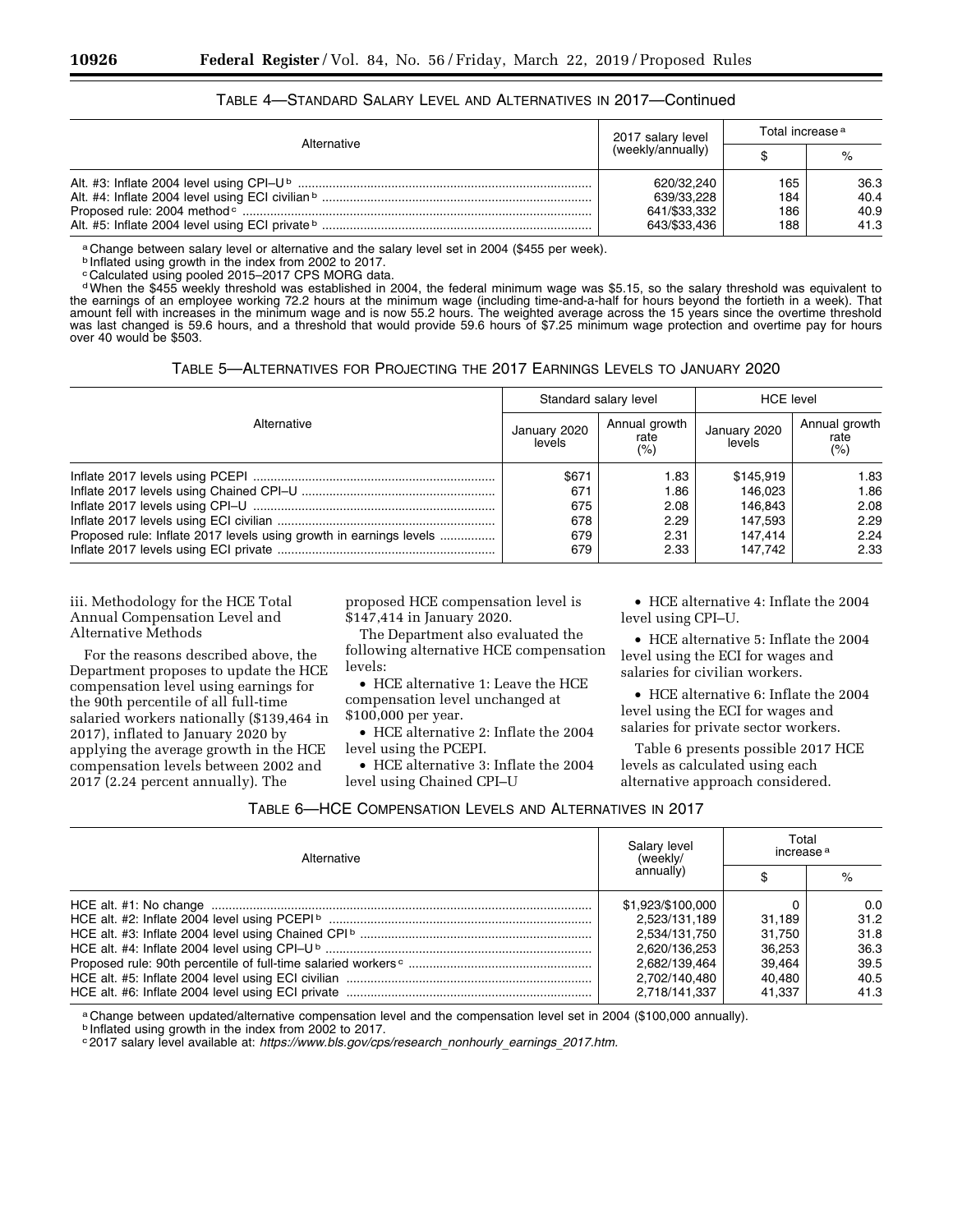### *D. Effects of Revised Salary and Compensation Levels*

i. Overview and Summary of Quantified Effects

The economic effects of increasing the EAP salary and compensation levels will depend on how employers respond. Employer response is expected to vary by the characteristics of the affected EAP workers. Transfers from employers to employees and between employees, and direct employer costs depend on how employers respond to finalization of the proposed rule.

The Department anticipates that the proposed rule, once finalized, will become effective in 2020. Its proposed standard salary level is derived using the 2004 methodology, and the HCE compensation level is derived using the 2016 methodology, in both cases using 2017 CPS data, then projecting these levels to January 2020.

Given that the Department is using 2017 CPS MORG employment and earnings data—the most recent data available at the time of analysis—to estimate the economic effects of the proposed rule taking effect in 2020, and given that such data will change

between now and 2020, there are two options to measure the economic effects of the proposed rule upon taking effect. One option would be to use the proposed standard salary and HCE total compensation levels and project the CPS MORG data forward to 2020. However, such a projection would add ''noise'' to the CPS MORG data, making an analysis using such projections less accurate. A second option would be to measure the economic effects of the proposed rule by using the most recent CPS MORG data to determine the 2017 standard salary and HCE compensation levels as if the rule were to be promulgated in 2017. The potential impacts of the rule are then assessed using 2017 population characteristics. When measuring the number of workers affected, using a 2017 salary level on the 2017 CPS MORG data is a good approximation of a 2020 level on the earnings data of workers in 2020, so the second option better reflects the economic effects of the proposed rule than the first option. Therefore, the Department chose to analyze the economic effects of a standard salary level of \$641 per week and an annual HCE compensation level of \$139,464

using 2017 CPS MORG data as the best representation of likely economic effects of the proposed standard salary level of \$679 per week and an annual HCE compensation level of \$147,414 taking effect in 2020.

Table 7 presents the estimated number of affected workers, costs, and transfers associated with increasing the salary and compensation levels. The Department estimated that the direct employer costs of this proposed rule would total \$464.2 million in the first year, with 10-year annualized direct costs of \$112.6 million per year using a 3 percent real discount rate and \$120.5 million per year using a 7 percent real rate.

In addition to these direct costs, this proposed rule would transfer income from employers to employees. Year 1 transfers would equal \$526.9 million, with annualized transfers estimated at \$428.0 million and \$429.4 million per year using the 3-percent and 7-percent real discount rates, respectively. Potential employer costs due to reduced profits and additional hiring were not quantified but are discussed in section VI.D.iii.

TABLE 7—SUMMARY OF AFFECTED WORKERS AND REGULATORY COSTS AND TRANSFERS, STANDARD AND HCE EARNINGS THRESHOLDS

|                                                                                                                |                                            | Future years <sup>b</sup> |         | Annualized value                |                                 |
|----------------------------------------------------------------------------------------------------------------|--------------------------------------------|---------------------------|---------|---------------------------------|---------------------------------|
| Impact <sup>a</sup>                                                                                            | Year 1                                     | Year 2                    | Year 10 | 3% Real<br><b>Discount Rate</b> | 7% Real<br><b>Discount Rate</b> |
|                                                                                                                | Affected Workers (1000s)                   |                           |         |                                 |                                 |
|                                                                                                                | 1.070                                      | 1,027                     | 625     |                                 |                                 |
|                                                                                                                | 201                                        | 215                       | 426     |                                 |                                 |
|                                                                                                                | 1,271                                      | 1,241                     | 1.051   |                                 |                                 |
|                                                                                                                | Direct Employer Costs (Millions in 2017\$) |                           |         |                                 |                                 |
|                                                                                                                | \$324.9                                    | \$0.0                     | \$0.0   | \$37.0                          | \$43.2                          |
|                                                                                                                | 66.6                                       | 1.5                       | 3.6     | 10.0                            | 11.2                            |
|                                                                                                                | 72.7                                       | 72.7                      | 64.2    | 65.6                            | 66.0                            |
|                                                                                                                | 464.2                                      | 74.2                      | 67.8    | 112.6                           | 120.5                           |
| Transfers from Employers to Workers (Millions in 2017) <sup>e</sup>                                            |                                            |                           |         |                                 |                                 |
|                                                                                                                | 57.0                                       | 30.4                      | 17.6    | 27.7                            | 28.6                            |
|                                                                                                                | 469.9                                      | 390.9                     | 429.5   | 400.3                           | 400.7                           |
|                                                                                                                | 526.9                                      | 421.3                     | 447.1   | 428.0                           | 429.4                           |
| a halitional associated the sule that equipment and the superified as monotified and analize atoo atomic field |                                            |                           |         |                                 |                                 |

aAdditional costs and benefits of the rule that could not be quantified or monetized are discussed in the text.

bThese costs/transfers represent a range over the nine-year span.

cAdjustment costs occur in all years when there are newly affected workers. Adjustment costs may occur in years without updated earnings thresholds because some workers' projected earnings are estimated using negative earnings growth.<br>d Components may not add to total due to rounding.

eThis is the net transfer from employers to workers. There may also be transfers between workers.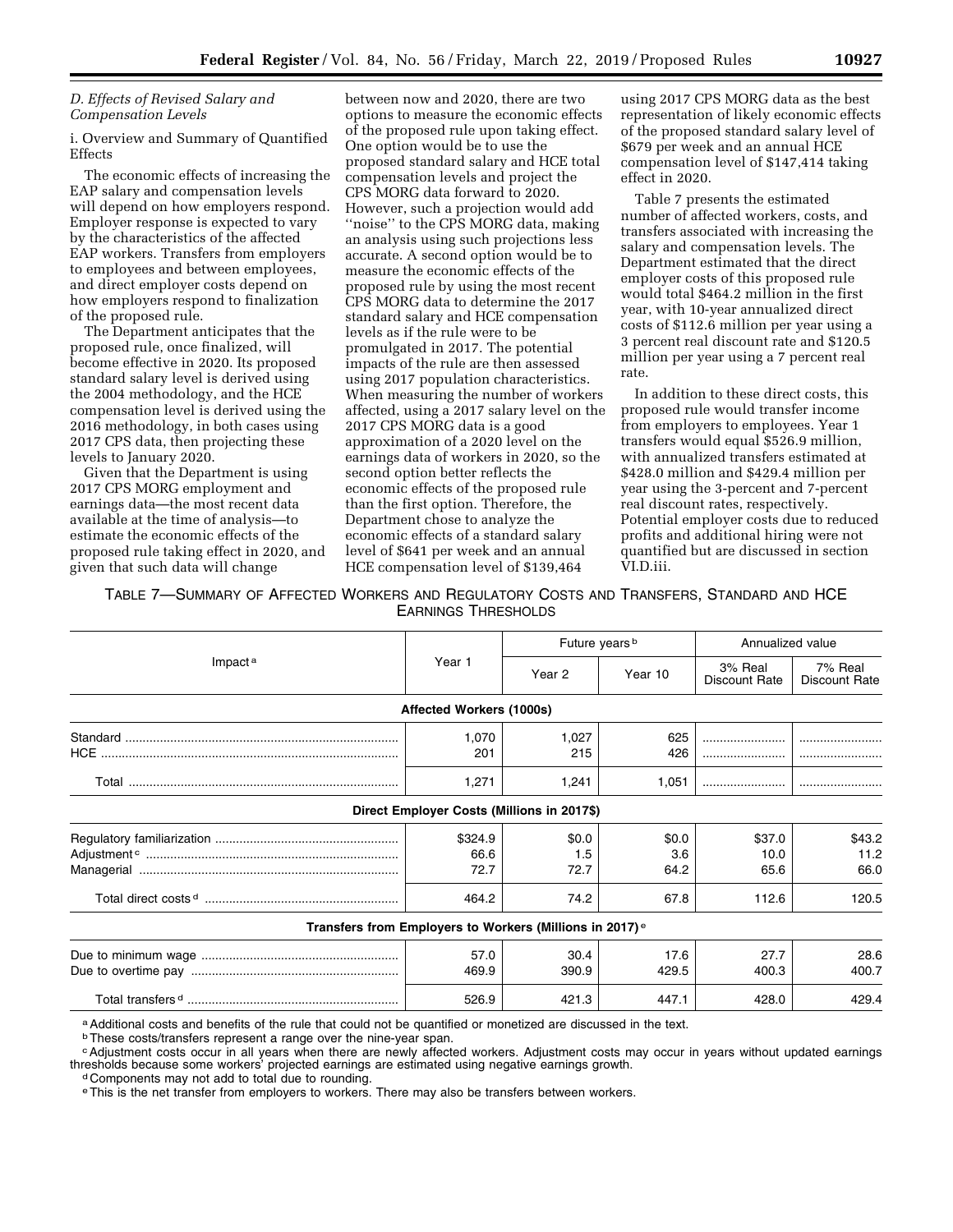### ii. Affected EAP Workers

#### 1. Overview

The Department estimated there are 24.3 million potentially affected EAP workers—that is, EAP workers who either (1) passed the salary basis test, the standard salary level test, and the standard duties test, or (2) passed the salary basis test, the standard salary level test, the HCE total compensation level test, and the HCE duties test (but not the standard duties test). This number excluded workers in named occupations, who are not subject to the salary tests, or those who qualify for another (non-EAP) exemption.

Using the proposed method described above, the Department estimated that if the rule were promulgated today, the standard salary level would increase from \$455 per week to \$641 per week and would affect 1.1 million exempt workers in Year 1 (Figure 2).192 Based on currently available data, the Department projects that if the final rule becomes effective in 2020, the standard salary level will be \$679 per week. The Department also estimated that the HCE annual compensation level would increase from \$100,000 to \$139,464 if

### Figure 2: Number of Affected Workers in Year 1

the rule went into effect today, and 201,100 workers would be affected in Year 1 (the number of workers who earn at least \$100,000 but less than \$139,464 and pass the minimal HCE duties test but not the standard duties test).193 The Department projects that if the final rule takes effect in 2020, the HCE compensation level will be \$147,414. In total, the Department expects that 1.3 million workers will be affected in Year 1 by the proposed earnings threshold increases, composing about 5.2 percent of the pool of potentially affected EAP workers.



Table 8 presents the number of affected EAP workers, the mean number of overtime hours they work per week, and their average weekly earnings. The 1.1 million workers affected by the increase in the standard salary level work on average 1.6 usual hours of overtime per week and earn on average \$564 per week.194 However, the majority of these workers (about 86 percent) work zero usual hours of overtime. The 14 percent of affected workers who regularly work overtime average 11.4 hours of overtime per week. The 201,100 EAP workers affected by the change in the HCE

compensation level average 4.9 hours of overtime per week and earn an average of \$2,179 per week (\$113,327 per year). About 60 percent of these workers work zero usual hours of overtime while the 40 percent who work usual hours of overtime average 12.4 hours of overtime per week.

Although most affected EAP workers who typically do not work overtime are unlikely to experience significant changes in their daily work routine, those who regularly work overtime may experience significant changes. Moreover, affected EAP workers who routinely work overtime and earn less

than the minimum wage are most likely to experience significant changes because of the revised standard salary level.195 Employers might respond by paying overtime premiums; reducing or eliminating overtime hours; reducing employees' regular wage rates (provided that the reduced rates still exceed the minimum wage); increasing employees' salary to the updated salary level to preserve their exempt status (although this will be less common for affected workers earning below the minimum wage); or using some combination of these responses.

<sup>192</sup>This group includes workers who may currently be nonexempt under more protective state EAP laws and regulations, such as some workers in Alaska, California, and New York.

<sup>193</sup>The 2016 final rule applied joint probabilities to estimate the number of affected HCE workers (*i.e.,* the number of HCE workers who pass the HCE duties test but fail the standard duties test). In order

to provide a more accurate estimate, this NPRM applies conditional probabilities to determine the number of affected HCE workers.

<sup>194</sup>CPS defines ''usual hours'' as hours worked 50 percent or more of the time.

<sup>195</sup>A small proportion (1.4 percent) of affected EAP workers earn implicit hourly wages that are less than the applicable minimum wage (the higher

of the state or federal minimum wage). The implicit hourly wage is calculated as an affected EAP employee's total weekly earnings divided by total weekly hours worked. For example, workers earning the currently enforced \$455 per week standard salary level would earn less than the federal minimum wage if they work 63 or more hours in a week (\$455/63 hours = \$7.22 per hour).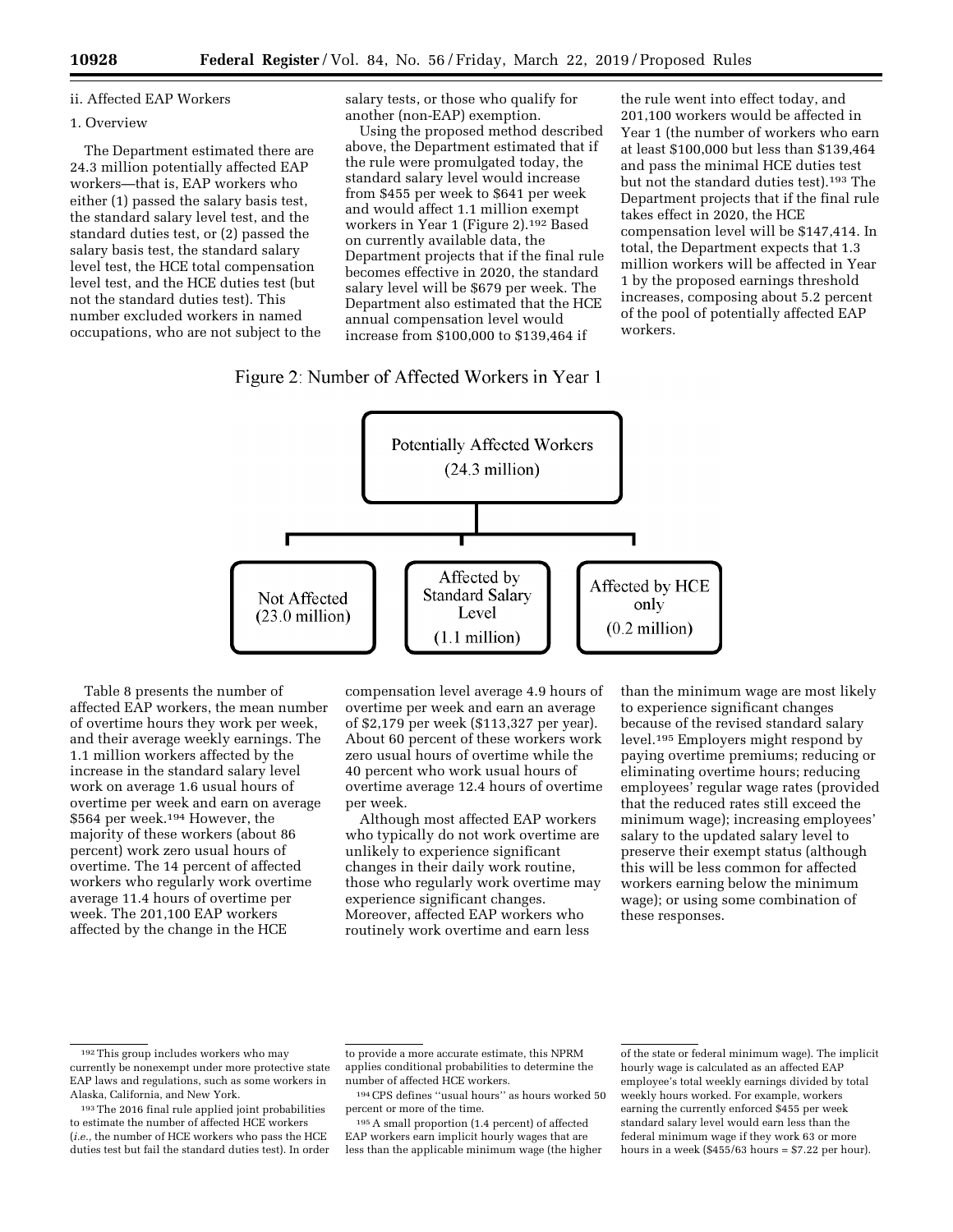|  | Table 8—Number of Affected EAP Workers, Mean Overtime Hours, and Mean Weekly Earnings, Year 1 |
|--|-----------------------------------------------------------------------------------------------|
|--|-----------------------------------------------------------------------------------------------|

|                             | Affected EAP Workers <sup>a</sup> |                           |                            |                            |  |
|-----------------------------|-----------------------------------|---------------------------|----------------------------|----------------------------|--|
| Type of affected EAP worker | Number<br>(1,000s)                | % of total                | Mean overtime<br>hours     | Mean usual weekly earnings |  |
|                             | <b>Standard Salary Level</b>      |                           |                            |                            |  |
|                             | 1.070<br>15<br>152<br>41          | 100<br>1.4<br>14.2<br>3.8 | 1.6<br>24.1<br>11.4<br>8.2 | \$564<br>516<br>562<br>566 |  |
|                             | <b>HCE Compensation Level</b>     |                           |                            |                            |  |
|                             | 201                               | 100                       | 4.9                        | 2.179                      |  |
|                             | 80                                | 39.8                      | 12.4                       | 2.198                      |  |

**Note:** Pooled data for 2015–2017 adjusted to reflect 2017.<br><sup>a</sup> Estimated number of workers exempt under the EAP exemptions who would be entitled to overtime protection under the updated salary lev-

CPS occasionally work overtime c ......................................... 10 4.9 9.3 2,140

els (if their weekly earnings do not increase to the new salary levels).<br>
<sup>b</sup>The applicable minimum wage is the higher of the federal minimum wage and the state minimum wage. HCE workers will not be affected by<br>
the minimu

cWorkers who do not usually work overtime but did in the CPS reference week. Mean overtime hours are actual overtime hours in the reference week. Other workers may occasionally work overtime in other weeks. These workers are identified later.

The Department considered two types of overtime workers in this analysis: Regular overtime workers and occasional overtime workers.196 Regular overtime workers typically worked more than 40 hours per week. Occasional overtime workers typically worked 40 hours or less per week, but they worked more than 40 hours in the week they were surveyed. The Department considered these two populations separately in the analysis because labor market responses to overtime pay requirements may differ for these two types of workers.

In a representative week, the increases in the standard salary level and the HCE compensation level affected an estimated 51,000 occasional overtime workers (4.0 percent of all affected EAP workers). They averaged 8.4 hours of overtime in the weeks they worked overtime. This group represents the number of workers with occasional overtime hours in the week the CPS MORG survey was conducted. Because

the survey week is a representative week, the Department believes the prevalence of occasional overtime in the survey week, and the characteristics of these workers, is representative of other weeks (even though a different group of workers would be identified as occasional overtime workers in a different week).

2. Characteristics of Affected EAP Workers

In this section, the Department examined the characteristics of EAP workers whom the proposed rule would affect. Table 9 presents the distribution of affected EAP workers by industry and occupation, using Census industry and occupation codes. The industry with the most affected EAP workers would be education and health services (293,000), while the industry with the highest percentage of affected EAP workers would be leisure and hospitality (about 10 percent). The occupation category with the most affected EAP workers

would be management, business, and financial (484,000), while the occupation category with the highest percentage of affected EAP workers would be in services (about 14 percent).

Finally, approximately 7 percent of potentially affected workers in private nonprofits would be affected compared with about 5 percent in private for-profit firms. However, as discussed in section VI.B.iii, our estimates of workers subject to the FLSA include workers employed by enterprises that do not meet the enterprise coverage requirements because there is no reliable way of estimating that population. Although failing to exclude workers who work for non-covered enterprises would only affect a small percentage of workers generally, it may have a larger effect (and result in a larger overestimate) for workers in nonprofits because when determining enterprise coverage only revenue derived from business operations, not charitable activities, is included.

TABLE 9—ESTIMATED NUMBER OF EXEMPT WORKERS WITH THE CURRENT AND UPDATED SALARY LEVELS, BY INDUSTRY AND OCCUPATION, YEAR 1

| Industry/occupation/nonprofit | Workers<br>subject to<br><b>FLSA</b><br>(millions) | Potentially<br>affected EAP<br>workers<br>(millions) <sup>a</sup> | Not-affected<br>(millions) $b$ | Affected<br>(millions) $\circ$ | Affected as<br>share of<br>potentially<br>affected<br>$(\% )$ |
|-------------------------------|----------------------------------------------------|-------------------------------------------------------------------|--------------------------------|--------------------------------|---------------------------------------------------------------|
| Total                         | 135.92                                             | 24.29                                                             | 23.02                          | 1.27                           | 5.2                                                           |
|                               | By Industry <sup>d</sup>                           |                                                                   |                                |                                |                                                               |
|                               | 1.28                                               | 0.04                                                              | 0.04                           | 0.00                           | 5.7                                                           |

196Regular overtime workers were identified in the CPS MORG with variable PEHRUSL1.

Occasional overtime workers were identified with variables PEHRUSL1 and PEHRACT1.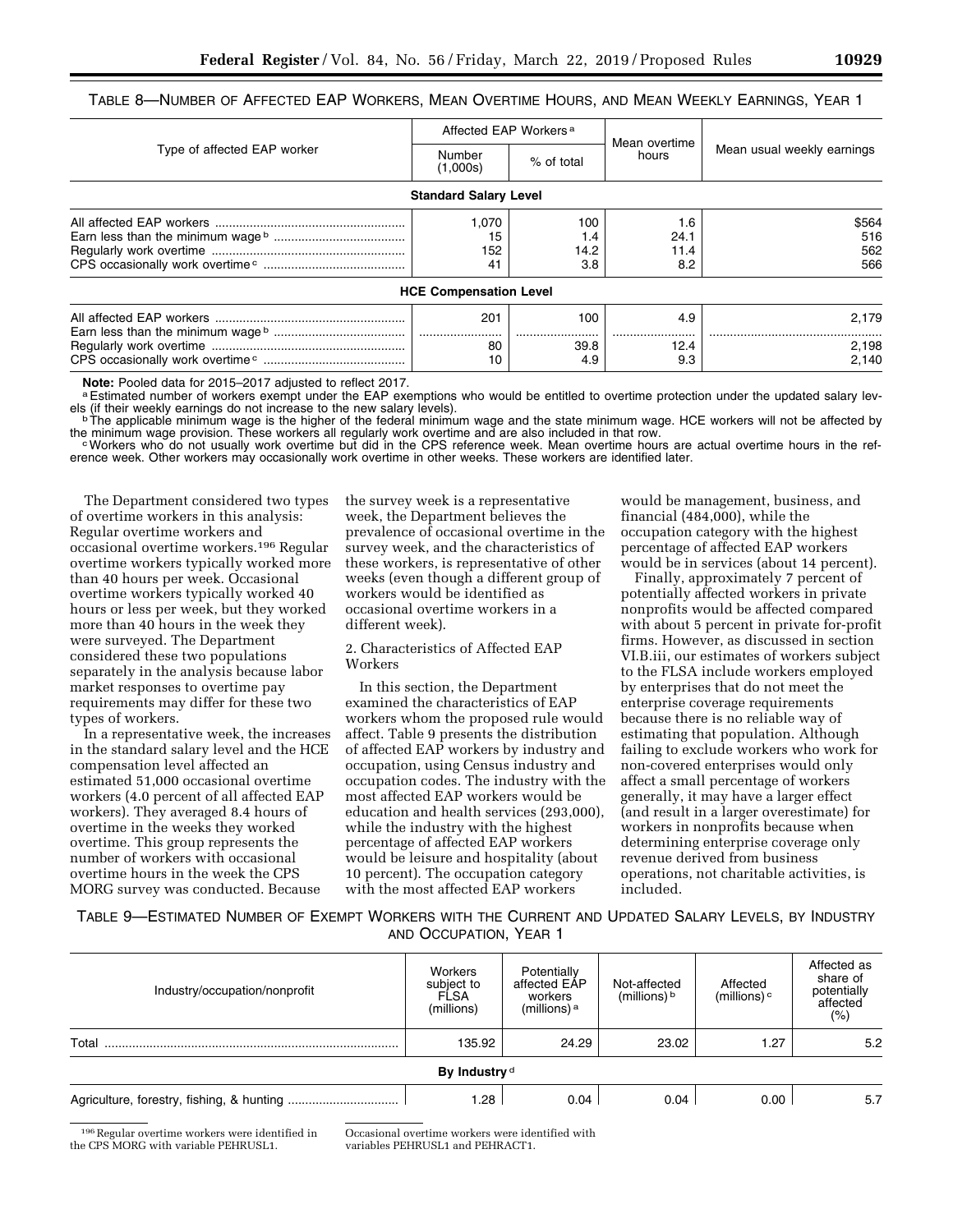### TABLE 9—ESTIMATED NUMBER OF EXEMPT WORKERS WITH THE CURRENT AND UPDATED SALARY LEVELS, BY INDUSTRY AND OCCUPATION, YEAR 1—Continued

| Industry/occupation/nonprofit | Workers<br>subject to<br>FLSA<br>(millions) | Potentially<br>affected EAP<br>workers<br>(millions) a | Not-affected<br>(millions) $b$ | Affected<br>(millions) $\circ$ | Affected as<br>share of<br>potentially<br>affected<br>(% ) |
|-------------------------------|---------------------------------------------|--------------------------------------------------------|--------------------------------|--------------------------------|------------------------------------------------------------|
|                               | 0.81                                        | 0.21                                                   | 0.20                           | 0.01                           | 2.7                                                        |
|                               | 7.92                                        | 0.91                                                   | 0.88                           | 0.04                           | 4.2                                                        |
|                               | 15.34                                       | 3.50                                                   | 3.39                           | 0.11                           | 3.1                                                        |
|                               | 19.18                                       | 2.55                                                   | 2.37                           | 0.18                           | 6.9                                                        |
|                               | 7.30                                        | 0.88                                                   | 0.84                           | 0.05                           | 5.3                                                        |
|                               | 2.73                                        | 0.95                                                   | 0.90                           | 0.05                           | 5.2                                                        |
|                               | 9.46                                        | 3.65                                                   | 3.48                           | 0.17                           | 4.6                                                        |
|                               | 15.02                                       | 5.24                                                   | 5.05                           | 0.19                           | 3.7                                                        |
|                               | 33.26                                       | 3.98                                                   | 3.69                           | 0.293                          | 7.4                                                        |
|                               | 12.96                                       | 0.86                                                   | 0.78                           | 0.08                           | 9.5                                                        |
|                               | 5.44                                        | 0.61                                                   | 0.56                           | 0.05                           | 8.5                                                        |
|                               | 5.24                                        | 0.90                                                   | 0.84                           | 0.05                           | 6.1                                                        |
|                               | By Occupation <sup>d</sup>                  |                                                        |                                |                                |                                                            |
|                               | 20.29                                       | 12.23                                                  | 11.75                          | 0.48                           | 4.0                                                        |
|                               | 31.48                                       | 8.34                                                   | 7.93                           | 0.41                           | 4.9                                                        |
|                               | 23.71                                       | 0.20                                                   | 0.18                           | 0.03                           | 14.5                                                       |
|                               | 13.77                                       | 2.34                                                   | 2.13                           | 0.21                           | 9.0                                                        |
|                               | 17.72                                       | 0.96                                                   | 0.84                           | 0.12                           | 12.3                                                       |
|                               | 0.96                                        | 0.00                                                   | 0.00                           | 0.00                           | 0.0                                                        |
|                               | 6.41                                        | 0.02                                                   | 0.02                           | 0.00                           | 6.8                                                        |
|                               | 4.58                                        | 0.04                                                   | 0.04                           | 0.00                           | 7.5                                                        |
|                               | 8.43                                        | 0.10                                                   | 0.09                           | 0.01                           | 8.0                                                        |
|                               | 8.57                                        | 0.04                                                   | 0.03                           | 0.01                           | 13.3                                                       |
|                               | By Nonprofit and Government Status          |                                                        |                                |                                |                                                            |
|                               | 9.46                                        | 1.93                                                   | 1.80                           | 0.13                           | 6.6                                                        |
|                               | 107.97                                      | 20.36                                                  | 19.35                          | 1.01                           | 5.0                                                        |
|                               | 18.49                                       | 2.00                                                   | 1.86                           | 0.13                           | 6.6                                                        |

Note: Pooled data for 2015–2017 adjusted to reflect 2017.<br><sup>a</sup> Exempt workers who are white collar, salaried, not eligible for another (non-EAP) overtime exemption, and not in a named occupation.<br><sup>b</sup> Workers who continue to

Estimated number of workers exempt under the EAP exemptions who would be entitled to overtime protection under the updated salary levels (if their weekly earnings do not increase to the new salary levels).<br>d Census industry and occupation categories.

Table 10 presents the distribution of affected EAP workers based on Census Regions and divisions, and metropolitan statistical area (MSA) status. The region with the most affected workers would be the South (544,000), but the South's percentage of affected workers is similar to other regions (6.4 percent as compared to 4.4 to 5.0 percent

elsewhere). Although 89 percent of affected EAP workers would reside in MSAs (1.14 of 1.27 million), so do a corresponding 88 percent of all workers subject to the FLSA.<sup>197</sup>

Employers in low-wage industries, regions, and non-metropolitan areas may be more affected because they typically pay lower wages and salaries. However, the Department believes the

salary level adopted in this proposed rule is appropriate for these lower-wage sectors because the methodology used in 2004, and applied for this rulemaking, used earnings data in the low-wage retail industry and the lowwage Southern region. Effects by region and industry are considered in section VI.D.vi.

TABLE 10—ESTIMATED NUMBER OF POTENTIALLY AFFECTED EAP WORKERS WITH THE CURRENT AND UPDATED SALARY LEVELS, BY REGION, DIVISION, AND MSA STATUS, YEAR 1

| Region/division/metropolitan status | Workers<br>subject to<br>FLSA<br>(millions) | Potentially<br>affected EAP<br>workers<br>(millions) $a$ | Not-affected<br>(millions) $b$ | Affected<br>(millions) $\circ$ | Affected as<br>share of<br>potentially<br>affected |
|-------------------------------------|---------------------------------------------|----------------------------------------------------------|--------------------------------|--------------------------------|----------------------------------------------------|
| Total                               | 135.92                                      | 24.29                                                    | 23.02                          | .27                            | 5.2                                                |

<sup>197</sup> Identified with CPS MORG variable GTMETSTA.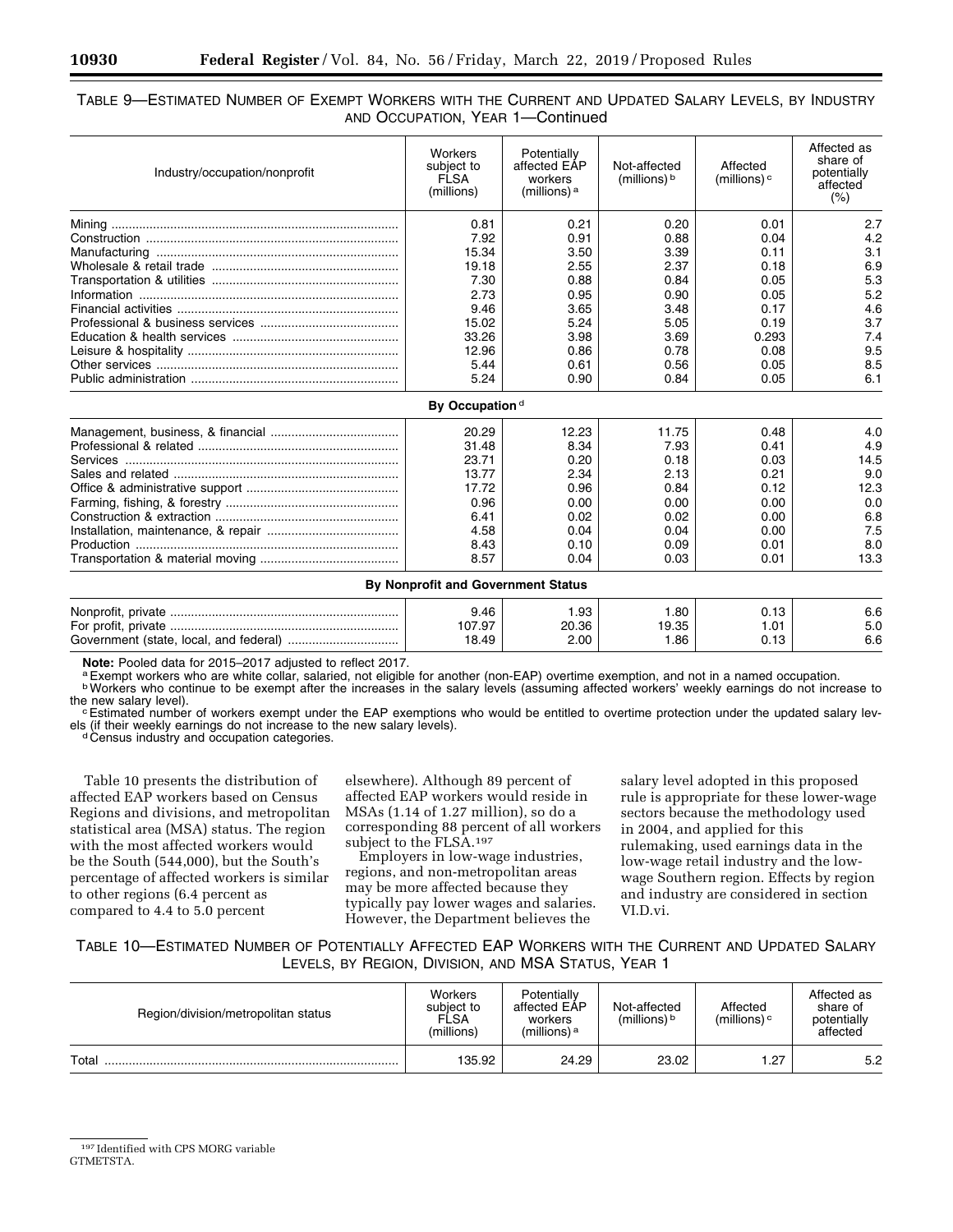### TABLE 10—ESTIMATED NUMBER OF POTENTIALLY AFFECTED EAP WORKERS WITH THE CURRENT AND UPDATED SALARY LEVELS, BY REGION, DIVISION, AND MSA STATUS, YEAR 1—Continued

| Region/division/metropolitan status | Workers<br>subject to<br><b>FLSA</b><br>(millions) | Potentially<br>affected EAP<br>workers<br>(millions) <sup>a</sup> | Not-affected<br>(millions) $\frac{b}{b}$ | Affected<br>(millions) $\circ$ | Affected as<br>share of<br>potentially<br>affected |
|-------------------------------------|----------------------------------------------------|-------------------------------------------------------------------|------------------------------------------|--------------------------------|----------------------------------------------------|
|                                     | <b>By Region/Division</b>                          |                                                                   |                                          |                                |                                                    |
|                                     | 24.99                                              | 5.09                                                              | 4.86                                     | 0.23                           | 4.4                                                |
|                                     | 6.81                                               | 1.46                                                              | 1.40                                     | 0.06                           | 3.9                                                |
|                                     | 18.18                                              | 3.63                                                              | 3.46                                     | 0.17                           | 4.7                                                |
|                                     | 30.05                                              | 5.03                                                              | 4.78                                     | 0.25                           | 5.0                                                |
|                                     | 20.38                                              | 3.43                                                              | 3.26                                     | 0.17                           | 5.0                                                |
|                                     | 9.67                                               | 1.60                                                              | 1.51                                     | 0.08                           | 5.0                                                |
|                                     | 49.36                                              | 8.53                                                              | 7.99                                     | 0.54                           | 6.4                                                |
|                                     | 25.88                                              | 4.80                                                              | 4.49                                     | 0.31                           | 6.4                                                |
|                                     | 7.38                                               | 0.99                                                              | 0.92                                     | 0.07                           | 7.5                                                |
|                                     | 16.10                                              | 2.74                                                              | 2.58                                     | 0.16                           | 6.0                                                |
|                                     | 31.52                                              | 5.64                                                              | 5.39                                     | 0.25                           | 4.5                                                |
|                                     | 9.93                                               | 1.66                                                              | 1.57                                     | 0.09                           | 5.3                                                |
|                                     | 21.59                                              | 3.98                                                              | 3.82                                     | 0.16                           | 4.1                                                |
|                                     | <b>By Metropolitan Status</b>                      |                                                                   |                                          |                                |                                                    |
|                                     | 118.99                                             | 22.66                                                             | 21.53                                    | 1.14                           | 5.0                                                |
|                                     | 15.94                                              | 1.52                                                              | 1.40                                     | 0.13                           | 8.3                                                |
|                                     | 0.99                                               | 0.10                                                              | 0.09                                     | 0.01                           | 8.9                                                |

Note: Pooled data for 2015–2017 adjusted to reflect 2017.<br><sup>a</sup> Exempt workers who are white collar, salaried, not eligible for another (non-EAP) overtime exemption, and not in a named occupation.<br><sup>b</sup> Workers who continue to

Estimated number of workers exempt under the EAP exemptions who would be entitled to overtime protection under the updated salary levels (if their weekly earnings do not increase to the new salary levels).

#### iii. Costs

1. Summary

The Department quantified three direct costs to employers in this analysis: (1) Regulatory familiarization costs; (2) adjustment costs; and (3) managerial costs. The Department estimated costs for Year 1 assuming that the rule will go into effect in 2020 (Table 11). The Department estimated that in Year 1, regulatory familiarization

costs would be \$324.9 million, adjustment costs would be \$66.6 million, and managerial costs would be \$72.7 million. Total direct employer costs in Year 1 would be \$464.2 million.

### TABLE 11—SUMMARY OF YEAR 1 DIRECT EMPLOYER COSTS

[Millions]

| Direct employer costs | Standard<br>salary level | HCE<br>compensation<br>level | Total   |
|-----------------------|--------------------------|------------------------------|---------|
|                       |                          |                              | \$324.9 |
| Adjustment            | \$56.                    | \$10.5                       | \$66.6  |
| Managerial            | 55.4                     | 17.3                         | 72.7    |
| Total direct costs    | 111.4                    | 27.9                         | 464.2   |

a Regulatory familiarization costs are assessed jointly for the change in the standard salary level and the HCE compensation level.

Adjustment costs and management costs are recurring, so we also projected them for years 2 through 10 in section VI.D.viii. The Department discusses costs that are not quantified in section VI<sub>D</sub> iii 5

#### 2. Regulatory Familiarization Costs

Changing the standard salary level and the HCE total compensation level will impose direct costs on firms by requiring them to review the regulation. To estimate these ''regulatory familiarization costs,'' three pieces of information must be estimated: (1) The

number of affected establishments; (2) a wage level for the employees reviewing the rule; and (3) the amount of time employees spend reviewing the rule.

It is unclear whether regulatory familiarization costs are a function of the number of establishments or the number of firms. To avoid underestimating these costs, the Department assumed that regulatory familiarization occurs at a decentralized level and used the number of establishments in its cost estimate; this results in a higher estimate than would result from using the number of firms.

The most recent data on private sector establishments at the time this NPRM was drafted are from the 2015 Statistics of U.S. Businesses (SUSB), which reports 7.66 million establishments with paid employees.198 Additionally, there were an estimated 90,106 state and local governments in 2012, the most recent

<sup>198</sup>Statistics of U.S. Businesses 2015, *[https://](https://www.census.gov/programs-surveys/susb.html) [www.census.gov/programs-surveys/susb.html.](https://www.census.gov/programs-surveys/susb.html)*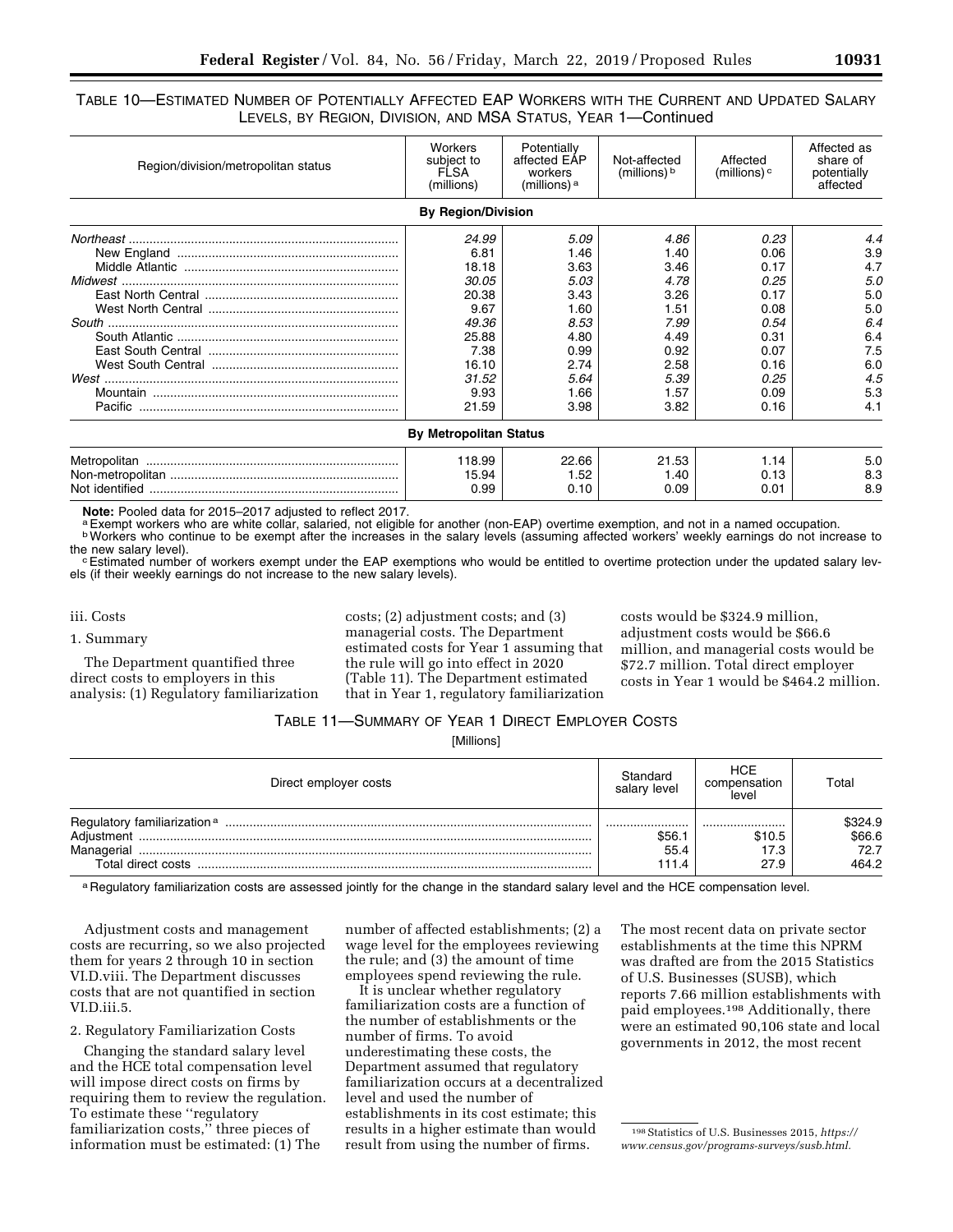data available.199 We thus estimated 7.75 million establishments altogether.

The Department believes that all establishments will incur some regulatory familiarization costs, even if they do not employ exempt workers, because all establishments will need to confirm whether this proposed rule includes any provisions that may affect their employees. Firms with more affected EAP workers will likely spend more time reviewing the regulation than firms with fewer or no affected EAP workers (since a careful reading of the regulation will probably follow the initial decision that the firm is affected). However, the Department did not know the distribution of affected EAP workers across firms, so it used an average cost per establishment.

The Department believes one hour per establishment is appropriate because the EAP exemptions have existed in one form or another since 1938. The most significant change proposed by this rulemaking is setting a new standard salary level for exempt workers, and the proposed changed regulatory text is only a few pages. The Department thus believes that one hour is an appropriate average estimate for the time each establishment will spend reviewing the changes made by this rulemaking. Time spent to implement the necessary changes was included in adjustment costs. The Department invites comments and data on the time required for regulatory familiarization.

The Department's analysis assumed that mid-level human resource workers with a median wage of \$25.64 per hour will review the proposed rule.<sup>200</sup> The Department also assumed that benefits are paid at a rate of 46 percent of the base wage 201 and overhead costs are paid at a rate of 17 percent of the base wage,202 resulting in an hourly rate of

201The benefits-earnings ratio is derived from the BLS's Employer Costs for Employee Compensation data using variables CMU1020000000000D and CMU1030000000000D. This fringe benefit rate includes some fixed costs such as health insurance.

202The Department believes that the overhead costs associated with this rule are small because existing systems maintained by employers to track currently hourly employees can be used for newly overtime eligible workers. However, acknowledging that there might be additional overhead costs, we have included an overhead rate of 17 percent.

\$41.91. The Department thus estimates regulatory familiarization costs in Year 1 would be \$324.9 million (\$41.91 per hour  $\times$  1 hour  $\times$  7.75 million establishments).203

#### 3. Adjustment Costs

Changes in the standard salary level and HCE compensation level would also impose direct costs on firms by requiring them to evaluate the exemption status of employees, update and adapt overtime policies, notify employees of policy changes, and adjust their payroll systems.204 The Department believes the size of these ''adjustment costs'' will depend on the number of affected EAP workers and will occur in any year when exemption status is changed for any workers. To estimate adjustment costs, three pieces of information must be estimated: (1) A wage level for the employees making the adjustments; (2) the amount of time spent making the adjustments; and (3) the estimated number of newly affected EAP workers. The Department again estimated that the average wage with benefits and overhead costs for a midlevel human resource worker would be \$41.91 per hour (as explained above).

The Department estimated that it will take establishments an average of 75 minutes per affected worker to make the necessary adjustments. Little applicable data were identified from which to estimate the amount of time required to make these adjustments.205 Therefore, the Department used the estimate of 1.25 hours from the 2016 final rule after reviewing public comments on the 2015 NPRM. The estimated number of

204While some companies may need to reconfigure information technology systems to include both exempt and overtime-protected workers, the Department notes that most organizations affected by the rule already employ overtime-eligible workers and have in place payroll systems and personnel practices (*e.g.,* requiring advance authorization for overtime hours) so that additional costs associated with the rule should be relatively small in the short run.

205Costs from the 2004 final rule were considered, but because that revision included changes to the duties test, the cost estimates are not directly applicable; in addition, the 2004 final rule did not separately account for managerial costs. The 2015 NPRM separately accounted for managerial costs. Some commenters responded with higher time estimates, but these estimates were not substantiated with data or were considered excessive.

affected EAP workers in Year 1 is 1.3 million (as discussed in section VI.D.ii). Therefore, total Year 1 adjustment costs would be \$66.6 million (\$41.91  $\times$  1.25 hours  $\times$  1.3 million workers).

A reduction in the cost to employers of determining employees' exempt status may partially offset adjustment costs. Currently, to determine whether an employee is exempt, employers must apply the duties test to salaried workers who earn at least \$455 per week. If finalized as proposed, firms will no longer be required to apply the potentially time-consuming duties test to employees earning less than the proposed standard salary level. This will be a clear cost savings to employers for the approximately 3.6 million salaried employees (2.0 million in white collar occupations and 1.6 million in blue collar occupations) who do not pass the duties test and earn at least \$455 per week but less than the updated salary level. The Department did not estimate the potential size of this cost savings.

#### 4. Managerial Costs

If employers reclassify employees as overtime-eligible due to the changes in the salary levels, then firms may incur ongoing managerial costs because the employer may spend more time developing work schedules and closely monitoring an employee's hours to minimize or avoid overtime. For example, the manager of a reclassified worker may have to assess whether the marginal benefit of scheduling the worker for more than 40 hours exceeds the marginal cost of paying the overtime premium. Additionally, the manager may have to spend more time monitoring the employee's work and productivity since the marginal cost of employing the worker per hour has increased. Unlike regulatory familiarization and adjustment costs, which occur primarily in Year 1, managerial costs are incurred more uniformly every year.

There was little precedent or data to aid in evaluating these costs. With the exception of the 2016 rulemaking, prior part 541 rulemakings did not estimate managerial costs. The Department likewise found no estimates of managerial costs after reviewing the literature. We thus used the same methodology as the 2016 final rule, which the Department adopted after considering comments on the 2015 NPRM.

The Department applied managerial costs to workers who (1) are reclassified as nonexempt, overtime-protected and (2) either regularly work overtime or occasionally work overtime, but on a

<sup>199</sup> 2012 Census of Governments: Government Organization Summary Report, *[http://](http://www2.census.gov/govs/cog/g12_org.pdf) [www2.census.gov/govs/cog/g12](http://www2.census.gov/govs/cog/g12_org.pdf)*\_*org.pdf.* 

<sup>200</sup>The median wage in the pooled 2017 CPS data for workers with the Census 2010 occupations ''human resources workers'' (0630); ''compensation, benefits, and job analysis specialists'' (0640); and ''training and development specialists'' (0650). The Department determined these occupations include most of the workers who would conduct these tasks. *See* Bureau of Labor Statistics, U.S. Department of Labor, Occupational Outlook Handbook.

Because the 2016 final rule did not include overhead costs in its cost and transfer estimates, estimated costs and transfers associated with the 2016 final rule have been recalculated for comparison purposes in section VI.D.ix.

<sup>203</sup>As previously noted, the Department used the number of establishments rather than the number of firms, which results in a higher estimate of the regulatory familiarization cost. Using the number of firms, 6.0 million, would result in a reduced regulatory familiarization cost estimate of \$251.1 million in Year 1.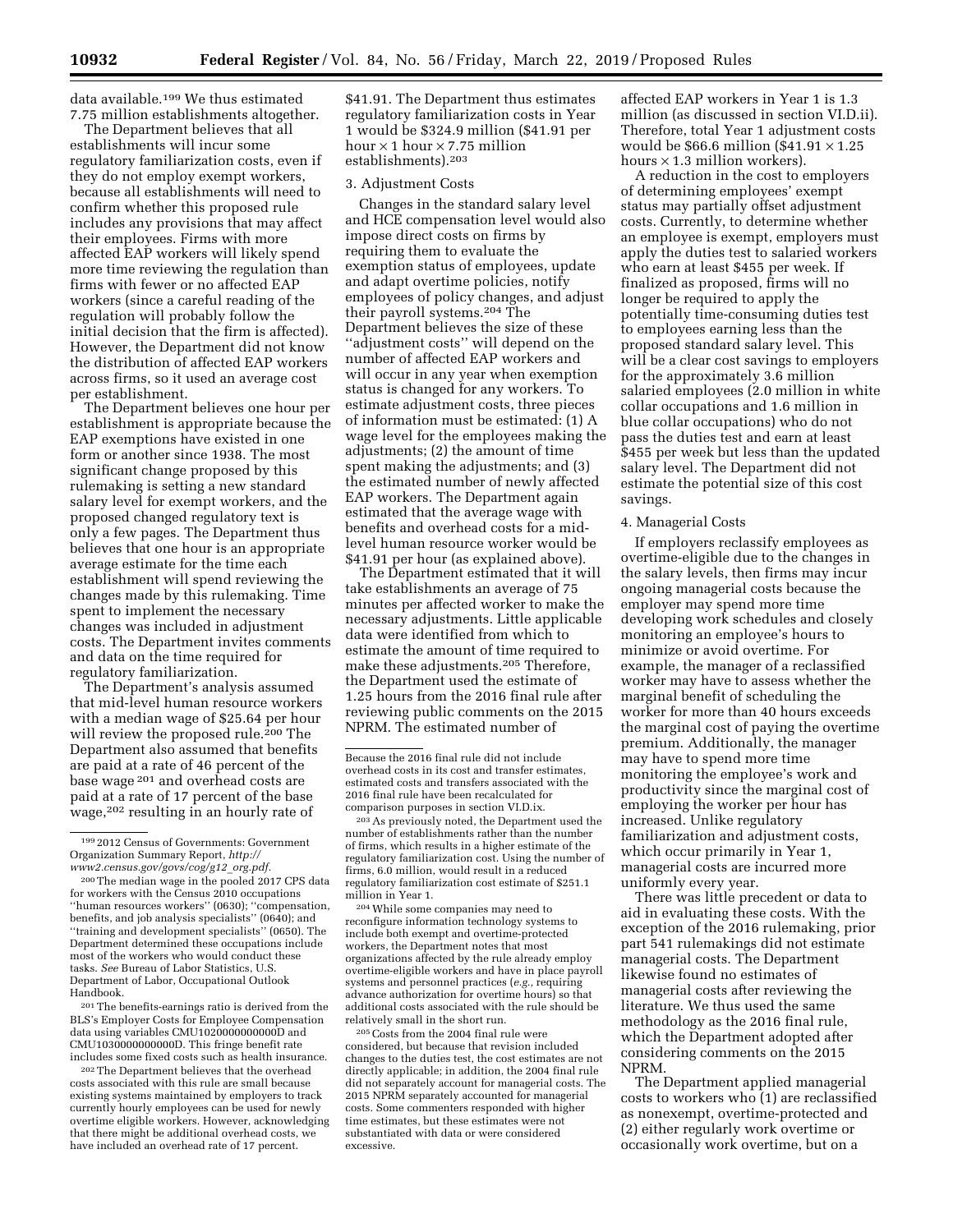predictable basis—an estimated 344,300 workers (see Table 14 and accompanying explanation). The Department estimated these costs assuming that management spends an additional five minutes per week scheduling and monitoring each affected worker expected to be reclassified as nonexempt, overtimeeligible as a result of this rule, and whose hours are adjusted. As discussed in detail below, most affected workers do not currently work overtime, and there is no reason to expect their hours worked to change when their status changes from exempt to nonexempt. For that group of workers, management will have little or no need to increase their monitoring of hours worked; therefore, these workers are not included in the managerial cost calculation. Under these assumptions, the additional managerial hours worked per week would be 28,700 hours ((5 minutes/60 minutes)  $\times$  344,300 workers).

The median hourly wage in 2017 for a manager was \$29.81 and benefits were estimated to be paid at a rate of 46 percent of the base wage.206 Together with the 17 percent overhead costs used for this analysis, this totals \$48.72 per hour. Thus, the Year 1 managerial costs would total \$72.7 million (28,700 hours/ week  $\times$  52 weeks  $\times$  \$48.72/hour). Although the exact magnitude would vary with the number of affected EAP workers each year, employers would incur managerial costs annually.

The Department believes that most companies already manage a mix of exempt and nonexempt employees and have policies and recordkeeping systems in place for nonexempt employees. Thus, most companies would be unlikely to purchase systems or hire additional monitoring personnel as a result of this rulemaking. Moreover, this rulemaking would not impose any new recordkeeping requirements.

### 5. Other Potential Costs

In addition to the costs discussed above, the proposed rule may impose additional costs that have not been quantified. These costs are discussed qualitatively below, but we note that in some cases (*e.g.,* schedule flexibility, salaried status) these costs may directly affect workers' wages because they face a tradeoff in the labor market between

CMU1020000000000D and CMU1030000000000D.

cash wages and the nonpecuniary aspects of jobs.207

### Reduced Scheduling Flexibility

Exempt workers may enjoy more scheduling flexibility because their hours are less likely to be monitored than nonexempt workers. If so, the proposed rule could impose costs on newly nonexempt, overtime-eligible workers by, for example, limiting their ability to adjust their schedules to meet personal and family obligations. But the proposed rule does not require employers to reduce scheduling flexibility. Employers can continue to offer flexible schedules and require workers to monitor their own hours and to follow the employers' timekeeping rules. Additionally, some exempt workers already monitor their hours for billing purposes. For these reasons, and because there is little data or literature on these costs, the Department did not quantify potential costs regarding scheduling flexibility.

### Preference for Salaried Status

Some of the workers that become nonexempt as a result of the proposed rule and are changed by their employer from salaried to hourly status may have preferred to remain salaried. Research has shown that salaried workers are more likely than hourly workers to receive benefits such as paid vacation time and health insurance,<sup>208</sup> and are more satisfied with their benefits.209 Additionally, when employer demand for labor decreases, hourly workers tend to see their hours cut before salaried workers, making earnings for hourly workers less predictable.210 However, this literature generally does not control for differences between salaried and hourly workers such as education, job title, or earnings; therefore, this correlation is not necessarily attributable to hourly status.

If workers are reclassified as hourly, and hourly workers have fewer benefits

209Balkin, D. B., & Griffeth, R. W. (1993). The Determinants of Employee Benefits Satisfaction. *Journal of Business and Psychology,* 7(3), 323–339.

than salaried workers, this could reduce workers' benefits. But the Department notes that this rule does not require such reclassification. These workers may continue to be paid a salary, as long as that salary is equivalent to a base wage at least equal to the minimum wage rate for every hour worked, and the employee receives a 50 percent premium on that base wage for any overtime hours each week.211

#### Quality of Services

To the extent that employers respond to this rule by restricting employee work hours, this rulemaking could negatively affect the quality of public services provided by local governments and nonprofits. However, the Department believes the effect of the rule on public services will be small. The Department acknowledges that some employees who work overtime providing public services may see a reduction in hours as an effect of the rulemaking. But if the services are in demand, the Department believes additional workers may be hired, as funding availability allows, to make up some of these hours, and productivity increases may offset some reduction in services. In addition, the Department expects many employers will adjust base wages downward to some degree so that even after paying the overtime premium, overall pay and hours of work for many employees will be relatively minimally impacted. Additionally, as noted above, many nonprofits are noncovered enterprises because when determining enterprise coverage only revenue derived from business operations, not charitable activities, are included.

### Increased Prices

Business firms may pass along increased labor costs to consumers through higher prices. The Department anticipates that some firms may offset part of the additional labor costs through charging higher prices for the firms' goods and services. However, because costs and transfers are, on average, small relative to payroll and revenues, the Department does not expect the proposed rule to have a significant effect on prices. The Department estimated that, on average, costs and transfers make up less than 0.02 percent of payroll and less than 0.003 percent of revenues, although for specific industries and firms this percentage may be larger. Therefore, any potential change in prices would be modest. Further, any significant price increases would not represent a separate category of effects from those estimated

<sup>206</sup>Calculated as the projected median wage in the CPS for workers in management occupations (excluding chief executives) in 2015–2017, adjusted to reflect 2017. The adjustment ratio is derived from the BLS' Employer Costs for Employee Compensation data using variables

<sup>207</sup>*See, e.g.,* Ashenfelter, O. & Layard, R. (1986). Handbook of Labor Economics. Volume 1. 641–92. *[https://www.sciencedirect.com/science/article/abs/](https://www.sciencedirect.com/science/article/abs/pii/S1573446386010155) [pii/S1573446386010155.](https://www.sciencedirect.com/science/article/abs/pii/S1573446386010155)* 

<sup>208</sup>Lambert, S. J. (2007). Making a Difference for Hourly Employees. In A. Booth, & A. C. Crouter, *Work-Life Policies that Make a Real Difference for Individuals, Families, and Communities.*  Washington, DC: Urban Institute Press.

<sup>210</sup>Lambert, S. J., & Henly, J. R. (2009). *Scheduling in Hourly Jobs: Promising Practices for the Twenty-First Century Economy.* The Mobility Agenda. Lambert, S. J. (2007). Making a Difference for Hourly Employees. In A. Booth, & A. C. Crouter, *Work-Life Policies that Make a Real Difference for Individuals, Families, and Communities.*  Washington, DC: Urban Institute Press. 211 §§ 778.113-.114.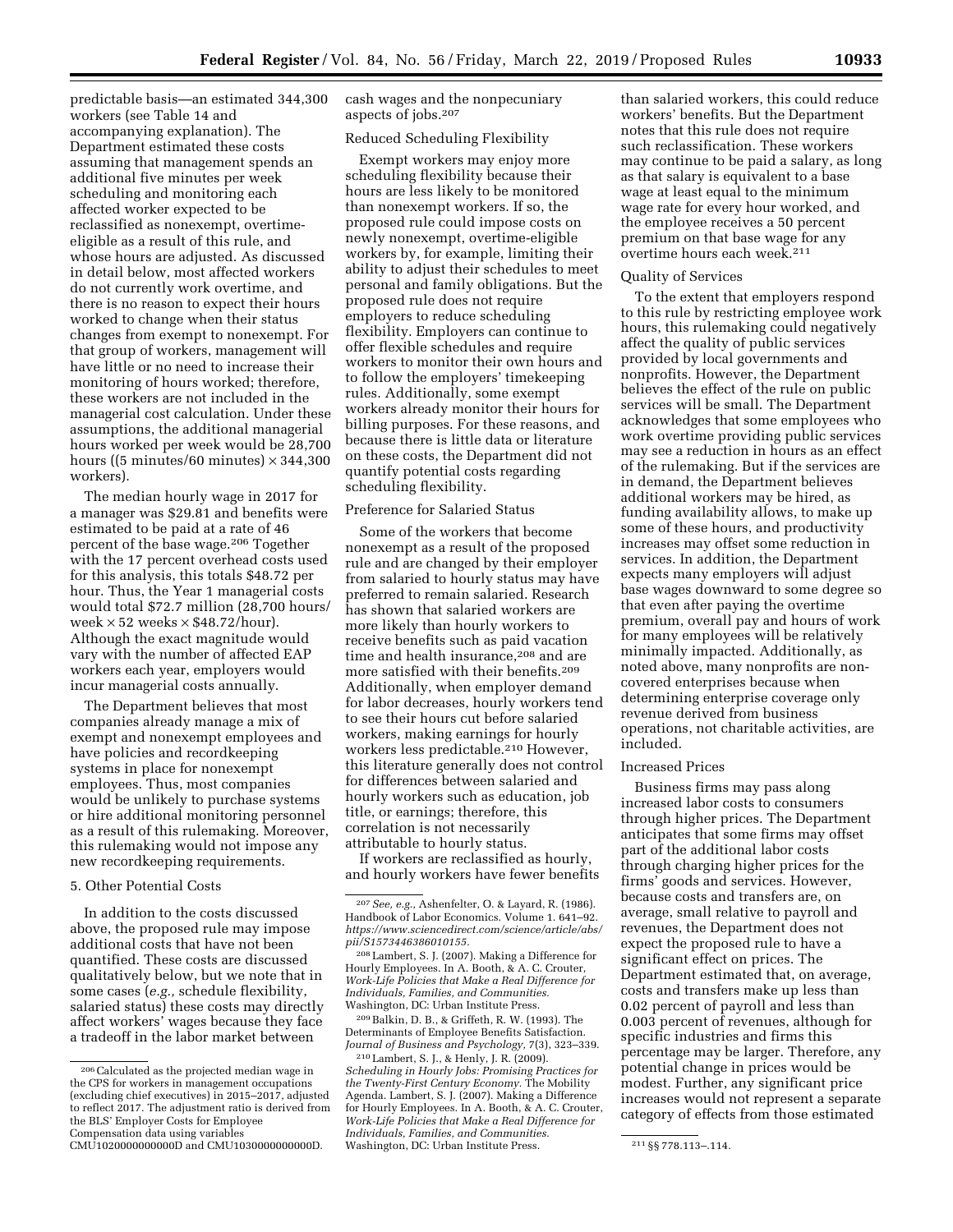in this economic analysis; rather, such price increases (where they occur) would be the channel through which consumers, rather than employers or employees, bear rule-induced costs (including transfers).

#### Reduced Profits

The increase in workers' earnings resulting from the revised salary level is a transfer of income from firms to workers, not a cost. The Department acknowledges that the increased employer costs and transfer payments as a result of this proposed rule may reduce the profits of business firms, although (1) some firms may offset some of these costs and transfers by making payroll adjustments, and (2) some firms may mitigate their reduced profits due to these costs and transfers through increased prices.212 To the extent that the proposed rule would reduce profits at business firms after all these adjustments are made, these firms would have marginally lower after-tax returns on new investments in

equipment, structures, and intellectual property and would therefore make fewer such investments going forward. All else equal, less business investment slows economic growth and reduces employment. However, the Department expects that any anti-growth effects of the proposed rule would be minimal.

### Hiring Costs

To the extent that firms respond to an update to the salary level test by reducing overtime, they may do so by spreading hours to other workers, including current workers employed for less than 40 hours per week by that employer, current workers who retain their exempt status, and newly hired workers. If new workers are hired to absorb these transferred hours, then the associated hiring costs are a cost of this proposed rule.

#### iv. Transfers

Transfer payments occur when income is redistributed from one party

# TABLE 12—SUMMARY OF YEAR 1 REGULATORY TRANSFERS

[Millions]

| Transfer from employers to workers | Standard<br>salary level | <b>HCE</b><br>compensation<br>level | Total           |
|------------------------------------|--------------------------|-------------------------------------|-----------------|
|                                    | \$57.0<br>195.5          | \$0.0<br>274.3                      | \$57.0<br>469.9 |
|                                    | 252.5                    | 274.3                               | 526.9           |

Because the overtime premium depends on the base wage, the estimates of minimum wage transfers and overtime transfers are linked. This can be considered a two-step approach. The Department first identified affected EAP workers with an implicit regular hourly wage lower than the minimum wage, and then calculated the wage increase necessary to reach the minimum wage.

2. Transfers Due to the Minimum Wage Provision

For purposes of this analysis, the hourly rate of pay was calculated as usual weekly earnings divided by usual weekly hours worked. To earn less than the federal or state minimum wage, this set of workers must work many hours per week. For example, a worker paid

\$455 per week must work 62.8 hours to earn less than the federal minimum wage of \$7.25 per hour (\$455/\$7.25 =  $62.8$ ).<sup>213</sup> The applicable minimum wage is the higher of the federal minimum wage and the state minimum wage as of January 1, 2017. Most affected EAP workers already receive at least the minimum wage; only an estimated 1.4 percent of them (15,100 in total) earn an implicit hourly rate of pay less than the minimum wage. The Department estimated transfers due to payment of the minimum wage by calculating the change in earnings if wages rose to the minimum wage for workers who become nonexempt.214

In response to an increase in the regular rate of pay to the minimum

wage, employers may reduce the workers' hours. Since the quantity of labor hours demanded is inversely related to wages, a higher mandated wage will result in fewer hours of labor demanded. The Department estimated the potential disemployment effects (*i.e.,* the estimated reduction in hours) of the transfer attributed to the minimum wage by multiplying the percent change in the regular rate of pay by a labor demand elasticity of  $-0.2$ .<sup>215</sup>

to another. The Department has

\$526.9 million (Table 12).

quantified two transfers from employers to employees that would likely result from the proposed rule: (1) Transfers to ensure compliance with the FLSA minimum wage provision; and (2) transfers to ensure compliance with the FLSA overtime pay provision. Transfers in Year 1 due to the minimum wage provision were estimated to be \$57.0 million. The increase in the HCE compensation level does not affect minimum wage transfers because workers eligible for the HCE exemption earn well above the minimum wage. Transfers due to the overtime pay provision would be \$469.9 million: \$195.5 million from the increased standard salary level and \$274.3 million from the increased HCE compensation level. Total Year 1 transfers would be

At the new standard salary level, the Department estimated that 15,100 affected EAP workers would, on average, see an hourly wage increase of \$1.45, work 3.2 fewer hours per week, and receive an increase in weekly earnings of \$72.68 as a result of

<sup>1.</sup> Overview

 $\rm ^{212}$  Because costs and transfers compose on average less than 0.003 percent of revenues, the Department expects any such price increases to be minor.

<sup>213</sup>Workers in states with minimum wages higher than the federal minimum wage could earn less than the state minimum wage working fewer hours.

<sup>214</sup>Because these workers' hourly wages will be set at the minimum wage after this Proposed Rule,

their employers will not be able to adjust their wages downward to offset part of the cost of paying the overtime pay premium (which will be discussed in the following section). Therefore, these workers will generally receive larger transfers attributed to the overtime pay provision than other workers.

<sup>215</sup>This elasticity estimate represents a short run demand elasticity for general labor, and is based on the Department's analysis of Lichter, A., Peichl, A.

<sup>&</sup>amp; Siegloch, A. (2014). The Own-Wage Elasticity of Labor Demand: A Meta-Regression Analysis. IZA DP No. 7958. We selected a general labor demand elasticity because employers will adjust their demand based on the cumulative change in employees' earnings, not on a conceptual differentiation between increases attributable to the minimum wage and the overtime provisions of the FLSA.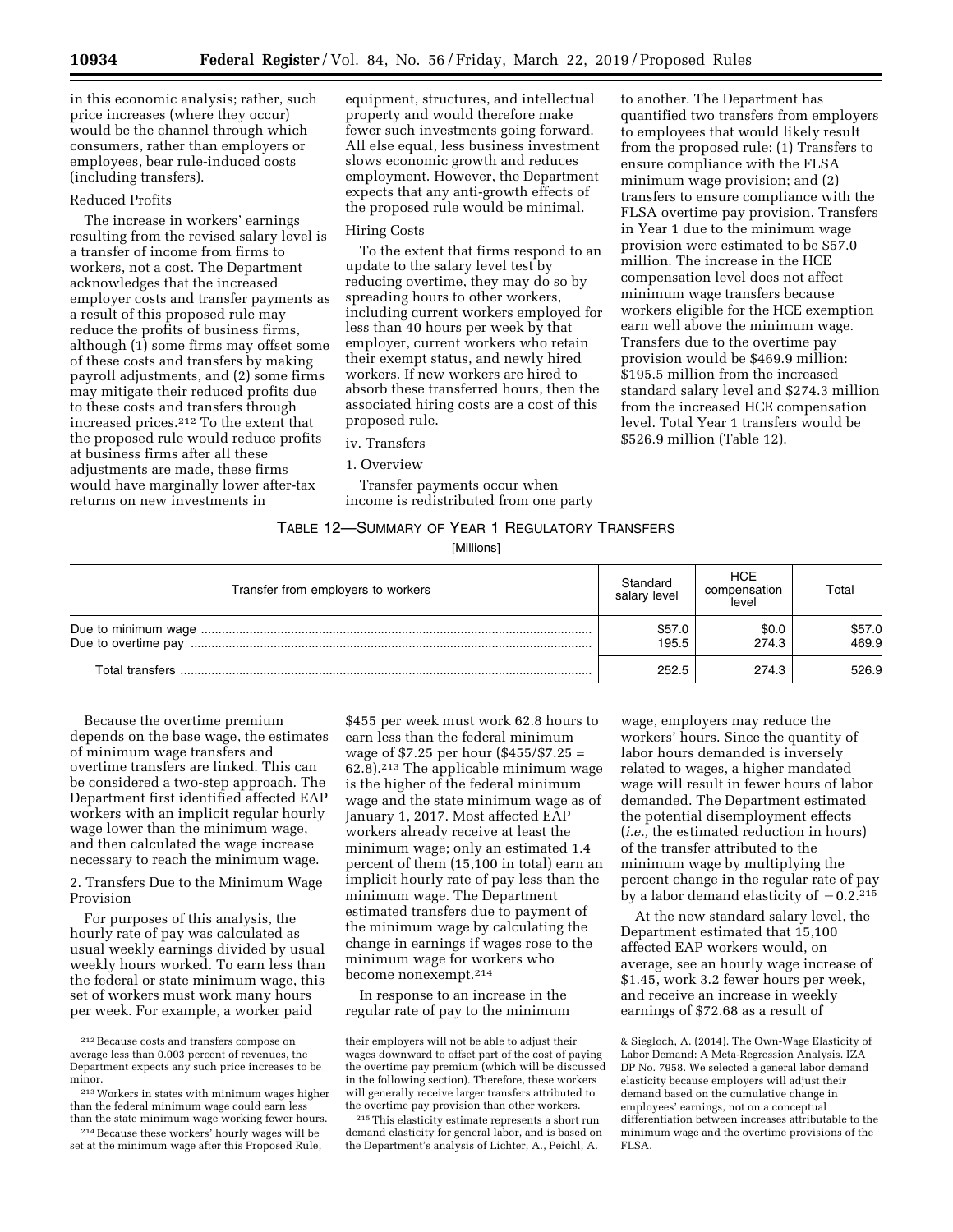coverage by the minimum wage

in weekly earnings due to the payment of the minimum wage was estimated to be \$1.1 million per week (\$72.68  $\times$ 15,100) or \$57.0 million in Year 1.

### TABLE 13—MINIMUM WAGE ONLY: MEAN HOURLY WAGES, USUAL OVERTIME HOURS, AND WEEKLY EARNINGS FOR AFFECTED EAP WORKERS, YEAR 1

|        | Hourly<br>waqe <sup>a</sup> | Usual weekly<br>hours  | Usual weekly<br>earnings    | Total weekly<br>transfer<br>(1,000s) |
|--------|-----------------------------|------------------------|-----------------------------|--------------------------------------|
| Change | \$8.29<br>9.75<br>1.45      | 64.1<br>61.0<br>$-3.2$ | \$515.88<br>588.56<br>72.68 | <br><br>\$1,097                      |

**Note:** Pooled data for 2015–2017 adjusted to reflect 2017.<br><sup>a</sup>The applicable minimum wage is the higher of the federal minimum wage and the state minimum wage.

3. Transfers Due to the Overtime Pay Provision

provisions (Table 13). The total change

### Introduction

The proposed rule will transfer income to affected workers who work in excess of 40 hours per week. Requiring an overtime premium increases the marginal cost of labor, which employers will likely try to offset by adjusting wages and/or hours of affected workers. The size of the transfer will depend largely on how employers respond to the updated salary levels. Employers may respond by: (1) Paying overtime premiums to affected workers; (2) reducing overtime hours of affected workers and potentially transferring some of these hours to other workers; (3) reducing the regular rate of pay for affected workers working overtime (provided that the reduced rates still exceed the minimum wage); (4) increasing affected workers' salaries to the updated salary or compensation level to preserve their exempt status; or (5) using some combination of these responses. How employers will respond depends on many factors, including the relative costs of each of these alternatives; in turn, the relative costs of each of these alternatives are a function of workers' earnings and hours worked.

### Literature on Employer Adjustments

Two conceptual models are useful for thinking about how employers may respond to reclassifying certain employees as overtime-eligible: (1) The ''fixed-wage'' or ''labor demand'' model, and (2) the ''fixed-job'' or ''employment contract'' model.216 These models make different assumptions about the demand for overtime hours and the structure of the employment agreement, which

result in different implications for predicting employer responses.

The fixed-wage model assumes that the standard hourly wage is independent of the statutory overtime premium. Under the fixed-wage model, a reclassification of workers from overtime exempt to overtime nonexempt would cause a reduction in overtime hours for affected workers, an increase in the prevalence of a 40-hour workweek among affected workers, and an increase in the earnings of affected workers who continue to work overtime.

In contrast, the fixed job model assumes that the standard hourly wage is affected by the statutory overtime premium. Thus, employers can neutralize any reclassification of workers from overtime exempt to overtime non-exempt by reducing the standard hourly wage of affected workers so that their weekly earnings and hours worked are unchanged, except when minimum wage laws prevent employers from lowering the standard hourly wage below the minimum wage. Under the fixed-job model, a reclassification of workers from overtime exempt to overtime nonexempt would have differential effects on minimum-wage workers and aboveminimum-wage workers. Similar to the fixed-wage model, minimum-wage workers would experience a reduction in overtime hours, an increase in the prevalence of a 40-hour workweek at a given employer (though not necessarily overall), and an increase in earnings for the portion of minimum-wage workers that continue to work overtime for a given employer. Unlike the fixed-wage model, however, above-minimum-wage workers would experience no change.

The Department conducted a literature review to evaluate studies of how labor markets adjust to a change in the requirement to pay overtime. In general, these studies are supportive of the fixed-job model of labor market adjustment, in that wages adjust to offset the requirement to pay an

overtime premium as predicted by the fixed-job model, but do not adjust enough to completely offset the overtime premium as predicted by the model.

The Department believes the two most important papers in this literature are the studies by Trejo (1991) and Barkume (2010). Analyzing the economic effects of the overtime pay provisions of the FLSA, Trejo (1991) found ''the data analyzed here suggest the wage adjustments occur to mitigate the purely demand-driven effects predicted by the fixed-wage model, but these adjustments are not large enough to neutralize the overtime pay regulations completely.'' Trejo noted, ''In accordance with the fixed job model, the overtime law appears to have a greater impact on minimum-wage workers.'' He also stated, ''[T]he finding that overtime pay coverage status systematically influences the hours-ofwork distribution for non-minimum wage works is supportive of the fixedwage model. No significant differences in weekly earnings were discovered between the covered and non-covered sectors, which is consistent with the fixed-job model.'' However, ''overtime pay compliance is higher for union than for nonunion workers, a result that is more easily reconciled with the fixed wage model.'' Trejo's findings are supportive of the fixed-wage model whose adjustment is incomplete largely due to the minimum-wage requirement.217

A second paper by Trejo (2003) took a different approach to testing the consistency of the fixed-wage adjustment models with overtime coverage and data on hours worked. In this paper, he examined time-series data on employee hours by industry. After controlling for underlying trends in hours worked over 20 years, he found changes in overtime coverage had no

<sup>216</sup>*See* Trejo, S. J. (1991). The Effects of Overtime Pay Regulation on Worker Compensation. *American Economic Review,* 81(4), 719–740, and Barkume, A. (2010). The Structure of Labor Costs with Overtime Work in U.S. Jobs. *Industrial and Labor Relations Review,* 64(1), 128–142.

<sup>217</sup>Trejo, S. J. (1991). The Effects of Overtime Pay Regulation on Worker Compensation. *American Economic Review,* 81(4), 719–740.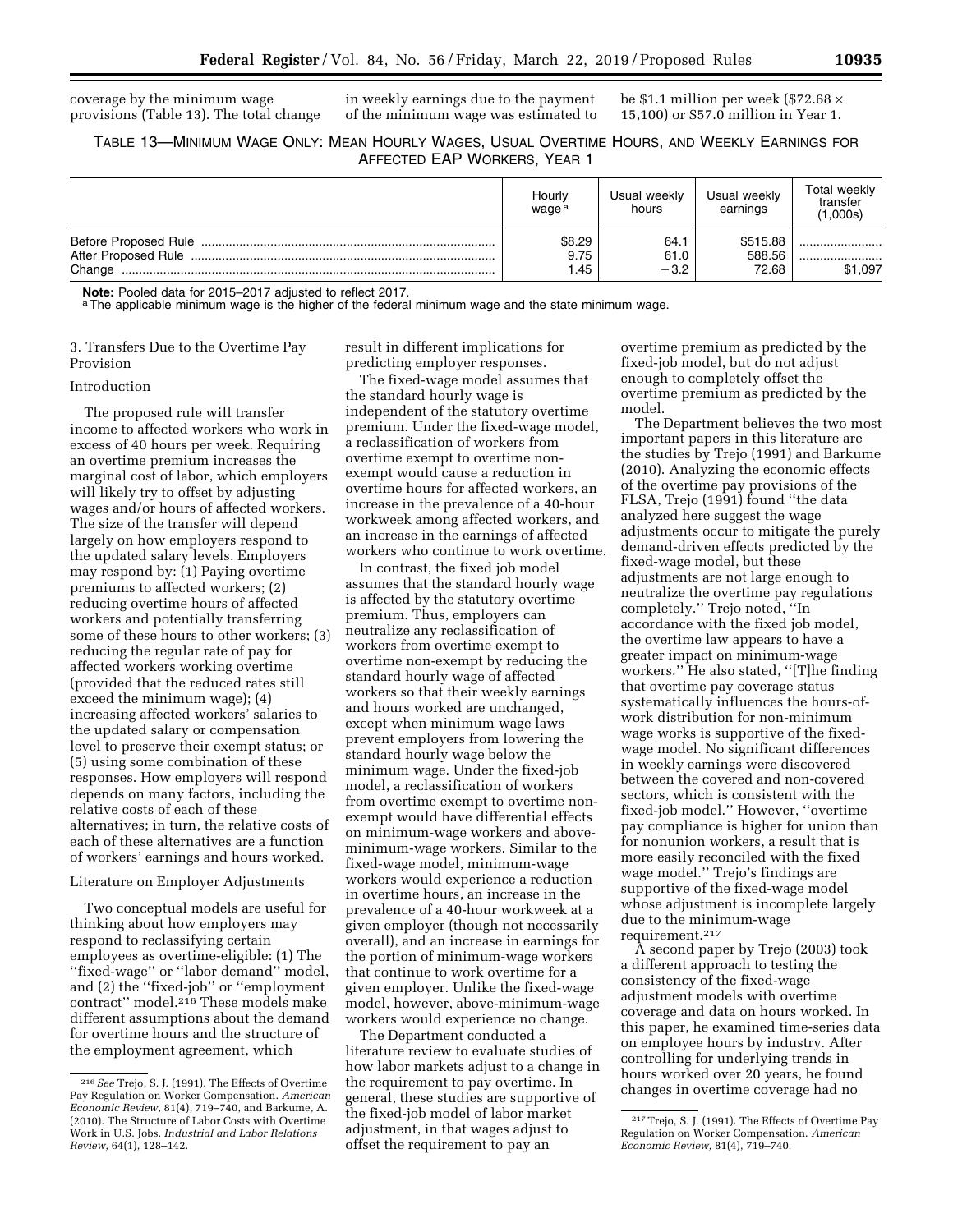impact on the prevalence of overtime hours worked. This result supports the fixed-job model. Unlike the 1991 paper, however, he did not examine impacts of overtime coverage on employees' weekly or hourly earnings, so this finding in support of the fixed-job model only analyzes one implication of the model.218

Barkume (2010) built on the analytic method used in Trejo (1991).219 However, Barkume observed that Trejo did not account for ''quasi-fixed'' employment costs (*e.g.,* benefits) that do not vary with hours worked, and therefore affect employers' decisions on overtime hours worked. After incorporating these quasi-fixed costs in the model, Barkume found results consistent with those of Trejo (1991): ''though wage rates in otherwise similar jobs declined with greater overtime hours, they were not enough to prevent the FLSA overtime provisions from increasing labor costs.'' Barkume also determined that the 1991 model did not account for evidence that in the absence of regulation some employers may voluntarily pay workers some overtime premium to entice them to work longer hours, to compensate workers for unexpected changes in their schedules, or as a result of collective bargaining.220 Barkume found that how much wages and hours worked adjusted in response to the overtime pay requirement depended on what overtime pay would be in absence of regulation.

In addition, Bell and Hart (2003) examined the standard hourly wage, average hourly earnings (including overtime), the overtime premium, and overtime hours worked in the United Kingdom. Unlike the United States, the United Kingdom does not have national labor laws regulating overtime compensation. Bell and Hart found that after accounting for overtime, average hourly earnings are generally uniform in a given industry because firms paying below-market level straight-time wages tend to pay above-market overtime premiums and firms paying abovemarket level straight-time wages tend to pay below-market overtime premiums.

Bell and Hart concluded ''this is consistent with a model in which workers and firms enter into an implicit contract that specifies total hours at a constant, market-determined, hourly wage rate.221 Their research is also consistent with studies showing that employers may pay overtime premiums either in the absence of a regulatory mandate (*e.g.,* Britain), or when the mandate exists but the requirements are not met (*e.g.,* United States).222

On balance, the Department finds strong support for the fixed-job model as the best approximation for the likely effects of a reclassification of aboveminimum-wage workers from overtime exempt to overtime non-exempt and the fixed-wage model as the best approximation of the likely effects of a reclassification of minimum-wage workers from overtime exempt to overtime non-exempt. In addition, the studies suggest that although observed wage adjustment patterns are consistent with the fixed-job model, this evidence also suggests that the actual wage adjustment is less than 100 percent as predicted by the fixed-job model. Thus, the hybrid model used in this analysis may be described as a substantial, but incomplete fixed-job model.

To determine the magnitude of the adjustment, the Departments accounted for the following findings. Earlier research had demonstrated that in the absence of regulation some employers may voluntarily pay workers some overtime premium to entice them to work longer hours, to compensate workers for unexpected changes in their schedules, or as a result of collective bargaining.223 Barkume (2010) found that the measured adjustment of wages and hours to overtime premium requirements depended on what overtime premium might be paid in absence of any requirement to do so. Thus, when Barkume assumed that workers would receive an average voluntary overtime pay premium of 28 percent in the absence of an overtime pay regulation, which is the average overtime premium that Bell and Hart

(2003) found British employers paid in the absence of any overtime regulations, the straight time hourly wage adjusted downward by 80 percent of the amount that would occur with the fixed-job model. When Barkume assumed workers would receive no voluntary overtime pay premium in the absence of an overtime pay regulation, the results were more consistent with Trejo's (1991) findings that the adjustment was a smaller percentage. The Department modeled an adjustment process between these two findings. Although it seemed reasonable that some premium was paid for overtime in the absence of regulation, Barkume's assumption of a 28 percent initial overtime premium is likely too high for the salaried workers potentially affected by a change in the salary and compensation level requirements for the EAP exemptions because this assumption is based on a study of workers in Britain. British workers were likely paid a larger voluntary overtime premium than American workers because Britain did not have a required overtime pay regulation and so collective bargaining played a larger role in implementing overtime pay.224

The Department requests comment on this analysis, and how employers would likely respond to an increase in the salary level.

#### Identifying Types of Affected Workers

The Department identified four types of workers whose work characteristics affect how it modeled employers' responses to the changes in both the standard and HCE salary levels:

• *Type 1:* Workers who do not work overtime.

• *Type 2:* Workers who do not regularly work overtime but occasionally work overtime.

• *Type 3:* Workers who regularly work overtime and become overtime eligible (nonexempt).

• *Type 4:* Workers who regularly work overtime and remain exempt, because it is less expensive for the employer to pay the updated salary level than to pay overtime and incur additional managerial costs.225

<sup>218</sup>Trejo, S. J. (2003). Does the Statutory Overtime Premium Discourage Long Workweeks? Industrial

<sup>&</sup>lt;sup>219</sup> Barkume, A. (2010). The Structure of Labor Costs with Overtime Work in U.S. Jobs. *Industrial* 

<sup>&</sup>lt;sup>220</sup> Barzel, Y. (1973). The Determination of Daily Hours and Wages. *The Quarterly Journal of Economics,* 87(2), 220–238 demonstrated that modest fluctuations in labor demand could justify substantial overtime premiums in the employment contract model. Hart, R. A. and Yue, M. (2000). Why Do Firms Pay an Overtime Premium? IZA Discussion Paper No. 163, showed that establishing an overtime premium in an employment contract can reduce inefficiencies.

<sup>221</sup>Bell, D. N. F. and Hart, R. A. (2003). Wages, Hours, and Overtime Premia: Evidence from the British Labor Market, *Industrial and Labor Relations Review,* 56(3), 470–480.

<sup>222</sup>Hart, R. A. and Yue, M. (2000). Why Do Firms Pay an Overtime Premium? IZA Discussion Paper No. 163

<sup>223</sup>Barzel, Y. (1973). The Determination of Daily Hours and Wages. *The Quarterly Journal of Economics,* 87(2), 220–238 demonstrated that modest fluctuations in labor demand could justify substantial overtime premiums in the employment contract model. Hart, R. A. and Yue, M. (2000). Why Do Firms Pay an Overtime Premium? IZA Discussion Paper No. 163, showed that establishing an overtime premium in an employment contract can reduce inefficiencies.

<sup>224</sup>Bell, D. and Hart, R. (2003). Wages, Hours, and Overtime Premia: Evidence from the British Labor Market. Industrial and Labor Relations Review, 56(3), 470–480.

<sup>225</sup>There is some evidence that employers will respond in this manner. In response to the RFI, one employer association reported that when making adjustments in anticipation of the 2016 final rule, more than 40 percent of its members raised the salaries of at least one worker above the 2016 final rule salary level. Similarly, it is possible that employers will increase the salaries paid to some ''occasional'' overtime workers to maintain the exemption for the worker, but the Department has no way of identifying these workers.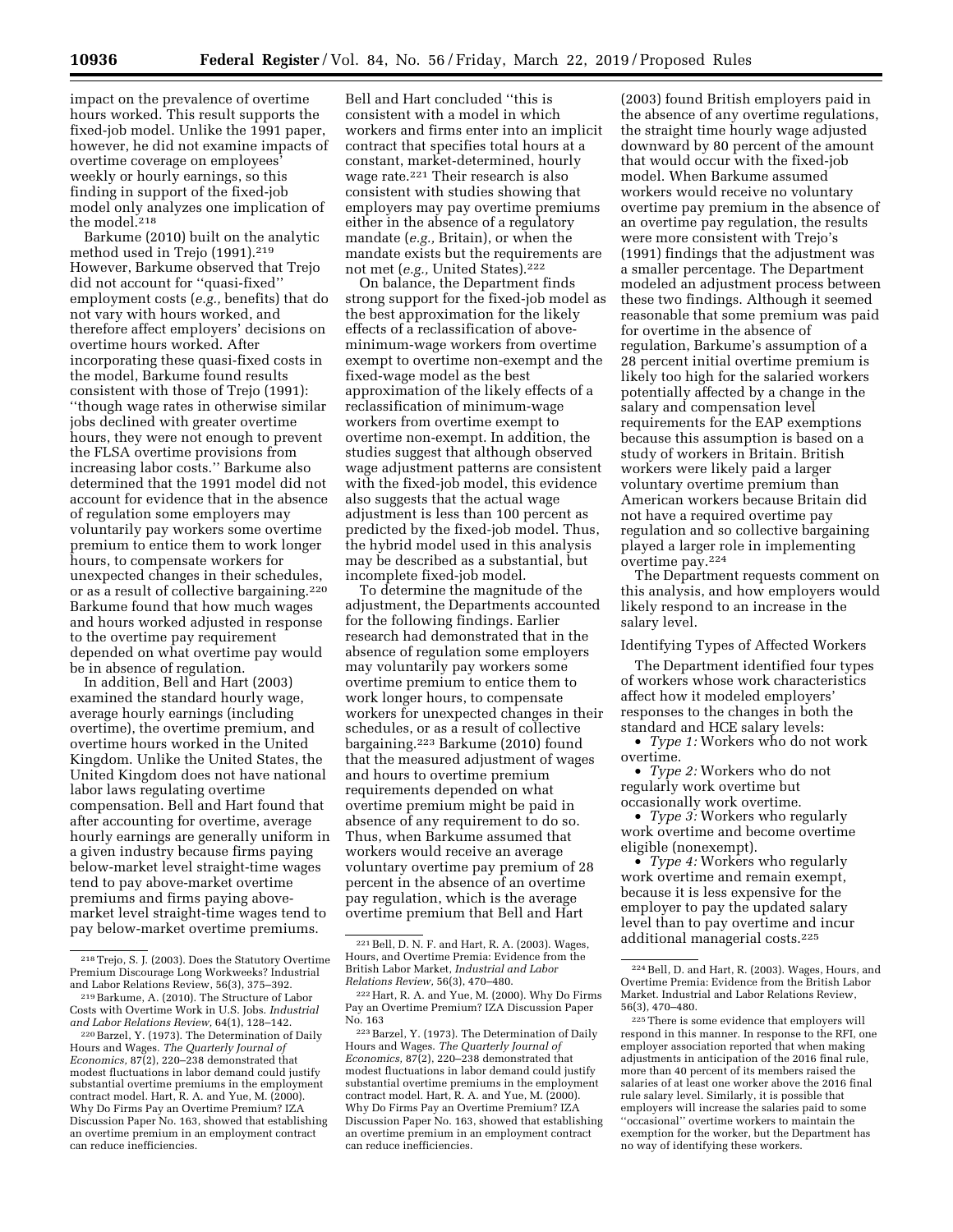The Department began by identifying the number of workers in each type. After modeling employer adjustments, it estimated transfer payments. Type 3 and 4 workers were identified as those who regularly work overtime (CPS variable PEHRUSL1 greater than 40). Distinguishing Type 3 workers from Type 4 workers involved a four-step process. First, the Department identified all workers who regularly work overtime. Then the Department estimated each worker's weekly earnings if they became nonexempt, to which it added weekly managerial costs for each affected worker of \$4.06 (\$48.72 per hour  $\times$  (5 minutes/60 minutes)).<sup>226</sup> Last, the Department identified as Type 4 those workers whose expected nonexempt earnings plus weekly managerial costs exceeds the updated standard salary level, and, conversely, as Type 3 those whose expected nonexempt earnings plus weekly managerial costs are less than the new standard salary.227 The Department assumed that firms will include incremental managerial costs in their determination of whether to treat an affected employee as a Type 3 or Type 4 worker because those costs are only incurred if the employee is a Type 3 worker.

Identifying Type 2 workers involved two steps. First, using CPS MORG data, the Department identified those who do not usually work overtime but did work overtime in the survey week (the week referred to in the CPS questionnaire, variable PEHRACT1 greater than 40). Next, the Department supplemented the CPS data with data from the Survey of Income and Program Participation (SIPP) to look at likelihood of working some overtime during the year. Based on 2012 data, the most recent available, the Department found that 39.4 percent of non-hourly workers worked overtime at some point in a year. Therefore, the Department classified a share of workers who reported they do not usually work overtime, and did not work overtime in the reference week (previously identified as Type 1 workers), as Type 2 workers such that a total of approximately 39.4 percent of affected workers were Type 2, 3, or 4.

Modeling Changes in Wages and Hours

The substantial, but incomplete fixedjob model (hereafter referred to as the

incomplete fixed-job model) predicts that employers will adjust wages of regular overtime workers but not to the full extent indicated by fixed-job model, and thus some employees may receive a small increase in weekly earnings due to overtime pay coverage. Therefore, when modeling employer responses with respect to the adjustment to the regular rate of pay, the Department used the incomplete fixed-job model.

The Department determined that an appropriate estimate of the effect on the implicit hourly rate of pay for regular overtime workers should be determined using the average of two estimates of the incomplete fixed-job model adjustments: Trejo's (1991) estimate that the overtime-induced wage change is 40 percent of the adjustment toward the amount predicted by the fixed-job model, assuming an initial zero overtime pay premium, and Barkume's (2010) estimate that the wage change is 80 percent of the predicted adjustment assuming an initial 28 percent overtime pay premium.228 This is approximately equivalent to assuming that salaried overtime workers implicitly receive the equivalent of a 14 percent overtime premium in the absence of regulation (the midpoint between 0 and 28 percent).

Modeling changes in wages, hours, and earnings for Type 1 and Type 4 workers was relatively straightforward. Type 1 affected EAP workers will become overtime-eligible, but because they do not work overtime, they will see no change in their weekly earnings. Type 4 workers will remain exempt because their earnings will be raised to at least the updated EAP level (either the standard salary level or HCE compensation level). These workers' earnings will increase by the difference between their current earnings and the amount necessary to satisfy the new salary or compensation level. It is possible employers will increase these workers' hours in response to paying them a higher salary, but the Department did not have enough information to model this potential change.<sup>229</sup>

229Cherry, Monica, ''Are Salaried Workers Compensated for Overtime Hours?'' *Journal of* 

Modeling changes in wages, hours, and earnings for Type 2 and Type 3 workers was more complex. The Department distinguished those who regularly work overtime (Type 3 workers) from those who occasionally work overtime (Type 2 workers) because employer adjustment to the proposed rule may differ accordingly. Employers are more likely to adjust hours worked and wages for regular overtime workers because their hours are predictable. However, in response to a transient, perhaps unpredicted, shift in market demand for the good or service such employers provide, employers are more likely to pay for occasional overtime rather than adjust hours worked and pay.

The Department treated Type 2 affected workers in two ways due to the uncertainty of the nature of these occasional overtime hours. The Department assumed that 50 percent of these occasional overtime workers worked *expected* overtime hours and the other 50 percent worked *unexpected*  overtime. Workers were randomly assigned to these two groups. Workers with *expected* occasional overtime hours were treated like Type 3 affected workers (incomplete fixed-job model adjustments). Workers with *unexpected*  occasional overtime hours were assumed to receive a 50 percent pay premium for the overtime hours worked and receive no change in base wage or hours (full overtime premium model).230 When modeling Type 2 workers' hour and wage adjustments, the Department treated those identified as Type 2 using the CPS data as representative of all Type 2 workers. The Department estimated employer adjustments and transfers assuming that the patterns observed in the CPS reference week are representative of an average week in the year. Thus, the Department assumes total transfers for the year are equal to 52-times the transfers estimated for the single representative week for which the Department has CPS data. However, these transfers are spread over a larger group including those who occasionally

<sup>226</sup>*See supra* § VI.D.iii.4 (managerial costs). 227When analyzing impacts of increasing the standard salary level, Rohwedder and Wenger conducted a similar analysis; however, they use straight-time pay rather than overtime pay to calculate earnings in the absence of a pay raise to remain exempt. Rohwedder, S. and Wenger, *supra*  note 163.

<sup>228</sup>Both studies considered a population that included hourly workers. Evidence is not available on how the adjustment towards the employment contract model differs between salaried and hourly workers. The employment contract model may be more likely to hold for salaried workers than for hourly workers since salaried workers directly observe their weekly total earnings, not their implicit equivalent hourly wage. Thus, applying the partial adjustment to the employment contract model as estimated by these studies may overestimate the transfers from employers to salaried workers. We do not attempt to quantify the magnitude of this potential overestimate.

*Labor Research* 25(3): 485–494, September 2004, found that exempt full-time salaried employees earn more when they work more hours, but her results do not lend themselves to the quantification of the effect *on* hours of an increase in earnings.

<sup>230</sup>We use the term ''full overtime premium'' to describe the adjustment process as modeled. The full overtime premium model is a special case of the general fixed-wage model in that the Department assumes the demand for labor under these circumstances is completely inelastic. That is, employers make no changes to employees' hours in response to these temporary, unanticipated changes in demand.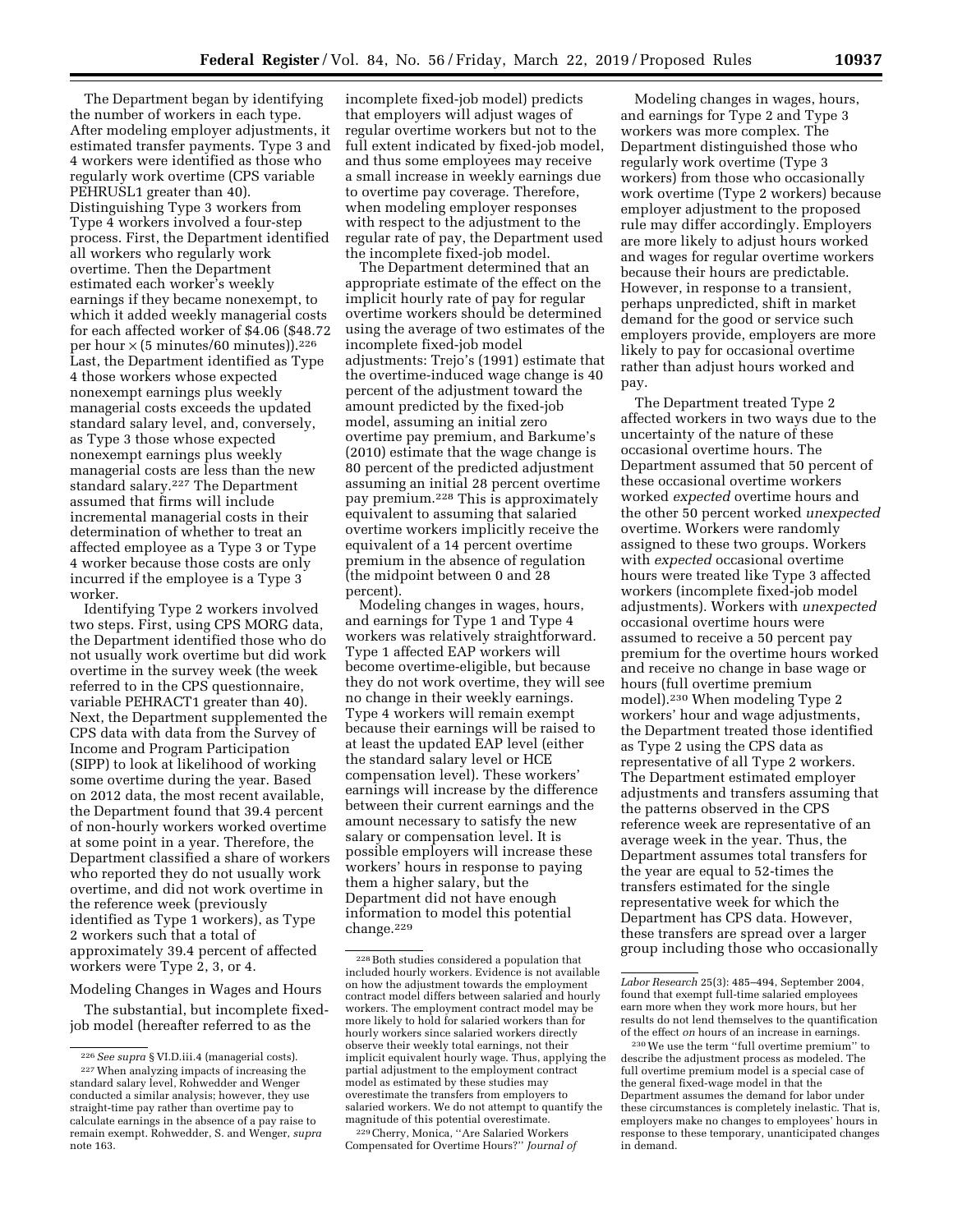work overtime but did not do so in the CPS reference week.231

Since employers must now pay more for the same number of labor hours, for Type 2 and Type 3 EAP workers, the quantity of labor hours demanded by employers will decrease. It is the net effect of these two changes that will determine the final weekly earnings for affected EAP workers. The reduction in hours is calculated using the elasticity of labor demand with respect to wages. The Department used a short-term demand elasticity of  $-0.20$  to estimate the percentage decrease in hours

worked in Year 1 and a long-term elasticity of  $-0.4$  to estimate the percentage decrease in hours worked in Years 2–10.232 The Department acknowledges that the academic literature on elasticity can be interpreted in multiple ways, and invites comment on the appropriate elasticity to use.

 $\rm ^{232}$  This elasticity estimate is based on the Department's analysis of Lichter, A., Peichl, A. & Siegloch, A. (2014). The Own-Wage Elasticity of Labor Demand: A Meta-Regression Analysis. IZA DP No. 7958. Some researchers have estimated larger impacts on the number of overtime hours worked (Hamermesh, D. and S. Trejo. (2000). The Demand for Hours of Labor: Direct Evidence from California. *The Review of Economics and Statistics,*  82(1), 38–47 concludes the price elasticity of demand for overtime hours is at least  $-0.5$ . The Department decided to use a general measure of elasticity applied to the average change in wages since the increase in the overtime wage is somewhat offset by a decrease in the non-overtime wage as indicated in the fixed-job model.

For Type 3 affected workers, and the 50 percent of Type 2 affected workers who worked *expected* overtime, the Department estimated adjusted total hours worked after making wage adjustments using the incomplete fixedjob model. To estimate adjusted hours worked, the Department set the percent change in total hours worked equal to the percent change in average wages multiplied by the wage elasticity of labor demand.233

Figure 3 is a flow chart summarizing the four types of affected EAP workers. Also shown are the effects on exempt status, weekly earnings, and hours worked for each type of affected worker.

<sup>231</sup> If a different week was chosen as the survey week, then likely some of these workers would not have worked overtime. However, because the data are representative of both the population and all twelve months in a year, the Department believes the share of Type 2 workers identified in the CPS data in the given week is representative of an average week in the year.

<sup>233</sup> In this equation, the only unknown is adjusted total hours worked. Since adjusted total hours worked is in the denominator of the left side of the equation and is also in the numerator of the right side of the equation, solving for adjusted total hours worked requires solving a quadratic equation.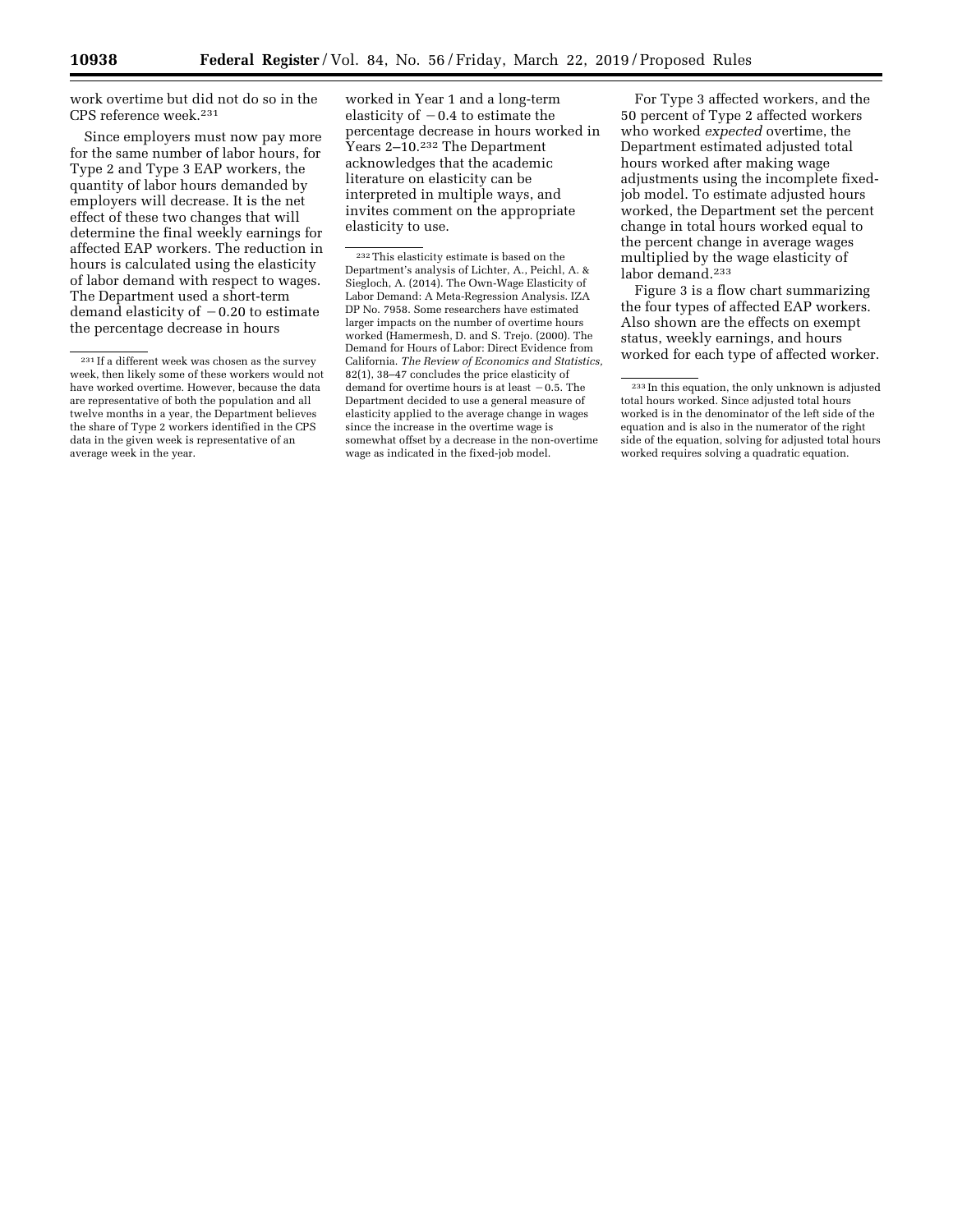

Figure 3: Flow Chart of Proposed Rule's Effect on Earnings and Hours Worked

[a] Affected EAP workers are those who are exempt under the current EAP exemptions and would gain minimum wage and overtime protection or receive a raise to the increased salary or compensation level.

[b] There are two methods the Department uses to identify occasional overtime workers. The first includes workers who report they usually work 40 hours or less per week (identified with variable PEHRUSL1 in CPS MORG) but in the reference week worked more than 40 hours (variable PEHRACT1 in CPS MORG). The second includes reclassifying some additional workers who usually work 40 hours or less per week, and in the reference week worked 40 hours or less, to match the proportion of workers measured in other data sets who work overtime at any point in the year.

[c] The amount wages are adjusted downwards depends on whether the fixed-job model or the fixed-wage model holds. The Department's preferred method uses a combination of the two.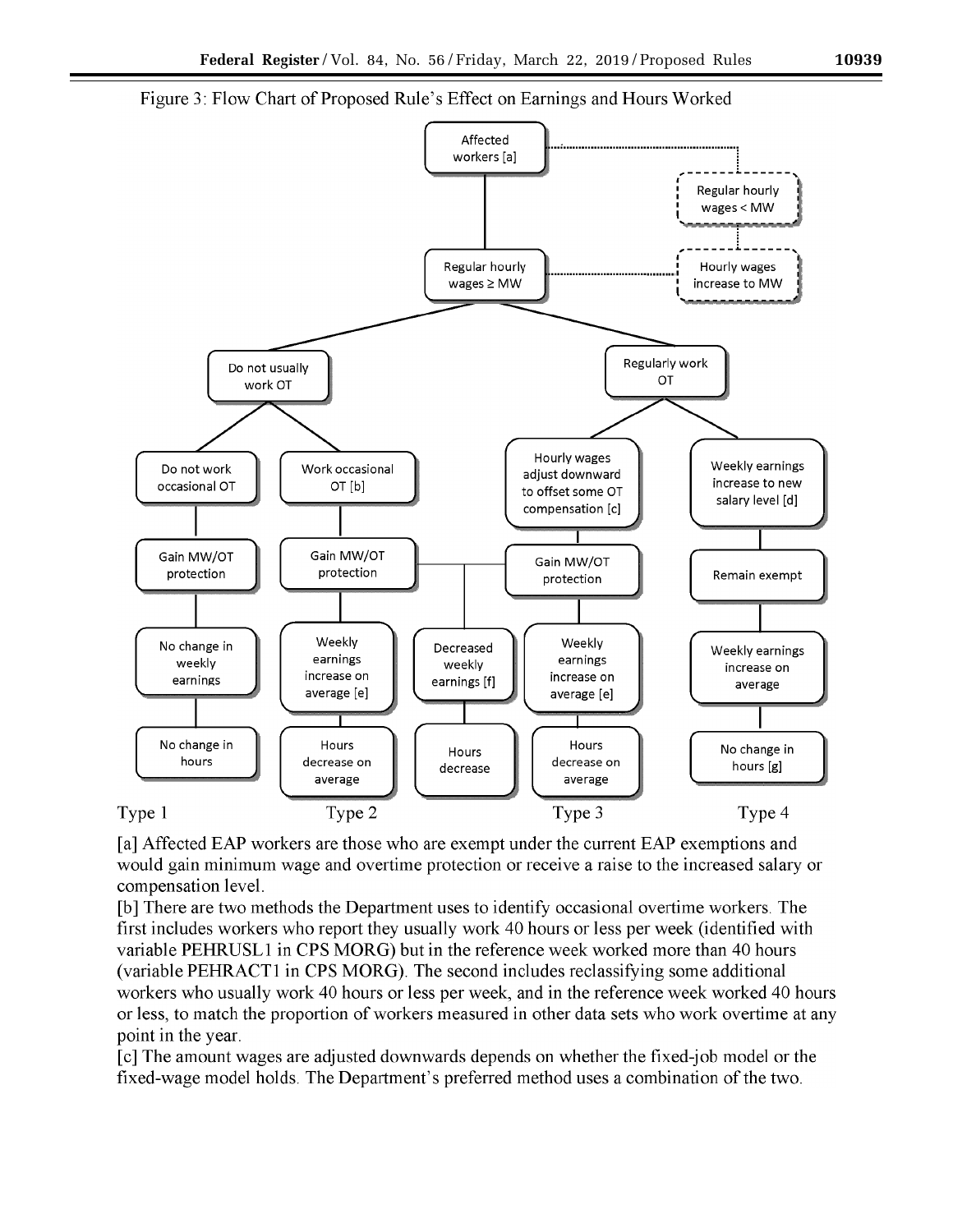Employers reduce the regular hourly wage rate somewhat in response to overtime pay requirements, but the wage is not reduced enough to keep total compensation constant.

[d] Based on hourly wage and weekly hours it is more cost efficient for the employer to increase the worker's weekly salary to the updated salary level than to pay overtime pay.

[e] On average, the Department expects employees' overall weekly earnings will increase despite a small decrease in average hours worked.

[f] In some cases, employers might decrease employees' hours enough to cause those employees' weekly earnings to decrease. If so, such employees may seek a second job to offset their lost weekly earnings. In extreme cases, some workers may become unemployed.

[g] The Department assumed hours would not change due to lack of data and relevant literature; however, it is possible employers will increase these workers' hours in response to paying them a higher salary or to avoid paying overtime premiums to newly nonexempt coworkers.

In response to the Department's RFI and at the listening sessions, some commenters provided information concerning their proposed wage and hour adjustments in anticipation of an increase to the standard salary level and HCE total compensation level. Employers indicated they would respond by making a variety of

adjustments to wages, hours worked, or both.

Estimated Number of and Effects on Affected EAP Workers

The Department estimated the proposed rule would affect 1.3 million workers (Table 14), of which 760,100 were Type 1 workers (59.8 percent of all affected EAP workers), 279,500 were

estimated to be Type 2 workers (22.0 percent of all affected EAP workers), 204,600 were Type 3 workers (16.1 percent of all affected EAP workers), and 27,100 were estimated to be Type 4 workers (2.1 percent of all affected workers). All Type 3 workers and half of Type 2 employees (344,300) are assumed to work predictable overtime.

### TABLE 14—AFFECTED EAP WORKERS BY TYPE (1,000S), YEAR 1

|       |                  |                     | Occasional<br>overtime<br>(T2) | Regular overtime           |                          |
|-------|------------------|---------------------|--------------------------------|----------------------------|--------------------------|
|       | Total            | No overtime<br>(T1) |                                | Newly<br>nonexempt<br>(T3) | Remain<br>exempt<br>(T4) |
|       | 1,070.2<br>201.1 | 648.9<br>111.2      | 269.6<br>9.9                   | 127.4<br>77.2              | 24.3<br>2.8              |
| Total | 1.271.3          | 760.1               | 279.5                          | 204.6                      | 27.1                     |

**Note:** Pooled data for 2015–2017 adjusted to reflect 2017.

Type 1: Workers without regular OT and without occasional OT and become overtime eligible.

\* Type 2: Workers without regular OT but with occasional OT. These workers become overtime eligible.

\* Type 3: Workers with regular OT who become overtime eligible.

\* Type 4: Workers with regular OT who remain exempt (*i.e.,* earnings increase to the updated salary level).

The proposed rule would affect some affected workers' hourly wages, hours, and weekly earnings. Predicted changes in implicit wage rates are outlined in Table 15, changes in hours in Table 16, and changes in weekly earnings in Table 17. How these would change depends on the type of worker, but on average weekly earnings would be unchanged or increase while hours worked would be unchanged or decrease.

Type 1 workers would have no change in wages, hours, or earnings.234 Employers were assumed to be unable to adjust the hours or regular rate of pay for the occasional overtime workers whose overtime is irregularly scheduled and unpredictable. The Department used the incomplete fixed-job model to estimate changes in the regular rate of pay for Type 3 workers and the 50 percent of Type 2 workers who regularly work occasional overtime. As a group, Type 2 workers would see a decrease in their average regular hourly wage; however, because workers would now receive a 50 percent premium on their regular hourly wage for each hour worked in excess of 40 hours per week,

average weekly earnings for Type 2 workers would increase.235

Similarly, Type 3 workers would also receive decreases in their regular hourly wage as predicted by the incomplete fixed-job model but an increase in weekly earnings because these workers would now be eligible for the overtime premium. Type 4 workers' implicit hourly rates of pay would increase to meet the updated standard salary level or HCE annual compensation level.

<sup>234</sup> It is possible that these workers may experience an increase in hours and weekly earnings because of transfers of hours from overtime workers. Due to the high level of uncertainty in employers' responses regarding the transfer of hours, the Department did not have credible

evidence to support an estimation of the number of hours transferred to other workers.

<sup>235</sup>Type 2 workers do not see increases in regular earnings to the new salary level (as Type 4 workers do) even if their new earnings in this week exceed that new level. This is because the estimated new earnings only reflect their earnings in that week when overtime is worked; their earnings in typical weeks that they do not work overtime do not exceed the salary level.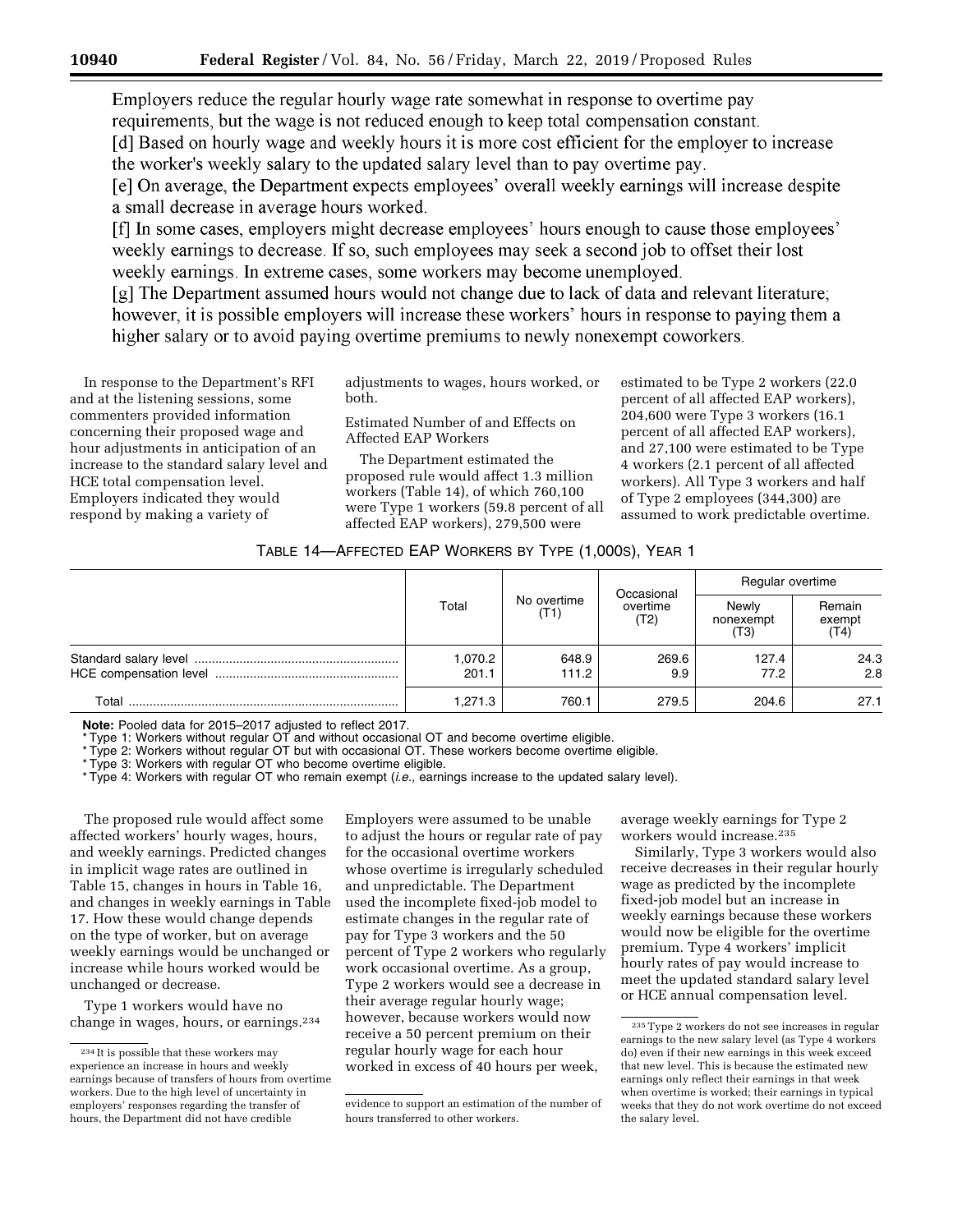### TABLE 15—AVERAGE REGULAR RATE OF PAY BY TYPE OF AFFECTED EAP WORKER, YEAR 1

|                                             |                                         | Occasional                                  |                                             | Regular overtime                     |  |
|---------------------------------------------|-----------------------------------------|---------------------------------------------|---------------------------------------------|--------------------------------------|--|
| Total                                       | No overtime<br>(T1)                     | overtime<br>(T2)                            | Newly<br>nonexempt<br>(T3)                  | Remain<br>exempt<br>(T4)             |  |
| <b>Standard Salary Level</b>                |                                         |                                             |                                             |                                      |  |
| \$15.70<br>\$15.65<br>$-$ \$0.06<br>$-0.4%$ | \$16.74<br>\$16.74<br>\$0.00<br>$0.0\%$ | \$15.78<br>\$15.72<br>$-$ \$0.05<br>$-0.3%$ | \$11.32<br>\$10.83<br>$-$ \$0.49<br>$-4.3%$ | \$10.35<br>\$11.01<br>\$0.66<br>6.3% |  |
| <b>HCE Compensation Level</b>               |                                         |                                             |                                             |                                      |  |
| \$49.71<br>\$48.58<br>$-$ \$1.13<br>$-2.3%$ | \$54.41<br>\$54.41<br>\$0.00<br>$0.0\%$ | \$53.51<br>\$50.70<br>$-$ \$2.81<br>$-5.2%$ | \$42.66<br>\$40.04<br>$-$ \$2.61<br>$-6.1%$ | \$44.21<br>\$45.08<br>\$0.87<br>2.0% |  |

**Note:** Pooled data for 2015–2017 adjusted to reflect 2017.

\* Type 1: Workers without regular OT and without occasional OT and become overtime-eligible.

\* Type 2: Workers without regular OT but with occasional OT. These workers become overtime-eligible.

\* Type 3: Workers with regular OT who become overtime eligible.

\* Type 4: Workers with regular OT who remain exempt (*i.e.,* earnings increase to the updated salary level).

Hours for Type 1 workers would not change. Similarly, hours would not change for the half of Type 2 workers who work irregular overtime. Half of Type 2 and all Type 3 workers would

see a small decrease in their hours of overtime worked. This reduction in hours is relatively small and is due to the effect on labor demand from the increase in the average hourly wage as

predicted by the incomplete fixed-job model (Table 16). Type 4 workers' hours may increase, but due to lack of data, the Department assumed hours would not change.

TABLE 16—AVERAGE WEEKLY HOURS FOR AFFECTED EAP WORKERS BY TYPE, YEAR 1

|                                           |                                | Occasional OT<br>(T2)             | <b>Regular OT</b>                 |                                |
|-------------------------------------------|--------------------------------|-----------------------------------|-----------------------------------|--------------------------------|
| Total                                     | No overtime<br>worked<br>(T1)  |                                   | Newly<br>nonexempt<br>(T3)        | Remain<br>exempt<br>(T4)       |
| Standard Salary Level <sup>a</sup>        |                                |                                   |                                   |                                |
| 39.7<br>39.6<br>$-0.1$<br>$-0.2%$         | 37.2<br>37.2<br>0.0<br>$0.0\%$ | 39.2<br>39.2<br>0.0<br>$-0.1%$    | 49.6<br>49.1<br>$-0.5$<br>$-0.9%$ | 60.5<br>60.5<br>0.0<br>$0.0\%$ |
| <b>HCE Compensation Level<sup>a</sup></b> |                                |                                   |                                   |                                |
| 45.1<br>44.9<br>$-0.2$<br>$-0.4%$         | 39.5<br>39.5<br>0.0<br>$0.0\%$ | 49.3<br>49.0<br>$-0.3$<br>$-0.6%$ | 52.1<br>51.7<br>$-0.4$<br>$-0.7%$ | 61.3<br>61.3<br>0.0<br>$0.0\%$ |

**Note:** Pooled data for 2015–2017 adjusted to reflect 2017.<br><sup>a</sup> Usual hours for Types 1, 3, and 4 but actual hours for Type 2 workers identified in the CPS MORG.

\* Type 1: Workers without regular OT and without occasional OT and become overtime eligible.

\* Type 2: Workers without regular OT but with occasional OT. These workers become overtime eligible.

\* Type 3: Workers with regular OT who become overtime eligible.

\* Type 4: Workers with regular OT who remain exempt (*i.e.,* earnings increase to the updated salary level).

Because Type 1 workers would not experience a change in their regular rate of pay or hours, they would have no change in earnings due to the proposed rule (Table 17). Although both Type 2 and Type 3 workers would, on average, experience a decrease in both their

regular rate of pay and hours worked, their weekly earnings would increase as a result of the overtime premium. Weekly earnings after the standard salary level increased were estimated using the new wage (*i.e.,* the incomplete fixed-job model wage) and the reduced

number of overtime hours worked. Type 4 workers' salaries would increase to the new standard salary level or the HCE compensation level.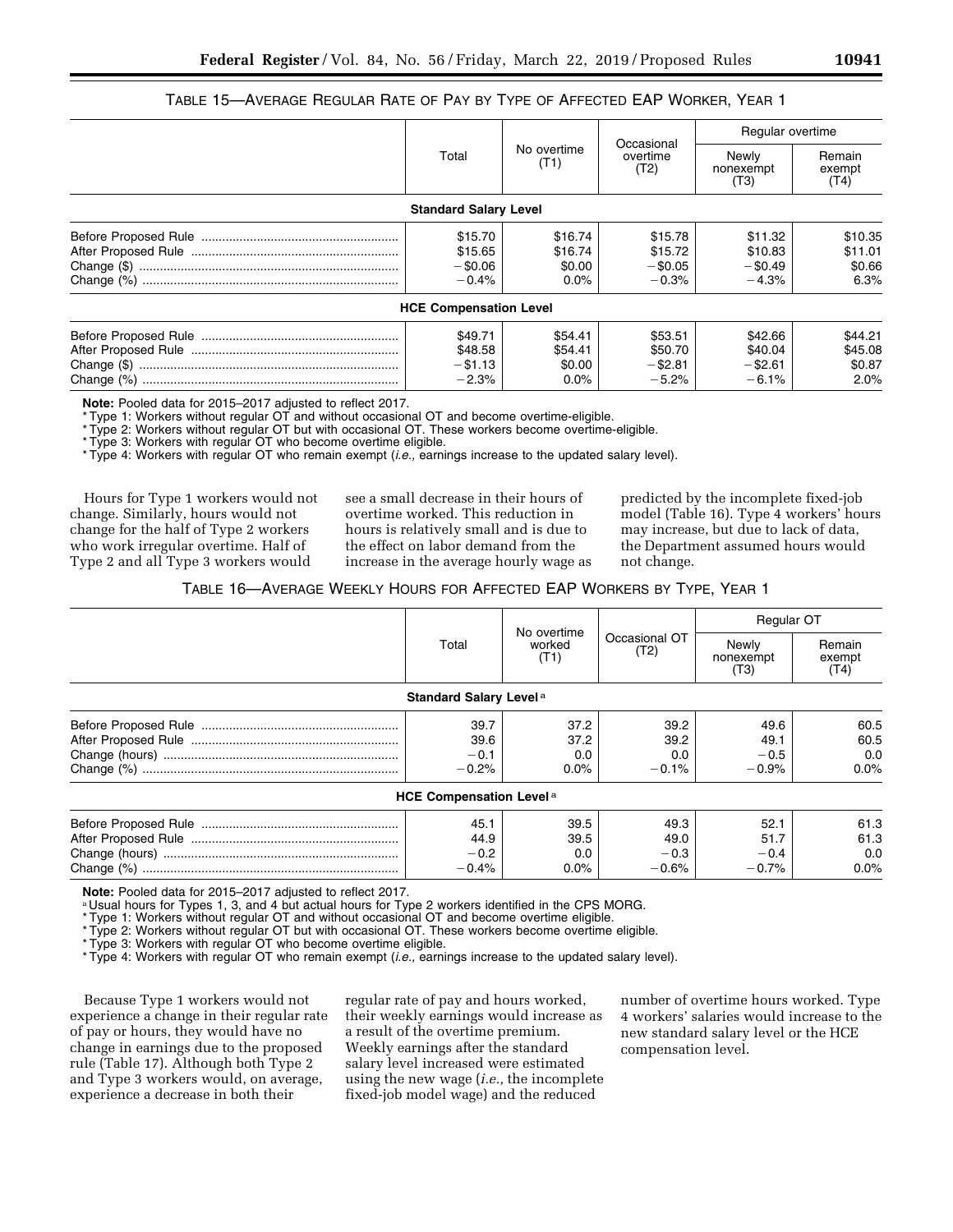## TABLE 17—AVERAGE WEEKLY EARNINGS FOR AFFECTED EAP WORKERS BY TYPE, YEAR 1

|                                             |                                               | Occasional<br>overtime<br>(T2)              | Regular overtime                            |                                             |
|---------------------------------------------|-----------------------------------------------|---------------------------------------------|---------------------------------------------|---------------------------------------------|
| Total                                       | No overtime<br>(T1)                           |                                             | Newly<br>nonexempt<br>(T3)                  | Remain<br>exempt<br>(T4)                    |
| <b>Standard Salary Level a</b>              |                                               |                                             |                                             |                                             |
| \$563.76<br>\$568.30<br>\$4.54<br>0.8%      | \$558.32<br>\$558.32<br>\$0.00<br>0.0%        | \$577.87<br>\$583.34<br>\$5.47<br>0.9%      | \$555.45<br>\$573.43<br>\$17.98<br>3.2%     | \$596.04<br>\$641.00<br>\$44.96<br>7.5%     |
| <b>HCE Compensation Level<sup>a</sup></b>   |                                               |                                             |                                             |                                             |
| \$2.179.37<br>\$2,205.61<br>\$26.23<br>1.2% | \$2.126.62<br>\$2.126.62<br>\$0.00<br>$0.0\%$ | \$2,623.44<br>\$2,683.14<br>\$59.70<br>2.3% | \$2.182.02<br>\$2,240.70<br>\$58.68<br>2.7% | \$2,627.16<br>\$2,682.00<br>\$54.84<br>2.1% |

**Note:** Pooled data for 2015–2017 adjusted to reflect 2017.<br><sup>a</sup>The mean of the hourly wage multiplied by the mean of the hours does not necessarily equal the mean of the weekly earnings because the product of two averages is not necessarily equal to the average of the product.

\* Type 1: Workers without regular OT and without occasional OT and become overtime eligible.

\* Type 2: Workers without regular OT but with occasional OT. These workers become overtime eligible.

\* Type 3: Workers with regular OT who become overtime eligible.

\* Type 4: Workers with regular OT who remain exempt (*i.e.,* earnings increase to the updated salary level).

At the new standard salary level, the average weekly earnings of all affected workers would increase \$4.54 (0.8 percent), from \$563.76 to \$568.30. Multiplying the average change of \$4.54 by the 1.1 million affected standard EAP workers and 52 weeks equals an increase in earnings of \$252.5 million in the first year (Table 18). For workers affected by the change in the HCE compensation level, average weekly earnings would increase by \$26.23.

When multiplied by 201,100 affected workers and 52 weeks, the national increase would be \$274.3 million in the first year. Thus, total Year 1 transfer payments attributable to this proposed rule would total \$526.9 million.

TABLE 18—TOTAL CHANGE IN WEEKLY AND ANNUAL EARNINGS FOR AFFECTED EAP WORKERS BY PROVISION, YEAR 1

| Provision                                                                                                                                                                                                                      | change ir<br>earnings |
|--------------------------------------------------------------------------------------------------------------------------------------------------------------------------------------------------------------------------------|-----------------------|
| Total                                                                                                                                                                                                                          |                       |
| Standard salary level:                                                                                                                                                                                                         |                       |
| Total                                                                                                                                                                                                                          | 252,546               |
|                                                                                                                                                                                                                                | 57,041                |
| Overtime pay only a material contract of the contract of the contract of the contract of the contract of the contract of the contract of the contract of the contract of the contract of the contract of the contract of the c | 195.505               |
| HCE compensation level:                                                                                                                                                                                                        |                       |
| ⊺otal                                                                                                                                                                                                                          | 274.348               |
|                                                                                                                                                                                                                                |                       |
| Overtime pay only a                                                                                                                                                                                                            | 274.348               |

a Estimated by subtracting the minimum wage transfer from the total transfer.

Rohwedder and Wenger (2015) analyzed the effects of increasing the standard salary level.236 They compared hourly and salaried workers in the CPS using quantile treatment effects. This methodology estimates the effect of a worker becoming nonexempt by comparing similar workers who are hourly and salaried. They found no statistically significant change in hours or wages on average. However, their point estimates, averaged across all affected workers, show small increases in earnings and decreases in hours, similar to our analysis. For example,

using a salary level of \$750, they estimated weekly earnings may increase between \$2 and \$22 and weekly hours may decrease by approximately 0.4 hours. The Department estimated weekly earnings for workers affected by the standard salary level would increase by \$4.54 and hours would decrease by 0.1 hours.

4. Potential Transfers Not Quantified

There may be additional transfers attributable to this proposed rule; however, the magnitude of these other transfers could not be quantified and therefore are discussed only qualitatively.

Reduced Earnings for Some Workers

Holding regular rate of pay and work hours constant, payment of an overtime premium will increase weekly earnings for workers who work overtime. However, as discussed previously, employers may try to mitigate cost increases by reducing the number of overtime hours worked, either by transferring these hours to other workers or monitoring hours more closely. Depending on how hours are adjusted, a specific worker may earn less pay after this proposed rule.

<sup>236</sup>Rohwedder and Wenger, *supra* note 163.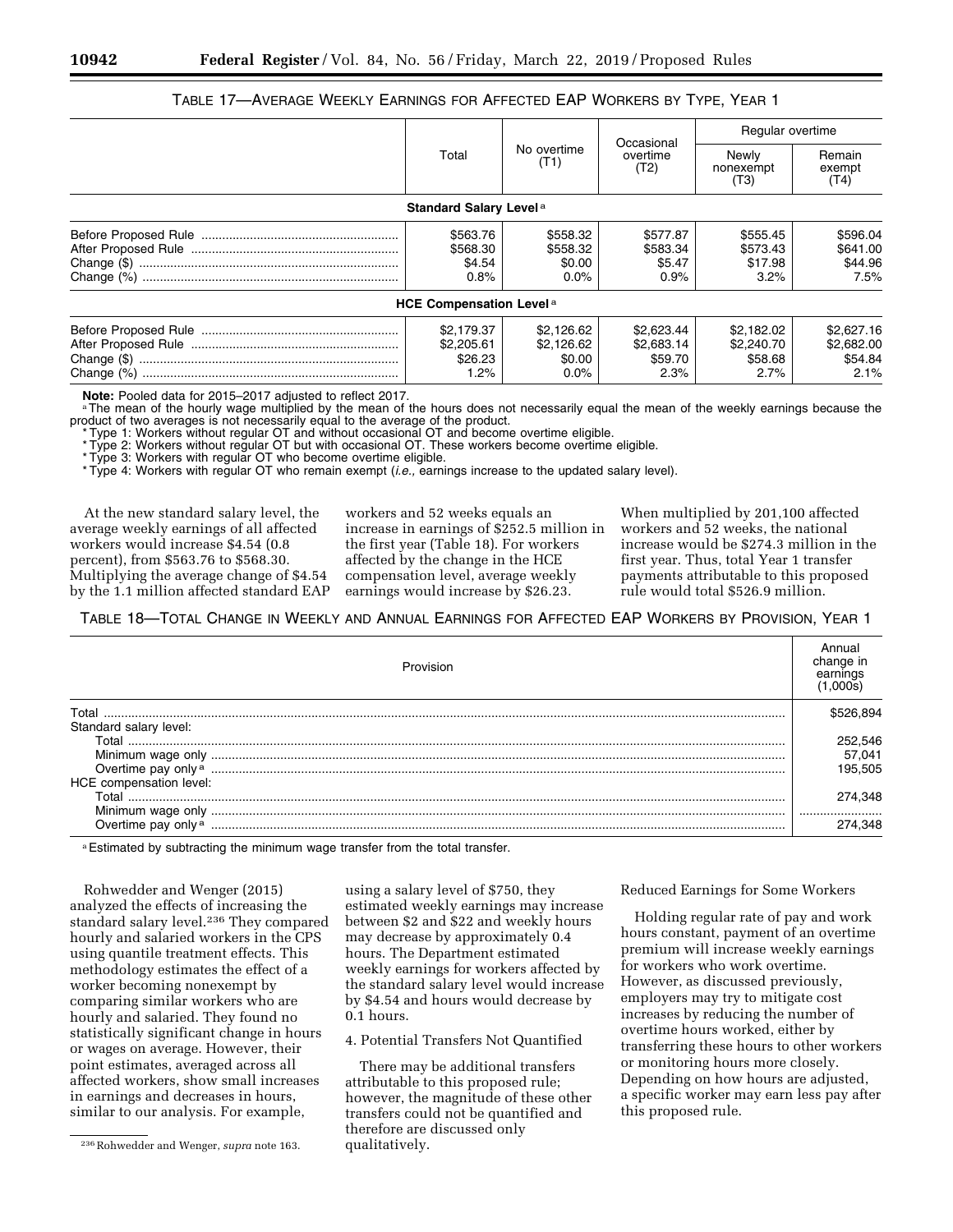### Additional Work for Some Workers

Affected workers who remain exempt would see an increase in pay but may also see an increase in workload. The Department estimated the net changes in hours, but due to the data limitations as noted in section VI.D.iv.3, did not estimate changes in hours for affected workers whose salary is increased to the new threshold so they remain overtime exempt.

### Reduction in Bonuses and Benefits for Some Workers

Employers may offset increased labor costs by reducing bonuses or benefits instead of reducing base wages or hours worked. Due to data limitations, the Department has not modeled this effect separately. The Department observes that any reductions in bonuses or benefits would be likely accompanied by smaller reductions in base wages or hours worked.

### v. Benefits and Cost Savings

### Potential Benefits and Effects Not Discussed Elsewhere

The Department has determined that the proposed rulemaking would provide some benefits; however, these benefits could not be quantified due to data limitations, requiring the Department to discuss such benefits only qualitatively.

### 1. Reduce Employee Misclassification

The revised salary level reduces the likelihood of workers being misclassified as exempt from overtime pay, providing an additional measure of the effectiveness of the salary level as a bright-line test delineating exempt and nonexempt workers. The Department's analysis of misclassification drew on CPS data and looked at workers who are white collar, salaried, subject to the FLSA and covered by part 541 regulations, earn at least \$455 but less than \$641 per week, and fail the duties test. Because only workers who work overtime may receive overtime pay, when determining the share of workers who are misclassified the sample was limited to those who usually work overtime. Workers were considered misclassified if they did not receive overtime pay.237 The Department estimated that 9.3 percent of workers in this analysis who usually worked overtime did not receive overtime compensation and are therefore misclassified as exempt. Applying this estimate to the sample of white collar salaried workers who fail the duties test

and earn at least \$455 but less than \$641 (the 2017 proposed salary level used for the RIA), the Department estimated that there are approximately 188,100 white collar salaried workers who are overtime-eligible but whose employers do not recognize them as such.238 These employees' entitlement to overtime pay will now be abundantly evident.

RAND has conducted a survey to identify the number of workers who may be misclassified as EAP exempt. The survey, a special module to the American Life Panel, asks respondents: (1) Their hours worked, (2) whether they are paid on an hourly or salary basis, (3) their typical earnings, (4) whether they perform certain job responsibilities that are treated as proxies for whether they would justify exempt status, and (5) whether they receive any overtime pay. Using these data, Susann Rohwedder and Jeffrey B. Wenger 239 found ''11.5 percent of salaried workers were classified as exempt by their employer although they did not meet the criteria for being so.'' Using RAND's estimate of the rate of misclassification (11.5 percent), the Department estimated that approximately 232,400 salaried workers earning between \$455 and \$641 per week who fail the standard duties test are currently misclassified as exempt.240 By raising the salary level the proposed rule will increase the likelihood that these workers will be correctly classified as nonexempt.

#### 2. Reduced Litigation

One result of enforcing the 2004 standard salary level for 14 years is that the established ''dividing line'' between EAP workers who are exempt and not exempt has gradually eroded and no longer holds the same relative position in the distribution of nominal wages and salaries. Therefore, as nominal wages and salaries for workers have increased over time, while the standard salary level has remained constant, more workers earn above the ''dividing line'' and have moved from nonexempt

to potentially exempt. The Department's enforcement of the 2004 salary levels has burdened employers with performing duties tests to determine overtime exemption status of white collar workers for a larger proportion of workers than in 2004 and has created uncertainty regarding the correct classification of workers as nonexempt or exempt. This may have contributed to an increase in FLSA lawsuits since 2004,241 much of which has involved cases regarding whether workers who satisfy the salary level test also meet the duties test for exemption.

Updating the standard salary level should restore the relative position of the standard salary level in the overall distribution of nominal wages and salaries as set forth in the 2004 rule. Additionally, proposed regular updates to the standard salary level would maintain its desired position within the distribution of nominal wages and salaries and therefore would keep the standard salary test's effectiveness as a "dividing line" for separating nonexempt and potentially exempt EAP workers. Increasing the standard salary level from \$455 per week to the proposed level of \$679 per week would increase the number of white collar workers for whom the standard salarylevel test is determinative of their nonexempt status, and employers would no longer have to perform a duties analysis for these employees. This would reduce the burden on employers and may reduce legal challenges and the overall cost of litigation faced by employers in FLSA overtime lawsuits, specifically litigation that turns on whether workers earning above the current standard salary level (\$455 per week) pass the duties test. The size of the potential social benefit from fewer legal challenges and the corresponding decline in overall litigation costs is difficult to quantify, but a reduction in litigation costs would be beneficial to both employers and workers.

To provide a general estimate of the size of the potential benefits from reducing litigation, the Department used data from the federal courts' Public Access to Court Electronic Records (PACER) system and the CPS to estimate the number and percentage of FLSA cases that concern EAP exemptions and are likely to be affected by the proposed rule. For this step of the analysis, to avoid using data that could reflect changed behavior in anticipation of the 2016 final rule, the Department used the

<sup>237</sup>Overtime pay status was based on worker responses to the CPS MORG question concerning whether they receive overtime pay, tips, or commissions at their job ("PEERNUOT" variable).

<sup>238</sup>The Department applies the misclassification estimate derived here to both the group of workers who usually work more than 40 hours and to those who do not.

<sup>239</sup>Rohwedder and Wenger, *supra* note 163. 240The number of misclassified workers estimated based on the RAND research cannot be directly compared to the Department's estimates because of differences in data, methodology, and assumptions. Although it is impossible to reconcile the two different approaches without further information, by calculating misclassified workers as a percent of all salaried workers in its sample, RAND uses a larger denominator than the Department. If calculated on a more directly comparable basis, the Department expects the RAND estimate of the misclassification rate would still be higher than the Department's estimate.

<sup>241</sup>*See [https://www.washingtonpost.com/news/](https://www.washingtonpost.com/news/wonk/wp/2015/11/25/people-are-suing-more-than-ever-over-wages-and-hours/?utm_term=.c8dcc2783351)  [wonk/wp/2015/11/25/people-are-suing-more-than](https://www.washingtonpost.com/news/wonk/wp/2015/11/25/people-are-suing-more-than-ever-over-wages-and-hours/?utm_term=.c8dcc2783351)[ever-over-wages-and-hours/?utm](https://www.washingtonpost.com/news/wonk/wp/2015/11/25/people-are-suing-more-than-ever-over-wages-and-hours/?utm_term=.c8dcc2783351)*\_ *[term=.c8dcc2783351;](https://www.washingtonpost.com/news/wonk/wp/2015/11/25/people-are-suing-more-than-ever-over-wages-and-hours/?utm_term=.c8dcc2783351) [https://www.bna.com/uptick](https://www.bna.com/uptick-flsa-litigation-n57982064020/)[flsa-litigation-n57982064020/.](https://www.bna.com/uptick-flsa-litigation-n57982064020/)*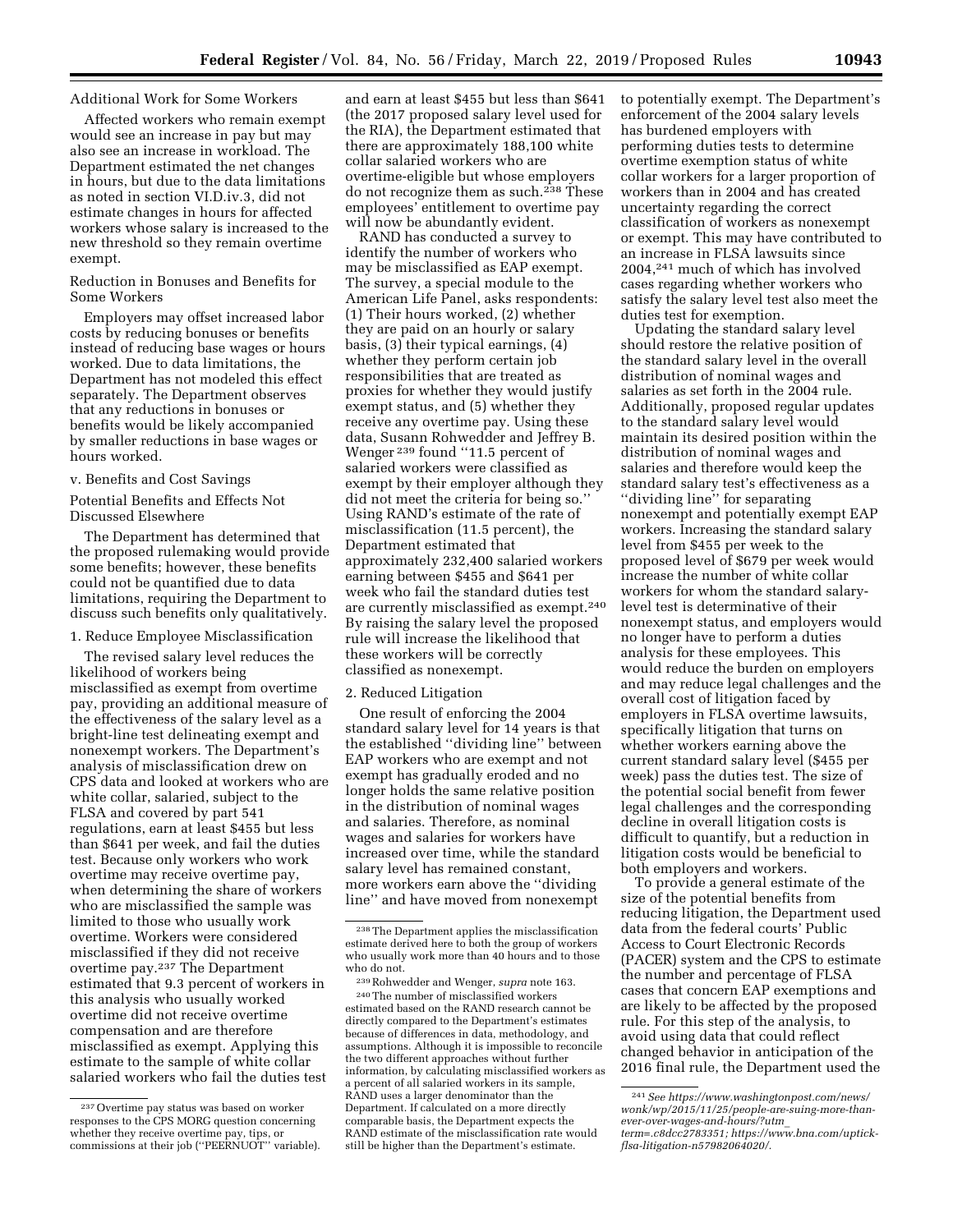data gathered during the 2016 rulemaking. As explained in that rule, to determine the potential number of cases that would likely be affected by the proposed rule, the Department obtained a list of all FLSA cases closed in 2014 from PACER (8,256 cases).<sup>242</sup> From this list, the Department selected a random sample of 500 cases. The Department identified the cases within this sample that were associated with the EAP exemption. The Department found that 12.0 percent of these FLSA cases (60 of 500) were related to the EAP exemptions. Next the Department determined what share of these cases could potentially be avoided by an increase in the standard salary and HCE compensation levels.

The Department estimated the share of EAP cases that may be avoided due to the proposed rule by using data on the salaried earnings distribution from the 2017 CPS MORG to determine the share of EAP cases in which workers earn at least \$455 but less than \$641 per week or at least \$100,000 but less than \$139,464 annually. From CPS, the Department selected white collar, nonhourly workers as the appropriate reference group for defining the earnings distribution rather than exempt workers because if a worker is litigating his or her exempt status, then we do not know if that worker is exempt or not. Based on this analysis, the Department determined that 21.3 percent of white collar nonhourly workers had earnings within these ranges. Applying these findings to the 12 percent of cases associated with the EAP exemption yields an estimated 2.6 percent of FLSA cases, or about 211 cases, that may be avoidable. The assumption underlying this method is that workers who claim they are misclassified as EAP exempt have a similar earnings distribution as all white collar nonhourly workers.

After determining the potential number of EAP cases that the proposed rule may avoid, the Department examined a selection of 56 FLSA cases concluded between 2012 and 2015 that contained litigation cost information to estimate the average costs of litigation to assign to the potentially avoided EAP cases.243 To calculate average litigation

costs associated with these cases, the Department looked at records of court filings in the Westlaw Case Evaluator tool and on PACER to ascertain how much plaintiffs in these cases were paid for attorney fees, administrative fees, and/or other costs, apart from any monetary damages attributable to the alleged FLSA violations. (The FLSA provides for successful plaintiffs to be awarded reasonable attorney's fees and costs, so this data is available in some FLSA cases.) After determining the plaintiff's total litigation costs for each case, the Department then doubled the figures to account for litigation costs that the defendant employers incurred.244 According to this analysis, the average litigation cost for FLSA cases concluded between 2012 and 2015 was \$654,182.245 Applying this figure to approximately 211 EAP cases that could be prevented as a consequence of this rulemaking, the Department estimated that avoided litigation costs resulting from the rule may total approximately \$138.2 million per year. The Department believes these totals may underestimate total litigation costs because some FLSA overtime cases are heard in state court and thus were not captured by PACER; some FLSA overtime matters are resolved before litigation or by alternative dispute resolution; and some attorneys representing FLSA overtime plaintiffs may take a contingency fee atop their statutorily awarded fees and costs.

3. Benefits of Transparency and Certainty

The proposed rule also affirms the Department's intention to update the part 541 earnings thresholds every four years going forward. This would help maintain the relative position of the standard salary and HCE compensation levels in the overall distribution of nominal wages and salaries over time. Proposing to adjust the standard salary level and HCE compensation test every four years may provide social benefits from increased transparency and certainty for employers.

The Department believes an update to the salary level tests is long overdue. Long periods between adjustments result in large changes in the salary levels to restore the appropriate relative

245The median cost was \$111,835 per lawsuit.

position of the ''dividing line'' between nonexempt and potentially exempt workers. The size and unpredictability of these changes in the past are challenging and costly to employers, because there are significant familiarization, adjustment, and managerial costs associated with infrequent updates.

The Department hopes to increase transparency and certainty by proposing to update the salary levels routinely. Adjustments that are more frequent would be smaller and make compliance easier and less costly to employers, compared to large adjustments, which are more disruptive. Employers would be aware of the timing of proposed updates and would be able to anticipate the increase beforehand. The increased transparency and certainty in regards to future proposed adjustments would help employers make more effective short- and long-term employment decisions, as well as improve their estimates of future costs.

#### vi. Sensitivity Analysis

This section includes estimated costs and transfers using either different assumptions or segments of the population. First, the Department presents bounds on transfer payments estimated using alternative assumptions. Second, the Department considers costs and transfers by region and by industry.

#### 1. Bounds on Transfer Payments

Because the Department cannot predict employers' precise reaction to the proposed rule, the Department calculated bounds on the size of the estimated transfers from employers to workers. These bounds on transfers do not generate bounded estimates for costs.

For a reasonable upper bound on transfer payments, the Department assumed that all occasional overtime workers and half of regular overtime workers would receive the full overtime premium (*i.e.,* such workers would work the same number of hours but be paid 1.5 times their implicit initial hourly wage for all overtime hours) (Table 19). The full overtime premium model is a special case of the fixed-wage model where there is no change in hours. For the other half of regular overtime workers, the Department assumed in the upper-bound method that they would have their implicit hourly wage adjusted as predicted by the incomplete fixed-job model (wage rates fall and hours are reduced but total earnings continue to increase, as in the preferred method). In the preferred model, the Department assumed that

<sup>242</sup>*See* 81 FR 32501.

 $^{\rm 243}$  The 56 cases used for this analysis were retrieved from Westlaw's Case Evaluator database using a keyword search for case summaries between 2012 and 2015 mentioning the terms ''FLSA'' and ''fees.'' Although the initial search yielded 64 responsive cases, the Department excluded one duplicate case, one case resolving litigation costs through a confidential settlement agreement, and six cases where the defendant employer(s) ultimately prevailed. Because the FLSA only entitles prevailing plaintiffs to litigation cost awards, information about litigation costs was only

available for the remaining 56 FLSA cases that ended in settlement agreements or court verdicts favoring the plaintiff employees.

<sup>244</sup>This is likely a conservative approach to estimate the total litigation costs for each FLSA lawsuit, as defendant employers tend to incur greater litigation costs than plaintiff employees because of, among other things, typically higher discovery costs.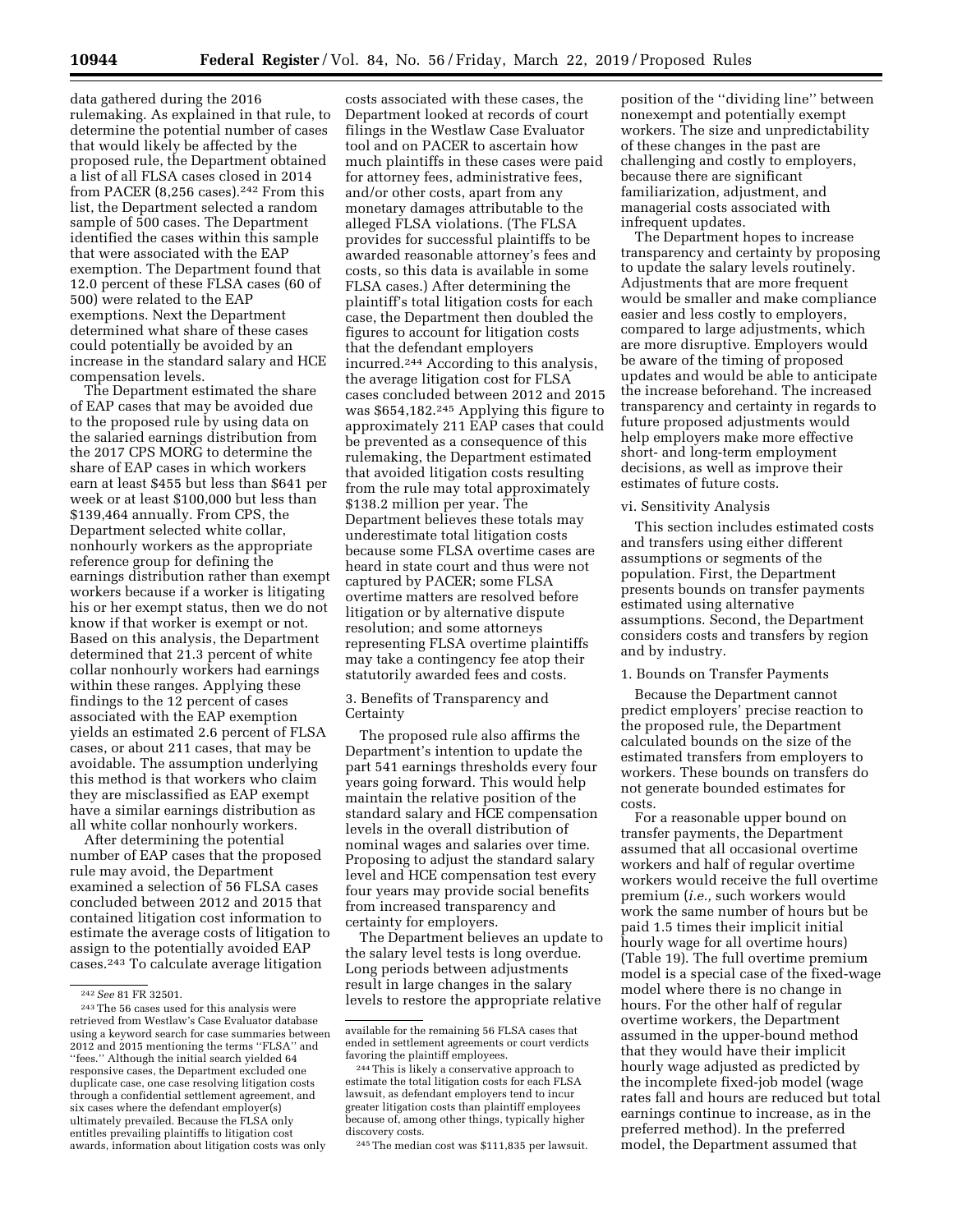only 50 percent of occasional overtime workers and no regular overtime workers would receive the full overtime premium.

The plausible lower-transfer bound also depends on whether employees work regular overtime or occasional

overtime. For those who regularly work overtime hours and half of those who work occasional overtime, the Department assumes the employees' wages will fully adjust as predicted by the fixed-job model.246 For the other half of employees with occasional

overtime hours, the lower bound assumes they will be paid one and onehalf times their implicit hourly wage for overtime hours worked (full overtime premium).

### TABLE 19—SUMMARY OF THE ASSUMPTIONS USED TO CALCULATE THE LOWER ESTIMATE, PREFERRED ESTIMATE, AND UPPER ESTIMATE OF TRANSFERS

| Lower transfer estimate                  | Preferred estimate                          | Upper transfer estimate        |  |  |
|------------------------------------------|---------------------------------------------|--------------------------------|--|--|
|                                          | <b>Occasional Overtime Workers (Type 2)</b> |                                |  |  |
|                                          |                                             | 100% full overtime premium.    |  |  |
| <b>Regular Overtime Workers (Type 3)</b> |                                             |                                |  |  |
| 100% fixed-ioh model                     | 100% incomplete fixed-ioh model             | 50% incomplete fixed-job model |  |  |

100% fixed-job model ........................................ 100% incomplete fixed-job model .................... 50% incomplete fixed-job model. 50% full overtime premium.

\* Full overtime premium model: Regular rate of pay equals the implicit hourly wage prior to the regulation (with no adjustments); workers are paid 1.5 times this base wage for the same number of overtime hours worked prior to the regulation.

\* Fixed-job model: Base wages are set at the higher of: (1) A rate such that total earnings and hours remain the same before and after the regulation; thus the base wage falls, and workers are paid 1.5 times the new base wage for overtime hours (the fixed-job model) or (2) the minimum wage.

\* Incomplete fixed-job model: Regular rates of pay are partially adjusted to the wage implied by the fixed-job model.

The cost and transfer payment estimates associated with the bounds are presented in Table 20. Regulatory familiarization costs and adjustment costs do not vary across the scenarios. Managerial costs are lower under these alternative employer response assumptions because fewer workers' hours are adjusted by employers and thus managerial costs, which depend in part on the number of workers whose hours change, will be smaller.<sup>247</sup>

Depending on how employers adjust the implicit regular hourly wage, estimated transfers may range from \$234.7 million to \$1,053.9 million, with the preferred estimate equal to \$526.9 million.

TABLE 20—BOUNDS ON YEAR 1 COST AND TRANSFER PAYMENT ESTIMATES, YEAR 1 (MILLIONS)

| Cost/transfer    | Lower transfer<br>estimate      | Preferred<br>estimate            | Upper transfer<br>estimate       |
|------------------|---------------------------------|----------------------------------|----------------------------------|
| Managerial costs | \$394.7<br>324.9<br>66.6<br>3.2 | \$464.2<br>324.9<br>66.6<br>72.7 | \$409.7<br>324.9<br>66.6<br>18.1 |
| <b>Transfers</b> | 234.7                           | 526.9                            | .053.9                           |

**Note 1:** Pooled data for 2015–2017 adjusted to reflect 2017.

### 2. Effects by Regions and Industries

This section presents estimates of the effects of this proposed rule by region and by industry. The Department analyzed effects on low-wage regions by comparing the number of affected workers, costs, and transfers across the

four Census Regions. The region with the largest number of affected workers would be the South (544,000). However, as a share of potentially affected workers in the region, the South would not be significantly more affected relative to other regions (6.4 percent are affected compared with 4.4 to 5.0

percent in other regions). As a share of all workers in the region, the South would also not be particularly affected relative to other regions (1.1 percent are affected compared with 0.8 to 0.9 percent in other regions).

<sup>246</sup>The straight-time wage adjusts to a level that keeps weekly earnings constant when overtime hours are paid at 1.5 times the straight-time wage. In cases where adjusting the straight-time wage

results in a wage less than the minimum wage, the straight-time wage is set to the minimum wage. 247 In the lower transfer estimate, managerial costs are for employees whose hours change

because their hourly rate increased to the minimum wage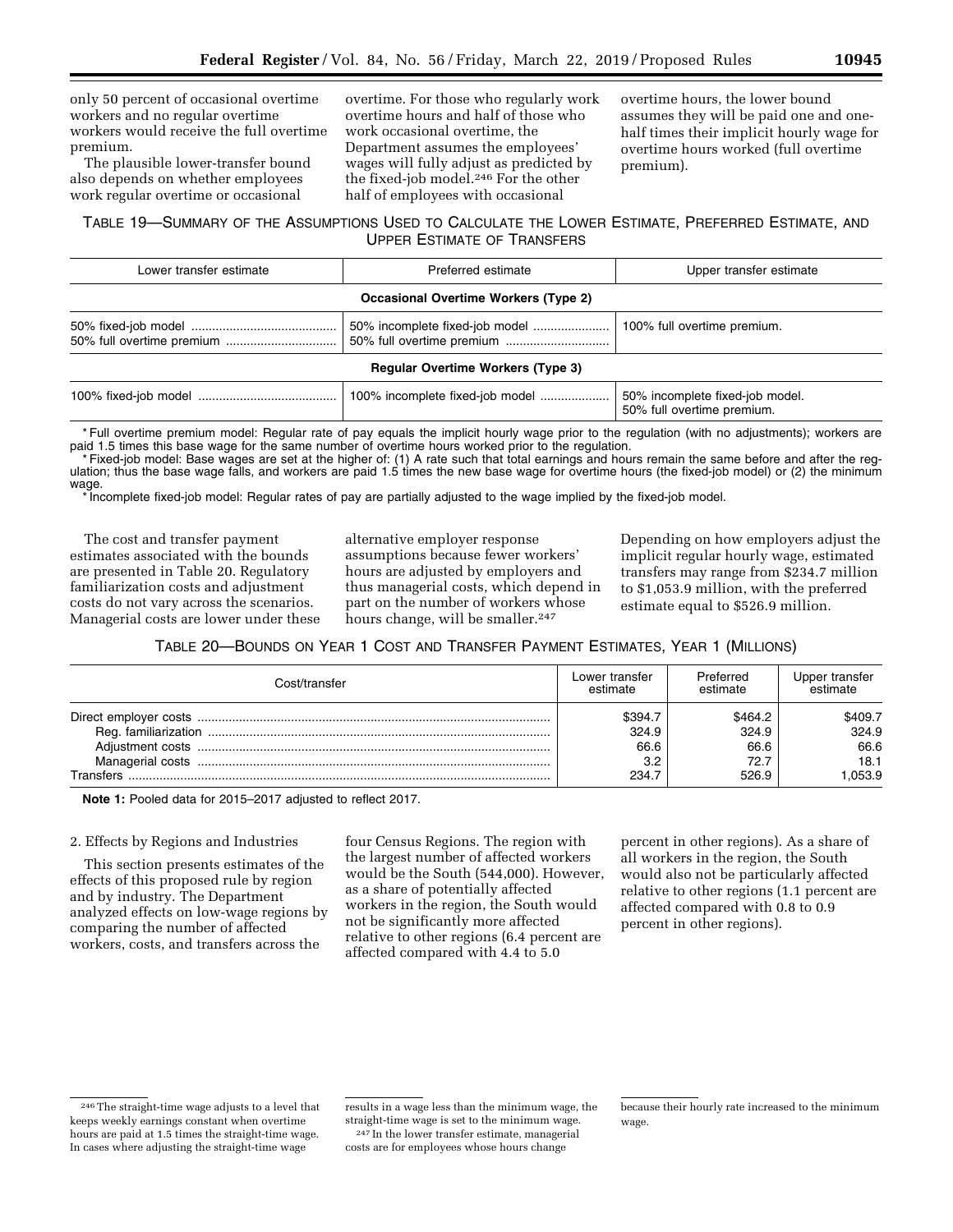| Table 21—Potentially Affected and Affected Workers, by Region, Year 1 |  |  |  |  |
|-----------------------------------------------------------------------|--|--|--|--|
|-----------------------------------------------------------------------|--|--|--|--|

|                                       |                                                    |                                                               | Affected workers                          |                                        |                                                               |                                        |  |
|---------------------------------------|----------------------------------------------------|---------------------------------------------------------------|-------------------------------------------|----------------------------------------|---------------------------------------------------------------|----------------------------------------|--|
| Region                                | Workers<br>subject to<br><b>FLSA</b><br>(millions) | Potentially<br>affected<br>workers<br>(millions) <sup>a</sup> | Number<br>(millions) b                    | Percent<br>of total<br>affected<br>(%) | Percent of<br>potentially<br>affected<br>workers<br>in region | Percent of<br>all workers<br>in region |  |
| Northeast<br>Midwest<br>South<br>West | 135.9<br>25.0<br>30.1<br>49.4<br>31.5              | 24.3<br>5.1<br>5.0<br>8.5<br>5.6                              | 1.271<br>0.226<br>0.251<br>0.544<br>0.251 | 100<br>17.7<br>19.7<br>42.8<br>19.7    | 5.2<br>4.4<br>5.0<br>6.4<br>4.5                               | 0.9<br>0.9<br>0.8<br>1.1<br>0.8        |  |

Note: Pooled data for 2015–2017 adjusted to reflect 2017.<br><sup>a</sup> Potentially affected workers are EAP exempt workers who are white collar, salaried, not eligible for another (non-EAP) overtime exemption, and not in a named oc

**b** Estimated number of workers exempt under the EAP exemptions who would be entitled to overtime protection under the updated salary levels (if their weekly earnings do not increase to the new salary levels).

Total transfers in the first year were estimated to be \$526.9 million (Table 22). As expected, the transfers in the South would be the largest portion

because the largest number of affected workers would be in the South; however, transfers per affected worker would be the lowest in the South.

Annual transfers per worker would be \$336 in the South, but \$437 to \$511 in other regions.

#### TABLE 22—TRANSFERS BY REGION, YEAR 1

| Region    | Total change<br>in earnings<br>(millions) | Percent of<br>total<br>(% ) | Per affected<br>worker |
|-----------|-------------------------------------------|-----------------------------|------------------------|
| All       | \$526.9                                   | 100                         | \$414.44               |
| Northeast | 115.3                                     | 21.9                        | 511.25                 |
| Midwest   | 109.6                                     | 20.8                        | 437.34                 |
| South     | 182.7                                     | 34.7                        | 335.63                 |
| West      | 119.3                                     | 22.6                        | 475.47                 |

**Note:** Pooled data for 2015–2017 adjusted to reflect 2017.

Direct employer costs are composed of regulatory familiarization costs, adjustment costs, and managerial costs. Total first year direct employer costs would be \$464.2 million (Table 23). Total direct employer costs would be the highest in the South (\$172.2 million) and lowest in the Northeast (\$87.0

million). While the three components of direct employer costs vary as a percent of these total costs by region, the percentage of total direct costs in each region would be fairly consistent with the share of all workers in a region. Direct employer costs in each region as a percentage of the total direct costs

would range from 18.7 percent in the Northeast, to 37.1 percent in the South. Once again, these proportions are almost the same as the proportions of the total workforce in each region: 18.4 percent in the Northeast and 36.3 percent in the South.

| TABLE 23-DIRECT EMPLOYER COSTS BY REGION, YEAR 1 |  |
|--------------------------------------------------|--|
|--------------------------------------------------|--|

| Region                           | Regulatory<br>familiarization | Adjustment | Managerial | Total direct<br>costs |
|----------------------------------|-------------------------------|------------|------------|-----------------------|
| <b>Costs (Millions)</b>          |                               |            |            |                       |
|                                  | \$324.9                       | \$66.6     | \$72.7     | \$464.2               |
|                                  | 62.7                          | 11.8       | 12.5       | 87.0                  |
|                                  | 71.4                          | 13.1       | 16.4       | 100.9                 |
|                                  | 114.2                         | 28.5       | 29.5       | 172.2                 |
|                                  | 76.7                          | 13.1       | 14.3       | 104.2                 |
| Percent of Total Costs by Region |                               |            |            |                       |
|                                  | 100.0                         | 100.0      | 100.0      | 100.0                 |
|                                  | 19.3                          | 17.7       | 17.2       | 18.7                  |
|                                  | 22.0                          | 19.7       | 22.5       | 21.7                  |
|                                  | 35.1                          | 42.8       | 40.6       | 37.1                  |
| West                             | 23.6                          | 19.7       | 19.7       | 22.4                  |

**Note:** Pooled data for 2015–2017 adjusted to reflect 2017.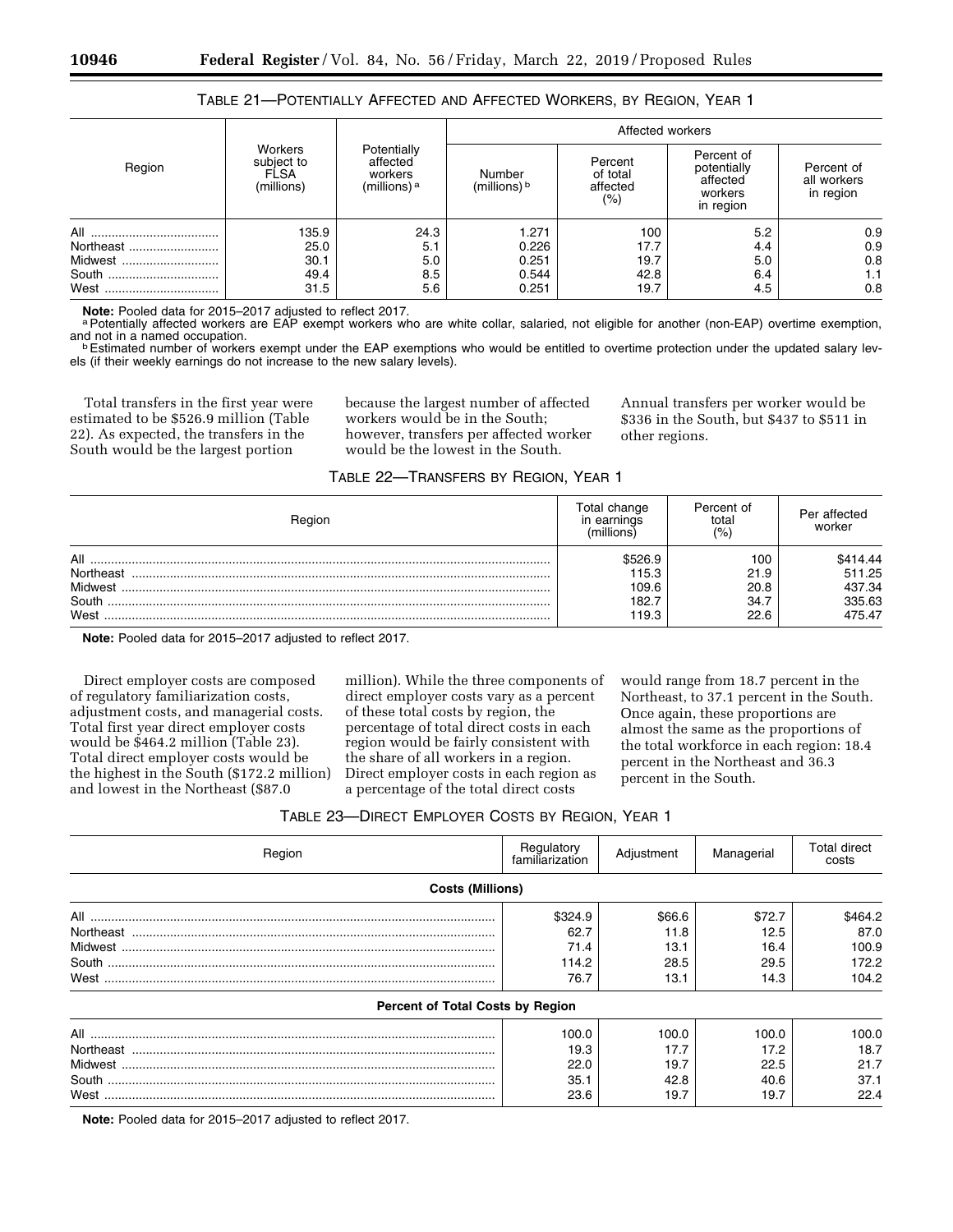Another way to compare the relative effects of this proposed rule by region is to consider the transfers and costs as a proportion of current payroll and current revenues (Table 24). Nationally,

employer costs and transfers would be approximately 0.013 percent of payroll. By region, direct employer costs and transfers as a percent of payroll would be also approximately the same

(between 0.012 and 0.014 percent of payroll). Employer costs and transfers as a percent of revenue would be 0.002 percent nationally and in each region.

|  | TABLE 24—ANNUAL TRANSFERS AND COSTS AS PERCENT OF PAYROLL AND OF REVENUE BY REGION, YEAR 1 |  |
|--|--------------------------------------------------------------------------------------------|--|
|--|--------------------------------------------------------------------------------------------|--|

| Region    | Pavroll<br>(billions) |                       | Costs and transfers      |                          |
|-----------|-----------------------|-----------------------|--------------------------|--------------------------|
|           |                       | Revenue<br>(billions) | As percent of<br>payroll | As percent of<br>revenue |
| All       | \$7,461               | \$42,832              | 0.0133                   | 0.0023                   |
| Northeast | .646                  | 8,614                 | 0.0122                   | 0.0023                   |
| Midwest   | .589                  | 9.766                 | 0.0132                   | 0.0022                   |
| South     | 2.483                 | 15.308                | 0.0143                   | 0.0023                   |
| West      | .743                  | 9.145                 | 0.0128                   | 0.0024                   |

**Notes:** Pooled data for 2015–2017 adjusted to reflect 2017. Payroll, revenue, costs, and transfers all exclude the federal government. Sources: Private sector payroll and revenue data from 2012 SUSB. State and local payroll data from State and Local Government Finances Summary: FY2015.

In order to gauge the effect of the proposed rule on industries, the Department compared estimates of combined direct costs and transfers as a percent of payroll, profit, and revenue for the 13 major industry groups (Table 25).248 This provides a common method of assessing the relative effects of the rule on different industries, and the magnitude of adjustments the rule may require on the part of enterprises in each industry. The relative costs and transfers expressed as a percentage of payroll are particularly useful measures of the relative size of adjustment faced by organizations in an industry because they benchmark against the cost category directly associated with the labor force. Measured in these terms, costs and transfers as a percent of payroll would be highest in agriculture, forestry, fishing, and hunting; leisure and hospitality; and other services. However, the overall magnitude of the relative shares would be small, representing less than 0.1 percent of overall payroll costs across industries.

The Department also estimated transfers and costs as a percent of profits.249 Benchmarking against profits is potentially helpful in the sense that it provides a measure of the proposed rule's effect against returns on investment. However, this metric must be interpreted carefully as it does not account for differences across industries in risk-adjusted rates of return, which are not readily available for this analysis. The ratio of costs and transfers to profits also does not reflect differences in the firm-level adjustment to changes in profits reflecting crossindustry variation in market structure.250 Nonetheless, the overall magnitude of costs and transfers as a percentage of profits would be small, representing in less than 0.3 percent of overall profits in every industry. The range of values of total costs and transfers would vary among industries as a percent of profits ranging from a low of 0.02 percent (financial activities) to a high of 0.28 percent (agriculture, forestry, fishing, and hunting). However, because the share is less than 0.3 percent, even for the industry with the largest impact, we believe this proposed rule would not disproportionately affect any industries.

Finally, the Department's estimates of transfers and costs as a percent of revenue by industry also indicated very small effects (Table 25) of less than 0.02 percent of revenues in any industry. The industries with the largest costs and transfers as a percent of revenue would be agriculture, forestry, fishing, and hunting; and leisure and hospitality. However, the difference between the agriculture, forestry, fishing, and hunting industry, the industry with the highest costs and transfers as a percent of revenue, and the industry with the lowest costs and transfers as a percent of revenue (public administration), would be only 0.011 percentage points. Table 25 illustrates that the actual differences in costs relative to revenues would be quite small across industry groupings.

TABLE 25—ANNUAL TRANSFERS, TOTAL COSTS, AND TRANSFERS AND COSTS AS PERCENT OF PAYROLL, REVENUE, AND PROFIT BY INDUSTRY, YEAR 1

| Industry | Direct costs<br>Transfers<br>(millions)<br>(millions) | Costs and transfers |                          |                          |                                      |
|----------|-------------------------------------------------------|---------------------|--------------------------|--------------------------|--------------------------------------|
|          |                                                       |                     | As percent of<br>payroll | As percent of<br>revenue | As percent of<br>profit <sup>a</sup> |
| All      | \$525.7<br>3.0                                        | \$454.2             | 0.013<br>0.066           | 0.002<br>0.012           | 0.04<br>0.28                         |

248Note that the totals in this table for transfers and direct costs do not match the totals in other sections due to the exclusion of transfers to federal workers and costs to federal entities. Federal costs and transfers are excluded to be consistent with payroll and revenue which exclude the federal government.

249 Internal Revenue Service. (2013). Corporation Income Tax Returns. Available at: *[https://](https://www.irs.gov/statistics/soi-tax-stats-corporation-complete-report) [www.irs.gov/statistics/soi-tax-stats-corporation](https://www.irs.gov/statistics/soi-tax-stats-corporation-complete-report)[complete-report.](https://www.irs.gov/statistics/soi-tax-stats-corporation-complete-report)* Table 5 of the IRS report provides

information on total receipts, net income, and deficits. The Department calculated the ratio of net income (column (7)) less any deficit (column (8)) to total receipts (column (3)) for all firms by major industry categories. Costs and transfers as a percent of revenues were divided by the profit to receipts ratios to calculate the costs and transfers as a percent of profit.

250 In particular, a basic model of competitive product markets would predict that highly competitive industries with lower rates of return

would adjust to increases in the marginal cost of labor arising from the rule through an overall, industry-level increase in prices and a reduction in quantity demanded based on the relative elasticities of supply and demand. Alternatively, more concentrated markets with higher rates of return would be more likely to adjust through some combination of price increases and profit reductions based on elasticities as well as interfirm pricing responses.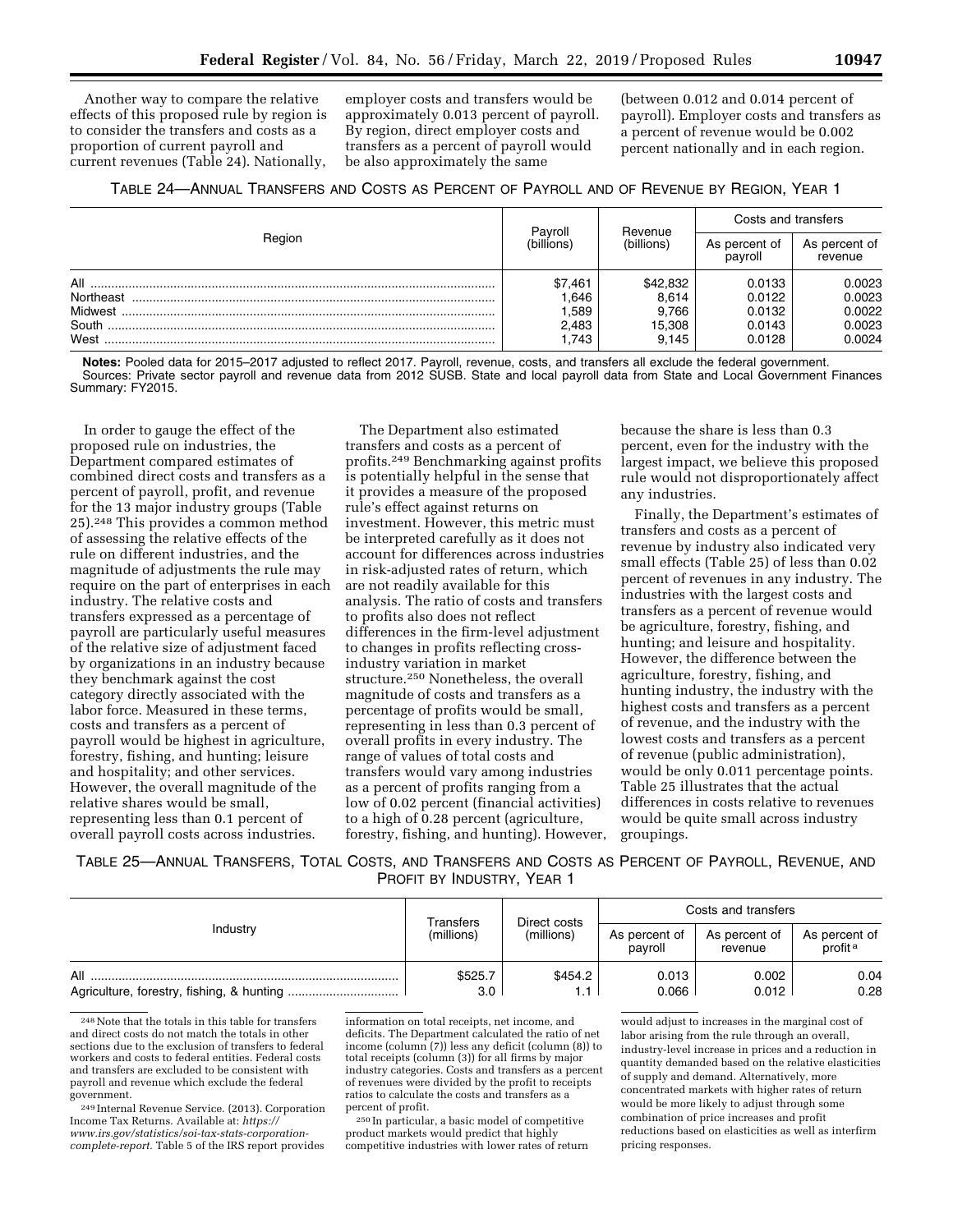TABLE 25—ANNUAL TRANSFERS, TOTAL COSTS, AND TRANSFERS AND COSTS AS PERCENT OF PAYROLL, REVENUE, AND PROFIT BY INDUSTRY, YEAR 1—Continued

|          |                         |                            | Costs and transfers      |                          |                                      |  |
|----------|-------------------------|----------------------------|--------------------------|--------------------------|--------------------------------------|--|
| Industry | Transfers<br>(millions) | Direct costs<br>(millions) | As percent of<br>payroll | As percent of<br>revenue | As percent of<br>profit <sup>a</sup> |  |
|          | 8.5                     | 2.1                        | 0.016                    | 0.002                    | 0.05                                 |  |
|          | 13.7                    | 31.7                       | 0.015                    | 0.003                    | 0.09                                 |  |
|          | 75.8                    | 25.3                       | 0.016                    | 0.002                    | 0.03                                 |  |
|          | 103.6                   | 84.5                       | 0.024                    | 0.001                    | 0.05                                 |  |
|          | 21.0                    | 14.6                       | 0.014                    | 0.003                    | 0.10                                 |  |
|          | 23.3                    | 11.3                       | 0.013                    | 0.003                    | 0.03                                 |  |
|          | 53.3                    | 51.2                       | 0.016                    | 0.002                    | 0.02                                 |  |
|          | 71.0                    | 75.0                       | 0.011                    | 0.006                    | 0.06                                 |  |
|          | 67.6                    | 68.4                       | 0.014                    | 0.005                    | 0.10                                 |  |
|          | 51.6                    | 43.7                       | 0.033                    | 0.010                    | 0.19                                 |  |
|          | 14.8                    | 36.1                       | 0.032                    | 0.008                    | 0.20                                 |  |
|          | 18.58                   | 9.1                        | 0.003                    | 0.001                    | h                                    |  |

Sources: Private sector payroll and revenue data from 2012 Economic Census. State and local payroll and revenue data from State and Local Government Finances Summary: FY2015 are used for the Public Administration industry. Profit to revenue ratios calculated from 2012 Internal Revenue Service Corporation Income Tax Returns.<br><sup>a</sup> Profit data based on corporations only.

**b** Profit is not applicable for public administration.

Although labor market conditions vary by Census Region and industry, the effects from updating the standard salary level and the HCE compensation level would not unduly affect any of the regions or industries. The proportion of total costs and transfers in each region would be fairly consistent with the proportion of total workers in each region. Additionally, although the shares will be larger for some firms and smaller for others, the average estimated costs and transfers from this proposed

rule are very small relative to current payroll or current revenue—generally less than a tenth of a percent of payroll and less than two-hundredths of a percent of revenue in each region and in each industry.

### vii. Regulatory Alternatives

As mentioned earlier, the Department considered a range of alternatives before selecting the 2004 methodology for updating the standard salary level and the 2016 methodology for updating the HCE compensation level (*see* section

VI.C.i). As seen in Table 26, the Department has calculated 2017 salary levels, the number of affected workers, and the associated costs and transfers for the alternative methods that the Department considered. Regulatory familiarization costs were not included because they do not vary over the alternatives. As with the regulatory analysis for the proposed levels, we use 2017 salary levels and 2017 earnings data to estimate the effect of January 2020 salary levels and 2020 earnings.

| TABLE 26—UPDATED STANDARD SALARY AND HCE COMPENSATION LEVELS AND ALTERNATIVES, AFFECTED EAP |  |
|---------------------------------------------------------------------------------------------|--|
| WORKERS, COSTS, AND TRANSFERS, YEAR 1                                                       |  |

|                                                                  |                                   | Affected EAP        | Year 1 effects (millions)                 |                  |
|------------------------------------------------------------------|-----------------------------------|---------------------|-------------------------------------------|------------------|
| Alternative                                                      | 2017 salary<br>level <sup>a</sup> | workers<br>(1,000s) | Adj. & mana-<br>gerial costs <sup>b</sup> | <b>Transfers</b> |
| <b>Standard Salary Level (Weekly)</b>                            |                                   |                     |                                           |                  |
| Alt. #0: Maintain average minimum wage protection since 2004 [c] | \$503                             | 242                 | \$21.5                                    | \$35.7           |
|                                                                  | 597                               | 786                 | 77.9                                      | 155.2            |
|                                                                  | 599                               | 787                 | 78.0                                      | 158.3            |
|                                                                  | 620                               | 924                 | 94.1                                      | 207.5            |
|                                                                  | 639                               | 1,069               | 110.6                                     | 250.1            |
|                                                                  | 641                               | 1,070               | 111.4                                     | 252.5            |
|                                                                  | 643                               | 1,072               | 111.8                                     | 255.0            |
| <b>HCE Compensation Level (Annually)</b>                         |                                   |                     |                                           |                  |
|                                                                  | 100,000                           | $\Omega$            |                                           |                  |
|                                                                  | 131,189                           | 186                 | 24.4                                      | 226.4            |
|                                                                  | 131,750                           | 186                 | 24.5                                      | 229.0            |
|                                                                  | 136,253                           | 198                 | 26.2                                      | 257.1            |
|                                                                  | 139,464                           | 201                 | 27.9                                      | 274.3            |
|                                                                  | 140,480                           | 204                 | 28.1                                      | 277.8            |
|                                                                  | 141,337                           | 204                 | 28.3                                      | 280.3            |

Note: Pooled data for 2015–2017 adjusted to reflect 2017.<br><sup>a</sup>These salary levels reflect estimated values for 2017 to approximate Year 1 effects.

**b** Regulatory familiarization costs are excluded because they do not vary based on the selected values of the salary levels.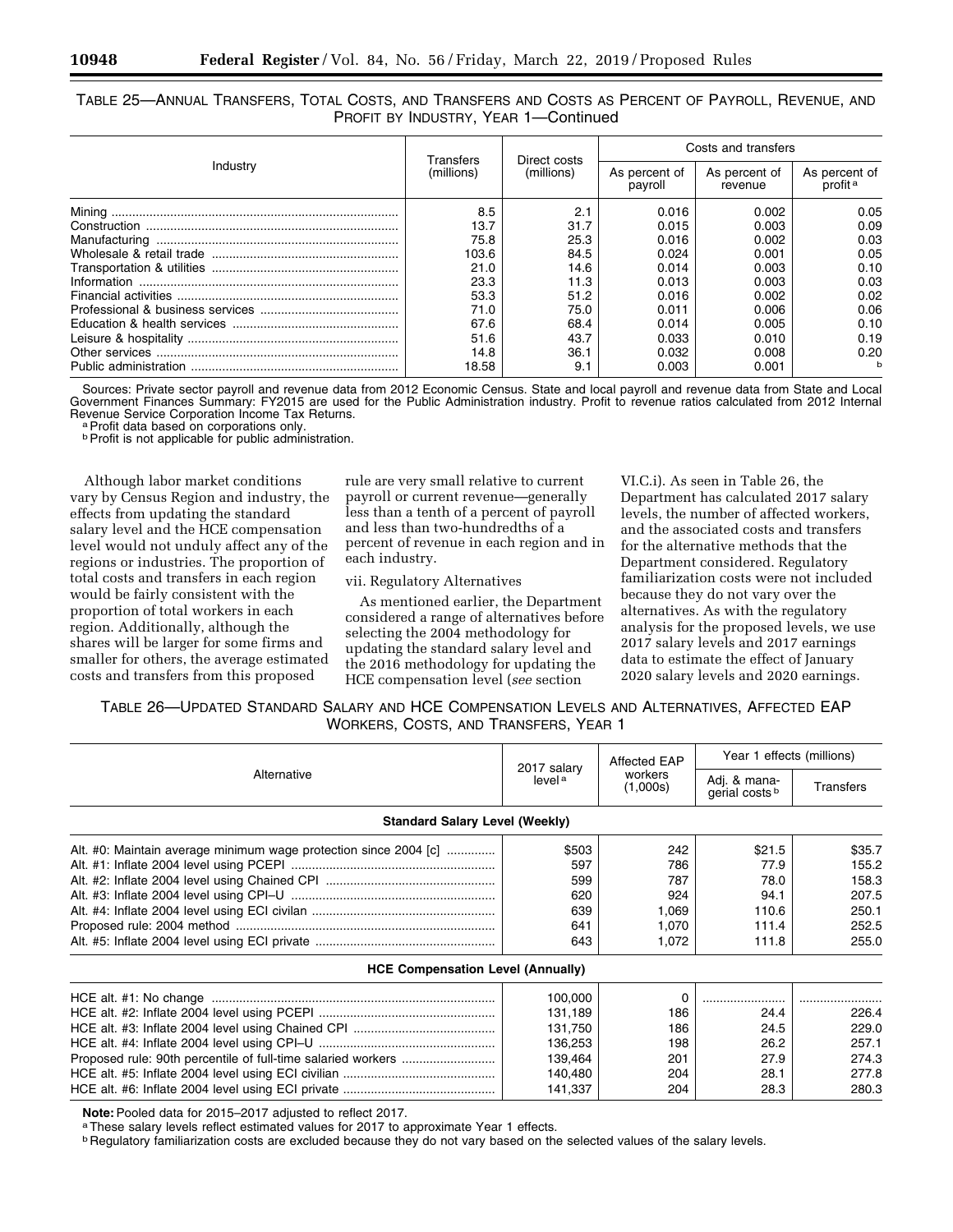cWhen the \$455 weekly threshold was established in 2004, the federal minimum wage was \$5.15, so the salary threshold was equivalent to the earnings of an employee working 72.2 hours at the minimum wage (including time-and-a-half for hours beyond the fortieth in a week). That amount fell with increases in the minimum wage and is now 55.2 hours. The weighted average across the 15 years since the overtime threshold was last changed is 59.6 hours, and a threshold that would provide 59.6 hours of \$7.25 minimum wage protection and overtime pay for hours over 40 would be \$503.

### viii. Projections

### 1. Methodology

The Department projected affected workers, costs, and transfers forward for ten years. This involved several steps.

First, the Department calculated workers' projected earnings in future years. The wage growth rate is calculated as the compound annual growth rate in median wages using the historical CPS MORG data for occupation-industry categories from 2007 to 2016.251 This is the annual growth rate that when compounded (applied to the first year's wage, then to the resulting second year's wage, etc.) yields the last historical year's wage. In occupation-industry categories where the CPS MORG data had an insufficient number of observations to reliably calculate median wages, the Department used the growth rate in median wages calculated from BLS' Occupational Employment Statistics (OES).252 Any remaining occupation-industry combinations without estimated median growth rates were assigned the median of the growth rates in median wages from the CPS MORG data for all industries and occupations. For projecting costs, we similarly projected wage rates for the human resource and managerial workers whose time is spent on these tasks.

Second, the Department compared workers' counter-factual earnings (*i.e.,*  absent any rulemakings) to the earnings levels. If the counter-factual earnings are below the relevant level (*i.e.,* standard or HCE) then the worker is considered affected. In other words, in each year affected EAP workers were identified as those who would be exempt in Year 1 absent any change to the current regulations but have projected earnings in the future year that are less than the relevant salary level.

Third, sampling weights were adjusted to reflect employment growth. The employment growth rate is the compound annual growth rate based on the ten-year employment projection

from BLS' National Employment Matrix (NEM) for 2016 to 2026 within an occupation-industry category.

Adjusted hours for workers affected in Year 1 were re-estimated in Year 2 using a long-run elasticity of labor demand of –0.4.253 For workers newly affected in Year 2 through Year 10, employers' wage and hour adjustments are estimated in that year, as described in section VI.D.iv, except the long-run elasticity of labor demand of –0.4 is used. Employer adjustments are made in the first year the worker is affected and then applied to all future years in which the worker continues to be affected (unless the worker switches to a Type 4 worker). Workers' earnings in predicted years are earnings post employer adjustments, with overtime pay, and with ongoing wage growth based on historical growth rates (as described above).

### 2. Estimated Projections

The Department estimated that the proposed rule would affect 1.3 million EAP workers in Year 1 and 1.1 million workers in Year 10 (Table 27). The projected number of affected workers includes workers who were not EAP exempt in the base year but would have become exempt in the absence of this proposed rule in Years 2 through 10. For example, a worker who passes the standard duties test may earn less than \$455 in Year 1 but between \$455 and the new salary level in subsequent years; such a worker would be counted as an affected worker.

The Department quantified three types of direct employer costs in the ten-year projections: (1) Regulatory familiarization costs; (2) adjustment costs; and (3) managerial costs. Regulatory familiarization costs only occur in Year 1. Although start-up firms must still become familiar with the FLSA following Year 1, the difference between the time necessary for familiarization with the current part 541 regulations and the regulations as modified by the proposed rule is essentially zero. Therefore, projected regulatory familiarization costs for new entrants over the next nine years would be zero.

Adjustment costs would occur in any year in which workers are newly affected. After Year 1, these costs would be relatively small since the majority of workers would be affected in Year 1. Management costs would recur each year for all affected EAP workers whose hours are adjusted. However, managerial costs generally decrease over time as the number of affected EAP workers decreases. The Department estimated that Year 1 managerial costs would be \$72.7 million; by Year 10 these costs decline to \$64.2 million.

The Department projected two types of transfers from employers to employees associated with workers affected by the regulation. Transfers due to the minimum wage provision would be \$57.0 million in Year 1 and would fall to \$17.6 million in Year 10 as increased earnings over time move workers' implicit rate of pay above the minimum wage.254 Transfers due to overtime pay decline over time because the number of affected workers decreases. Thus, transfers due to the overtime pay provision would decrease from \$469.9 million in Year 1 to \$429.5 million in Year 10.255

Projected costs and transfers were deflated to 2017 dollars using the Congressional Budget Office's projections for the CPI–U.256

255 If earnings levels were in fact updated quadrennially as the Department intends, which remains a matter within the Secretary's sole discretion, then the potential projected costs and transfers would be higher in the Department's estimation than those shown here, based on the Department's estimates on future outcomes many years into the future. Because those potential costs and transfers would be the result of any future rulemakings and therefore included in the economic analyses of those rulemakings, they have not been incorporated into this analysis. The Department has estimated these potential costs and transfers, however. With updates in Years 6 and 10, the ten-year annualized costs, based on the Department's estimates and subject to change given that it relies on future projections and the Secretary's discretionary actions, would increase from \$120.5 million to \$135.9 million. Annualized transfers would increase from \$429.4 million to \$510.0 million.

256Congressional Budget Office. 2018. The Budget and Economic Outlook: 2018 To 2028. *See [https://www.cbo.gov/publication/53651.](https://www.cbo.gov/publication/53651)* 

<sup>251</sup>To increase the number of observations, three years of data were pooled for each of the endpoint years. Specifically, data from 2006, 2007, and 2008 (converted to 2007 dollars) were used to calculate the 2007 median wage and data from 2015, 2016, and 2017 (converted to 2016 dollars) were used to calculate the 2016 median wage.

<sup>252</sup>To lessen small sample bias, this rate was only calculated using CPS MORG data when these data contained at least 30 observations in each period.

<sup>253</sup>This elasticity estimate is based on the Department's analysis of the following paper: Lichter, A., Peichl, A. & Siegloch, A. (2014). The Own-Wage Elasticity of Labor Demand: A Meta-Regression Analysis. IZA DP No. 7958.

<sup>254</sup> Increases in minimum wages were not projected. If state or federal minimum wages increase during the projected timeframe, as anticipated, then projected minimum wage transfers may be underestimated.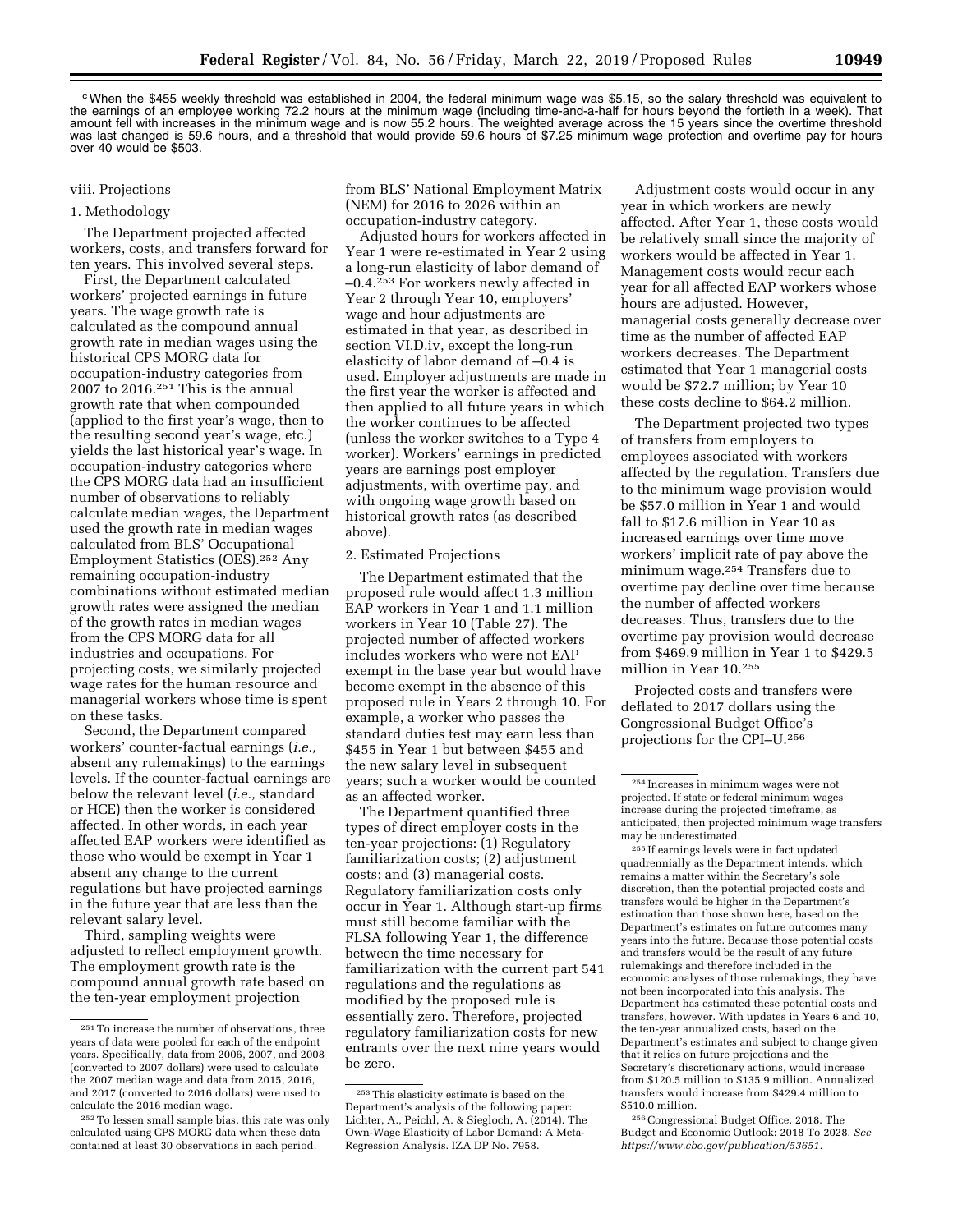### TABLE 27—PROJECTED COSTS AND TRANSFERS, STANDARD AND HCE SALARY LEVELS

| Year                  | Affected<br>EAP       |                   | Costs                   |            |         |           | Transfers |         |  |
|-----------------------|-----------------------|-------------------|-------------------------|------------|---------|-----------|-----------|---------|--|
| $(year \#)$           | workers<br>(millions) | Reg. Fam.         | Adjustment <sup>a</sup> | Managerial | Total   | Due to MW | Due to OT | Total   |  |
|                       |                       | (Millions 2017\$) |                         |            |         |           |           |         |  |
| Year:                 |                       |                   |                         |            |         |           |           |         |  |
| Year 1                | 1.3                   | \$324.9           | \$66.6                  | \$72.7     | \$464.2 | \$57.0    | \$469.9   | \$526.9 |  |
| Year 2                | 1.2                   | 0.0               | 1.5                     | 72.7       | 74.2    | 30.4      | 390.9     | 421.3   |  |
| Year 3                | 1.2                   | 0.0               | 1.7                     | 68.5       | 70.2    | 28.0      | 374.9     | 402.8   |  |
| Year 4                | 1.1                   | 0.0               | 2.2                     | 66.5       | 68.7    | 25.4      | 378.0     | 403.4   |  |
| Year 5                | 1.1                   | 0.0               | 2.9                     | 63.0       | 65.9    | 25.8      | 380.5     | 406.3   |  |
| Year 6                | 1.0                   | 0.0               | 3.4                     | 62.5       | 65.9    | 25.2      | 375.5     | 400.7   |  |
| Year 7                | 1.0                   | 0.0               | 3.2                     | 60.3       | 63.6    | 21.9      | 387.2     | 409.1   |  |
| Year 8                | 1.0                   | 0.0               | 3.3                     | 60.8       | 64.1    | 19.2      | 401.9     | 421.1   |  |
| Year 9                | 1.0                   | 0.0               | 3.4                     | 61.8       | 65.1    | 18.5      | 413.4     | 431.9   |  |
| Year 10               | 1.1                   | 0.0               | 3.6                     | 64.2       | 67.8    | 17.6      | 429.5     | 447.1   |  |
| Annualized value:     |                       |                   |                         |            |         |           |           |         |  |
| 3% real discount rate |                       | 37.0              | 10.0                    | 65.6       | 112.6   | 27.7      | 400.3     | 428.0   |  |
| 7% real discount rate |                       | 43.2              | 11.2                    | 66.0       | 120.5   | 28.6      | 400.7     | 429.4   |  |

a Adjustment costs occur in all years when there are newly affected workers. Adjustment costs may occur in years without updated salary levels because some workers' projected earnings are estimated using negative earnings growth.

Table 27 also summarizes annualized costs and transfers over the ten-year projection period, using 3 percent and 7 percent real discount rates. The Department estimated that total direct employer costs have an annualized value of \$120.5 million per year over ten years when using a 7 percent real discount rate. The annualized value of total transfers was estimated to equal \$429.4 million.

ix. Alternative Regulatory Baseline, Including Calculation of Cost Savings Under Executive Order 13771

Other portions of this regulatory impact analysis contain estimates of the impacts of this proposed rule relative to the 2004 final rule, which is the policy that the Department is currently enforcing. However, Circular A–4 states that multiple regulatory baselines may be analytically relevant. In this case, a second informative baseline is the 2016 final rule, which is currently in the

Code of Federal Regulations (CFR).257 Moreover, for purposes of determining whether this proposed rule is deregulatory under E.O. 13771, the economic impacts should be compared to what is currently published in the CFR. As such, most of this section presents an estimate of the cost savings of this proposed rule relative to the 2016 rule, and in addition to estimating annualized cost savings for the proposed rule using a 10-year time horizon, we also estimated annualized costs savings in perpetuity in accordance with E.O. 13771 accounting standards. Later in this section, the Department presents transfer and benefits estimates from the analysis accompanying the 2016 final rule values that are also relevant to this second regulatory baseline.

To ensure the estimated costs of the 2016 final rule can be directly and appropriately compared with the costs

estimated for this proposed rule, the Department started with the analytic model for this proposed rule and replaced the proposed salary and compensation thresholds with the thresholds set in the 2016 final rule. The Department assumed that initial regulatory familiarization costs would be identical under adoption of either the proposed rule or the 2016 final rule, because the same number of employers would be potentially affected in Year 1. In addition, the Department added the updated thresholds from the planned triennial updates in years 4, 7 and 10 from the 2016 final rule. Therefore, the *only* differences in estimated costs presented here between the 2016 final rule and this proposed rule are attributable to the initial difference in earnings thresholds and the effects of the 2016 final rule's automatic updating mechanism, which updates the thresholds every three years.

TABLE 28—WEEKLY EARNINGS THRESHOLDS USED IN COMPARISON OF 2016 FINAL RULE AND 2018 PROPOSED RULE

|                                       | 2016 Final Rule                 |                                         | 2018 Proposed Rule              |                                         |
|---------------------------------------|---------------------------------|-----------------------------------------|---------------------------------|-----------------------------------------|
| Year                                  | Standard<br>salarv<br>threshold | <b>HCE</b><br>compensation<br>threshold | Standard<br>salary<br>threshold | <b>HCE</b><br>compensation<br>threshold |
| Year 1<br>Year 4<br>Year 7<br>Year 10 | \$913<br>984<br>1.049<br>118.،  | \$2,577<br>2,837<br>3,080<br>3.345      | \$641<br>641<br>641<br>641      | \$2,682<br>2,682<br>2,682<br>2,682      |

**Note:** Year 1 impacts are calculated using 2017 pooled CPS MORG data (the most recently available data); therefore, the earnings thresholds in Year 1 must correspond to the levels that would have been in effect under each rule had the rule been promulgated in 2017. These figures are the Department's best approximation for impacts starting in 2020, the earliest year the Department expects the proposed earnings levels to be implemented.

However, this approach means that the estimated costs presented here for the 2016 final rule are not directly comparable to those published in the **Federal Register** (81 FR 32391). The differences between the previously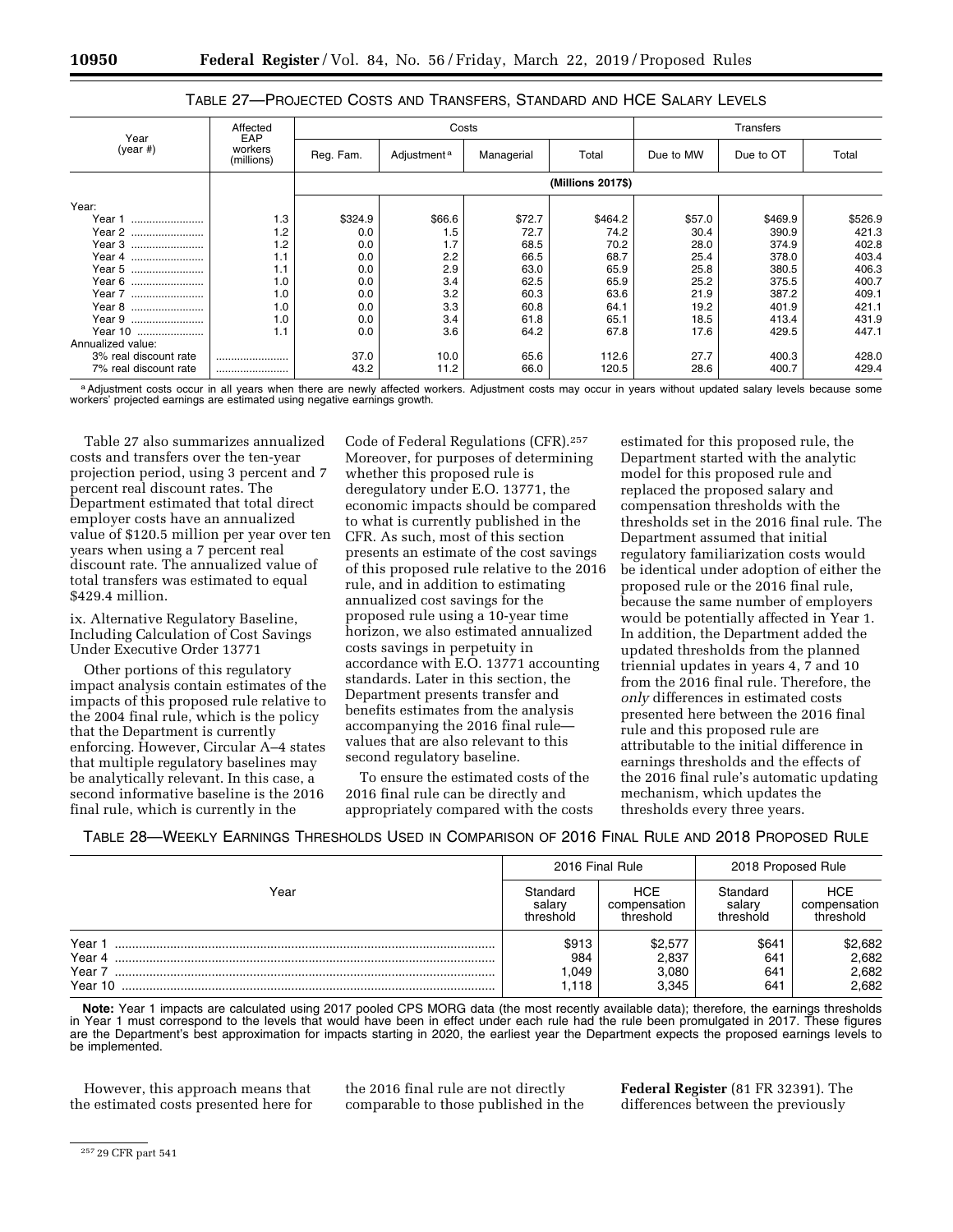published 2016 cost estimates and those presented here are primarily due to: An increase in the number of establishments that would incur regulatory familiarization costs to account for economic growth between 2012 (estimates for the 2016 final rule were based on 2012 SUSB data) and 2015 (this proposed rule is based on

2015 SUSB data); the use of more recent CPS MORG data (the 2016 final rule used pooled CPS data for 2013 through 2015 inflated to represent FY 2017); an increase in the wage rates used to value staff time spent on regulatory familiarization, adjustment, and monitoring; incorporating a 17 percent

overhead rate in those wage rates; and minor improvements to the model.258

Table 29 presents the estimated number of affected EAP workers, and direct regulatory, adjustment, and managerial costs for the 2016 final rule calculated using the 2018 analytic model.

### TABLE 29—ADJUSTED 2016 FINAL RULE PROJECTED COSTS AND TRANSFERS, STANDARD SALARY AND HCE COMPENSATION LEVELS

|                   | Affected EAP          | Costs     |                         |            |         |  |
|-------------------|-----------------------|-----------|-------------------------|------------|---------|--|
| Year              | workers<br>(millions) | Reg. Fam. | Adjustment <sup>a</sup> | Managerial | Total   |  |
|                   |                       |           | (Millions FY2017\$)     |            |         |  |
| Year:             |                       |           |                         |            |         |  |
|                   | 4.1                   | \$324.9   | \$215.2                 | \$241.2    | \$781.3 |  |
|                   | 4.0                   | 0.0       | 1.5                     | 231.6      | 233.1   |  |
|                   | 3.8                   | 0.0       | 1.7                     | 221.8      | 223.5   |  |
|                   | 4.5                   | 27.6      | 14.3                    | 262.3      | 304.2   |  |
|                   | 4.4                   | 0.0       | 2.9                     | 253.7      | 256.6   |  |
|                   | 4.3                   | 0.0       | 3.5                     | 247.5      | 251.0   |  |
|                   | 4.9                   | 28.2      | 9.4                     | 279.1      | 316.6   |  |
|                   | 4.8                   | 0.0       | 3.3                     | 270.5      | 273.7   |  |
|                   | 4.7                   | 0.0       | 3.4                     | 267.9      | 271.2   |  |
|                   | 5.4                   | 28.8      | 13.7                    | 303.2      | 345.6   |  |
| Annualized value: |                       |           |                         |            |         |  |
|                   |                       | 45.1      | 29.7                    | 256.2      | 331.0   |  |
|                   |                       | 50.8      | 33.5                    | 254.2      | 338.6   |  |

a Adjustment costs occur in all years when there are newly affected workers, including years when the salary level is not updated. Adjustment costs may occur in years without updated salary levels because some workers' projected earnings are estimated using negative earnings growth.

The Department then subtracted direct regulatory costs expected to have been incurred under the 2016 final rule from the direct costs estimated under

this proposed rule (*see* Table 27). As shown in Table 30, direct employer costs of the proposed rule are estimated to be, on average, \$224.0 million lower

per year in perpetuity than the 2016 final rule (using a 7 percent discount rate).

### TABLE 30—DIFFERENCE IN COSTS BETWEEN 2016 FINAL RULE AND THIS PROPOSED RULE

|       | Reduction in<br>affected EAP                  | Reduction in costs |                         |            |         |
|-------|-----------------------------------------------|--------------------|-------------------------|------------|---------|
| Year  | workers<br>(millions)                         | Reg. Fam.          | Adjustment <sup>a</sup> | Managerial | Total   |
|       |                                               |                    | (Millions FY2017\$)     |            |         |
| Year: |                                               |                    |                         |            |         |
|       | 2.8                                           | \$0.0              | \$148.6                 | \$168.5    | \$317.1 |
|       | 2.7                                           | 0.0                | 0.0                     | 158.9      | 158.9   |
|       | 2.6                                           | 0.0                | 0.0                     | 153.3      | 153.3   |
|       | 3.4                                           | 27.6               | 12.1                    | 195.8      | 235.5   |
|       | 3.3                                           | 0.0                | 0.0                     | 190.7      | 190.7   |
|       | 3.2                                           | 0.0                | 0.1                     | 185.1      | 185.1   |
|       | 3.9                                           | 28.2               | 6.1                     | 218.7      | 253.1   |
|       | 3.8                                           | 0.0                | 0.0                     | 209.6      | 209.6   |
|       | 3.6                                           | 0.0                | 0.0                     | 206.1      | 206.1   |
|       | 4.3                                           | 28.8               | 10.1                    | 238.9      | 277.8   |
|       | <b>Annualized Value: 10-Year Time Horizon</b> |                    |                         |            |         |
|       |                                               | \$8.1              | \$19.6                  | \$190.6    | \$218.4 |
|       |                                               | 7.6                | 22.4                    | 188.2      | 218.2   |
|       | Annualized Value: Perpetual Time Horizon      |                    |                         |            |         |
|       |                                               | \$9.0              | \$7.5                   | \$210.9    | \$227.4 |

258As previously discussed, one such improvement is the Department's application of conditional probabilities to estimate the number of HCE workers. *See supra* note 193.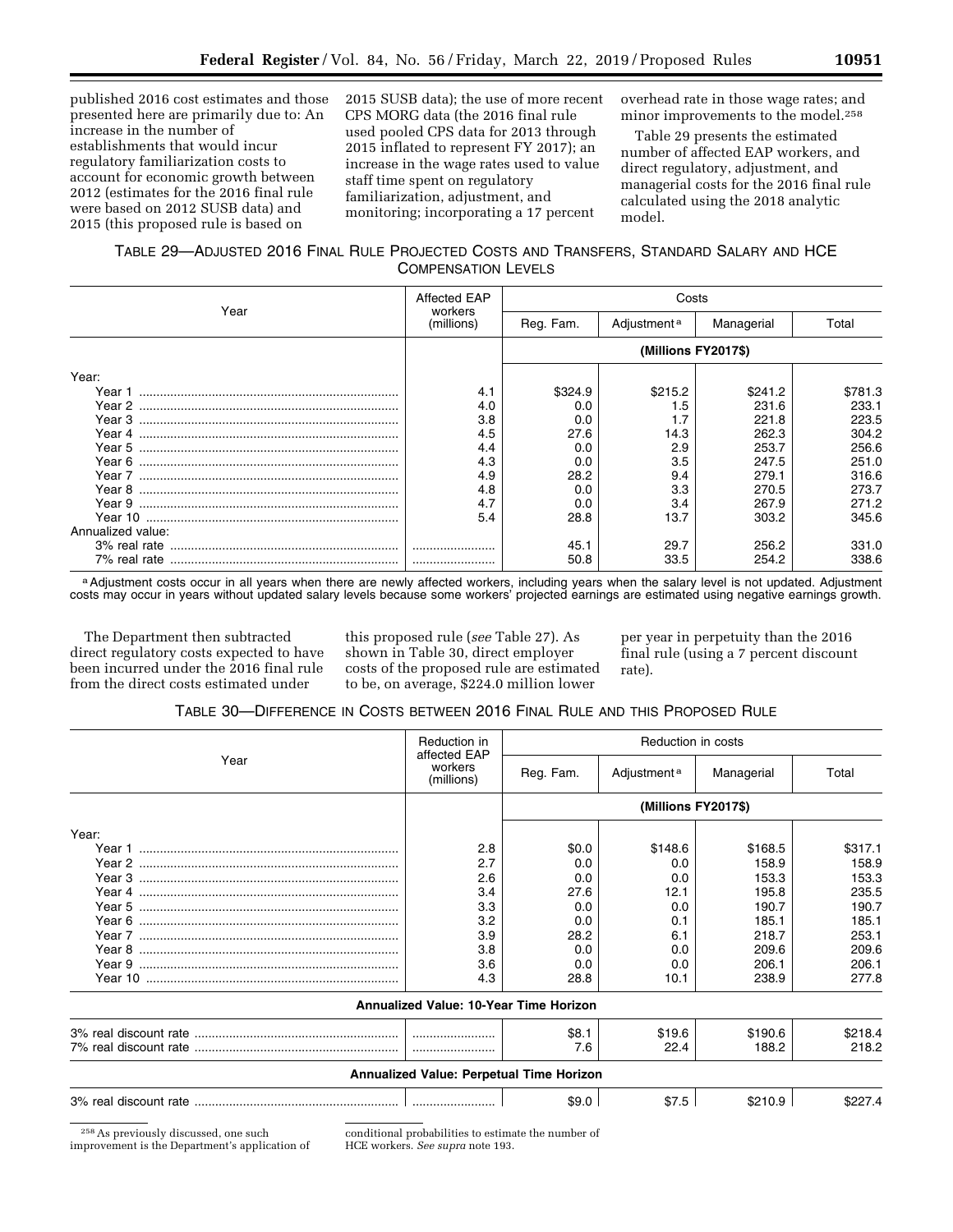### TABLE 30—DIFFERENCE IN COSTS BETWEEN 2016 FINAL RULE AND THIS PROPOSED RULE—Continued

|                       | Reduction in<br>affected EAP | Reduction in costs |                         |            |       |  |
|-----------------------|------------------------------|--------------------|-------------------------|------------|-------|--|
| Year                  | workers<br>(millions)        | Reg. Fam.          | Adjustment <sup>a</sup> | Managerial | Total |  |
| 7% real discount rate |                              | 8.3                | 12.6                    | 203.1      | 224.0 |  |

a Adjustment costs occur in all years when there are newly affected workers, including years when the salary level is not updated. Adjustment costs may occur in years without updated salary levels because some workers' projected earnings are estimated using negative earnings growth.

The cost savings from the proposed rule are primarily attributable to two factors. First, a lower standard salary level will result in fewer affected workers in any given year. If fewer workers are affected, then management must consider and make earnings adjustments for fewer employees, and must monitor hours worked for fewer employees. Second, this analysis does not incorporate automatic updating whereas the 2016 final rule incorporated a triennial automatic updating mechanism. Therefore, regulatory familiarization costs are now only incurred in Year 1 and adjustment costs are primarily incurred in Year 1. Additionally, managerial costs now gradually decrease over time rather than increasing every three years.

In the 2016 final rule, the Department estimated average annualized transfers of \$1,189.1 million over a ten-year period using a discount rate of 7 percent. The Department also estimated that avoided litigation costs resulting from the rule could total approximately \$31.2 million per year.259 The Department includes these values here for reference.

#### **VII. Initial Regulatory Flexibility Analysis (IRFA)**

The Regulatory Flexibility Act of 1980 (RFA) as amended by the Small Business Regulatory Enforcement Fairness Act of 1996 (SBREFA), hereafter jointly referred to as the RFA, requires that an agency prepare an initial regulatory flexibility analysis (IRFA) when proposing, and a final regulatory flexibility analysis (FRFA) when issuing, regulations that will have a significant economic impact on a substantial number of small entities. The agency is also required to respond to public comment on the NPRM.260 The Chief Counsel for Advocacy of the Small Business Administration was notified of this proposed rule upon submission of the rule to OMB under

Executive Order 12866. The Department invites commenters to provide input on data analysis and/or methodology used throughout this IRFA.

### *A. Reasons Why Action by the Agency Is Being Considered*

The standard salary level and HCE total compensation levels have not been updated since 2004 261 and, as described in detail in section VI.A.ii., the standard salary level has declined considerably in real terms relative to the 2004 value. As a result, the standard salary level's usefulness in identifying nonexempt workers has eroded over time. Similarly, the HCE annual compensation requirement is out of date; more than twice as many workers earn at least \$100,000 annually compared to when it was adopted in 2004. Additionally, the Department's 2016 final rule updating the standard salary level and the HCE annual compensation requirement was declared invalid because the rule would make nonexempt too many employees whose exemption status should have been determined by their duties. Therefore, the Department believes that rulemaking is necessary in order to correct the deficiencies in the 2016 final rule and restore the effectiveness of the salary levels.

### *B. Statement of Objectives and Legal Basis for the Proposed Rule*

Section 13(a)(1) creates a minimum wage and overtime pay exemption for bona fide executive, administrative, professional, and outside sales employees, and teachers and academic administrative personnel, as those terms are defined and delimited by the Secretary of Labor. The regulations in part 541 contain specific criteria that define each category of exemption. The regulations also define those computer

employees who are exempt under section  $13(a)(1)$  and section  $13(a)(17)$ . To qualify for exemption, employees must meet certain tests regarding their job duties and generally must be paid on a salary basis at not less than \$455 per week.

The Department's primary objective in this rulemaking is to ensure that the revised salary levels will continue to provide a useful and effective test for exemption. The premise behind the standard salary level is to be an appropriate dividing-line between employees who are nonexempt from employees who may be performing exempt duties. The threshold essentially screens out obviously nonexempt employees whom Congress intended to be protected by the FLSA's minimum wage and overtime provisions. If left unchanged, the effectiveness of the salary level test as a means of determining exempt status diminishes as nonexempt employee wages increase over time.

Given that the 2016 final rule was invalidated, the Department last updated the salary levels in the 2004 final rule, which set the standard test threshold at \$455 per week for EAP employees. The 2004 final rule also created a new ''highly compensated'' test for exemption. Under the HCE exemption, employees who are paid total annual compensation of at least \$100,000 (which must include at least \$455 per week paid on a salary or fee basis) are exempt from the FLSA's overtime requirements if they customarily and regularly perform at least one of the duties or responsibilities of an exempt EAP employee identified in the standard tests for exemption.262

Employees who meet the requirements of part 541 are excluded from the Act's minimum wage and overtime pay protections. As a result, employees may work any number of hours in the workweek and not be subject to the FLSA's overtime pay requirements. Some state laws have stricter exemption standards than those described above. The FLSA does not preempt any such stricter state

<sup>259</sup> In this proposed rule, the Department has revised how it calculates avoided litigation costs so the number referenced here for the 2016 final rule is not directly comparable to the calculation of reduced litigation costs for this proposal. 260*See* 5 U.S.C. 604.

<sup>261</sup>The Department revised the EAP salary levels in 2004. In 2016, the Department also issued a final rule revising the EAP salary levels, however, on August 31, 2017, the U.S. District Court for Eastern District of Texas held that the 2016 final rule's standard salary level exceeded the Department's authority and was therefore invalid. *See Nevada* v. *U.S. Dep't of Labor,* 275 F. Supp. 3d 795 (E.D. Tex. 2017). Until the Department issues a new final rule, it is enforcing the part 541 regulations in effect on November 30, 2016, including the \$455 per week standard salary level set in the 2004 final rule. 262 § 541.601.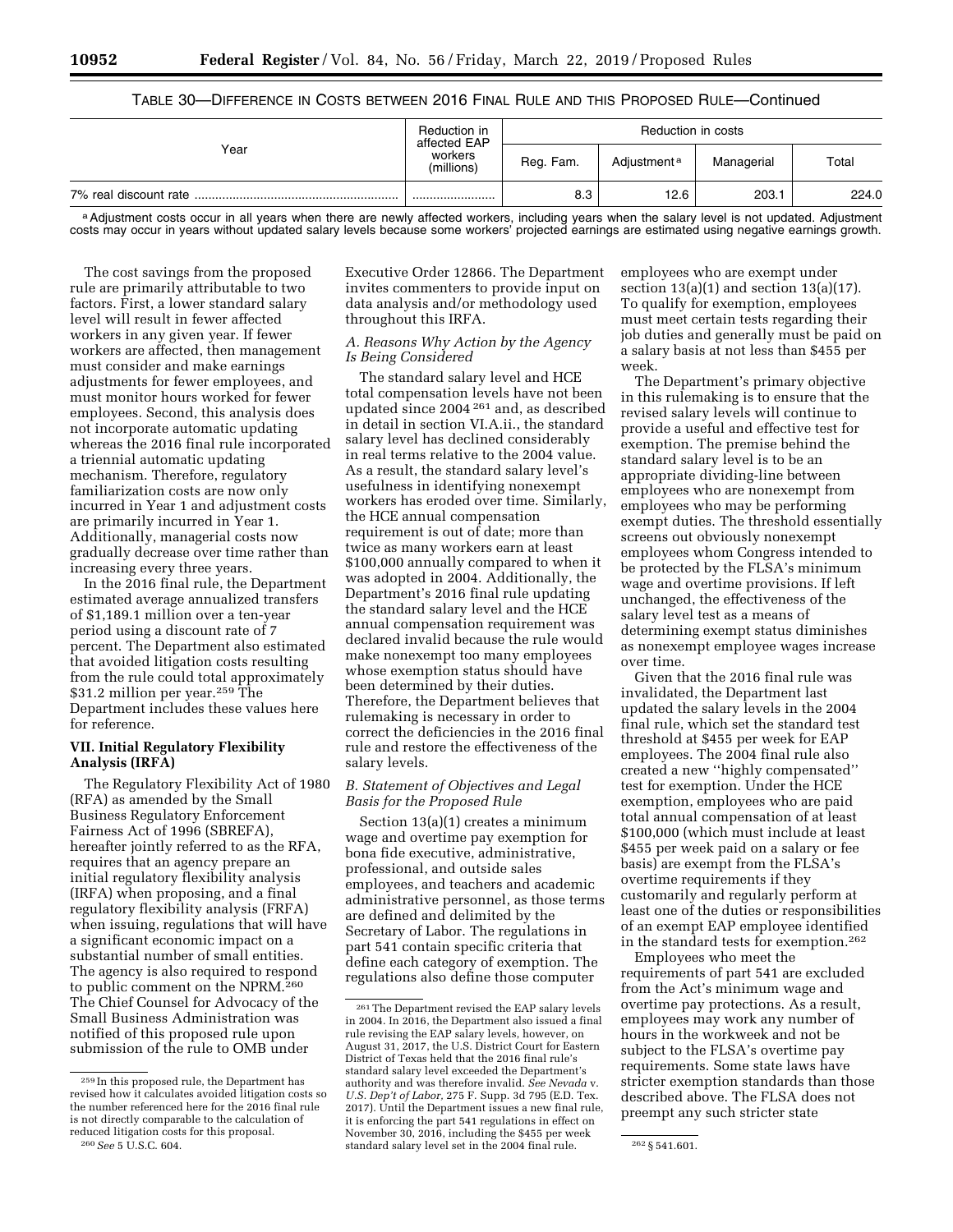standards. If a state law establishes a higher standard than the provisions of the FLSA, the higher standard applies as a matter of state law in that specific state.263

To restore the function of the standard salary level and the HCE total compensation requirements as appropriate bright-line tests between overtime-protected employees and those who may be bona fide EAP employees, the Department proposes to increase the minimum salary level necessary for exemption from the FLSA minimum wage and overtime requirements as an EAP employee from \$455 to \$679 a week for the standard salary test, and from \$100,000 to \$147,414 per year for the HCE test. To ensure that these levels continue to function appropriately in

the future, the Department intends to update these levels every four years.

*C. Description of the Number of Small Entities to Which the Proposed Rule Will Apply* 

i. Definition of Small Entity

The RFA defines a ''small entity'' as a (1) small not-for-profit organization, (2) small governmental jurisdiction, or (3) small business. The Department used the entity size standards defined by SBA, in effect as of October 1, 2017, to classify entities as small.264 SBA establishes separate standards for individual 6-digit NAICS industry codes, and standard cutoffs are typically based on either the average number of employees, or the average annual receipts. For example, small businesses

are generally defined as having fewer than 500, 1,000, or 1,250 employees in manufacturing industries and less than \$7.5 million in average annual receipts for nonmanufacturing industries. However, some exceptions do exist, the most notable being that depository institutions (including credit unions, commercial banks, and non-commercial banks) are classified by total assets (small defined as less than \$550 million in assets). Small governmental jurisdictions are another noteworthy exception. They are defined as the governments of cities, counties, towns, townships, villages, school districts, or special districts with populations of less than 50,000 people.265

Parameters that are used in the small business cost analysis, and a summary of the effects, are provided in Table 31.

TABLE 31—OVERVIEW OF PARAMETERS USED FOR COSTS TO SMALL BUSINESSES

| Small business costs                                      | Cost                                                                                                                         |  |  |  |  |  |  |
|-----------------------------------------------------------|------------------------------------------------------------------------------------------------------------------------------|--|--|--|--|--|--|
| <b>Direct and Payroll Costs</b>                           |                                                                                                                              |  |  |  |  |  |  |
|                                                           | \$4,053.<br>0.18%<br>$0.97\%$ .<br>$0.06\%$ .                                                                                |  |  |  |  |  |  |
| <b>Direct Costs</b>                                       |                                                                                                                              |  |  |  |  |  |  |
| Regulatory familiarization:<br>Adjustment:<br>Managerial: | 1 hour per establishment.<br>\$41.91.<br>75 minutes per newly affected worker.<br>\$41.91.<br>5 minutes per affected worker. |  |  |  |  |  |  |
|                                                           | \$48.72.                                                                                                                     |  |  |  |  |  |  |
| <b>Payroll Increases</b>                                  |                                                                                                                              |  |  |  |  |  |  |
|                                                           |                                                                                                                              |  |  |  |  |  |  |

a Using the methodology where all employees at an affected small firm are affected. This assumption generates upper-end estimates. Lowerend cost estimates are significantly smaller.

#### ii. Data Sources and Methods

The Department obtained data from several sources to determine the number of small entities and employment in these entities for each industry. However, the Statistics of U.S. Businesses (SUSB, 2012) was used for

most industries. Industries for which the Department used alternative sources include credit unions,266 commercial banks and savings institutions,267 agriculture,268 and public administration.269 The Department used the latest available data in each case, so data years differ between sources.

For each industry, the SUSB data tabulates total employment, establishment, and firm counts by both enterprise employment size (*e.g.,* 0–4 employees, 5–9 employees) and receipt size (*e.g.,* less than \$100,000, \$100,000-

<sup>263</sup>*See* 29 U.S.C. 218

<sup>264</sup>*See [https://www.sba.gov/sites/default/files/](https://www.sba.gov/sites/default/files/files/Size_Standards_Table_2017.pdf) files/Size*\_*[Standards](https://www.sba.gov/sites/default/files/files/Size_Standards_Table_2017.pdf)*\_*Table*\_*2017.pdf.* 

<sup>265</sup>*See [http://www.sba.gov/advocacy/regulatory](http://www.sba.gov/advocacy/regulatory-flexibility-act)[flexibility-act](http://www.sba.gov/advocacy/regulatory-flexibility-act)* for details.

<sup>266</sup>National Credit Union Association. (2012). 2012 Year End Statistics for Federally Insured Credit Unions. *[https://www.ncua.gov/analysis/](https://www.ncua.gov/analysis/Pages/call-report-data/reports/chart-pack/chart-pack-2018-q1.pdf)* 

*[Pages/call-report-data/reports/chart-pack/chart](https://www.ncua.gov/analysis/Pages/call-report-data/reports/chart-pack/chart-pack-2018-q1.pdf)[pack-2018-q1.pdf.](https://www.ncua.gov/analysis/Pages/call-report-data/reports/chart-pack/chart-pack-2018-q1.pdf)* 

<sup>267</sup>Federal Depository Insurance Corporation. (2018). Statistics on Depository Institutions— Compare Banks. Available at: *[https://](https://www5.fdic.gov/SDI/index.asp) [www5.fdic.gov/SDI/index.asp.](https://www5.fdic.gov/SDI/index.asp) Data are from 3/31/ 18* for employment and data are from 6/30/2017 for share of firms and establishments that are ''small''.

<sup>268</sup>United States Department of Agriculture. (2014). 2012 Census of Agriculture: United States Summary and State Data: Volume 1, Geographic Area Series, Part 51. Available at: *[http://](http://www.agcensus.usda.gov/Publications/2012/Full_Report/Volume_1,_Chapter_1_US/usv1.pdf) [www.agcensus.usda.gov/Publications/2012/Full](http://www.agcensus.usda.gov/Publications/2012/Full_Report/Volume_1,_Chapter_1_US/usv1.pdf)*\_ *[Report/Volume](http://www.agcensus.usda.gov/Publications/2012/Full_Report/Volume_1,_Chapter_1_US/usv1.pdf)*\_*1,*\_*Chapter*\_*1*\_*US/usv1.pdf.* 

<sup>269</sup>Hogue, C. (2012). Government Organization Summary Report: 2012. Available at: *[http://](http://www2.census.gov/govs/cog/g12_org.pdf) [www2.census.gov/govs/cog/g12](http://www2.census.gov/govs/cog/g12_org.pdf)*\_*org.pdf.*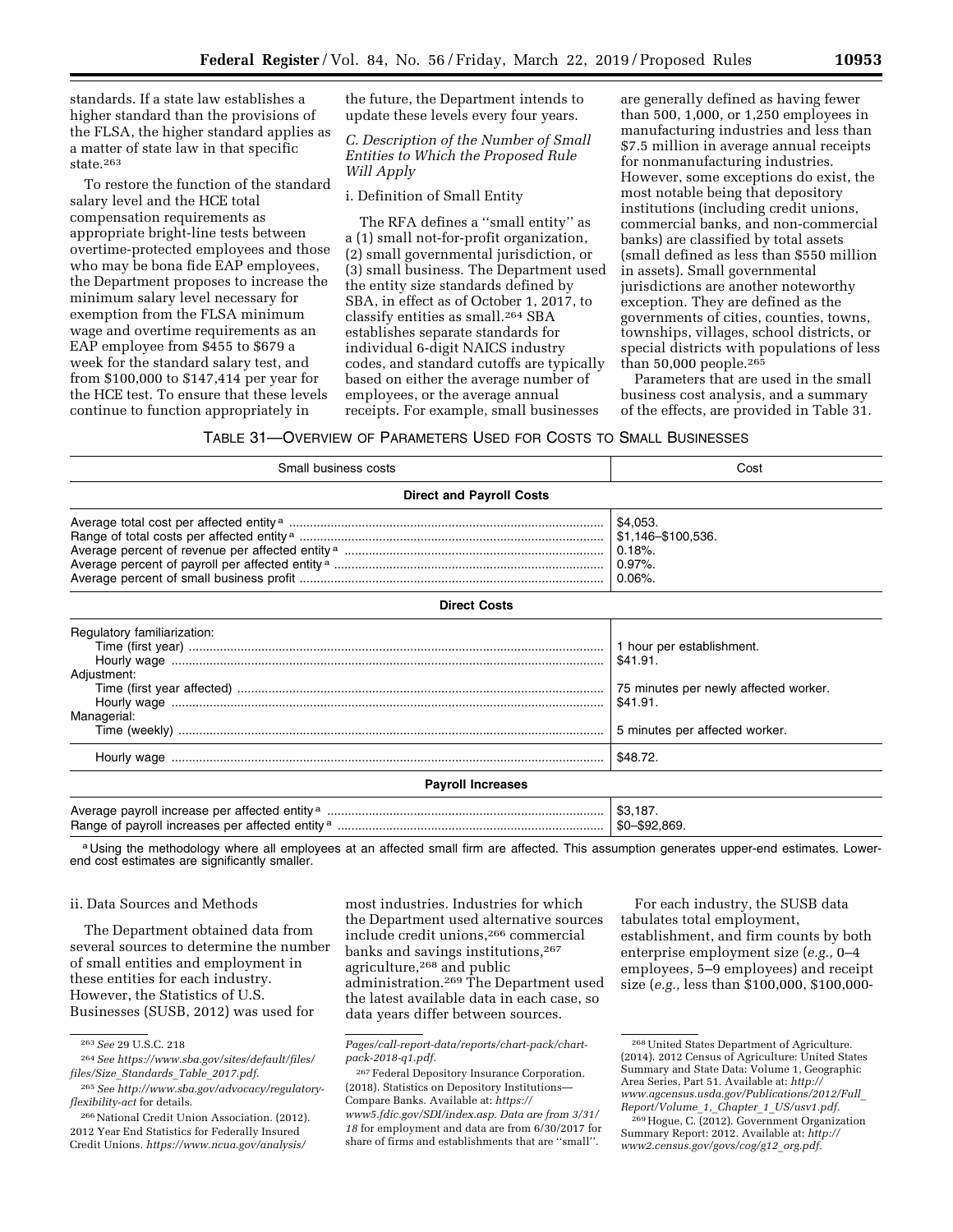\$499,999).<sup>270</sup> The Department combined these categories with the SBA size standards to estimate the proportion of establishments and employees in each industry that are considered small or employed by a small entity, respectively. The general methodological approach was to classify all establishments or employees in categories below the SBA cutoff as in "small entity" employment.<sup>271</sup> If a cutoff fell in the middle of a defined category, a uniform distribution of employees across that bracket was assumed to determine what proportion should be classified as small. The Department assumed that the small entity share of credit card issuing and other depository credit intermediation institutions (which were not separately represented in FDIC asset data), is similar to that of commercial banking and savings institutions. The estimated share of employment in small entities

was applied to the CPS data to estimate the number of affected workers in small entities.

The Department also estimated the number of small establishments by employer type (nonprofit, for-profit, government). The calculation of the number of establishments by employer type is similar to the calculation of the number of establishments by industry. However, instead of using SUSB data by industry, the Department used SUSB data by Legal Form of Organization for nonprofit and for-profit establishments, and data from the 2012 Census of Governments for small governments. The 2012 Census of Governments report includes a breakdown of state and local governments by the population of their underlying jurisdiction, allowing us to estimate the number of governments that are small. The Department welcomes comments on the data sets used in the analysis and alternative sources of data.

iii. Number of Small Entities Affected by the Proposed Rule

Table 32 presents the estimated number of establishments and small establishments in the U.S. (hereafter, the terms ''establishment'' and ''entity'' are used interchangeably and are considered equivalent for the purposes of this IRFA).272 Based on the methodology described above, the Department found that of the 7.8 million establishments relevant to this analysis, more than 80 percent (6.3 million) are small by SBA standards. These small establishments employ about 51.5 million workers, about 37 percent of workers employed by all establishments (excluding self-employed, unpaid workers, and members of the armed forces), and account for roughly 36 percent of total payroll (\$2.6 trillion of \$7.4 trillion).273

TABLE 32—NUMBER OF ESTABLISHMENTS AND EMPLOYEES BY SBA SIZE STANDARDS, BY INDUSTRY AND EMPLOYER **TYPF** 

|                                       | Establishments (1,000s) |            | Workers $(1,000s)$ <sup>a</sup> |                               | Annual payroll<br>(billions) |                        |
|---------------------------------------|-------------------------|------------|---------------------------------|-------------------------------|------------------------------|------------------------|
| Industry/employer type                | Total                   | Small      | Total                           | Small<br>business<br>employed | Total<br>$($ \$)             | Small<br>$($ \$)       |
|                                       | 7,754.0                 | 6,270.4    | 139,636.5                       | 51,542.2                      | 7,359.5                      | 2,621.7                |
|                                       |                         | Industry b |                                 |                               |                              |                        |
|                                       | 9.2                     | 8.5        | $\rm ^{(c)}$                    | $^{\rm (c)}$                  | $^{\rm (c)}$                 | $^{\rm (c)}$           |
| Forest., log., fish., hunt., and trap | 13.1                    | 12.8       | $\rm ^{(c)}$                    | $\binom{c}{c}$                | $\binom{c}{c}$               | $\binom{c}{c}$         |
|                                       | 29.2                    | 23.6       | $\rm ^{(c)}$                    | $\left( \circ \right)$        | $\binom{c}{c}$               | $\binom{c}{c}$         |
|                                       | 682.4                   | 663.0      | 7,955.8                         | 5,153.8                       | 421.2                        | 271.5                  |
| Nonmetallic mineral prod. manuf       | 14.7                    | 11.3       |                                 | $^{\rm (c)}$                  | $\binom{c}{c}$               | $\left( \circ \right)$ |
| Prim. metals and fab. metal prod      | 59.3                    | 55.7       | 1,636.3                         | 992.3                         | 87.3                         | 50.8                   |
| Machinery manufacturing               | 23.8                    | 21.7       | 1.267.0                         | 678.3                         | 78.1                         | 41.7                   |
| Computer and elect. prod. manuf       | 12.7                    | 11.3       | 1,211.3                         | 562.2                         | 107.2                        | 50.3                   |
| Electrical equip., appliance manuf    | 5.7                     | 4.9        |                                 | $^{\rm (c)}$                  | $\binom{c}{c}$               | $\binom{c}{c}$         |
| Transportation equip. manuf           | 11.9                    | 10.2       | 2,522.2                         | 711.3                         | 165.9                        | 43.9                   |
|                                       | 14.1                    | 12.9       | $^{\rm (c)}$                    | $^{\rm (c)}$                  | $\binom{c}{c}$               | $\binom{c}{c}$         |
| Furniture and fixtures manuf          | 15.1                    | 14.7       | $\left( \circ \right)$          | $\binom{c}{c}$                | $\binom{c}{c}$               | $\binom{c}{c}$         |
|                                       | 26.6                    | 25.6       | 1,464.6                         | 861.7                         | 86.3                         | 49.8                   |
|                                       | 26.8                    | 23.6       | 1.761.2                         | 834.6                         | 75.1                         | 34.2                   |
| Beverage and tobacco products         | 8.0                     | 7.1        | $^{\rm (c)}$                    | $^{\rm (c)}$                  | $\binom{c}{c}$               | $\binom{c}{c}$         |
| Textile, app., and leather manuf      | 16.7                    | 16.2       | 590.2                           | 391.1                         | 25.5                         | 17.0                   |
|                                       | 29.9                    | 27.8       | 883.7                           | 475.9                         | 47.8                         | 24.2                   |
| Petroleum and coal prod. manuf        | 2.1                     | 1.2        | $^{\rm (c)}$                    | $^{\rm (c)}$                  | $\left( \circ \right)$       | $\mathcal{L}^{(c)}$    |
|                                       | 13.2                    | 10.5       | 1,377.9                         | 545.5                         | 109.4                        | 41.6                   |
| Plastics and rubber products          | 12.3                    | 10.3       | $\binom{c}{c}$                  | $\binom{c}{c}$                | $\binom{c}{c}$               | $\mathcal{C}$          |
|                                       | 413.4                   | 329.1      | 3,453.2                         | 1,617.5                       | 208.4                        | 96.5                   |
|                                       | 1,070.2                 | 689.6      | 15,784.9                        | 5,357.8                       | 582.8                        | 221.6                  |
| Transport. and warehousing            | 228.4                   | 181.7      | 6,019.2                         | 1,580.3                       | 301.8                        | 74.2                   |

270The SUSB defines employment as of March 12th.

271The Department's estimates of the numbers of affected small entities and affected workers who are employees of small entities are likely overestimates as the Department had no credible way to estimate which enterprises with annual revenues below \$500,000 also did not engage in interstate commerce.

272SUSB reports data by ''enterprise'' size designations (a business organization consisting of

one or more domestic establishments that were specified under common ownership or control). However, the number of enterprises is not reported for the size designations. Instead, SUSB reports the number of ''establishments'' (individual plants, regardless of ownership) and ''firms'' (a collection of establishments with a single owner within a given state and industry) associated with enterprises size categories. Therefore, numbers in this analysis are for the number of establishments associated with small enterprises, which may exceed the number of small enterprises. We based

the analysis on the number of establishments rather than firms for a more conservative estimate (potential overestimate) of the number of small businesses.

273Since information is not available on employer size in the CPS MORG, respondents were randomly assigned as working in a small business based on the SUSB probability of employment in a small business by detailed Census industry. Annual payroll was estimated based on the CPS weekly earnings of workers by industry size.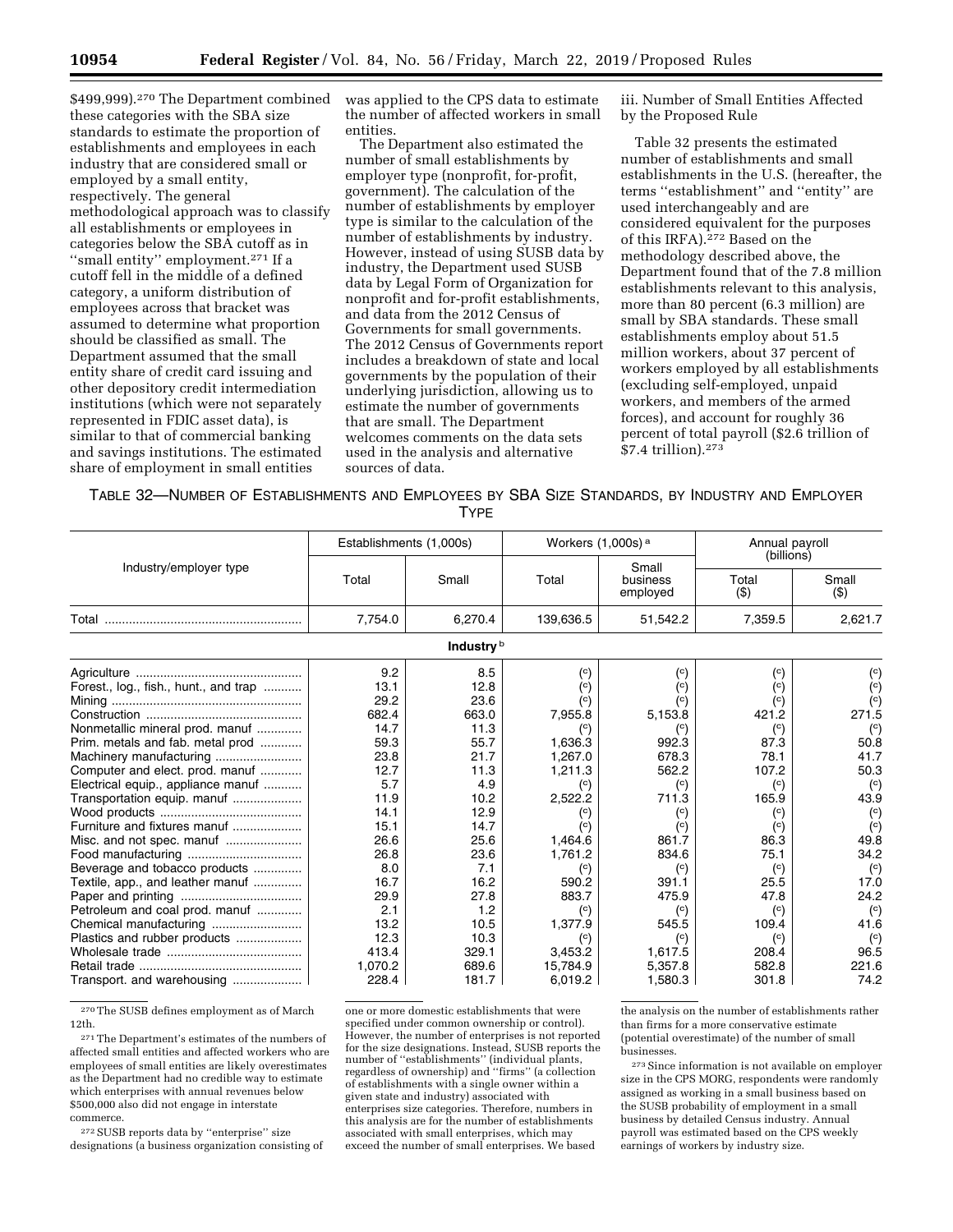### TABLE 32—NUMBER OF ESTABLISHMENTS AND EMPLOYEES BY SBA SIZE STANDARDS, BY INDUSTRY AND EMPLOYER TYPE—Continued

|                                        | Establishments (1,000s) |                      | Workers $(1,000s)$ <sup>a</sup> |                               | Annual payroll<br>(billions) |                |
|----------------------------------------|-------------------------|----------------------|---------------------------------|-------------------------------|------------------------------|----------------|
| Industry/employer type                 | Total                   | Small                | Total                           | Small<br>business<br>employed | Total<br>$($ \$)             | Small<br>(3)   |
|                                        | 18.0                    | 7.7                  | $\binom{c}{c}$                  | $\binom{c}{c}$                | $\binom{c}{c}$               | $\binom{c}{c}$ |
| Publishing ind. (ex. internet)         | 26.9                    | 20.7                 | 484.9                           | 208.8                         | 35.4                         | 14.3           |
| Motion picture and sound recording     | 25.5                    | 22.3                 | $\binom{c}{c}$                  | $\binom{c}{c}$                | $\binom{c}{c}$               | $\binom{c}{c}$ |
| Broadcasting (except internet)         | 8.4                     | 4.7                  | 577.5                           | 136.8                         | 39.9                         | 8.5            |
| Internet publishing and broadcasting   | 7.8                     | 6.6                  | $\binom{c}{c}$                  | $\binom{c}{c}$                | $\binom{c}{c}$               | $\binom{c}{c}$ |
| Telecommunications                     | 53.0                    | 11.9                 | 885.4                           | 177.7                         | 66.9                         | 13.1           |
| Internet serv. providers and data      | 13.6                    | 9.0                  | $\left( \circ \right)$          | $\left( \circ \right)$        | $\left( \circ \right)$       | $\binom{c}{c}$ |
|                                        | 4.3                     | 3.7                  | $\binom{c}{c}$                  | $\binom{c}{c}$                | $\binom{c}{c}$               | (c)            |
|                                        | 291.4                   | 128.0                | 4,446.7                         | 818.7                         | 347.4                        | 65.0           |
|                                        | 178.7                   | 139.5                | 2,702.7                         | 711.2                         | 184.0                        | 49.0           |
|                                        | 324.4                   | 275.8                | 2,015.4                         | 1,208.9                       | 112.5                        | 66.5           |
| Rental and leasing services            | 53.2                    | 26.5                 | $\binom{c}{c}$                  | $\binom{c}{c}$                | $\binom{c}{c}$               | $\binom{c}{c}$ |
| Professional and technical services    | 896.0                   | 812.3                | 9,445.1                         | 4,433.7                       | 790.6                        | 360.7          |
| Management of companies and enter-     |                         |                      |                                 |                               |                              |                |
|                                        | 53.9                    | 33.2                 | $\binom{c}{c}$                  | $\binom{c}{c}$                | $\binom{c}{c}$               | $\binom{c}{c}$ |
| Admin. and support services            | 380.4                   | 325.0                | 5,029.6                         | 2,285.4                       | 196.3                        | 82.6           |
| Waste manag. and remed. services       | 23.9                    | 17.9                 | $\rm ^{(c)}$                    | $\left( \circ \right)$        | $\binom{c}{c}$               | $\binom{c}{c}$ |
| Educational services                   | 102.0                   | 89.3                 | 13,911.5                        | 2,916.7                       | 737.2                        | 145.7          |
|                                        | 7.0                     | 1.6                  | 7,158.8                         | 327.9                         | 436.3                        | 19.4           |
| Health care services, except hospitals | 690.2                   | 567.3                | 9.760.5                         | 4.673.4                       | 457.1                        | 218.4          |
|                                        | 178.9                   | 145.8                | 2,937.6                         | 1,643.5                       | 104.0                        | 54.4           |
| Arts, entertainment, and recreation    | 133.6                   | 123.0                | 2.680.8                         | 1,360.4                       | 99.7                         | 49.7           |
|                                        | 66.0                    | 55.2                 | 1,558.4                         | 600.6                         | 56.6                         | 21.1           |
| Food services and drinking places      | 621.6                   | 488.8                | 8,766.3                         | 2,399.7                       | 217.4                        | 59.5           |
|                                        | 213.5                   | 198.6                | 1,584.2                         | 1,181.1                       | 67.1                         | 49.2           |
| Personal and laundry services          | 225.6                   | 197.5                | 1,651.7                         | 1,209.7                       | 50.1                         | 36.1           |
| Membership associations & organiza-    |                         |                      |                                 |                               |                              |                |
|                                        | 307.0                   | 296.2                | 2,083.4                         | 1,534.2                       | 104.6                        | 75.3           |
|                                        | $\binom{d}{ }$          | $\binom{d}{ }$       | $\binom{c}{c}$                  | $\left( \circ \right)$        | $\binom{c}{c}$               | $\binom{c}{c}$ |
|                                        | 90.1                    | 72.8                 | 7,269.7                         | 687.0                         | 467.3                        | 38.3           |
|                                        |                         | <b>Employer Type</b> |                                 |                               |                              |                |
|                                        | 579.1                   | 500.4                | 10,019.23                       | 4,123.0                       | 541.2                        | 200.5          |
|                                        | 7,084.8                 | 5,682.7              | 107,980.07                      | 45,149.1                      | 5,579.2                      | 2,303.6        |
| Government (state and local)           | 90.1                    | 72.8                 | 17,811.69                       | 2,270.1                       | 960.8                        | 117.7          |

**Note:** Establishment data are from the Survey of U.S. Businesses 2015; worker and payroll data from CPS MORG using pooled data for<br>2015–2017 adiusted to reflect 2017.

<sup>a</sup> Excludes the self-employed and unpaid workers.

**b Summation across industries may not add to the totals reported due to suppressed values and some establishments not reporting an indus-**

try.<br><sup>c</sup> Data not displayed because sample size of affected workers in small establishments is less than 10 due to reliability concerns.

d SUSB does not provide information on private households.

e Establishment number represents the total number of governments, including state and local.<br>Data from Government Organization Summary Report: 2012.

As discussed in VI.B.iii, estimates of workers subject to the FLSA do not exclude workers employed by enterprises that do not meet the enterprise coverage requirements because there is no reliable way of identifying this population. Although not excluding such workers would only affect a small percentage of workers generally, it may have a larger effect (and result in a larger overestimate) for non-profits, because revenue from charitable activities is not included when determining enterprise coverage.

iv. Number of Affected Small Entities and Employees

To estimate the probability that an exempt EAP worker in the CPS data is employed by a small establishment, the Department assumed this probability is equal to the proportion of all workers employed by small establishments in the corresponding industry. That is, if 50 percent of workers in an industry are employed in small entities, then on average small entities are expected to employ 1 out of every 2 exempt EAP workers in this industry.274 The

Department applied these probabilities to the population of exempt EAP workers to find the number of workers (total exempt EAP workers and total affected by the rule) that small entities employ. No data are available to determine whether small businesses (or small businesses in specific industries) are more or less likely than non-small businesses to employ exempt EAP

<sup>274</sup>The Department used CPS microdata to estimate the number of affected workers. This was done individually for each observation in the

relevant sample by randomly assigning them a small business status based on the best available estimate of the probability of a worker to be employed in a small business in their respective industry (3-digit Census codes). While aggregation to the 262 3-digit Census codes is certainly possible, many of these industry codes contain too few observations to be reliable.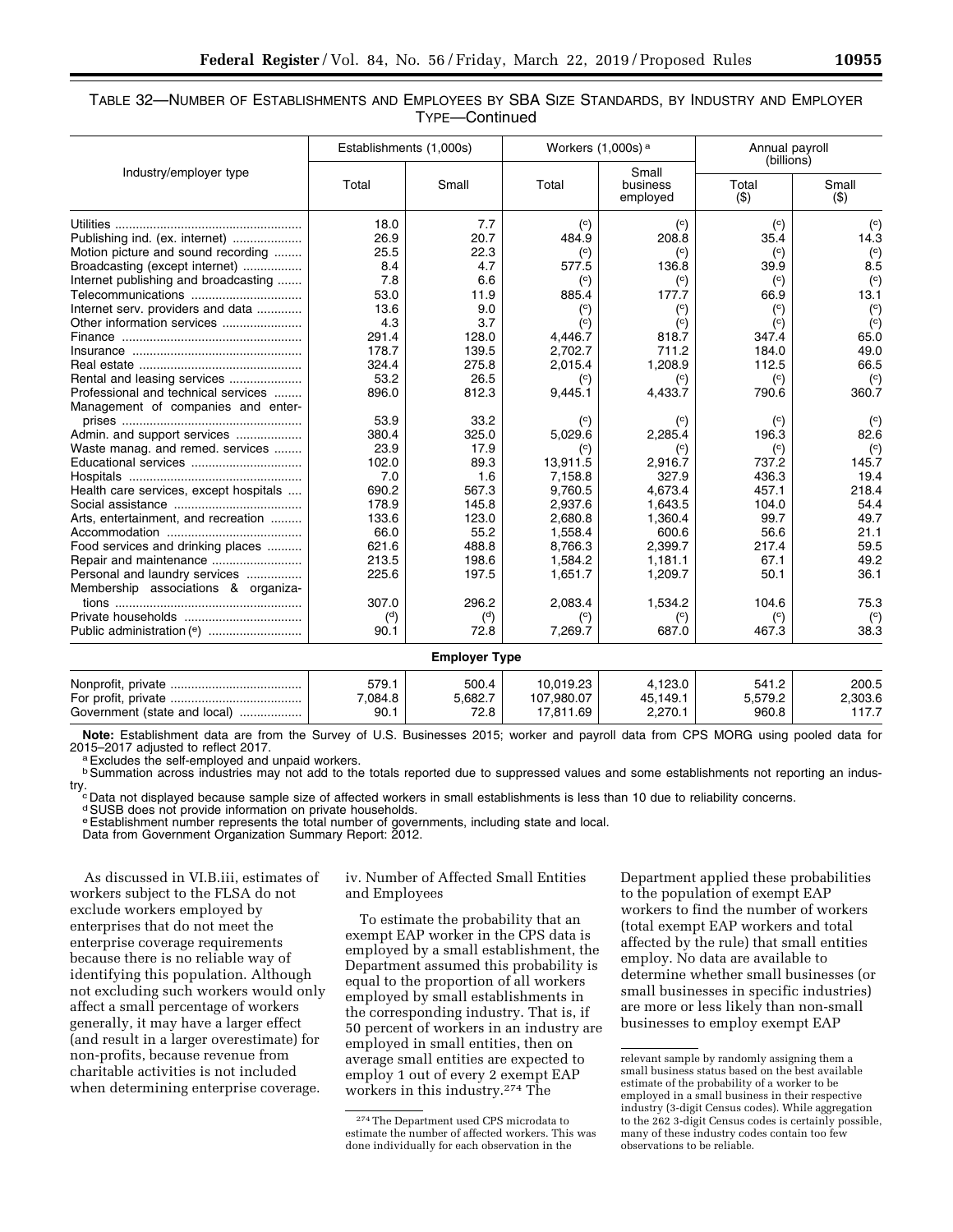workers or affected EAP workers. Therefore, the best assumption available is to assign the same rates to all small and non-small businesses.275 276

The Department estimated that small entities employ 483,400 of the 1.3 million affected workers (38.0 percent) (Table 33). This composes less than 1.0

percent of the 51.5 million workers that small entities employ. The sectors with the highest total number of affected workers employed by small establishments are: Professional and technical services (67,500); health care services, except hospitals (53,000); and

retail trade (46,300). The sectors with the largest percent of small business workers who are affected include: Telecommunications (2.9 percent); insurance (2.3 percent); and broadcasting (except internet) (2.0 percent).

| TABLE 33—NUMBER OF AFFECTED WORKERS EMPLOYED BY SMALL ESTABLISHMENTS, BY INDUSTRY AND EMPLOYER |      |  |  |
|------------------------------------------------------------------------------------------------|------|--|--|
|                                                                                                | TYPE |  |  |

|                                               | Workers (1,000s)        |                               | Affected workers (1,000s) <sup>a</sup> |                               |
|-----------------------------------------------|-------------------------|-------------------------------|----------------------------------------|-------------------------------|
| Industry                                      | Total                   | Small<br>business<br>employed | Total                                  | Small<br>business<br>employed |
|                                               | 139,636.5               | 51,542.2                      | 1,271.3                                | 483.4                         |
| <b>Industry</b>                               |                         |                               |                                        |                               |
|                                               | $^{\rm (c)}$            | $^{\rm (c)}$                  | $^{\rm (c)}$                           | $^{\rm (c)}$                  |
|                                               | $\binom{c}{c}$          | $\left( \circ \right)$        | $\left( \circ \right)$                 | $\binom{c}{c}$                |
|                                               | $\left( c\right)$       | $\left( \circ \right)$        | $^{\rm (c)}$                           | $\binom{c}{c}$                |
|                                               | 7,955.8                 | 5,153.8                       | 38.1                                   | 27.4                          |
|                                               | $\rm ^{(c)}$            | $\binom{c}{c}$                | $\rm ^{(c)}$                           | $\left( \circ \right)$        |
|                                               | 1.636.3                 | 992.3                         | 7.9                                    | 3.8<br>4.2                    |
|                                               | 1,267.0                 | 678.3<br>562.2                | 10.2                                   | 3.6                           |
|                                               | 1,211.3                 | $\binom{c}{c}$                | 11.8<br>$\binom{c}{c}$                 |                               |
|                                               | $\rm ^{(c)}$<br>2,522.2 | 711.3                         | 13.3                                   | $\left( \circ \right)$<br>4.2 |
|                                               | $^{\rm (c)}$            | (c)                           | $\left( \circ \right)$                 | (c)                           |
|                                               | $\left( \circ \right)$  | $\binom{c}{c}$                | $\left( \circ \right)$                 | $\overline{c}$                |
|                                               | 1,464.6                 | 861.7                         | 10.4                                   | 4.7                           |
|                                               | 1,761.2                 | 834.6                         | 8.2                                    | 3.6                           |
|                                               | $\left( \circ \right)$  | $\left( \circ \right)$        | $\left( \circ \right)$                 | (c)                           |
|                                               | 590.2                   | 391.1                         | 4.5                                    | 3.9                           |
|                                               | 883.7                   | 475.9                         | 8.4                                    | 5.1                           |
|                                               | $\mathcal{C}$           | $\left( \circ \right)$        | $\left( \circ \right)$                 | $\binom{c}{c}$                |
|                                               | 1,377.9                 | 545.5                         | 10.8                                   | 4.9                           |
|                                               | $\binom{c}{c}$          | $\left( \circ \right)$        | $\left( \circ \right)$                 | $\binom{c}{c}$                |
|                                               | 3,453.2                 | 1,617.5                       | 44.0                                   | 21.6                          |
|                                               | 15,784.9                | 5,357.8                       | 132.9                                  | 46.3                          |
|                                               | 6,019.2                 | 1,580.3                       | 34.7                                   | 7.8                           |
| Utilities …………………………………………………………………………………………… | $\left( \circ \right)$  | $^{\rm (c)}$                  | $\rm ^{(c)}$                           | $\binom{c}{c}$                |
|                                               | 484.9                   | 208.8                         | 9.9                                    | 4.1                           |
|                                               | $\left( \circ \right)$  | $\left( \circ \right)$        | $\left( \circ \right)$                 | $\binom{c}{c}$                |
|                                               | 577.5                   | 136.8                         | 10.2                                   | 2.7                           |
|                                               | $\rm ^{(c)}$            | $\left( \circ \right)$        | $\left( \circ \right)$                 | $\binom{c}{c}$                |
|                                               | 885.4                   | 177.7                         | 14.9                                   | 5.2                           |
|                                               | $\left( \circ \right)$  | $^{\rm (c)}$                  | $\left( \circ \right)$                 | $\left( \circ \right)$        |
|                                               | $\rm ^{(c)}$            | $\left( \circ \right)$        | $\left( \circ \right)$                 | $\binom{c}{c}$                |
|                                               | 4,446.7                 | 818.7                         | 80.7                                   | 15.9                          |
|                                               | 2,702.7                 | 711.2                         | 61.6                                   | 16.2                          |
|                                               | 2,015.4                 | 1,208.9                       | 24.3                                   | 14.1                          |
|                                               | $\rm ^{(c)}$            |                               | $\binom{c}{c}$                         | (c)                           |
|                                               | 9,445.1                 | 4,433.7                       | 149.4                                  | 67.5                          |
|                                               | $\left( \circ \right)$  | $\left( \circ \right)$        | $\left( \circ \right)$                 | $\left( \circ \right)$        |
|                                               | 5,029.6                 | 2,285.4                       | 38.1                                   | 15.3                          |
|                                               | $^{\rm (c)}$            | $^{\rm (c)}$                  | $\left( \circ \right)$                 | $\binom{c}{c}$                |
|                                               | 13,911.5                | 2,916.7                       | 71.9                                   | 13.9                          |
|                                               | 7,158.8<br>9.760.5      | 327.9<br>4.673.4              | 67.6<br>106.2                          | 2.9<br>53.0                   |
|                                               |                         |                               | 47.8                                   | 26.1                          |
|                                               | 2,937.6                 | 1,643.5                       |                                        |                               |
|                                               | 2,680.8                 | 1,360.4                       | 48.3                                   | 24.1                          |
|                                               | 1,558.4                 | 600.6                         | 8.0                                    | 3.9                           |
|                                               | 8,766.3                 | 2,399.7                       | 25.6                                   | 7.2<br>4.9                    |
|                                               | 1,584.2<br>1,651.7      | 1,181.1<br>1,209.7            | 8.9<br>7.6                             | 5.3                           |
|                                               |                         |                               |                                        |                               |

 $\mathrm{^{275}}$  There is a strand of literature that indicates that small establishments tend to pay lower wages than larger establishments. This may imply that workers in small businesses are more likely to be affected than workers in large businesses; however,

the literature does not make clear what the appropriate alternative rate for small businesses should be.

276Workers are designated as employed in a small business based on their industry of employment.

The share of workers considered small in nonprofit, for profit, and government entities is therefore the weighted average of the shares for the industries that compose these categories.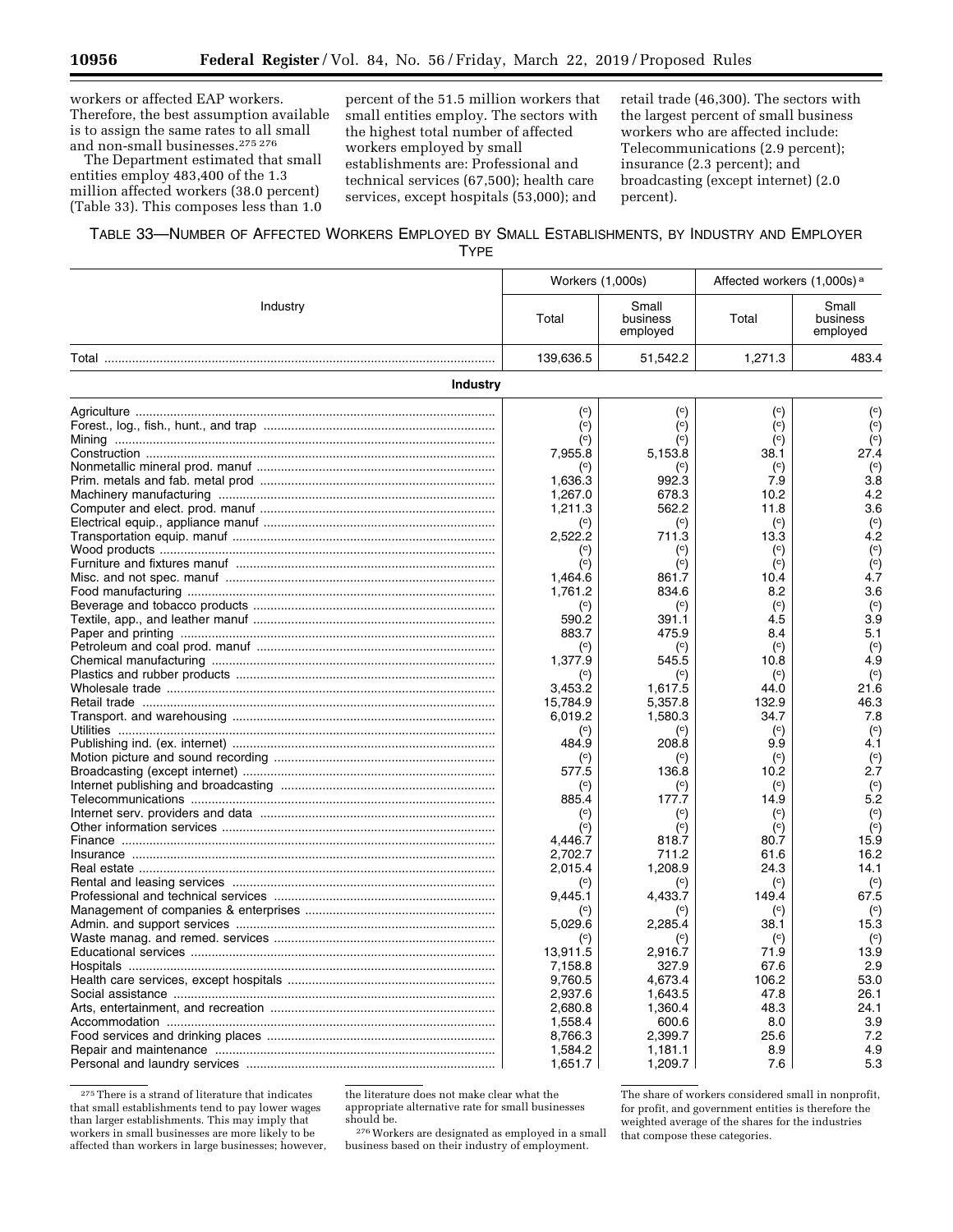TABLE 33—NUMBER OF AFFECTED WORKERS EMPLOYED BY SMALL ESTABLISHMENTS, BY INDUSTRY AND EMPLOYER TYPE—Continued

|                      | Workers (1,000s)      |                               | Affected workers (1,000s) <sup>a</sup> |                               |
|----------------------|-----------------------|-------------------------------|----------------------------------------|-------------------------------|
| Industry             | Total                 | Small<br>business<br>employed | Total                                  | Small<br>business<br>employed |
|                      | 2.083.4<br>7.269.7    | 1.534.2<br>687.0              | 35.4<br>54.6                           | 25.5<br>$\binom{c}{c}$<br>6.5 |
| <b>Employer Type</b> |                       |                               |                                        |                               |
|                      | 10.019.2<br>107.980.1 | 4,123.0<br>45.149.1           | 126.5<br>1.012.3                       | 60.3<br>408.1                 |
|                      | 17.811.7              | 2.270.1                       | 132.5                                  | 15.1                          |

Note: Worker data are from CPS MORG using pooled data for 2015–2017 adjusted to reflect 2017.<br>ª Estimation of affected workers employed by small establishments was done at the Census 4-digit occupational code and industry Therefore, at the more aggregated 51 industry level shown in this table, the ratio of small business employed to total employed does not equal to the ratio of affected small business employed to total affected for each industry, nor does it equal the ratio for the national total because relative industry size, employment, and small business employment differs from industry to industry.<br>**bEstablishment number represents the total** number of state and local governments. Data from Government Organization Summary Repo

<sup>c</sup> Data not displayed due to reliability concerns; sample size of affected workers in small establishments is less than 10.

Because no information is available on how affected workers are distributed among small establishments that employ affected workers, the Department estimated a range for effects. At one end of this range, the Department assumed that each small establishment employs no more than one affected worker, meaning that at most 483,400 of the 6.3 million small establishments will employ an affected worker. Thus, these assumptions provide an upper bound estimate of the number of affected small establishments (although it provides a lower bound estimate of the effect per small establishment because costs are spread over a larger number of establishments). The impacts experienced by an establishment would increase as the share of its workers that are affected increases. Establishments that employ only affected workers are most likely to experience the most severe effects. Therefore, to estimate a lower-end estimate for the number of affected establishments (which generates an upper-end estimate for impacts per establishment) the Department assumed that all workers employed by an affected establishment are affected.

For the purposes of estimating this lower-range number of affected small

establishments, the Department used the average size of a small establishment as the typical size of an affected small establishment.277 The average number of employees in a small establishment is the number of workers that small establishments employ divided by the total number of small establishments in that industry (SUSB 2012). Thus, the number of affected small establishments in an industry, if all employees of an affected establishment are affected, equals the number of affected small establishment employees divided by the average number of employees per small establishment.

Table 34 summarizes the estimated number of affected workers that small establishments employ and the expected range for the number of affected small establishments by industry. The Department estimated that the rule will affect 483,400 workers who are employed by somewhere between 64,100 and 483,400 small establishments; this composes from 1.0 percent to 7.7 percent of all small establishments. It also means that from 5.8 million to 6.2 million small establishments incur no more than minimal regulatory familiarization costs (*i.e.,* 6.3 million minus 483,400 equals 5.8 million; 6.3 million minus 64,100 equals 6.2 million, using rounded values). The table also presents the average number of affected employees per establishment using the method in which all employees at the establishment are affected. For the other method, by definition, there is always one affected employee per establishment. Also displayed is the average payroll per small establishment by industry (based on both affected and non-affected small establishments), calculated by dividing total payroll of small businesses by the number of small businesses (Table 32) (applicable to both methods).

<sup>277</sup>This is not the true lower bound estimate of the number of affected establishments. Strictly speaking, a true lower bound estimate of the number of affected small establishments would be calculated by assuming all employees in the largest small establishments are affected. For example, if the SBA standard is that establishments with 500 employees are ''small,'' and 1,350 affected workers are employed by small establishments in that industry, then the smallest number of establishments that could be affected in that industry (the true lower bound) would be three. However, because such an outcome appears implausible, the Department determined a more reasonable lower estimate would be based on average establishment size.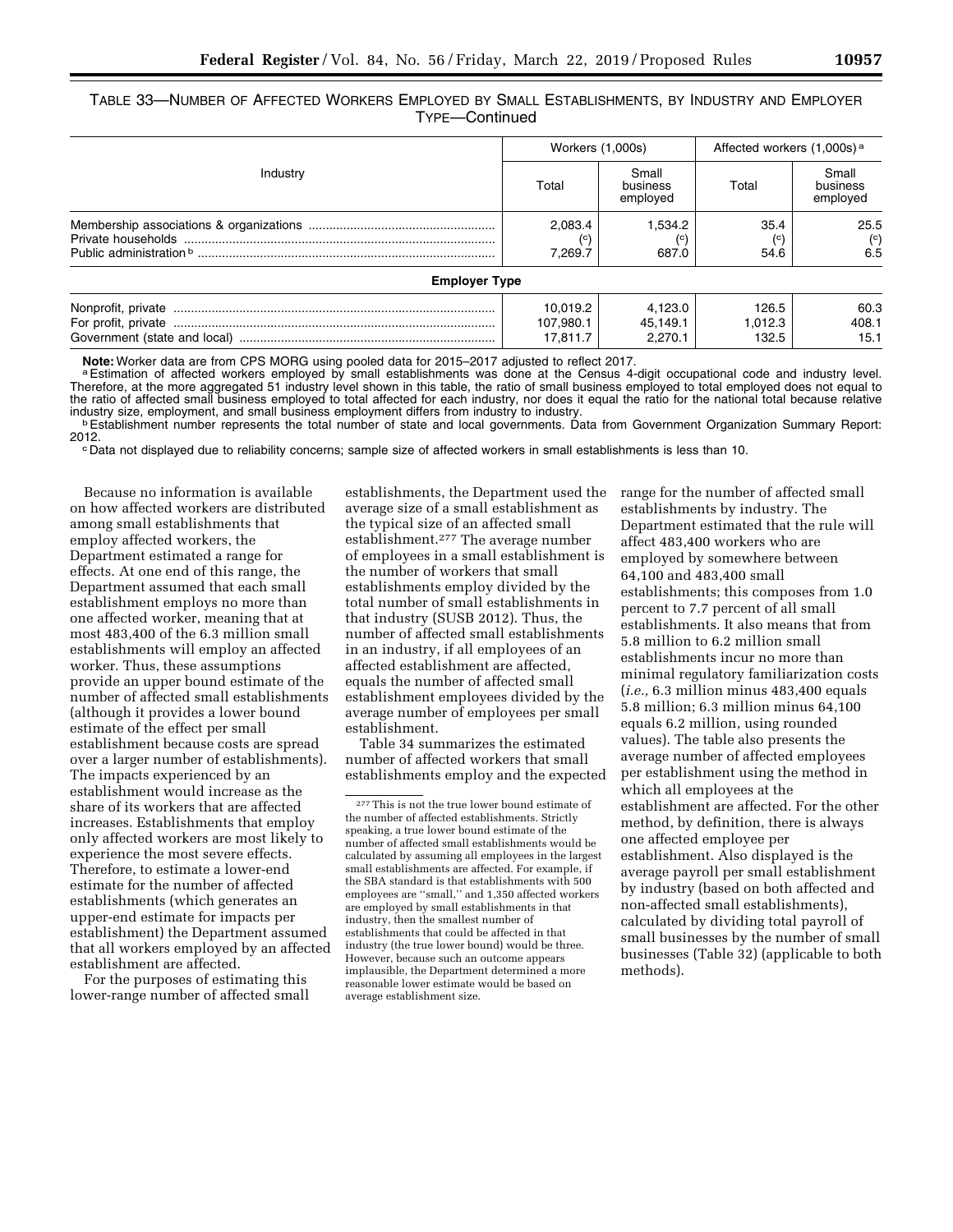### TABLE 34—NUMBER OF SMALL AFFECTED ESTABLISHMENTS AND EMPLOYEES BY INDUSTRY AND EMPLOYER TYPE

|          | Affected                                    |                                          | Number of small affected                                                                    | Per establishment                  |                                            |
|----------|---------------------------------------------|------------------------------------------|---------------------------------------------------------------------------------------------|------------------------------------|--------------------------------------------|
| Industry | workers in<br>small<br>entities<br>(1,000s) | One affected<br>employee per<br>estab. b | establishments (1,000s) <sup>a</sup><br>All employees<br>at estab.<br>affected <sup>c</sup> | Affected<br>employees <sup>a</sup> | Average<br>annual<br>payroll<br>(\$1,000s) |
|          | 483.4                                       | 483.4                                    | 64.1                                                                                        | 7.5                                | 418.1                                      |
|          | Industry                                    |                                          |                                                                                             |                                    |                                            |
|          | $^{\rm (d)}$                                | $\binom{d}{ }$                           | $^{\rm (d)}$                                                                                | $\binom{d}{ }$                     | $\binom{d}{ }$                             |
|          | (d)                                         | $\binom{d}{ }$                           | (d)                                                                                         | $\binom{d}{ }$                     | $\binom{d}{ }$                             |
|          | $^{\rm (d)}$                                | $^{\rm (d)}$                             | $\binom{d}{ }$                                                                              | $^{\rm (d)}$                       | (d)                                        |
|          | 27.4                                        | 27.4                                     | 3.5                                                                                         | 7.8                                | 409.5                                      |
|          | $\binom{d}{ }$                              | $\binom{d}{ }$                           | $\binom{d}{ }$                                                                              | $^{\rm (d)}$                       | $^{\rm (d)}$                               |
|          | 3.8                                         | 3.8                                      | 0.2                                                                                         | 17.8                               | 913.1                                      |
|          | 4.2                                         | 4.2                                      | 0.1                                                                                         | 31.2                               | 1,919.0                                    |
|          | 3.6<br>$^{\rm (d)}$                         | 3.6<br>$\binom{d}{ }$                    | 0.1<br>$\binom{d}{ }$                                                                       | 49.8<br>$\binom{d}{ }$             | 4,454.5                                    |
|          | 4.2                                         | 4.2                                      | 0.1                                                                                         | 69.6                               | $^{\rm (d)}$<br>4,297.1                    |
|          | $^{\rm (d)}$                                | $\binom{d}{ }$                           | $^{\rm (d)}$                                                                                | $^{\rm (d)}$                       | $^{\rm (d)}$                               |
|          | $\binom{d}{ }$                              | $\binom{d}{ }$                           | $\binom{d}{ }$                                                                              | $\binom{d}{ }$                     | $\overline{d}$                             |
|          | 4.7                                         | 4.7                                      | 0.1                                                                                         | 33.7                               | 1.943.5                                    |
|          | 3.6                                         | 3.6                                      | 0.1                                                                                         | 35.4                               | 1,448.9                                    |
|          | $^{\rm (d)}$                                | $\binom{d}{ }$                           | $\binom{d}{ }$                                                                              | $\binom{d}{ }$                     | $^{\rm (d)}$                               |
|          | 3.9                                         | 3.9                                      | 0.2                                                                                         | 24.1                               | 1,046.6                                    |
|          | 5.1                                         | 5.1                                      | 0.3                                                                                         | 17.1                               | 870.6                                      |
|          | $\binom{d}{ }$                              | $\binom{d}{ }$                           | $\binom{d}{ }$                                                                              | $\binom{d}{ }$                     | $\binom{d}{ }$                             |
|          | 4.9                                         | 4.9                                      | 0.1                                                                                         | 52.1                               | 3,973.8                                    |
|          | $\binom{d}{ }$                              | $\binom{d}{ }$                           | $\binom{d}{ }$                                                                              | $\binom{d}{ }$                     | $\binom{d}{ }$                             |
|          | 21.6                                        | 21.6                                     | 4.4                                                                                         | 4.9                                | 293.3                                      |
|          | 46.3                                        | 46.3                                     | 6.0                                                                                         | 7.8                                | 321.3                                      |
|          | 7.8                                         | 7.8                                      | 0.9                                                                                         | 8.7                                | 408.2                                      |
|          | $\binom{d}{ }$<br>4.1                       | $\binom{d}{ }$<br>4.1                    | $\binom{d}{ }$<br>0.4                                                                       | $\binom{d}{ }$<br>10.1             | $\binom{d}{ }$<br>690.8                    |
|          | $\binom{d}{ }$                              | $\binom{d}{ }$                           | $^{\rm (d)}$                                                                                | $\binom{d}{ }$                     | $\binom{d}{ }$                             |
|          | 2.7                                         | 2.7                                      | 0.1                                                                                         | 29.2                               | 1,803.8                                    |
|          | $\binom{d}{ }$                              | $\binom{d}{ }$                           | $\binom{d}{ }$                                                                              | $^{\rm (d)}$                       | $\binom{d}{ }$                             |
|          | 5.2                                         | 5.2                                      | 0.4                                                                                         | 14.9                               | 1,096.7                                    |
|          | $\binom{d}{ }$                              | $\binom{d}{ }$                           | $\binom{d}{ }$                                                                              | $^{\rm (d)}$                       | $^{\rm (d)}$                               |
|          | (d)                                         | $\binom{d}{ }$                           | $\binom{d}{ }$                                                                              | $\binom{d}{ }$                     | $^{\rm (d)}$                               |
|          | 15.9                                        | 15.9                                     | 2.5                                                                                         | 6.4                                | 507.9                                      |
|          | 16.2                                        | 16.2                                     | 3.2                                                                                         | 5.1                                | 351.6                                      |
|          | 14.1                                        | 14.1                                     | 3.2                                                                                         | 4.4                                | 240.9                                      |
|          | $\binom{d}{ }$                              | $^{\rm (d)}$                             | $\binom{d}{ }$                                                                              | $\binom{d}{ }$                     | $\binom{d}{ }$                             |
|          | 67.5                                        | 67.5                                     | 12.4                                                                                        | 5.5                                | 444.1                                      |
|          | $^{\rm (d)}$<br>15.3                        | $\binom{d}{ }$<br>15.3                   | $\binom{d}{ }$<br>2.2                                                                       | $^{\rm (d)}$<br>7.0                | 254.3                                      |
|          | (d)                                         | (d)                                      | (d)                                                                                         | (d)                                | (d)                                        |
|          | 13.9                                        | 13.9                                     | 0.4                                                                                         | 32.6                               | 1,630.5                                    |
|          | 2.9                                         | $e_{1.2}$                                | 0.0                                                                                         | 200.9                              | 11,892.0                                   |
|          | 53.0                                        | 53.0                                     | 6.4                                                                                         | 8.2                                | 384.9                                      |
|          | 26.1                                        | 26.1                                     | 2.3                                                                                         | 11.3                               | 373.0                                      |
|          | 24.1                                        | 24.1                                     | 2.2                                                                                         | 11.1                               | 404.4                                      |
|          | 3.9                                         | 3.9                                      | 0.4                                                                                         | 10.9                               | 381.9                                      |
|          | 7.2                                         | 7.2                                      | 1.5                                                                                         | 4.9                                | 121.8                                      |
|          | 4.9                                         | 4.9                                      | 0.8                                                                                         | 5.9                                | 248.0                                      |
|          | 5.3                                         | 5.3                                      | 0.9                                                                                         | 6.1                                | 183.0                                      |
|          | 25.5                                        | 25.5                                     | 4.9                                                                                         | 5.2                                | 254.4                                      |
|          | $\binom{d}{ }$                              | $\binom{d}{ }$                           | $\binom{d}{ }$                                                                              | $^{\rm (d)}$                       | $\binom{d}{ }$                             |
|          | 6.5                                         | 6.5                                      | 0.7                                                                                         | 9.4                                | 526.1                                      |
|          | <b>Employer Type</b>                        |                                          |                                                                                             |                                    |                                            |
|          | 60.3                                        | 60.3                                     | 7.3                                                                                         | 8.2                                | 400.6                                      |
|          | 408.1                                       | 408.1                                    | 51.4                                                                                        | 7.9                                | 405.4                                      |
|          | 15.1                                        | 15.1                                     | 0.5                                                                                         | 31.2                               | 1,615.2                                    |

**Note:**Establishment data are from the Survey of U.S. Businesses 2012; worker and payroll data from CPS MORG using pooled data for 2015–2017 adjusted to reflect 2017.<br><sup>a</sup>Estimation of both affected small establishment employees and affected small establishments was done at the most detailed industry level

available. Therefore, the ratio of affected small establishment employees to total small establishment employees for each industry may not match the ratio of small affected establishments to total small establishments at more aggregated industry level presented in the table, nor will it equal the ratio at the national level because relative industry size, employment, and small business employment differs from industry to industry.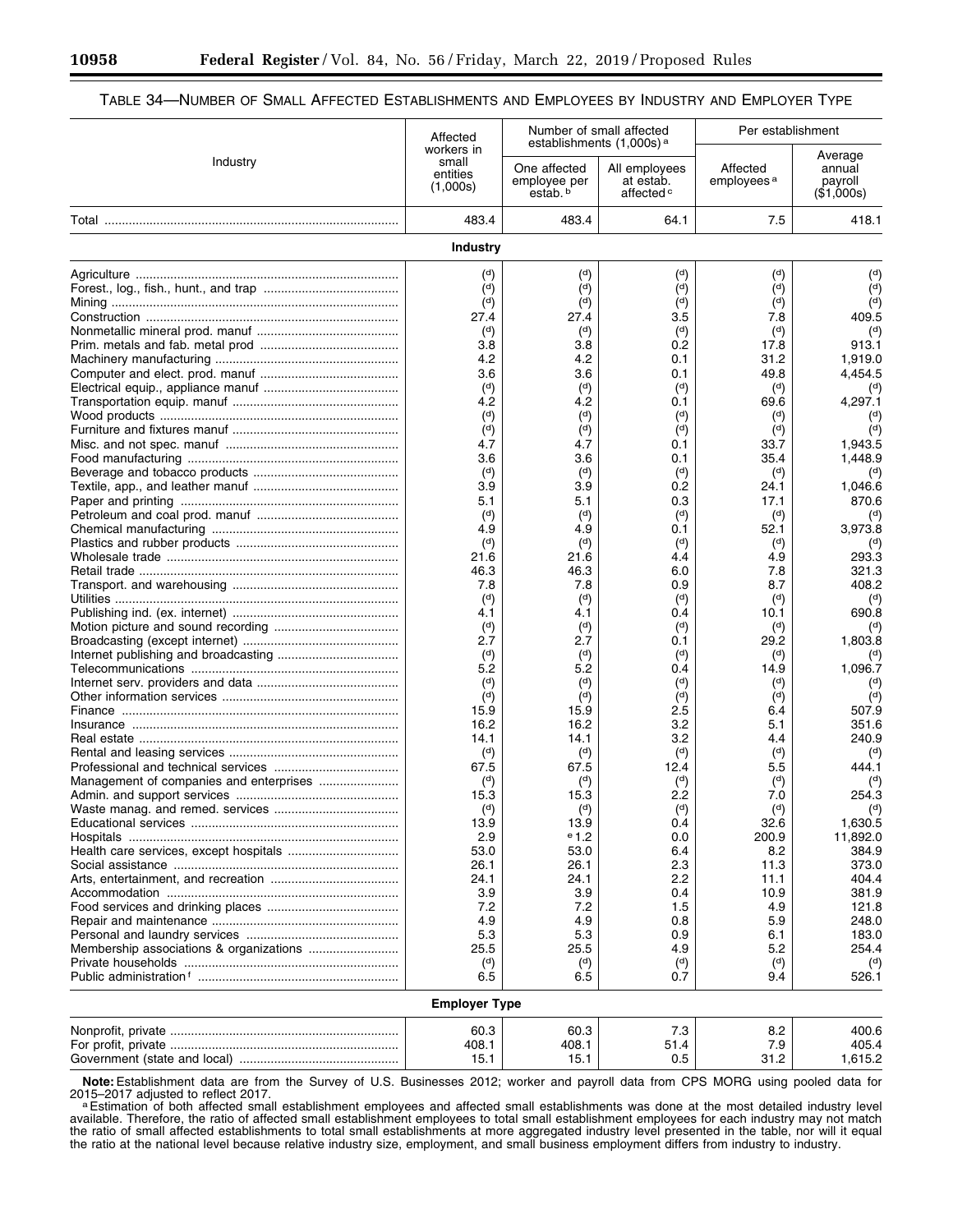<sup>b</sup>This method may overestimate the number of affected establishments and therefore the ratio of affected workers to affected establishments may be greater than 1-to-1. However, we addressed this issue by also calculating effects based on the assumption that 100 percent of workers<br>at an establishment are affected.

<sup>c</sup> For example, on average, a small establishment in the construction industry employs 7.8 workers (5.2 million employees divided by 663,000 small establishments). This method assumes if an establishment is affected then all 7.8 workers are affected. Therefore, in the construction in-<br>dustry this method estimates there are 3,500 small affected establishments (2

dData not displayed due to reliability concerns; sample size of affected workers in small establishments is less than 10. e Number of establishments is smaller than number of affected employees; thus, total number of establishments reported.

fEstablishment number represents the total number of state and local governments.

### *D. Projected Reporting, Recordkeeping, and Other Compliance Requirements of the Proposed Rule*

The FLSA sets minimum wage, overtime pay, and recordkeeping requirements for employment subject to its provisions. Unless exempt, covered employees must be paid at least the minimum wage and not less than one and one-half times their regular rates of pay for overtime hours worked.

Every covered employer must keep certain records for each nonexempt worker. The regulations at part 516 require employers to maintain records for employees subject to the minimum wage and overtime pay provisions of the FLSA. The recordkeeping requirements are not new requirements; however, employers would need to keep some additional records for additional affected employees if the NPRM became final without change. As indicated in this analysis, the NPRM would expand minimum wage and overtime pay coverage to 1.3 million affected EAP workers (including HCE workers and excluding Type 4 workers who remain exempt). This would result in an increase in employer burden and was estimated in the PRA portion (section V) of this NPRM. Note that the burdens reported for the PRA section of this

NPRM include the entire information collection and not merely the additional burden estimated as a result of this NPRM.

### i. Costs to Small Entities

For small entities, the Department projected various types of effects, including regulatory familiarization costs, adjustment costs, managerial costs, and payroll increases to employees. The Department estimated a range for the number of small affected establishments and the impacts they incur. However, few establishments are likely to incur the effects at the upper end of this range because it seems unlikely that the proposed rule would affect all employees at a small firm. While the upper and lower bounds are likely over- and under-estimates, respectively, of effects per small establishment, the Department believes that this range of costs and payroll increases provides the most accurate characterization of the effects of the rule on small employers.278 Furthermore, the smaller estimate of the number of affected establishments (*i.e.,* where all employees are assumed to be affected) will result in the largest costs and payroll increases per entity as a percent of establishment payroll and revenue,

and the Department expects that many, if not most, entities will incur smaller costs, payroll increases, and effects relative to establishment size. The Department seeks comments on the estimates for regulatory familiarization, adjustment costs, managerial costs, and transfers, as discussed below.

The Department expects total direct employer costs will range from \$55.5 million to \$72.0 million for affected small establishments (Table 35) in the first year after the proposed rule is finalized. Small establishments that do not employ affected workers will incur an additional \$242.5 million to \$260.1 million in regulatory familiarization costs. The three industries with the highest costs (professional and technical services; healthcare services, except hospitals; and retail trade) account for about 35 percent of the costs. The hospitals industry is expected to incur the largest cost per establishment (\$22,000 using the method where all employees are affected), although the costs are not expected to exceed 0.19 percent of payroll. The food services and drinking places industry is expected to experience the largest effect as a share of payroll (estimated direct costs compose 0.48 percent of average entity payroll).

TABLE 35—YEAR 1 SMALL ESTABLISHMENT DIRECT COSTS, TOTAL AND PER ESTABLISHMENT, BY INDUSTRY AND EMPLOYER TYPE

|                                                                                                                                                                                       |                                                                                            | Cost to small entities in year 1 <sup>a</sup>                                                                                              |                                                                                                               |                                                                                                                      |                                                                                                                          |                                                                                                                                     |
|---------------------------------------------------------------------------------------------------------------------------------------------------------------------------------------|--------------------------------------------------------------------------------------------|--------------------------------------------------------------------------------------------------------------------------------------------|---------------------------------------------------------------------------------------------------------------|----------------------------------------------------------------------------------------------------------------------|--------------------------------------------------------------------------------------------------------------------------|-------------------------------------------------------------------------------------------------------------------------------------|
|                                                                                                                                                                                       | One affected employee                                                                      |                                                                                                                                            |                                                                                                               | All employees affected                                                                                               |                                                                                                                          |                                                                                                                                     |
| Industry                                                                                                                                                                              | Total<br>(millions) b                                                                      | Cost per<br>affected<br>entity                                                                                                             | Percent of<br>annual<br>payroll<br>(%)                                                                        | Total<br>(millions) $\frac{b}{b}$                                                                                    | Cost per<br>affected<br>entity                                                                                           | Percent of<br>annual<br>payroll<br>$(\% )$                                                                                          |
| Total                                                                                                                                                                                 | \$72.0                                                                                     | \$149                                                                                                                                      | 0.04                                                                                                          | \$55.5                                                                                                               | \$867                                                                                                                    | 0.21                                                                                                                                |
|                                                                                                                                                                                       |                                                                                            | <b>Industry</b>                                                                                                                            |                                                                                                               |                                                                                                                      |                                                                                                                          |                                                                                                                                     |
| Forest., log., fish., hunt., and trap<br>Nonmetallic mineral prod. manuf<br>Prim. metals and fab. metal prod<br>Computer and elect. prod. manuf<br>Electrical equip., appliance manuf | (c)<br>(°)<br>$\binom{c}{c}$<br>4.2<br>$\rm ^{(c)}$<br>0.6<br>0.6<br>0.5<br>$\binom{c}{c}$ | $\left( \circ \right)$<br>$\left( \circ \right)$<br>$\left( \circ \right)$<br>151<br>$\binom{c}{c}$<br>151<br>151<br>151<br>$\binom{c}{c}$ | $\left( \circ \right)$<br>(°)<br>$^{\rm (c)}$<br>0.04<br>$^{\rm (c)}$<br>0.02<br>0.01<br>0.00<br>$^{\rm (c)}$ | $\left( \circ \right)$<br>$^{\rm (c)}$<br>$^{\rm (c)}$<br>3.2<br>$^{\rm (c)}$<br>0.4<br>0.5<br>0.4<br>$\binom{c}{c}$ | $\left( \circ \right)$<br>$^{\rm (c)}$<br>$^{\rm (c)}$<br>894<br>$^{\rm (c)}$<br>1,994<br>3,461<br>5,499<br>$^{\rm (c)}$ | $\left( \circ \right)$<br>$^{\rm (c)}$<br>$\binom{c}{c}$<br>0.22<br>$\mathcal{C}$<br>0.22<br>0.18<br>0.12<br>$\left( \circ \right)$ |

278As noted previously, these are not the true lower and upper bounds. The values presented are the highest and lowest estimates the Department believes are plausible.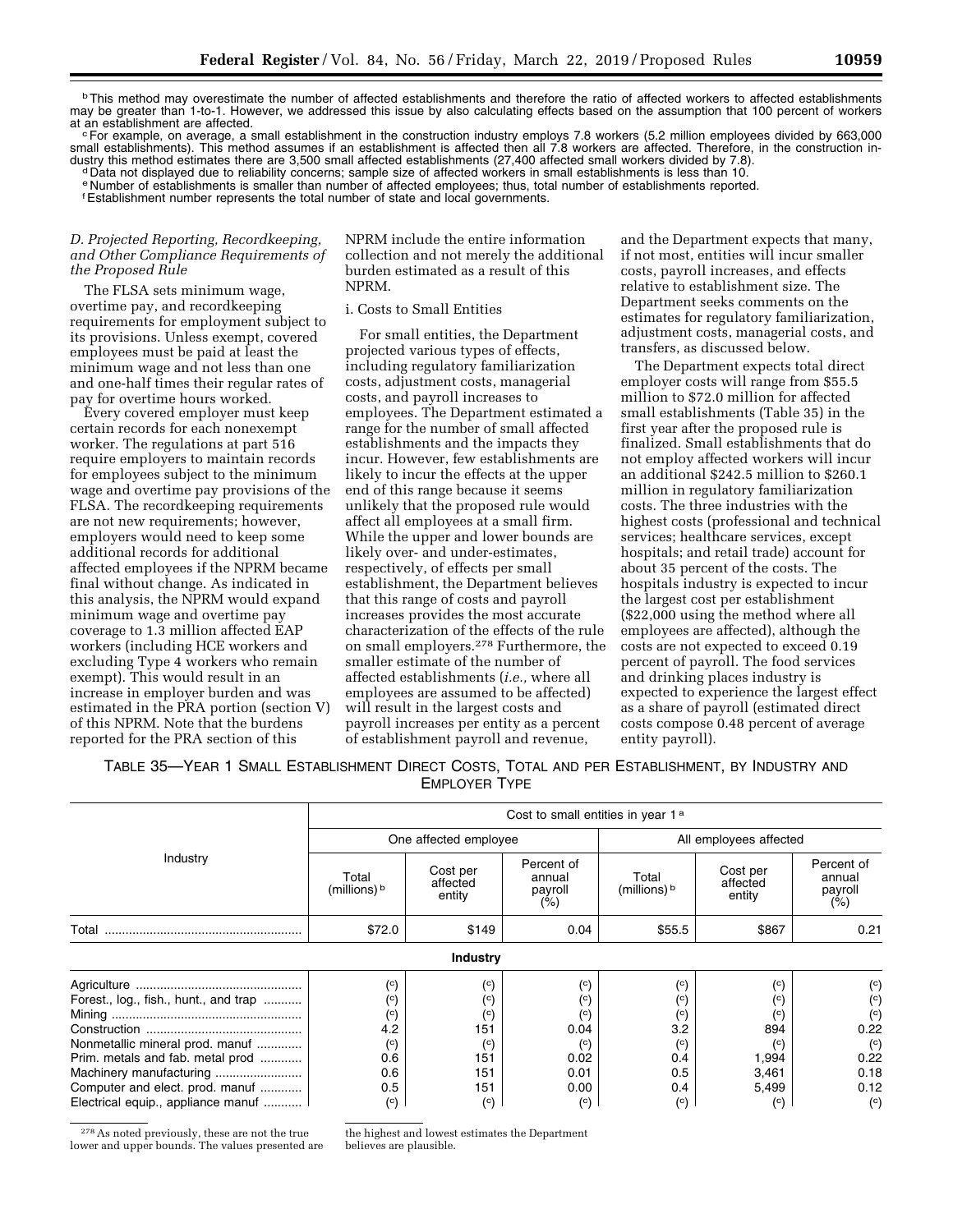### TABLE 35—YEAR 1 SMALL ESTABLISHMENT DIRECT COSTS, TOTAL AND PER ESTABLISHMENT, BY INDUSTRY AND EMPLOYER TYPE—Continued

|                                        | Cost to small entities in year 1 <sup>a</sup> |                                |                                        |                        |                                |                                        |
|----------------------------------------|-----------------------------------------------|--------------------------------|----------------------------------------|------------------------|--------------------------------|----------------------------------------|
|                                        |                                               | One affected employee          |                                        |                        | All employees affected         |                                        |
| Industry                               | Total<br>(millions) b                         | Cost per<br>affected<br>entity | Percent of<br>annual<br>payroll<br>(%) | Total<br>(millions) b  | Cost per<br>affected<br>entity | Percent of<br>annual<br>payroll<br>(%) |
| Transportation equip. manuf            | 0.6                                           | 151                            | 0.00                                   | 0.5                    | 7,667                          | 0.18                                   |
|                                        | $\left( \circ \right)$                        | $\left( \circ \right)$         | $\rm ^{(c)}$                           | $^{\circ}$             | $^{\rm (c)}$                   | $\binom{c}{c}$                         |
| Furniture and fixtures manuf           | $\left( \circ \right)$                        | $\binom{c}{c}$                 | $\left( \circ \right)$                 | $\left( \circ \right)$ | $\binom{c}{c}$                 | $\overline{c}$                         |
| Misc. and not spec. manuf              | 0.7                                           | 151                            | 0.01                                   | 0.5                    | 3,730                          | 0.19                                   |
| Food manufacturing                     | 0.5                                           | 151                            | 0.01                                   | 0.4                    | 3,917                          | 0.27                                   |
| Beverage and tobacco products          | $\left( \circ \right)$                        | $\binom{c}{c}$                 | $\left( \circ \right)$                 | $\binom{c}{c}$         | $\left( \circ \right)$         | $\binom{c}{c}$                         |
| Textile, app., and leather manuf       | 0.6                                           | 151                            | 0.01                                   | 0.4                    | 2,685                          | 0.26                                   |
|                                        | 0.8                                           | 151                            | 0.02                                   | 0.6                    | 1,915                          | 0.22                                   |
| Petroleum and coal prod. manuf         | $\left( \circ \right)$                        | $\binom{c}{c}$                 | $\left( \circ \right)$                 | $\left( \circ \right)$ | $\binom{c}{c}$                 | $\binom{c}{c}$                         |
| Chemical manufacturing                 | 0.7                                           | 151                            | 0.00                                   | 0.5                    | 5,754                          | 0.14                                   |
| Plastics and rubber products           | $\left( \circ \right)$                        | $\left( \circ \right)$         | $\left( \circ \right)$                 | $\left( \circ \right)$ | $\binom{c}{c}$                 | $\left( \circ \right)$                 |
|                                        | 3.3                                           | 151                            | 0.05                                   | 2.5                    | 580                            | 0.20                                   |
|                                        | 7.0                                           | 1.51                           | 0.05                                   | 5.3                    | 893                            | 0.28                                   |
| Transport. and warehousing             | 1.2                                           | 151                            | 0.04                                   | 0.9                    | 995                            | 0.24                                   |
|                                        | $\binom{c}{c}$                                | $\left( \circ \right)$         | $\left( \circ \right)$                 | $\left( \circ \right)$ | $\binom{c}{c}$                 | $\left( \circ \right)$                 |
| Publishing ind. (ex. internet)         | 0.6                                           | 151                            | 0.02                                   | 0.5                    | 1,146                          | 0.17                                   |
| Motion picture and sound recording     | $\binom{c}{c}$                                | $\binom{c}{c}$                 | $\left( \circ \right)$                 | $\left( \circ \right)$ | $^{\rm (c)}$                   | $\binom{c}{c}$                         |
| Broadcasting (except internet)         | 0.4                                           | 151                            | 0.01                                   | 0.3                    | 3,237                          | 0.18                                   |
| Internet publishing and broadcasting   | $\binom{c}{c}$                                | $\left( \circ \right)$         | $\left( \circ \right)$                 | $\left( \circ \right)$ | $^{\rm (c)}$                   | $\left( \circ \right)$                 |
| Telecommunications                     | 0.8                                           | 151                            | 0.01                                   | 0.6                    | 1,672                          | 0.15                                   |
| Internet serv. providers and data      | $\left( \circ \right)$                        | $\left( \circ \right)$         | $\rm ^{(c)}$                           | $\left( \circ \right)$ | $^{\rm (c)}$                   | $\left( \circ \right)$                 |
| Other information services             | $\left( \circ \right)$                        | $\binom{c}{c}$                 | $\left( \circ \right)$                 | $\binom{c}{c}$         | $^{\rm (c)}$                   | $\binom{c}{c}$                         |
|                                        | 2.4                                           | 151                            | 0.03                                   | 1.8                    | 743                            | 0.15                                   |
|                                        | 2.5                                           | 151                            | 0.04                                   | 1.9                    | 600                            | 0.17                                   |
|                                        | 2.1                                           | 151                            | 0.06                                   | 1.7                    | 522                            | 0.22                                   |
| Rental and leasing services            | $\binom{c}{c}$                                | $\binom{c}{c}$                 | $\binom{c}{c}$                         | $\binom{c}{c}$         | $\binom{c}{c}$                 | $\left( \circ \right)$                 |
| Professional and technical services    | 10.2                                          | 151                            | 0.03                                   | 7.9                    | 640                            | 0.14                                   |
| Management of companies and enter-     |                                               |                                |                                        |                        |                                |                                        |
|                                        | $\left( \circ \right)$                        | $\left( \circ \right)$         | $\left( \circ \right)$                 | $\left( \circ \right)$ | $\binom{c}{c}$                 | $\rm ^{(c)}$                           |
| Admin. and support services            | 2.3                                           | 151                            | 0.06                                   | 1.8                    | 812                            | 0.32                                   |
| Waste manag. and remed. services       | $\left( \circ \right)$                        | $\left( \circ \right)$         | $\left( \circ \right)$                 | $\binom{c}{c}$         | $\binom{c}{c}$                 | $\left( \circ \right)$                 |
| Educational services                   | 2.1                                           | 151                            | 0.01                                   | 1.5                    | 3,619                          | 0.22                                   |
|                                        | 0.4                                           | 151                            | 0.00                                   | 0.3                    | 22,051                         | 0.19                                   |
| Health care services, except hospitals | 8.0                                           | 151                            | 0.04                                   | 6.1                    | 944                            | 0.25                                   |
|                                        | 4.0                                           | 151                            | 0.04                                   | 3.0                    | 1,277                          | 0.34                                   |
| Arts, entertainment, and recreation    | 3.7                                           | 151                            | 0.04                                   | 2.7                    | 1,254                          | 0.31                                   |
|                                        | 0.6                                           | 151                            | 0.04                                   | 0.4                    | 1,235                          | 0.32                                   |
| Food services and drinking places      | 1.1                                           | 151                            | 0.12                                   | 0.9                    | 580                            | 0.48                                   |
| Repair and maintenance                 | 0.7                                           | 151                            | 0.06                                   | 0.6                    | 694                            | 0.28                                   |
| Personal and laundry services          | 0.8                                           | 151                            | 0.08                                   | 0.6                    | 713                            | 0.39                                   |
| Membership associations & organiza-    |                                               |                                |                                        |                        |                                |                                        |
|                                        |                                               |                                | 0.06                                   | $3.0\,$                |                                |                                        |
|                                        | 3.9<br>$\left( \circ \right)$                 | 151<br>$\left( \circ \right)$  | $\left( \circ \right)$                 | $\left( \circ \right)$ | 609<br>$\left( \circ \right)$  | 0.24<br>$\left( \circ \right)$         |
|                                        | 1.0                                           | 151                            | 0.03                                   | 0.7                    | 1,076                          | 0.20                                   |
|                                        |                                               | <b>Employer Type</b>           |                                        |                        |                                |                                        |
|                                        |                                               |                                |                                        |                        |                                |                                        |
|                                        | 8.8                                           | 146                            | 0.04                                   | 6.6                    | 898                            | 0.22                                   |
|                                        | 63.0                                          | 154                            | 0.04                                   | 48.0                   | 935                            | 0.23                                   |
| Government (state and local)           | 2.2                                           | 148                            | 0.01                                   | 1.6                    | 3,339                          | 0.21                                   |

Note: Pooled data for 2015–2017 adjusted to reflect 2017.<br><sup>a</sup> Direct costs include regulatory familiarization, adjustment, and managerial costs.

<sup>b</sup>The range of costs per establishment depends on the number of affected establishments. The minimum assumes that each affected establishment has one affected worker (therefore, the number of affected establishments is equal to the number of affected workers). The maximum Example that of workers in small entities who are affected is also the share of small entity establishments that are affected.<br><sup>C</sup>Data not displayed due to reliability concerns; sample size of affected workers in small est

It is possible that the costs of the proposed rule may be disproportionately large for small entities, especially because small entities often have limited or no human

resources personnel on staff. However, the Department expects that small entities will rely upon compliance assistance materials provided by the Department or industry associations to

become familiar with the proposed rule. Additionally, the Department notes that the proposed rule is quite limited in scope as it primarily makes changes to the salary component of the part 541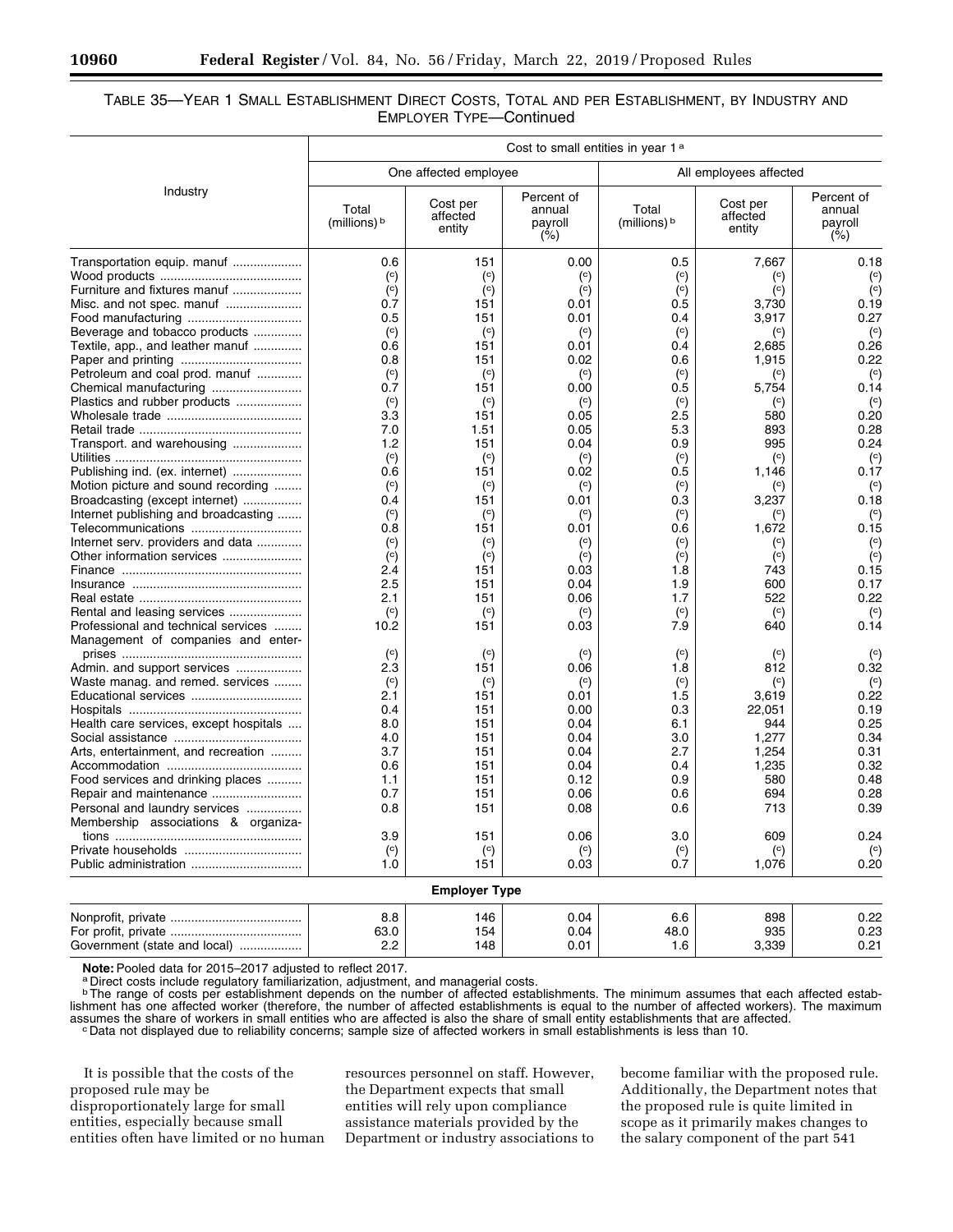regulations. Finally, the Department believes that most entities have at least some nonexempt employees and, therefore, already have policies and systems in place for monitoring and recording their hours. The Department believes that applying those same policies and systems to the workers whose exemption status changes will not be an unreasonable burden on small businesses.

Average weekly earnings for affected EAP workers in small establishments

are expected to increase by about \$8.12 per week per affected worker, using the incomplete fixed-job model 279 described in section VI.D.iv.280 This would lead to \$204.1 million in additional annual wage payments to employees in small entities (less than 0.8 percent of aggregate affected establishment payroll; Table 36). The largest payroll increases per establishment are expected in the sectors of transportation equipment manufacturing (up to \$92,900 per

entity); computer and electronic product manufacturing (up to \$44,400 per entity); and chemical manufacturing (up to \$39,800 per entity). However, average payroll increases per establishment exceed 2 percent of average annual payroll in only three sectors: Food services and drinking places (4.7 percent), primary metals and fabricated metal products (2.3 percent), and transportation equipment manufacturing (2.2 percent).

TABLE 36—YEAR 1 SMALL ESTABLISHMENT PAYROLL INCREASES, TOTAL AND PER ESTABLISHMENT, BY INDUSTRY AND EMPLOYER TYPE

|                                    | Increased payroll for small entities in year 1 <sup>a</sup>                                                                                                                                                                                                                          |                                                                                                                                                                                                                                                                     |                                                                                                                                                                                                                                                                                                        |                                                                                                                                                                                                                                                                             |                                                                                                                                                                                                                                                                                                        |
|------------------------------------|--------------------------------------------------------------------------------------------------------------------------------------------------------------------------------------------------------------------------------------------------------------------------------------|---------------------------------------------------------------------------------------------------------------------------------------------------------------------------------------------------------------------------------------------------------------------|--------------------------------------------------------------------------------------------------------------------------------------------------------------------------------------------------------------------------------------------------------------------------------------------------------|-----------------------------------------------------------------------------------------------------------------------------------------------------------------------------------------------------------------------------------------------------------------------------|--------------------------------------------------------------------------------------------------------------------------------------------------------------------------------------------------------------------------------------------------------------------------------------------------------|
| Industry                           |                                                                                                                                                                                                                                                                                      |                                                                                                                                                                                                                                                                     | One affected employee                                                                                                                                                                                                                                                                                  | All employees affected                                                                                                                                                                                                                                                      |                                                                                                                                                                                                                                                                                                        |
|                                    | Total<br>(millions)                                                                                                                                                                                                                                                                  | Per estab.                                                                                                                                                                                                                                                          | Percent of<br>annual payroll<br>$(\% )$                                                                                                                                                                                                                                                                | Per estab.                                                                                                                                                                                                                                                                  | Percent of<br>annual payroll<br>$(\% )$                                                                                                                                                                                                                                                                |
| Total ………………………………………………………………………… | \$204.1                                                                                                                                                                                                                                                                              | \$422                                                                                                                                                                                                                                                               | 0.10                                                                                                                                                                                                                                                                                                   | \$3,187                                                                                                                                                                                                                                                                     | 0.76                                                                                                                                                                                                                                                                                                   |
|                                    | Industry                                                                                                                                                                                                                                                                             |                                                                                                                                                                                                                                                                     |                                                                                                                                                                                                                                                                                                        |                                                                                                                                                                                                                                                                             |                                                                                                                                                                                                                                                                                                        |
|                                    | $^{\rm (b)}$<br>(b)<br>$(\circ)$<br>9.8<br>(b)<br>4.4<br>4.5<br>3.2<br>(b)<br>5.6<br>$(\mathsf{b})$<br>(b)<br>5.0<br>1.6<br>(b)<br>1.7<br>0.5<br>$(b)$<br>3.8<br>$(b)$<br>20.6<br>29.4<br>1.9<br>$(b)$<br>$(b)$<br>0.0<br>(b)<br>3.1<br>$(\circ)$<br>(b)<br>7.0<br>3.2<br>5.4<br>(b) | (b)<br>(b)<br>(b)<br>356<br>(b)<br>1,172<br>1.054<br>892<br>(b)<br>1,334<br>(b)<br>$(\mathsf{b})$<br>1,066<br>448<br>(b)<br>429<br>91<br>(b)<br>764<br>$(b)$<br>957<br>635<br>242<br>(b)<br>0<br>$(b)$<br>6<br>(b)<br>604<br>(b)<br>(b)<br>442<br>196<br>386<br>(b) | (b)<br>(b)<br>$(\circ)$<br>0.09<br>(b)<br>0.13<br>0.05<br>0.02<br>$(b)$<br>0.03<br>(b)<br>$(\circ)$<br>0.05<br>0.03<br>(b)<br>0.04<br>0.01<br>(b)<br>0.02<br>$(b)$<br>0.33<br>0.20<br>0.06<br>$(\mathsf{b})$<br><br>$(\mathsf{b})$<br>0.00<br>(b)<br>0.06<br>(b)<br>(b)<br>0.09<br>0.06<br>0.16<br>(b) | $(\mathsf{b})$<br>(b)<br>(b)<br>2,768<br>20,889<br>32,885<br>44.405<br>92,869<br>$(\circ)$<br>(b)<br>35,874<br>15,837<br>(b)<br>10,355<br>1,556<br>39,839<br>4,705<br>4,935<br>2.104<br>$(b)$<br>0<br>$(b)$<br>167<br>(b)<br>8,986<br>(b)<br>2,829<br>1,000<br>1,692<br>(b) | (b)<br>(b)<br>$(\circ)$<br>0.68<br>$^{\rm (b)}$<br>2.29<br>1.71<br>1.00<br>$(b)$<br>2.16<br>$(b)$<br>$(b)$<br>1.85<br>1.09<br>(b)<br>0.99<br>0.18<br>$(\circ)$<br>1.00<br>$(b)$<br>1.60<br>1.54<br>0.52<br>$(b)$<br>.<br>$(b)$<br>0.01<br>(b)<br>0.82<br>$(b)$<br>(b)<br>0.56<br>0.28<br>0.70<br>$(b)$ |
|                                    | 22.6<br>$^{\rm (b)}$<br>3.7<br>$(\mathsf{b})$<br>8.2                                                                                                                                                                                                                                 | 335<br>$(b)$<br>245<br>(b)<br>591                                                                                                                                                                                                                                   | 0.08<br>$(\circ)$<br>0.10<br>$(\circ)$<br>0.04                                                                                                                                                                                                                                                         | 1,826<br>(b)<br>1,720<br><sup>(b)</sup><br>19,278                                                                                                                                                                                                                           | 0.41<br>$(b)$<br>0.68<br>(b)<br>1.18                                                                                                                                                                                                                                                                   |

279As explained in section VI.D.iv., the incomplete fixed-job model reflects the Department's determination that an appropriate estimate of the impact on the implicit hourly rate of pay for regular overtime workers, if the NPRM is finalized as proposed, should be determined

using the average of Barkume's and Trejo's two estimates of the incomplete fixed-job model adjustments: A wage change that is 40 percent of the adjustment toward the amount predicted by the fixed-job model, assuming an initial zero overtime pay premium, and a wage change that is 80 percent of the adjustment assuming an initial 28 percent overtime pay premium.

280This is an average increase for all affected workers (both EAP and HCE), and reconciles to the weighted average of individual salary changes discussed in the Transfers section.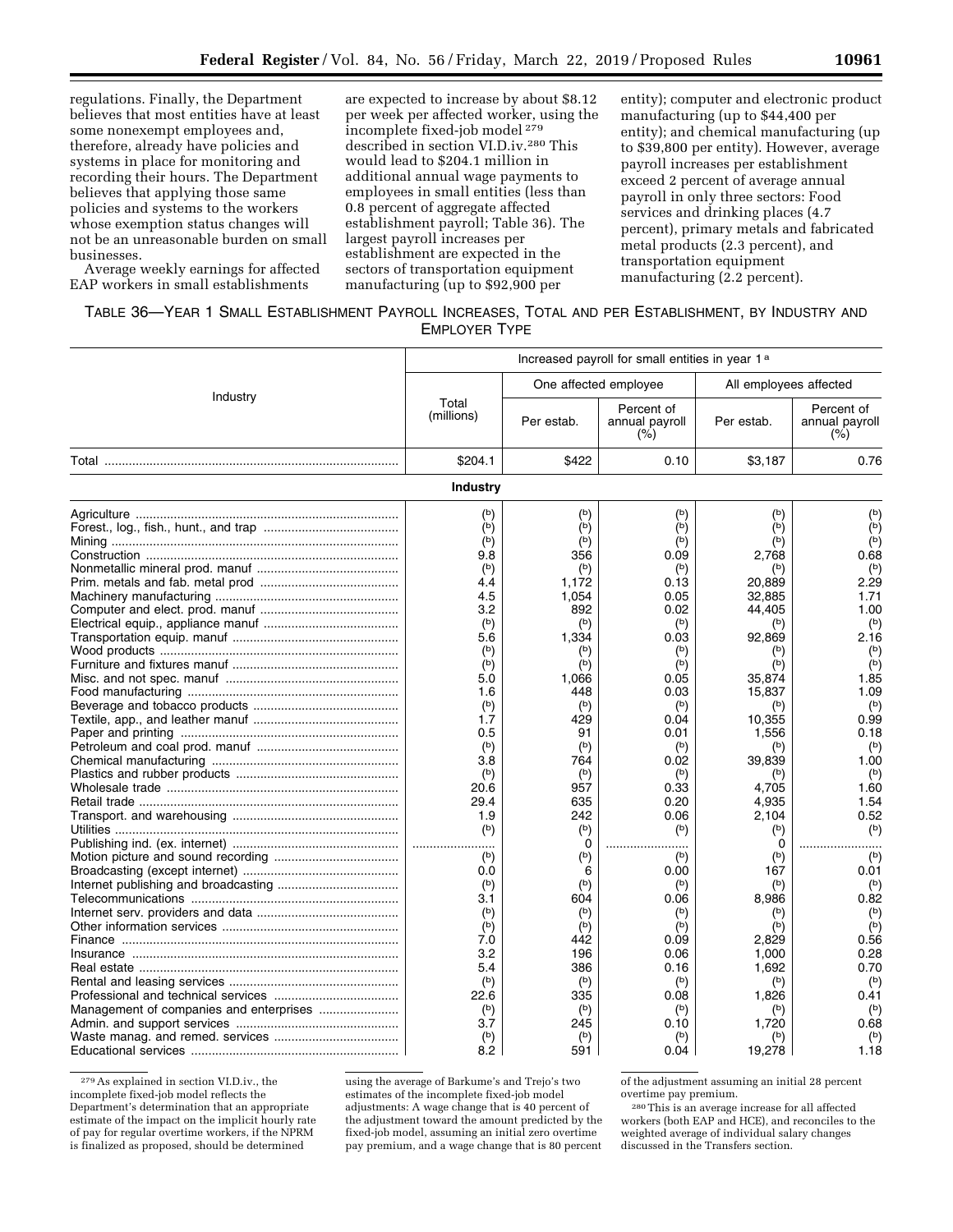### TABLE 36—YEAR 1 SMALL ESTABLISHMENT PAYROLL INCREASES, TOTAL AND PER ESTABLISHMENT, BY INDUSTRY AND EMPLOYER TYPE—Continued

|          | Increased payroll for small entities in year 1 <sup>a</sup> |            |                                     |                        |                                         |
|----------|-------------------------------------------------------------|------------|-------------------------------------|------------------------|-----------------------------------------|
|          |                                                             |            | One affected employee               | All employees affected |                                         |
| Industry | Total<br>(millions)                                         | Per estab. | Percent of<br>annual payroll<br>(%) | Per estab.             | Percent of<br>annual payroll<br>$(\% )$ |
|          |                                                             | \$0        |                                     | \$0                    |                                         |
|          | 8.7                                                         | 165        | .04                                 | 1,358                  | 0.35                                    |
|          | 2.8                                                         | 109        | 0.03                                | 1,228                  | 0.33                                    |
|          | 11.5                                                        | 475        | 0.12                                | 5,259                  | 1.30                                    |
|          | 1.3                                                         | 331        | 0.09                                | 3,602                  | 0.94                                    |
|          | 8.4                                                         | 1,168      | 0.96                                | 5,736                  | 4.71                                    |
|          | 1.4                                                         | 293        | 0.12                                | 1,742                  | 0.70                                    |
|          | 0.8                                                         | 150        | 0.08                                | 921                    | 0.50                                    |
|          | 6.4                                                         | 252        | 0.10                                | 1,307                  | 0.51                                    |
|          | $^{\rm (b)}$                                                | (b)        | $^{\rm (b)}$                        | (b)                    | $^{\rm (b)}$                            |
|          | 2.4                                                         | 363        | 0.07                                | 3,426                  | 0.65                                    |
|          | <b>Employer Type</b>                                        |            |                                     |                        |                                         |
|          | 21.3                                                        | 353        | 0.09                                | 2,911                  | 0.73                                    |
|          | 177.2                                                       | 434        | 0.11                                | 3,449                  | 0.85                                    |
|          | 5.7                                                         | 376        | 0.02                                | 11,710                 | 0.72                                    |

Note: Pooled data for 2015–2017 adjusted to reflect 2017.<br><sup>a</sup> Aggregate change in total annual payroll experienced by small entities under the updated salary levels after labor market adjustments. This amount represents th

<sup>b</sup> Data not displayed due to reliability concerns; sample size of affected workers in small establishments is less than 10.

Table 37 presents estimated first year direct costs and payroll increases combined per establishment and the costs and payroll increases as a percent of average establishment payroll. The Department presents only the results for the upper bound scenario where all workers employed by the establishment are affected. Combined costs and payroll increases per establishment range from \$1,150 in publishing industries (except internet) to \$100,500 in the transportation equipment manufacturing sector.281 Combined costs and payroll increases compose

more than 2 percent of average annual establishment payroll in four sectors: Food services and drinking places (5.2 percent), primary metals and fabricated metal products (2.5 percent), transportation equipment manufacturing (2.3 percent), and miscellaneous and not specified manufacturing (2.0 percent). In all other sectors, they range from 0.2 percent to 1.9 percent of payroll.

However, comparing costs and payroll increases to payrolls overstates the effects on establishments because payroll represents only a fraction of the

financial resources available to an establishment. The Department approximated revenue per small affected establishment by calculating the ratio of small business revenues to payroll by industry from the 2012 SUSB data then multiplying that ratio by average small entity payroll.<sup>282</sup> Using this approximation of annual revenues as a benchmark, only one sector has costs and payroll increases amounting to more than one percent of revenues, food services and drinking places (1.5 percent).

TABLE 37—YEAR 1 SMALL ESTABLISHMENT DIRECT COSTS AND PAYROLL INCREASES, TOTAL AND PER ESTABLISHMENT, BY INDUSTRY AND EMPLOYER TYPE, USING ALL EMPLOYEES IN ESTABLISHMENT AFFECTED METHOD

|                 | Costs and payroll increases for small affected establishments, all<br>employees affected |                           |                                        |                                                                  |  |
|-----------------|------------------------------------------------------------------------------------------|---------------------------|----------------------------------------|------------------------------------------------------------------|--|
| Industry        | Total<br>(millions)                                                                      | Per estab. <sup>a</sup>   | Percent of<br>annual<br>payroll<br>(%) | Percent of<br>estimated<br>revenues <sup>b</sup><br>(% )         |  |
| Total           | \$259.6                                                                                  | \$4.053                   | 0.97                                   | 0.18                                                             |  |
| <b>Industry</b> |                                                                                          |                           |                                        |                                                                  |  |
| Construction    | (c)<br>(c)<br>12.9                                                                       | (c)<br>(c)<br>(c<br>3.662 | (c)<br>(c'<br>(c)<br>0.89              | $\left( \circ \right)$<br>$^{\rm (c)}$<br>$\binom{c}{c}$<br>0.20 |  |

281When a single affected worker is employed, combined costs and transfers by industry were estimated to range from \$151 (in both the publishing (except internet) and hospitals

industries) to \$1,500 (in transportation equipment manufacturing) per establishment.

282The ratio of revenues to payroll for small businesses ranged from 2.15 (social assistance) to 43.40 (petroleum and coal products manufacturing),

with an average over all sectors of 5.35. The Department used this estimate of revenue, instead of small business revenue reported directly from the 2012 SUSB so revenue aligned with payrolls in 2017.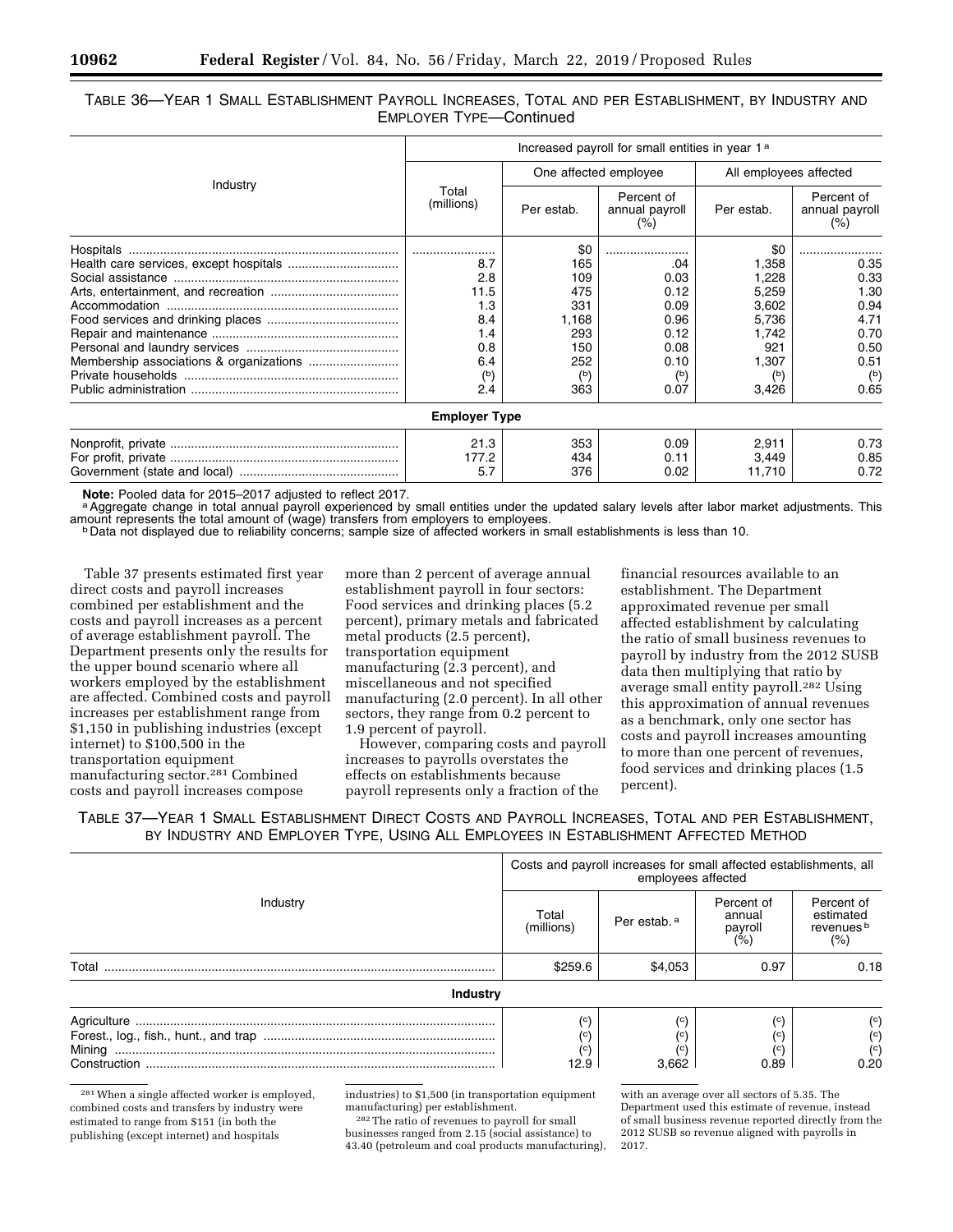### TABLE 37—YEAR 1 SMALL ESTABLISHMENT DIRECT COSTS AND PAYROLL INCREASES, TOTAL AND PER ESTABLISHMENT, BY INDUSTRY AND EMPLOYER TYPE, USING ALL EMPLOYEES IN ESTABLISHMENT AFFECTED METHOD—Continued

|                      | Costs and payroll increases for small affected establishments, all<br>employees affected |                         |                                                           |                                                          |
|----------------------|------------------------------------------------------------------------------------------|-------------------------|-----------------------------------------------------------|----------------------------------------------------------|
| Industry             | Total<br>(millions)                                                                      | Per estab. <sup>a</sup> | Percent of<br>annual<br>payroll<br>$(^{\circ}\!\!/\circ)$ | Percent of<br>estimated<br>revenues <sup>b</sup><br>(% ) |
|                      | $\left( \circ \right)$                                                                   | $\left( \circ \right)$  | $\left( \circ \right)$                                    | $\left( \circ \right)$                                   |
|                      | 4.8                                                                                      | 22,883                  | 2.51                                                      | 0.49                                                     |
|                      | 4.9                                                                                      | 36,346                  | 1.89                                                      | 0.39                                                     |
|                      | 3.6                                                                                      | 49,904                  | 1.12                                                      | 0.25                                                     |
|                      | $\left( \circ \right)$                                                                   | $^{\rm (c)}$            | $\left( \circ \right)$                                    | $\left( \circ \right)$                                   |
|                      | 6.1                                                                                      | 100,536                 | 2.34                                                      | 0.34                                                     |
|                      | $\left( \circ \right)$                                                                   | $^{\rm (c)}$            | (c)                                                       | (c)                                                      |
|                      | (c)                                                                                      | (c)                     | (c)                                                       | (c)                                                      |
|                      | 5.5                                                                                      | 39,603                  | 2.04                                                      | 0.48                                                     |
|                      | 2.0                                                                                      | 19,753                  | 1.36                                                      | 0.12                                                     |
|                      | (c)                                                                                      | $\left( \circ \right)$  | $\left( \circ \right)$                                    | (c)                                                      |
|                      | 2.1                                                                                      | 13,040                  | 1.25                                                      | 0.23                                                     |
|                      | 1.0                                                                                      | 3,471                   | 0.40                                                      | 0.08                                                     |
|                      | $\left( \circ \right)$                                                                   | $\left( \circ \right)$  | $\left( \circ \right)$                                    | (c)                                                      |
|                      | 4.3                                                                                      | 45,592                  | 1.15                                                      | 0.11                                                     |
|                      | $\left( \circ \right)$                                                                   | $^{\rm (c)}$            | $\left( \circ \right)$                                    | (c)                                                      |
|                      | 23.2                                                                                     | 5,285                   | 1.80                                                      | 0.11                                                     |
|                      | 34.8                                                                                     | 5,828                   | 1.81                                                      | 0.18                                                     |
|                      | 2.8                                                                                      | 3,098                   | 0.76                                                      | 0.17                                                     |
|                      | $\left( \circ \right)$                                                                   | $\left( \circ \right)$  | $\left( \circ \right)$                                    | (c)                                                      |
|                      | 0.5                                                                                      | 1,146                   | 0.17                                                      | 0.06                                                     |
|                      | $\left( \circ \right)$                                                                   | $\left( \circ \right)$  | $\left( \circ \right)$                                    | (c)                                                      |
|                      | 0.3                                                                                      | 3,404                   | 0.19                                                      | 0.07                                                     |
|                      | $\left( \circ \right)$                                                                   | $^{\rm (c)}$            | $\left( \circ \right)$                                    | (c)                                                      |
|                      | 3.7                                                                                      | 10,658                  | 0.97                                                      | 0.14                                                     |
|                      | $\left( \circ \right)$                                                                   | $^{\rm (c)}$            | $\left( \circ \right)$                                    | (c)                                                      |
|                      | $\left( \circ \right)$                                                                   | $^{\rm (c)}$            | $\left( \circ \right)$                                    | (c)                                                      |
|                      | 8.9                                                                                      | 3,572                   | 0.70                                                      | 0.25                                                     |
|                      | 5.1                                                                                      | 1,600                   | 0.46                                                      | 0.10                                                     |
|                      | 7.1                                                                                      | 2,214                   | 0.92                                                      | 0.20                                                     |
|                      | $\left( \circ \right)$                                                                   | $\left( \circ \right)$  | $\left( \circ \right)$                                    | $\left( \circ \right)$                                   |
|                      | 30.5                                                                                     | 2,466                   | 0.56                                                      | 0.22                                                     |
|                      | $\left( \circ \right)$                                                                   |                         | (c)                                                       | $\left( \circ \right)$                                   |
|                      | 5.5                                                                                      | 2,532                   | 1.00                                                      | 0.45                                                     |
|                      | $\left( \circ \right)$                                                                   |                         | $\left( \circ \right)$                                    | $\left( \circ \right)$                                   |
|                      | 9.7                                                                                      | 22,897                  | 1.40                                                      | 0.54                                                     |
|                      | 0.3                                                                                      | 22,051                  | 0.19                                                      | 0.08                                                     |
|                      | 14.8                                                                                     | 2,302                   | 0.60                                                      | 0.25                                                     |
|                      | 5.8                                                                                      | 2,505                   | 0.67                                                      | 0.31                                                     |
|                      | 14.2                                                                                     | 6,513                   | 1.61                                                      | 0.53                                                     |
|                      | 1.7                                                                                      | 4,836                   | 1.27                                                      | 0.32                                                     |
|                      | 9.3                                                                                      | 6,315                   | 5.19                                                      | 1.54                                                     |
|                      | 2.0                                                                                      | 2,436                   | 0.98                                                      | 0.28                                                     |
|                      | 1.4                                                                                      | 1,634                   | 0.89                                                      | 0.31                                                     |
|                      | 9.4                                                                                      | 1,917                   | 0.75                                                      | 0.19                                                     |
|                      | $\left( \circ \right)$                                                                   | $\left( \circ \right)$  | $\left( \circ \right)$                                    | $\left( \circ \right)$                                   |
|                      | 3.1                                                                                      | 4,501                   | 0.86                                                      | 0.23                                                     |
|                      |                                                                                          |                         |                                                           |                                                          |
| <b>Employer Type</b> |                                                                                          |                         |                                                           |                                                          |
|                      | 94.40                                                                                    | 3,570                   | 1.00                                                      | 0.30                                                     |
|                      | 585.30                                                                                   | 3,532                   | 1.00                                                      | 0.20                                                     |

Note: Pooled data for 2015–2017 adjusted to reflect 2017.<br><sup>a</sup>Total direct costs and transfers for small establishments in which all employees are affected. Impacts to small establishments in which one employee is affected will be a fraction of the impacts presented in this table.<br><sup>b</sup> Revenues estimated by calculating the ratio of estimated small business revenues to payroll from the 2012 SUSB, and multiplying by payroll

Government (state and local) .......................................................................... 12.20 9,264 0.60 0.20

per small entity. For the public administration sector, the ratio was calculated using revenues and payroll from the 2012 Census of Governments.<br>© Data not displayed due to reliability concerns; sample size of affected wor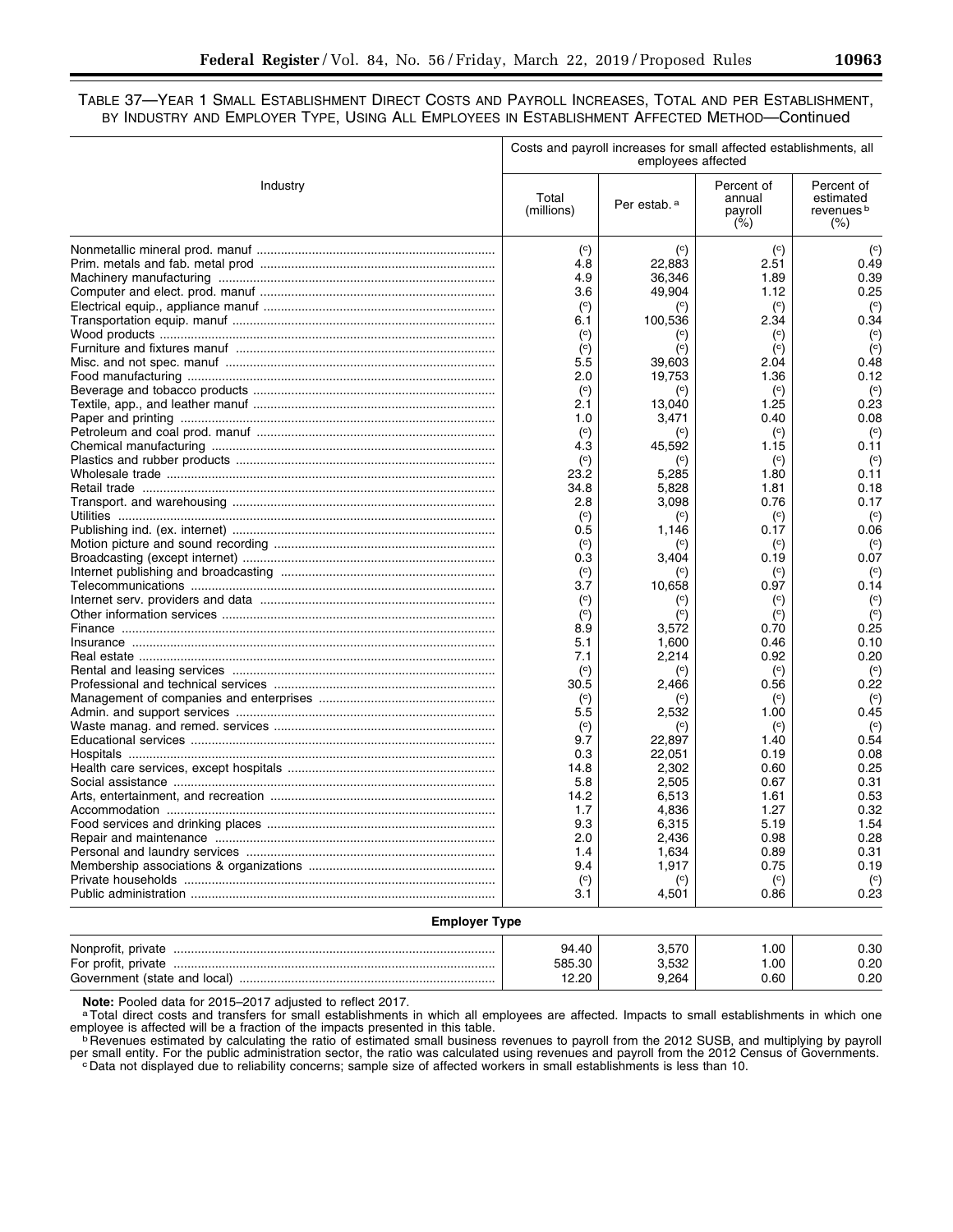vi. Projected Effects to Affected Small Entities in Year 2 Through Year 10

To determine how small businesses will be affected in future years, the Department projected costs to small business for nine years after Year 1 of

the rule. Projected employment and earnings were calculated using the same methodology described in Section VI.B.ii. Affected employees in small firms follow a similar pattern to affected workers in all establishments: The

number decreases gradually in projected years. There are 483,400 affected workers in small establishments in Year 1 and 405,200 in Year 10. Table 38 reports affected workers in selected years only.

### TABLE 38-PROJECTED NUMBER OF AFFECTED WORKERS IN SMALL ESTABLISHMENTS, BY INDUSTRY

| Industry |                       | Affected workers in small es-<br>tablishments (1,000s) |
|----------|-----------------------|--------------------------------------------------------|
|          | Year 1                | Year 10                                                |
|          | 483.4                 | 405.2                                                  |
|          | (a)                   | $^{\rm (a)}$                                           |
|          | $^{\rm (a)}$          | $\overline{a}$                                         |
|          | $\binom{a}{b}$        | 1.7                                                    |
|          | 27.4                  | 22.3                                                   |
|          | $^{\rm (a)}$          | (a)                                                    |
|          | 3.8                   | 3.1                                                    |
|          | 4.2                   | 4.0                                                    |
|          | 3.6                   | 4.9                                                    |
|          | (a)                   | $\binom{a}{b}$                                         |
|          | 4.2                   | 3.0                                                    |
|          | $^{\rm (a)}$          | (a)                                                    |
|          | $^{\rm (a)}$          | $\binom{a}{b}$                                         |
|          | 4.7                   | 5.5                                                    |
|          | 3.6                   | $\binom{a}{b}$                                         |
|          | (a)                   | $\overline{a}$                                         |
|          | 3.9                   | (a)                                                    |
|          | 5.1                   | $\overline{a}$                                         |
|          | (a)                   | $\binom{a}{b}$                                         |
|          | 4.9                   | 3.4                                                    |
|          | (a)                   | (a)                                                    |
|          | 21.6                  | 21.3                                                   |
|          | 46.3                  | 34.4                                                   |
|          | 7.8                   | 7.3                                                    |
|          | (a)                   | (a)                                                    |
|          | 4.1                   | 3.8                                                    |
|          | $^{\rm (a)}$          | $(a)$                                                  |
|          | 2.7                   | $\overline{a}$                                         |
|          |                       | $\overline{a}$                                         |
|          | $\binom{a}{b}$<br>5.2 | $\binom{a}{b}$                                         |
|          |                       | (a)                                                    |
|          | $^{\rm (a)}$          | $\overline{a}$                                         |
|          | (a)                   |                                                        |
|          | 15.9                  | 14.8                                                   |
|          | 16.2                  | 11.9                                                   |
|          | 14.1                  | 12.4                                                   |
|          | (a)                   | $^{\rm (a)}$                                           |
|          | 67.5                  | 65.6                                                   |
|          | $^{\rm (a)}$          | $\binom{a}{b}$                                         |
|          | 15.3                  | 10.7                                                   |
|          | $^{\rm (a)}$          | (a)                                                    |
|          | 13.9                  | 14.3                                                   |
|          | 2.9                   | $^{\rm (a)}$                                           |
|          | 53.0                  | 44.4                                                   |
|          | 26.1                  | 21.5                                                   |
|          | 24.1                  | 18.1                                                   |
|          | 3.9                   | 3.1                                                    |
|          | 7.2                   | 6.7                                                    |
|          | 4.9                   | 4.5                                                    |
|          | 5.3                   | 4.2                                                    |
|          | 25.5                  | 20.2                                                   |
|          | $\binom{a}{b}$        | $^{\rm (a)}$                                           |
|          | 6.5                   | 5.0                                                    |

Note: Worker data are from CPS MORG using pooled data for 2015-2017 adjusted to reflect 2017.

a Data not displayed because sample size of affected workers in small establishments is less than 10.

Costs to small establishments vary by year but generally decrease from Year 1 mostly because regulatory familiarization costs are zero in all

projected years, and adjustment costs are relatively small. By Year 10, additional costs and payroll to small businesses have decreased from \$259.6 million in Year 1 to \$210.2 million (Table 39). The Department notes that, due to relatively small sample sizes, the estimates by detailed industry are not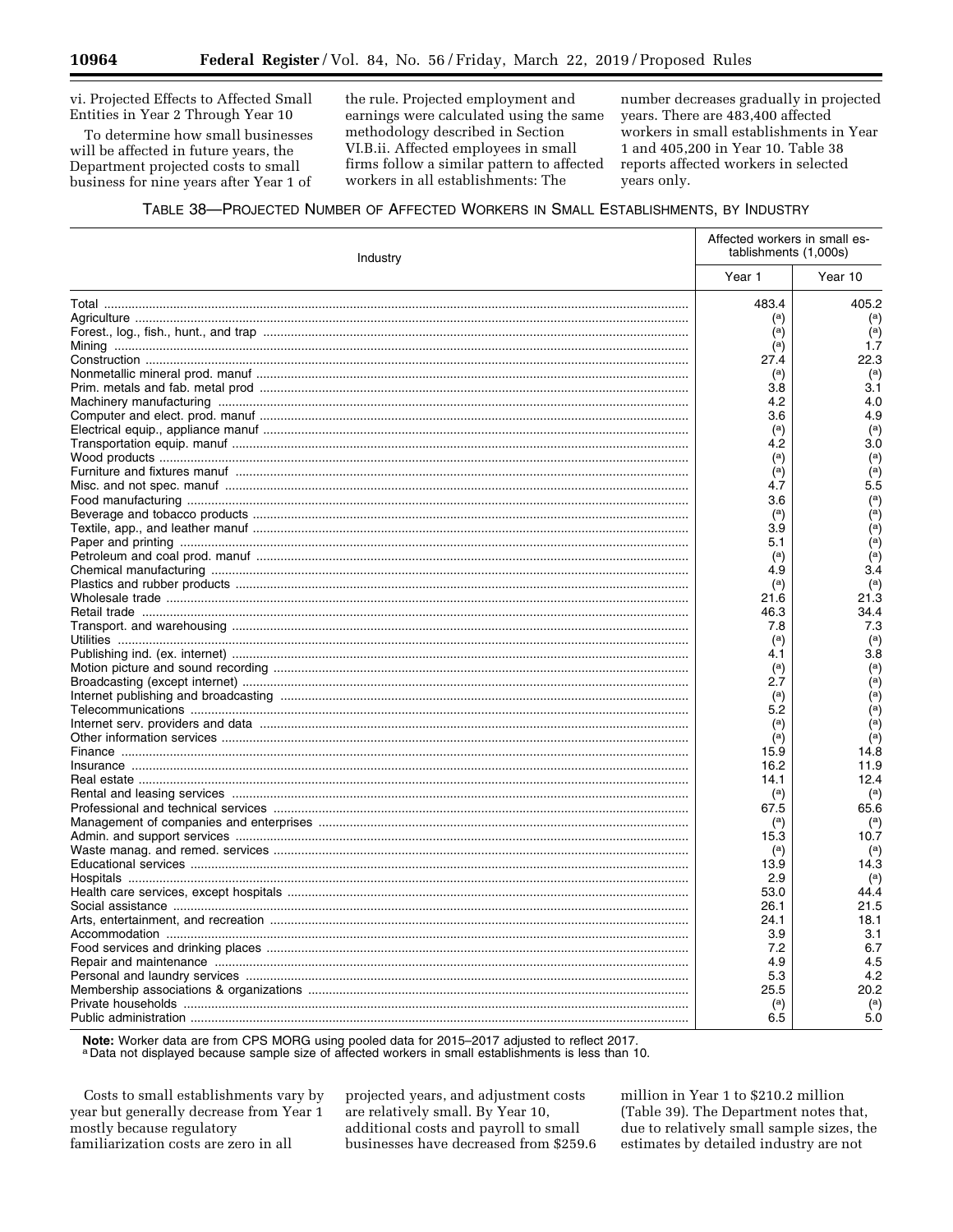precise. This can cause some numbers in the data to vary across years by a

greater amount than they will in the future.

### TABLE 39-PROJECTED DIRECT COSTS AND PAYROLL INCREASES FOR AFFECTED SMALL ESTABLISHMENTS, BY INDUSTRY, USING ALL EMPLOYEES IN ESTABLISHMENT AFFECTED METHOD

| Industry |                     | Costs and payroll increases for<br>small affected establishments.<br>all employees affected<br>$(millions 2017\$ |
|----------|---------------------|------------------------------------------------------------------------------------------------------------------|
|          | Year 1              | Year 10                                                                                                          |
|          | \$259.6             | \$210.2                                                                                                          |
|          | (a)                 | $\binom{a}{b}$                                                                                                   |
|          | (a)                 | $\binom{a}{b}$                                                                                                   |
|          | $\binom{a}{b}$      | 2.4                                                                                                              |
|          | 12.9                | 12.2                                                                                                             |
|          |                     | $\binom{a}{b}$                                                                                                   |
|          | $^{\rm (a)}$<br>4.8 | 1.8                                                                                                              |
|          | 4.9                 | 2.5                                                                                                              |
|          | 3.6                 | 3.0                                                                                                              |
|          |                     |                                                                                                                  |
|          | (a)                 | $\binom{a}{b}$                                                                                                   |
|          | 6.1                 | 2.8                                                                                                              |
|          | $\binom{a}{b}$      | $\binom{a}{b}$                                                                                                   |
|          | $\binom{a}{b}$      | $\overline{a}$                                                                                                   |
|          | 5.5                 | 0.8                                                                                                              |
|          | 2.0                 | $\binom{a}{b}$                                                                                                   |
|          | (a)                 | $\binom{a}{b}$                                                                                                   |
|          | 2.1                 | $\binom{a}{b}$                                                                                                   |
|          | 1.0                 | $^{[a]}$                                                                                                         |
|          | (a)                 | $\left( \begin{matrix} a \end{matrix} \right)$                                                                   |
|          | 4.3                 | 1.4                                                                                                              |
|          | $\binom{a}{b}$      | $\binom{a}{b}$                                                                                                   |
|          | 23.2                | 14.1                                                                                                             |
|          | 34.8                | 25.3                                                                                                             |
|          | 2.8                 | 2.4                                                                                                              |
|          | (a)                 | $\binom{a}{b}$                                                                                                   |
|          | 0.5                 | 3.6                                                                                                              |
|          | $\binom{a}{b}$      | $\binom{a}{b}$                                                                                                   |
|          | 0.3                 | $\binom{a}{b}$                                                                                                   |
|          | $\binom{a}{b}$      | $\binom{a}{b}$                                                                                                   |
|          | 3.7                 | $(a)$                                                                                                            |
|          | (a)                 | $\binom{a}{b}$                                                                                                   |
|          | (a)                 | $\binom{a}{b}$                                                                                                   |
|          | 8.9                 | 15.5                                                                                                             |
|          | 5.1                 | 4.0                                                                                                              |
|          | 7.1                 | 5.5                                                                                                              |
|          | (a)                 | $\binom{a}{b}$                                                                                                   |
|          | 30.5                | 30.2                                                                                                             |
|          |                     |                                                                                                                  |
|          | $^{\rm (a)}$        | $\left( \begin{smallmatrix} a\end{smallmatrix} \right)$<br>2.6                                                   |
|          | 5.5                 |                                                                                                                  |
|          | $\binom{a}{b}$      | $^{\rm (a)}$                                                                                                     |
|          | 9.7                 | 7.6                                                                                                              |
|          | 0.3                 | $^{\rm (a)}$                                                                                                     |
|          | 14.8                | 9.7                                                                                                              |
|          | 5.8                 | 5.5                                                                                                              |
|          | 14.2                | 8.1                                                                                                              |
|          | 1.7                 | 0.2                                                                                                              |
|          | 9.3                 | 4.7                                                                                                              |
|          | 2.0                 | 1.3                                                                                                              |
|          | 1.4                 | 1.0                                                                                                              |
|          | 9.4                 | 6.6                                                                                                              |
|          | $\binom{a}{b}$      | $^{\rm (a)}$                                                                                                     |
|          | 3.1                 | 3.0                                                                                                              |

Note: pooled data for 2015–2017 adjusted to reflect 2017.<br>a Data not displayed because sample size of affected workers in small establishments is less than 10.

ii. Differing Compliance and Reporting Requirements for Small Entities

This NPRM provides no differing compliance requirements and reporting requirements for small entities. The

Department has strived to minimize respondent recordkeeping burden by requiring no specific form or order of records under the FLSA and its corresponding regulations. Moreover,

employers would normally maintain the records under usual or customary business practices.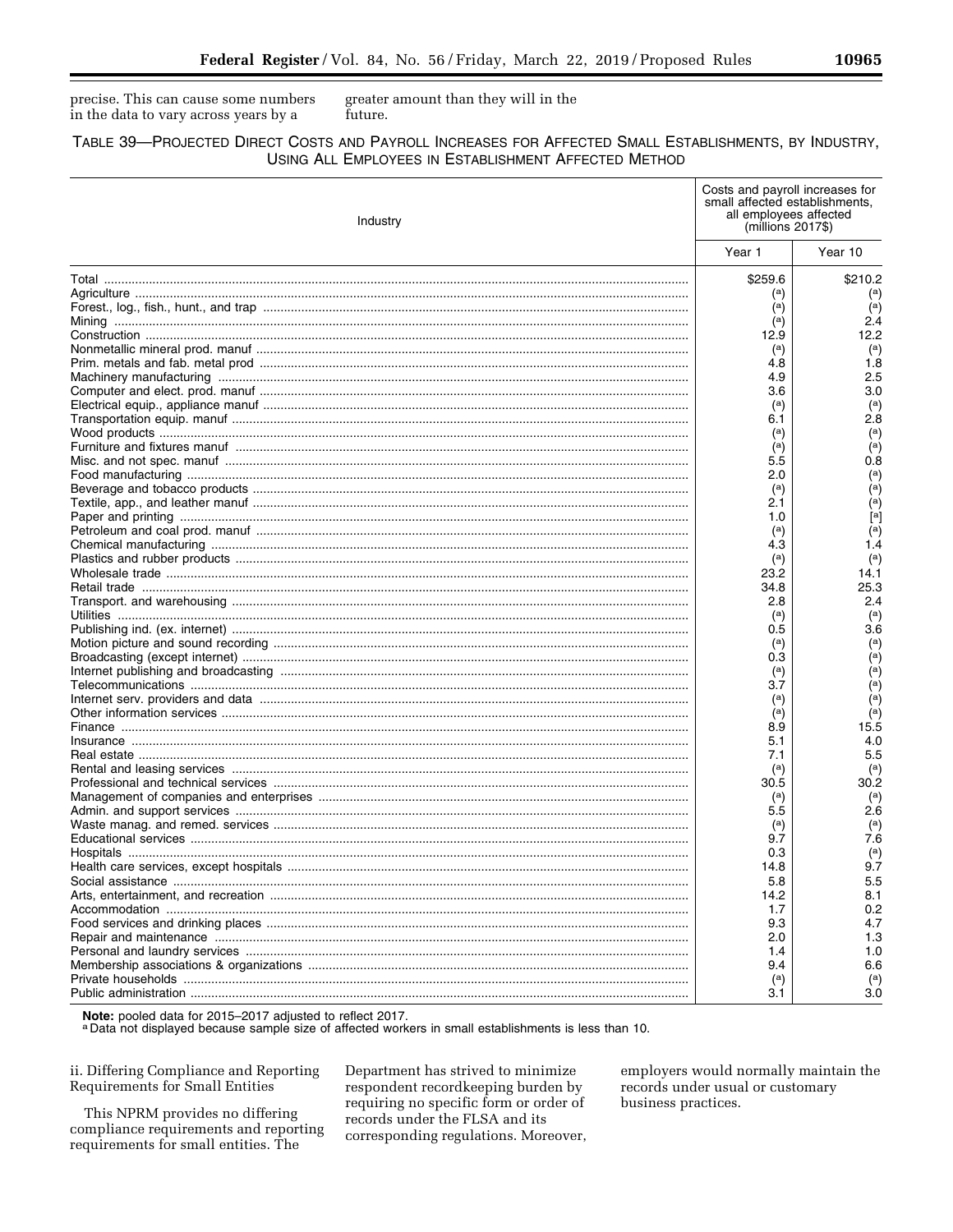### iii. Least Burdensome Option or Explanation Required

The Department believes it has chosen the most effective option that updates and clarifies the rule and which results in the least burden. Among the options considered by the Department, the least restrictive option was taking no regulatory action. Taking no regulatory action does not address the Department's concerns discussed above under Need for Regulation. Pursuant to section 603(c) of the RFA, the following alternatives are to be addressed:

*Differing compliance or reporting requirements that take into account the resources available to small entities.*  The FLSA creates a level playing field for businesses by setting a floor below which employers may not pay their employees. To establish differing compliance or reporting requirements for small businesses would undermine this important purpose of the FLSA and appears unnecessary given the small annualized cost of the rule. The Year 1 cost of the proposed rule for the average employer that qualifies as small was estimated to range from a minimum of \$1,150 (publishing industries, except internet) to a maximum of \$100,500 (transportation equipment, manufacturing), using the upper-bound estimates. The Department makes available a variety of resources to employers for understanding their obligations and achieving compliance. Therefore, the Department has not proposed differing compliance or reporting requirements for small businesses.

*The clarification, consolidation, or simplification of compliance and reporting requirements for small entities.* The proposed rule imposes no new reporting requirements. The Department makes available a variety of resources to employers for understanding their obligations and achieving compliance.

*The use of performance rather than design standards.* Under the proposed rule, employers may achieve compliance through a variety of means. Employers may elect to continue to claim the EAP exemption for affected employees by adjusting salary levels, hire additional workers or spread overtime hours to other employees, or compensate employees for overtime hours worked. The Department makes available a variety of resources to employers for understanding their obligations and achieving compliance.

*An exemption from coverage of the rule, or any part thereof, for such small entities.* Creating an exemption from coverage of this rule for businesses with as many as 500 employees, those defined as small businesses under SBA's size standards, is inconsistent with the FLSA, which applies to all employers that satisfy the enterprise coverage threshold or employ individually covered employees.283 Creating a regulatory exemption for small businesses is beyond the scope of the Department's statutory authority to define and delimit the meaning of the term ''employed in a bona fide executive, administrative, or professional capacity.'' 284

### *E. Identification, to the Extent Practicable, of all Relevant Federal Rules That May Duplicate, Overlap, or Conflict With the Proposed Rule*

The Department is not aware of any federal rules that duplicate, overlap, or conflict with this NPRM.

### **VIII. Unfunded Mandates Reform Act Analysis**

The Unfunded Mandates Reform Act of 1995 (UMRA),285 requires agencies to prepare a written statement for rules for which a general notice of proposed rulemaking was published and that include any federal mandate that may result in increased expenditures by state, local, and tribal governments, in the aggregate, or by the private sector, of \$161 million (\$100 million in 1995 dollars adjusted for inflation) or more in at least one year. This statement must: (1) Identify the authorizing legislation; (2) present the estimated costs and benefits of the rule and, to the extent that such estimates are feasible and relevant, its estimated effects on the national economy; (3) summarize and evaluate state, local, and tribal government input; and (4) identify reasonable alternatives and select, or explain the non-selection, of the least costly, most cost-effective, or least burdensome alternative.

#### *A. Authorizing Legislation*

This proposed rule is issued pursuant to section 13(a)(1) of the Fair Labor Standards Act (FLSA or Act), 29 U.S.C. 213(a)(1). The section exempts from the FLSA's minimum wage and overtime pay requirements ''any employee

employed in a bona fide executive, administrative, or professional capacity (including any employee employed in the capacity of academic administrative personnel or teacher in elementary or secondary schools), or in the capacity of outside salesman (as such terms are defined and delimited from time to time by regulations of the Secretary, subject to the provisions of [the Administrative Procedure Act]...)."<sup>286</sup> The requirements of the exemption are contained in part 541 of the Department's regulations. Section 3(e) of the FLSA 287 defines ''employee'' to include most individuals employed by a state, political subdivision of a state, or interstate governmental agency. Section  $3(x)$  of the FLSA <sup>288</sup> also defines public agencies to include the government of a state or political subdivision thereof, or any interstate governmental agency.

#### *B. Assessment of Costs and Benefits*

For purposes of the UMRA, this rule includes a federal mandate that is expected to result in increased expenditures by the private sector of more than \$161 million in at least one year, but the rule will not result in increased expenditures by state, local and tribal governments, in the aggregate, of \$161 million or more in any one year.

Costs to state and local governments: Based on the economic impact analysis of this proposed rule, the Department determined that the proposed rule will result in Year 1 costs for state and local governments totaling \$59.2 million, of which \$17.2 million are direct employer costs and \$42.0 million are payroll increases (Table 40). In subsequent years, the Department estimated that state and local governments may experience payroll increases of as much as \$38.3 million per year.

Costs to the private sector: The Department determined that the proposed rule will result in Year 1 costs to the private sector of approximately \$0.9 billion, of which \$446.7 million are direct employer costs and \$483.7 million are payroll increases. In subsequent years, the Department estimated that the private sector may experience a payroll increase of as much as \$407.1 million per year.

<sup>283</sup>*See* 29 U.S.C. 203(s).

<sup>284</sup> 29 U.S.C. 213(a)(1).

<sup>285</sup> 2 U.S.C. 1501.

<sup>286</sup> 29 U.S.C. 213(a)(1).

<sup>287</sup> 29 U.S.C. 203(e).

<sup>288</sup> 29 U.S.C. 203(x).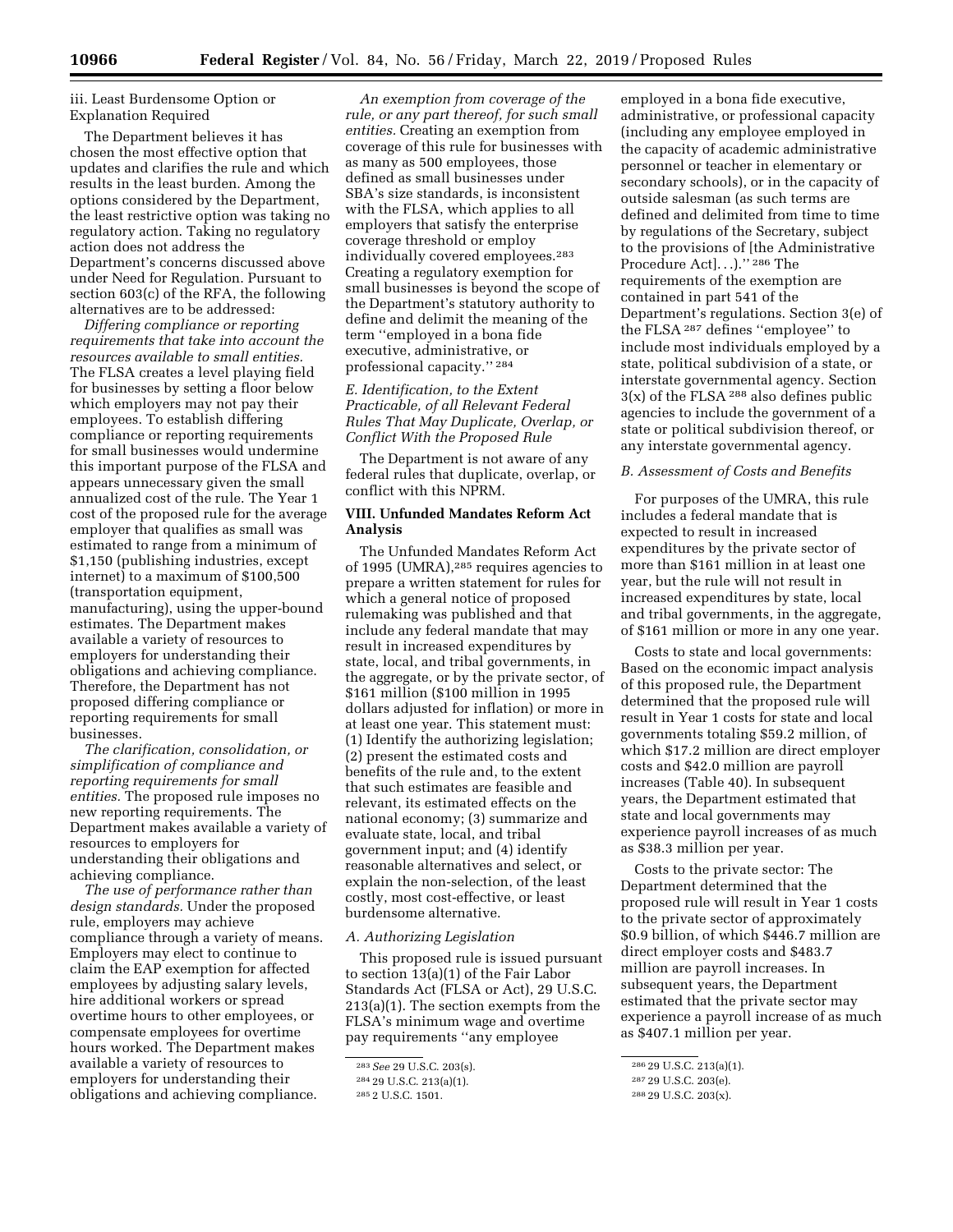TABLE 40—SUMMARY OF YEAR 1 AFFECTED EAP WORKERS, REGULATORY COSTS, AND TRANSFERS BY TYPE OF EMPLOYER

|                                                         | Total                            | Private                          | Government <sup>a</sup>     |
|---------------------------------------------------------|----------------------------------|----------------------------------|-----------------------------|
| Affected EAP Workers (1,000s)                           |                                  |                                  |                             |
| Number                                                  | 1,271                            | 1,139                            | 128                         |
| <b>Direct Employer Costs (Millions)</b>                 |                                  |                                  |                             |
|                                                         | \$324.9<br>66.6<br>72.7<br>464.2 | \$321.2<br>59.7<br>65.9<br>446.7 | \$3.8<br>6.7<br>6.7<br>17.2 |
| <b>Payroll Increases (Millions)</b>                     |                                  |                                  |                             |
|                                                         | \$526.9                          | \$483.7                          | \$42.0                      |
| <b>Direct Employer Costs &amp; Transfers (Millions)</b> |                                  |                                  |                             |
| From employers                                          | \$991.1                          | \$930.4                          | \$59.2                      |

a Includes only state, local, and tribal governments.

UMRA requires agencies to estimate the effect of a regulation on the national economy if, at its discretion, such estimates are reasonably feasible and the effect is relevant and material.289 However, OMB guidance on this requirement notes that such macroeconomic effects tend to be measurable in nationwide econometric models only if the economic effect of the regulation reaches 0.25 percent to 0.5 percent of GDP, or in the range of \$48.5 billion to \$97.0 billion (using 2017 GDP). A regulation with smaller aggregate effect is not likely to have a measurable effect in macro-economic terms unless it is highly focused on a particular geographic region or economic sector, which is not the case with this proposed rule.

The Department's RIA estimates that the total first-year costs (direct employer costs and payroll increases from employers to workers) of the proposed rule will be approximately \$930.4 million for private employers and \$59.2 million for state and local governments. Given OMB's guidance, the Department has determined that a full macroeconomic analysis is not likely to show any measurable effect on the economy. Therefore, these costs are compared to payroll costs and revenue to demonstrate the feasibility of adapting to these new rules.

Total first-year private sector costs compose 0.015 percent of private sector payrolls nationwide.290 Total private

sector first-year costs compose 0.002 percent of national private sector revenues (revenues in 2017 are projected to be \$38.8 trillion).291 The Department concludes that effects of this magnitude are affordable and will not result in significant disruptions to typical firms in any of the major industry categories.

Total first-year state and local government costs compose less than 0.01 percent of state and local government payrolls.292 First-year state and local government costs compose 0.002 percent of state and local government revenues (projected 2017 revenues were estimated to be \$3.7 trillion).293 Effects of this magnitude will not result in significant disruptions to typical state and local governments. The \$59.2 million in state and local government costs constitutes an average of approximately \$657 for each of the approximately 90,106 state and local entities. The Department considers effects of this magnitude to be quite small both in absolute terms and in relation to payrolls and revenue.

### *C. Least Burdensome Option or Explanation Required*

This NPRM has described the Department's consideration of various options throughout the preamble and economic impact analysis (section VI.C.i). The Department believes that it has chosen the least burdensome but still cost-effective methodology to update the salary level consistent with the Department's statutory obligation. Although some alternative options considered would have set the standard salary level at a rate lower than the updated salary level, that outcome would not necessarily be the most costeffective or least-burdensome alternative for employers. A lower or outdated salary level would result in a less effective bright-line test for separating workers who may be exempt from those nonexempt workers intended to be within the Act's protection. A low salary level would also increase the burden on the employer to apply the duties test to more employees in determining whether an employee is exempt, which would inherently increase the likelihood of misclassification and, in turn, increase the risk that employees who should receive overtime and minimum wage protections under the FLSA are denied those protections.

Selecting a standard salary level inevitably affects both the risk and cost of misclassification of overtime-eligible employees earning above the salary level, as well as the risk and cost of providing overtime protection to employees performing bona fide EAP duties who are paid below the salary level. An unduly low level risks increasing employer liability from

<sup>&</sup>lt;sup>289</sup> 2 U.S.C. 1532(a)(4).<br><sup>290</sup> Private sector payroll costs nationwide are projected to be \$6.4 trillion in 2017. This projection is based on private sector payroll costs in 2012, which were \$5.3 trillion using the 2012 Economic Census of the United States. This was inflated to 2017 dollars using the CPI–U.

<sup>291</sup>Private sector revenues in 2012 were \$32.3 trillion using the 2012 Economic Census of the United States. This was inflated to 2017 dollars using the CPI–U.

<sup>292</sup>State and local payrolls in 2015 were reported as \$900 billion. This was inflated to 2017 payroll costs of \$962.9 billion using the CPI–U. State and Local Government Finances Summary: FY2015. Available at *[https://www.census.gov/govs/local/.](https://www.census.gov/govs/local/)* 

<sup>293</sup>State and local revenues in 2015 were reported as \$3.4 trillion. This was inflated to 2017 dollars using the CPI–U. State and Local Government Finances Summary: FY2015. Available at *[https://](https://www.census.gov/govs/local/) [www.census.gov/govs/local/.](https://www.census.gov/govs/local/)*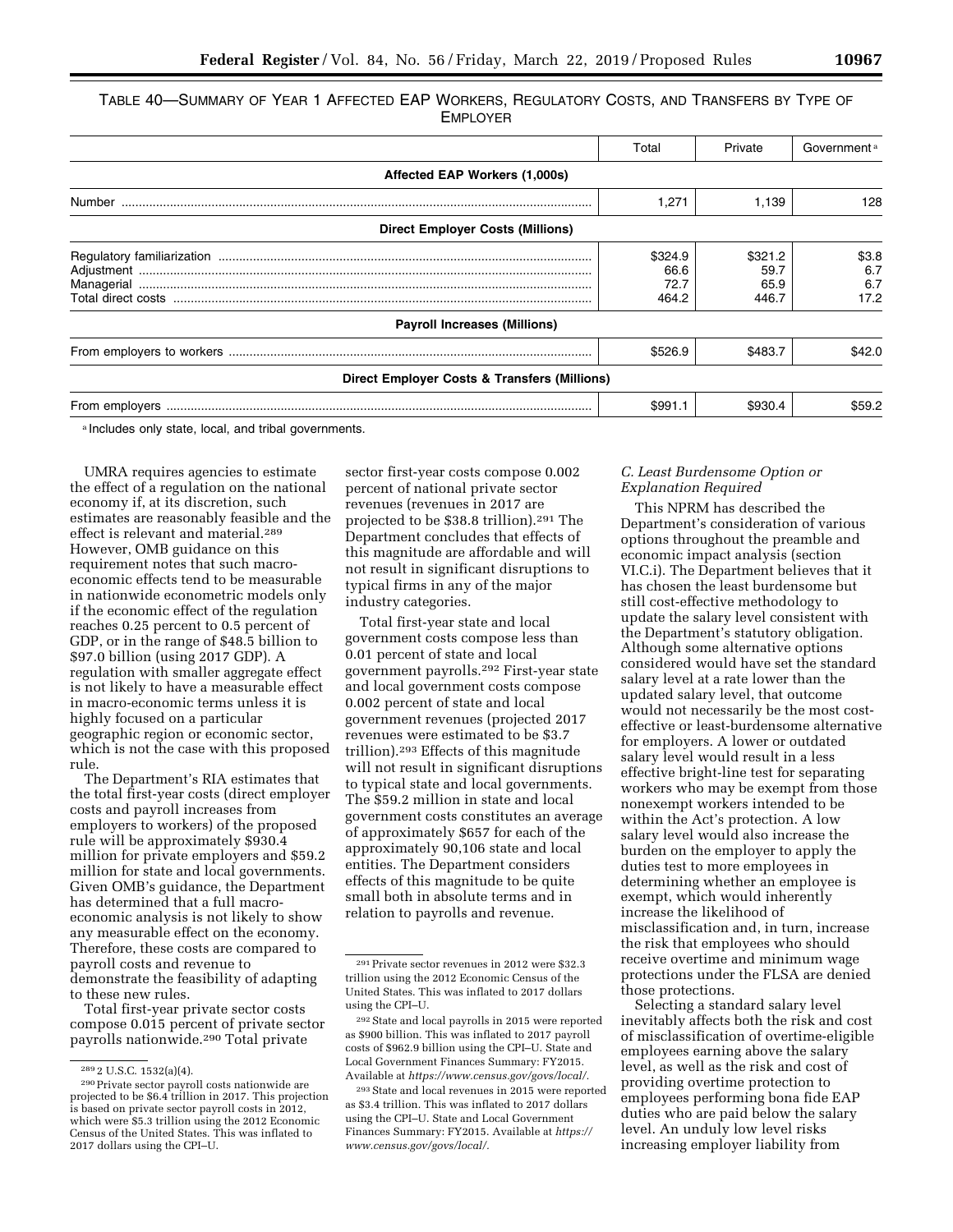unintentionally misclassifying workers as exempt; but an unduly high standard salary level increases labor costs to employers precluded from claiming the exemption for employees performing bona fide EAP duties. Thus, the ultimate cost of the regulation is increased if the standard salary level is set either too low or too high. The Department determined that setting the standard salary level using the level equivalent to the earnings of the 20th percentile of full-time salaried workers in the South and/or in the retail sector, projected forward to January 2020, balances the risks and costs of misclassification of exempt status.

### **IX. Executive Order 13132, Federalism**

The Department has (1) reviewed this proposed rule in accordance with Executive Order 13132 regarding federalism and (2) determined that it does not have federalism implications. The proposed rule would not have substantial direct effects on the States, on the relationship between the national government and the States, or on the distribution of power and responsibilities among the various levels of government.

### **X. Executive Order 13175, Indian Tribal Governments**

This proposed rule would not have substantial direct effects on one or more Indian tribes, on the relationship between the Federal Government and Indian tribes, or on the distribution of power and responsibilities between the Federal Government and Indian tribes.

#### **List of Subjects in 29 CFR Part 541**

Labor, Minimum wages, Overtime pay, Salaries, Teachers, Wages.

Signed at Washington, DC this 7th day of March, 2019.

### **Keith E. Sonderling,**

*Acting Administrator, Wage and Hour Division.* 

For the reasons set out in the preamble, the Department of Labor proposes to amend title 29 of the Code of Federal Regulations part 541 as follows:

### **PART 541—DEFINING AND DELIMITING THE EXEMPTIONS FOR EXECUTIVE, ADMINISTRATIVE, PROFESSIONAL, COMPUTER AND OUTSIDE SALES EMPLOYEES**

■ 1. The authority citation for part 541 continues to read as follows:

**Authority:** 29 U.S.C. 213; Pub. L. 101–583, 104 Stat. 2871; Reorganization Plan No. 6 of 1950 (3 CFR, 1945–53 Comp., p. 1004); Secretary's Order 01–2014 (Dec. 19, 2014), 79 FR 77527 (Dec. 24, 2014).

■ 2. Revise paragraph  $(a)(1)$  of § 541.100 to read as follows:

#### **§ 541.100 General rule for executive employees.**

### $(a) * * * *$

(1) Compensated on a salary basis pursuant to § 541.600 at a rate of not less than \$679 per week (or \$455 per week if employed in the Commonwealth of the Northern Mariana Islands, Guam, Puerto Rico, or the U.S. Virgin Islands by employers other than the Federal government, or \$380 per week if employed in American Samoa by employers other than the Federal government), exclusive of board, lodging or other facilities; \* \* \* \* \*

■ 3. Revise paragraph  $(a)(1)$  of § 541.200 to read as follows:

### **§ 541.200 General rule for administrative employees.**

 $(a) * * * *$ 

(1) Compensated on a salary or fee basis pursuant to § 541.600 at a rate of not less than \$679 per week (or \$455 per week if employed in the Commonwealth of the Northern Mariana Islands, Guam, Puerto Rico, or the U.S. Virgin Islands by employers other than the Federal government, or \$380 per week if employed in American Samoa by employers other than the Federal government), exclusive of board, lodging or other facilities; \* \* \* \* \*

 $\blacksquare$  4. Revise paragraph (a)(1) of § 541.204 to read as follows:

### **§ 541.204 Educational establishments.**   $(a) * * * *$

(1) Compensated on a salary or fee basis at a rate of not less than \$679 per week (or \$455 per week if employed in the Commonwealth of the Northern Mariana Islands, Guam, Puerto Rico, or the U.S. Virgin Islands by employers other than the Federal government, or \$380 per week if employed in American Samoa by employers other than the Federal government), exclusive of board, lodging, or other facilities; or on a salary basis which is at least equal to the entrance salary for teachers in the educational establishment by which employed; and

\* \* \* \* \* ■ 5. Revise paragraph  $(a)(1)$  of § 541.300 to read as follows:

### **§ 541.300 General rule for professional employees.**

 $(a) * * * *$ 

(1) Compensated on a salary or fee basis pursuant to § 541.600 at a rate of not less than \$679 per week (or \$455 per week if employed in the Commonwealth

of the Northern Mariana Islands, Guam, Puerto Rico, or the U.S. Virgin Islands by employers other than the Federal government, or \$380 per week if employed in American Samoa by employers other than the Federal government), exclusive of board, lodging or other facilities; and

■ 6. Amend § 541.400 by removing the first two sentences of paragraph (b) and adding one sentence in their place to read as follows:

#### **§ 541.400 General rule for computer employees.**

\* \* \* \* \*

\* \* \* \* \* (b) The section 13(a)(1) exemption applies to any computer employee who is compensated on a salary or fee basis at a rate of not less than \$679 per week (or \$455 per week if employed in the Commonwealth of the Northern Mariana Islands, Guam, Puerto Rico, or the U.S. Virgin Islands by employers other than the Federal government, or \$380 per week if employed in American Samoa by employers other than the Federal government), exclusive of board, lodging, or other facilities. \* \*

\* \* \* \* \*

■ 7. Amend § 541.600 by:

■ a. Removing the first three sentences of paragraph (a) and adding one sentence in their place; and

■ b. Revising paragraph (b).

The revisions and additions read as follows:

### **§ 541.600 Amount of salary required.**

(a) To qualify as an exempt executive, administrative or professional employee under section 13(a)(1) of the Act, an employee must be compensated on a salary basis at a rate of not less than \$679 per week (or \$455 per week if employed in the Commonwealth of the Northern Mariana Islands, Guam, Puerto Rico, or the U.S. Virgin Islands by employers other than the Federal Government, or \$380 per week if employed in American Samoa by employers other than the Federal Government), exclusive of board, lodging or other facilities. \* \* \*

(b) The required amount of compensation per week may be translated into equivalent amounts for periods longer than one week. For example, the \$679-per-week requirement will be met if the employee is compensated biweekly on a salary basis of not less than \$1,358, semimonthly on a salary basis of not less than \$1,471, or monthly on a salary basis of not less than \$2,942. However, the shortest period of payment that will